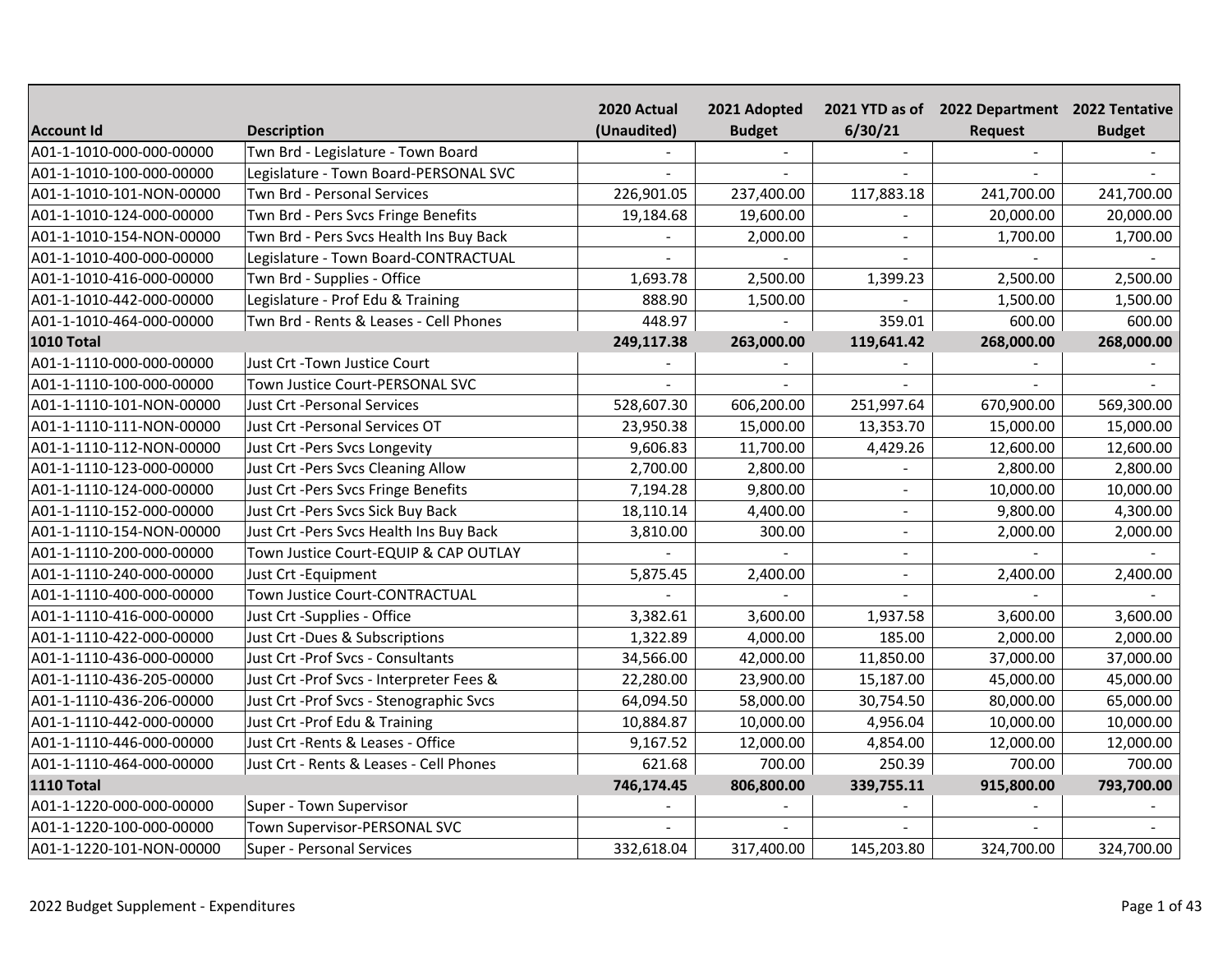|                          |                                        | 2020 Actual | 2021 Adopted  |                | 2021 YTD as of 2022 Department 2022 Tentative |               |
|--------------------------|----------------------------------------|-------------|---------------|----------------|-----------------------------------------------|---------------|
| <b>Account Id</b>        | <b>Description</b>                     | (Unaudited) | <b>Budget</b> | 6/30/21        | <b>Request</b>                                | <b>Budget</b> |
| A01-1-1220-124-000-00000 | Super - Pers Svcs Fringe Benefits      | 7,993.61    | 8,200.00      |                | 8,300.00                                      | 8,300.00      |
| A01-1-1220-153-000-00000 | Super - Pers Svcs Mgmt Buy Back        |             |               |                |                                               | 5,300.00      |
| A01-1-1220-154-NON-00000 | Super - Pers Svcs Health Ins Buy Back  | 1,650.00    | 1,700.00      |                | 1,700.00                                      | 1,700.00      |
| A01-1-1220-400-000-00000 | Town Supervisor-CONTRACTUAL            |             |               |                |                                               |               |
| A01-1-1220-416-000-00000 | Super - Supplies - Office              | 1,665.17    | 1,000.00      | 226.00         | 1,000.00                                      | 1,000.00      |
| A01-1-1220-443-000-00000 | Super - Travel & Lodging               | 281.16      | 700.00        | 33.11          | 700.00                                        | 700.00        |
| A01-1-1220-490-000-00000 | Super - Miscellaneous                  | 635.80      | 900.00        |                | 900.00                                        | 900.00        |
| 1220 Total               |                                        | 344,843.78  | 329,900.00    | 145,462.91     | 337,300.00                                    | 342,600.00    |
| A01-1-1310-000-000-00000 | Acct - Finance                         |             |               |                |                                               |               |
| A01-1-1310-100-000-00000 | Finance-PERSONAL SVC                   |             | $\sim$        |                |                                               |               |
| A01-1-1310-101-NON-00000 | <b>Acct - Personal Services</b>        | 587,024.83  | 637,200.00    | 270,739.56     | 647,600.00                                    | 652,700.00    |
| A01-1-1310-102-000-00000 | Acct - Pers Svcs Part Time             |             |               |                | 20,000.00                                     | 20,000.00     |
| A01-1-1310-111-NON-00000 | Acct - Personal Services OT            | 5,672.17    | 20,000.00     | 119.21         | 20,000.00                                     | 20,000.00     |
| A01-1-1310-112-NON-00000 | Acct - Pers Svcs Longevity             | 15,759.77   | 16,300.00     | 2,730.52       | 21,400.00                                     | 21,700.00     |
| A01-1-1310-123-000-00000 | <b>Acct - Pers Svcs Cleaning Allow</b> | 2,000.00    | 2,400.00      |                | 2,400.00                                      | 2,400.00      |
| A01-1-1310-124-000-00000 | Acct - Pers Svcs Fringe Benefits       | 5,534.80    | 5,700.00      |                | 5,800.00                                      | 5,800.00      |
| A01-1-1310-152-000-00000 | Acct - Pers Svcs Sick Buy Back         | 2,639.15    | 4,000.00      |                | 4,200.00                                      | 4,200.00      |
| A01-1-1310-153-000-00000 | Acct - Pers Svcs Mgmt Buy Back         | 25,336.53   | 85,000.00     |                | 90,000.00                                     | 90,000.00     |
| A01-1-1310-154-NON-00000 | Acct - Pers Svcs Health Ins Buy Back   | 3,530.00    | 3,600.00      | $\sim$         | 3,600.00                                      | 3,600.00      |
| A01-1-1310-200-000-00000 | Finance-EQUIP & CAP OUTLAY             |             |               |                |                                               |               |
| A01-1-1310-240-000-00000 | Acct - Equipment                       | 1,079.96    | 2,000.00      | $\overline{a}$ | 4,000.00                                      | 4,000.00      |
| A01-1-1310-400-000-00000 | Finance-CONTRACTUAL                    |             |               |                |                                               |               |
| A01-1-1310-416-000-00000 | Acct - Supplies - Office               | 1,887.68    | 2,500.00      | 983.15         | 3,500.00                                      | 3,500.00      |
| A01-1-1310-436-210-00000 | Acct - Prof Svcs - Other               | 945.00      | 40,000.00     | 820.00         | 40,000.00                                     | 40,000.00     |
| A01-1-1310-442-000-00000 | Acct - Prof Edu & Training             | 740.00      | 3,000.00      | 737.00         | 3,500.00                                      | 3,500.00      |
| A01-1-1310-443-000-00000 | Acct - Travel & Lodging                | 52.17       | 1,500.00      |                | 1,500.00                                      | 1,500.00      |
| A01-1-1310-490-000-00000 | Acct - Miscellaneous                   | 961.64      | 1,500.00      | 600.00         | 1,500.00                                      | 1,500.00      |
| <b>1310 Total</b>        |                                        | 653,163.70  | 824,700.00    | 276,729.44     | 869,000.00                                    | 874,400.00    |
| A01-1-1320-000-000-00000 | Auditor - Auditor                      |             |               |                |                                               |               |
| A01-1-1320-400-000-00000 | Auditor-CONTRACTUAL                    |             |               | $\sim$         |                                               |               |
| A01-1-1320-436-000-00000 | Auditor - Prof Svcs - Consultants      | 126,800.00  | 175,000.00    | $\sim$         | 195,000.00                                    | 195,000.00    |
| A01-1-1320-436-210-00000 | Auditor - Prof Svcs - Other            | 8,241.25    | 20,000.00     | 4,251.25       | 20,000.00                                     | 20,000.00     |
| <b>1320 Total</b>        |                                        | 135,041.25  | 195,000.00    | 4,251.25       | 215,000.00                                    | 215,000.00    |
| A01-1-1330-000-000-00000 | Tax - Tax Collection                   |             |               |                |                                               |               |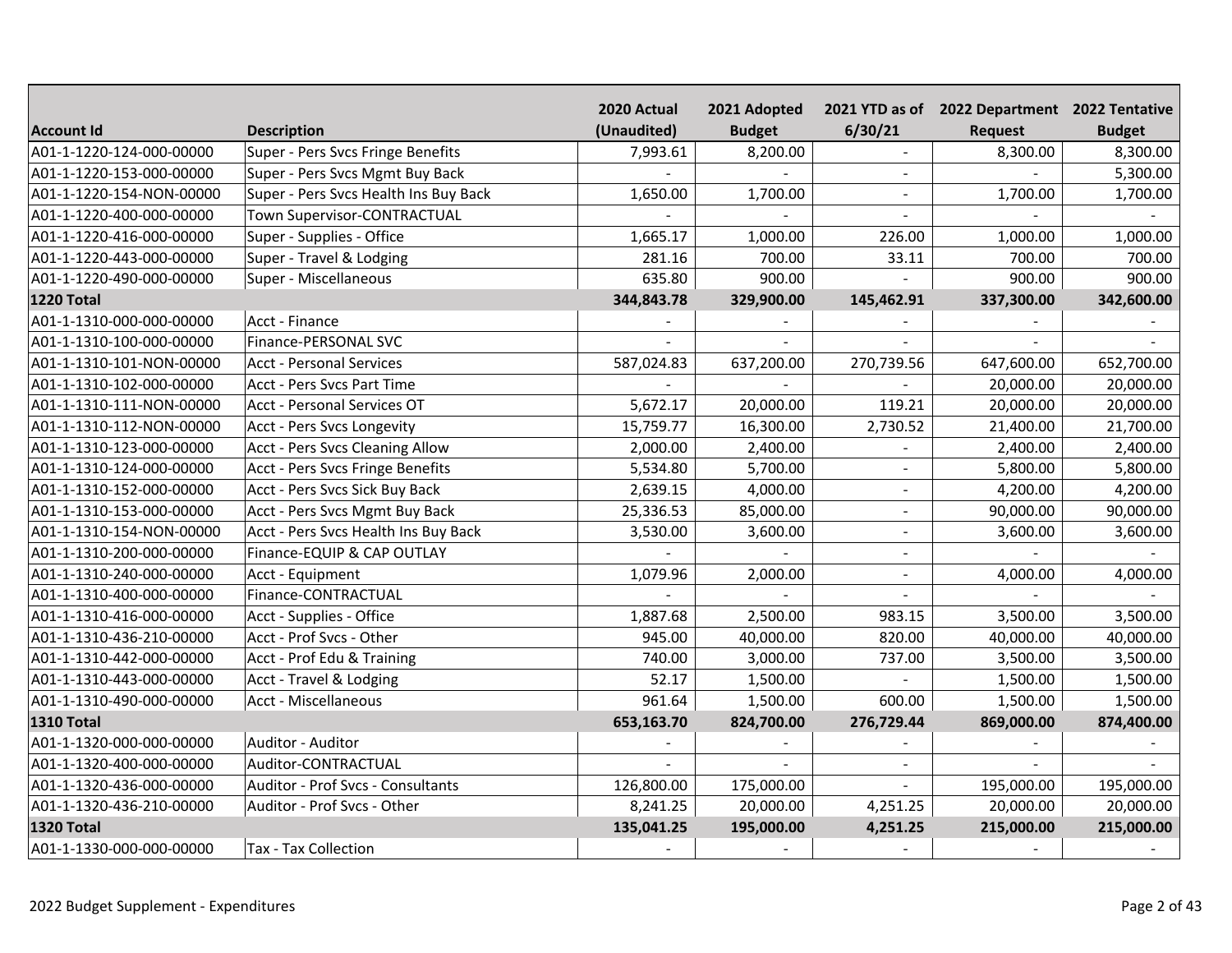|                          |                                          | 2020 Actual | 2021 Adopted  |                          | 2021 YTD as of 2022 Department 2022 Tentative |               |
|--------------------------|------------------------------------------|-------------|---------------|--------------------------|-----------------------------------------------|---------------|
| <b>Account Id</b>        | <b>Description</b>                       | (Unaudited) | <b>Budget</b> | 6/30/21                  | <b>Request</b>                                | <b>Budget</b> |
| A01-1-1330-100-000-00000 | Tax Collection-PERSONAL SVC              |             |               |                          |                                               |               |
| A01-1-1330-101-NON-00000 | Tax - Personal Services                  | 158,827.67  | 169,200.00    | 76,813.84                | 174,900.00                                    | 173,000.00    |
| A01-1-1330-102-000-00000 | Tax - Pers Svcs Part Time                | 3,357.77    | 4,700.00      | 1,865.70                 | 4,900.00                                      | 4,900.00      |
| A01-1-1330-112-NON-00000 | Tax - Pers Svcs Longevity                |             | 2,000.00      |                          | 2,100.00                                      | 2,100.00      |
| A01-1-1330-123-000-00000 | Tax - Pers Svcs Cleaning Allow           | 366.67      | 400.00        | $\overline{\phantom{a}}$ | 400.00                                        | 400.00        |
| A01-1-1330-124-000-00000 | Tax - Pers Svcs Fringe Benefits          | 4,796.17    | 4,900.00      | $\sim$                   | 5,000.00                                      | 5,000.00      |
| A01-1-1330-154-NON-00000 | Tax - Pers Svcs Health Ins Buy Back      | 1,905.00    | 2,000.00      | $\sim$                   | 2,000.00                                      | 2,000.00      |
| A01-1-1330-400-000-00000 | Tax Collection-CONTRACTUAL               |             |               | $\sim$                   |                                               |               |
| A01-1-1330-416-000-00000 | Tax - Supplies - Office                  | 711.90      | 800.00        | $\sim$                   | 500.00                                        | 500.00        |
| A01-1-1330-421-000-00000 | Tax - Postage                            | 1,600.00    | 1,000.00      | 790.00                   | 1,500.00                                      | 1,500.00      |
| A01-1-1330-424-000-00000 | Tax - Printing                           | 4,049.00    | 5,000.00      | 4,715.00                 | 5,200.00                                      | 5,200.00      |
| A01-1-1330-441-000-00000 | Tax - Marketing & Advertising            | 4,440.00    | 4,000.00      | 1,800.00                 | 4,200.00                                      | 4,200.00      |
| <b>1330 Total</b>        |                                          | 180,054.18  | 194,000.00    | 85,984.54                | 200,700.00                                    | 198,800.00    |
| A01-1-1345-000-000-00000 | <b>Purch - Central Purchasing</b>        |             |               |                          |                                               |               |
| A01-1-1345-100-000-00000 | Central Purchasing-PERSONAL SVC          |             |               |                          |                                               |               |
| A01-1-1345-101-NON-00000 | <b>Purch - Personal Services</b>         | 69,879.10   | 72,100.00     | 30,649.01                | 73,400.00                                     | 73,400.00     |
| A01-1-1345-111-NON-00000 | Purch - Personal Services OT             | 675.36      | 1,000.00      | 103.55                   | 1,000.00                                      | 1,000.00      |
| A01-1-1345-123-000-00000 | <b>Purch - Pers Svcs Cleaning Allow</b>  | 400.00      | 400.00        |                          | 400.00                                        | 400.00        |
| A01-1-1345-200-000-00000 | Central Purchasing-EQUIP & CAP OUTLAY    |             |               |                          |                                               |               |
| A01-1-1345-400-000-00000 | Purch - Contractual                      | 1,088.32    | 800.00        | 303.96                   | 800.00                                        | 800.00        |
| 1345 Total               |                                          | 72,042.78   | 74,300.00     | 31,056.52                | 75,600.00                                     | 75,600.00     |
| A01-1-1355-000-000-00000 | Assmnt-Assessment                        |             |               |                          |                                               |               |
| A01-1-1355-100-000-00000 | Assessment-PERSONAL SVC                  |             |               |                          |                                               |               |
| A01-1-1355-101-NON-00000 | <b>Assmnt-Personal Services</b>          | 401,692.49  | 424,900.00    | 171,636.02               | 498,400.00                                    | 425,400.00    |
| A01-1-1355-104-151-00000 | Assmnt -Pers Svcs Assess Brd             | 3,100.00    | 3,600.00      |                          | 3,600.00                                      | 3,600.00      |
| A01-1-1355-112-NON-00000 | <b>Assmnt -Pers Svcs Longevity</b>       | 6,880.74    | 4,500.00      | $\sim$                   | 4,500.00                                      | 4,500.00      |
| A01-1-1355-123-000-00000 | <b>Assmnt-Pers Svcs Cleaning Allow</b>   | 1,066.67    | 1,200.00      |                          | 1,200.00                                      | 1,200.00      |
| A01-1-1355-124-000-00000 | <b>Assmnt -Pers Svcs Fringe Benefits</b> | 14,388.51   | 14,700.00     | 6,504.21                 | 15,000.00                                     | 15,000.00     |
| A01-1-1355-152-000-00000 | Assmnt-Pers Svcs Sick Buy Back           | 8,317.05    | 3,600.00      |                          | 3,700.00                                      | 3,700.00      |
| A01-1-1355-154-NON-00000 | Assmnt-Pers Svcs Health Ins Buy Back     | 1,050.00    | 3,000.00      |                          | 2,700.00                                      | 2,700.00      |
| A01-1-1355-240-000-00000 | Assmnt - Equipment                       | 1,039.40    | 1,500.00      | 564.31                   | 1,500.00                                      | 1,500.00      |
| A01-1-1355-400-000-00000 | Assessment-CONTRACTUAL                   |             |               |                          |                                               |               |
| A01-1-1355-405-000-00000 | Assmnt - R&M - Vehicles                  | 138.87      | 2,000.00      | 663.17                   | 2,000.00                                      | 2,000.00      |
| A01-1-1355-416-000-00000 | Assmnt -Supplies - Office                | 3,028.48    | 4,000.00      | 2,418.13                 | 4,500.00                                      | 4,500.00      |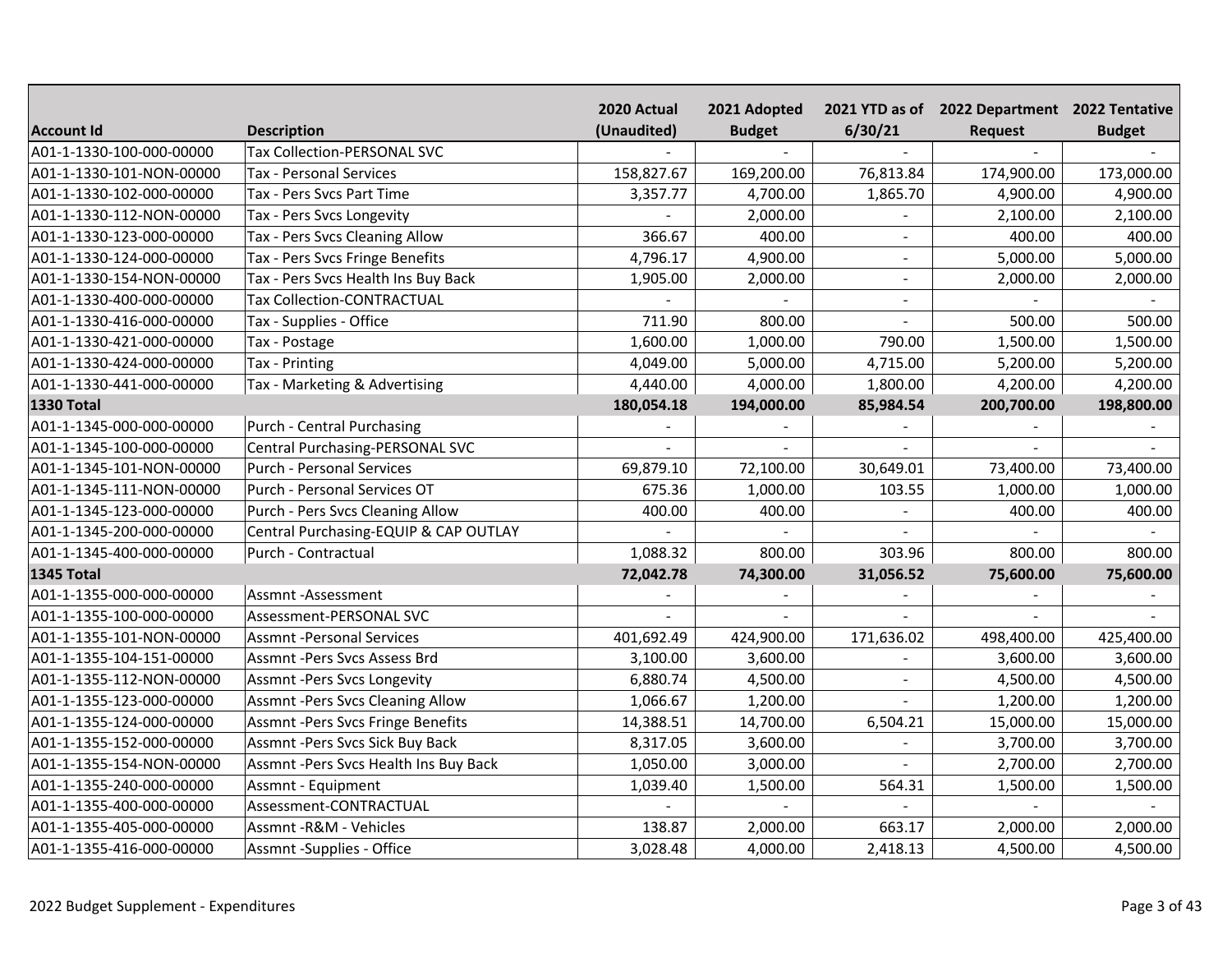|                          |                                         | 2020 Actual | 2021 Adopted  |                | 2021 YTD as of 2022 Department 2022 Tentative |               |
|--------------------------|-----------------------------------------|-------------|---------------|----------------|-----------------------------------------------|---------------|
| <b>Account Id</b>        | <b>Description</b>                      | (Unaudited) | <b>Budget</b> | 6/30/21        | <b>Request</b>                                | <b>Budget</b> |
| A01-1-1355-422-000-00000 | <b>Assmnt-Dues &amp; Subscriptions</b>  | 3,030.00    | 4,000.00      | 980.00         | 4,000.00                                      | 4,000.00      |
| A01-1-1355-426-000-00000 | Assmnt Fuel - Gasoline & Diesel         | 118.27      | 600.00        | 60.53          | 600.00                                        | 600.00        |
| A01-1-1355-441-000-00000 | Assmnt -Marketing & Advertising         | 71.49       | 400.00        | 244.69         | 1,500.00                                      | 1,500.00      |
| A01-1-1355-442-000-00000 | Assmnt-Prof Edu & Training              | 232.00      | 5,000.00      | 1,573.00       | 5,000.00                                      | 5,000.00      |
| <b>1355 Total</b>        |                                         | 444,153.97  | 473,000.00    | 184,644.06     | 548,200.00                                    | 475,200.00    |
| A01-1-1410-000-000-00000 | <b>Clerk - Town Clerk</b>               |             |               |                |                                               |               |
| A01-1-1410-100-000-00000 | Town Clerk-PERSONAL SVC                 |             |               |                |                                               |               |
| A01-1-1410-101-NON-00000 | <b>Clerk - Personal Services</b>        | 200,360.64  | 204,300.00    | 92,297.47      | 205,700.00                                    | 205,700.00    |
| A01-1-1410-102-000-00000 | Clerk - Pers Svcs Part Time             | 7,126.50    | 15,000.00     | 4,333.50       | 15,000.00                                     | 15,000.00     |
| A01-1-1410-111-NON-00000 | Clerk - Personal Services OT            |             | 200.00        |                | 200.00                                        | 200.00        |
| A01-1-1410-112-NON-00000 | Clerk - Pers Svcs Longevity             | 5,370.09    | 5,600.00      | 3,311.20       | 6,200.00                                      | 6,200.00      |
| A01-1-1410-123-000-00000 | <b>Clerk - Pers Svcs Cleaning Allow</b> | 800.00      | 800.00        |                | 800.00                                        | 800.00        |
| A01-1-1410-124-000-00000 | Clerk - Pers Svcs Fringe Benefits       | 4,796.17    | 4,900.00      |                | 5,000.00                                      | 5,000.00      |
| A01-1-1410-154-NON-00000 | Clerk - Pers Svcs Health Ins Buy Back   |             | 300.00        | $\blacksquare$ | 300.00                                        | 300.00        |
| A01-1-1410-200-000-00000 | Town Clerk-EQUIP & CAP OUTLAY           |             |               |                |                                               |               |
| A01-1-1410-240-000-00000 | Clerk - Equipment                       | 1,587.50    | 300.00        | $\blacksquare$ | 600.00                                        | 600.00        |
| A01-1-1410-400-000-00000 | Town Clerk-CONTRACTUAL                  |             |               |                |                                               |               |
| A01-1-1410-403-000-00000 | Clerk - R&M - Equipment                 |             | 600.00        |                | 600.00                                        | 600.00        |
| A01-1-1410-422-000-00000 | Clerk - Dues & Subscriptions            | 125.00      | 200.00        | 60.00          | 200.00                                        | 200.00        |
| A01-1-1410-423-000-00000 | Clerk - Legal and Reference Materials   | 5,588.14    | 13,000.00     | 1,660.63       | 15,000.00                                     | 15,000.00     |
| A01-1-1410-424-000-00000 | Clerk - Office Supplies                 | 2,644.83    | 2,000.00      | 237.09         | 3,000.00                                      | 3,000.00      |
| A01-1-1410-436-206-00000 | Clerk - Prof Svcs - Stenographic Svcs   | 5,267.00    | 7,000.00      | 3,312.50       | 8,000.00                                      | 8,000.00      |
| A01-1-1410-436-210-00000 | Clerk - Prof Svcs - Other               | 8,625.00    | 10,000.00     | 2,125.00       | 10,000.00                                     | 10,000.00     |
| A01-1-1410-441-000-00000 | Clerk - Marketing & Advertising         | 6,193.59    | 10,000.00     | 5,890.41       | 10,000.00                                     | 10,000.00     |
| A01-1-1410-443-000-00000 | Clerk - Travel & Lodging                |             | 200.00        |                | 1,200.00                                      | 1,200.00      |
| A01-1-1410-490-000-00000 | Clerk - Miscellaneous                   | 455.00      | 500.00        |                | 500.00                                        | 500.00        |
| <b>1410 Total</b>        |                                         | 248,939.46  | 274,900.00    | 113,227.80     | 282,300.00                                    | 282,300.00    |
| A01-1-1420-000-000-00000 | Atty - Town Attorney                    |             |               |                |                                               |               |
| A01-1-1420-100-000-00000 | Town Attorney-PERSONAL SVC              |             |               |                |                                               |               |
| A01-1-1420-101-NON-00000 | <b>Atty - Personal Services</b>         | 634,445.89  | 642,300.00    | 295,889.65     | 739,700.00                                    | 697,800.00    |
| A01-1-1420-102-000-00000 | Atty - Pers Svcs Part Time              | 899.79      | 20,000.00     |                |                                               | 25,000.00     |
| A01-1-1420-111-NON-00000 | Atty - Personal Services OT             |             | 1,000.00      | $\sim$         | 1,000.00                                      | 1,000.00      |
| A01-1-1420-112-NON-00000 | Atty - Pers Svcs Longevity              | 14,925.29   | 27,600.00     | 4,163.98       | 33,900.00                                     | 32,900.00     |
| A01-1-1420-123-000-00000 | Atty - Pers Svcs Cleaning Allow         | 400.00      | 800.00        |                | 1,200.00                                      | 800.00        |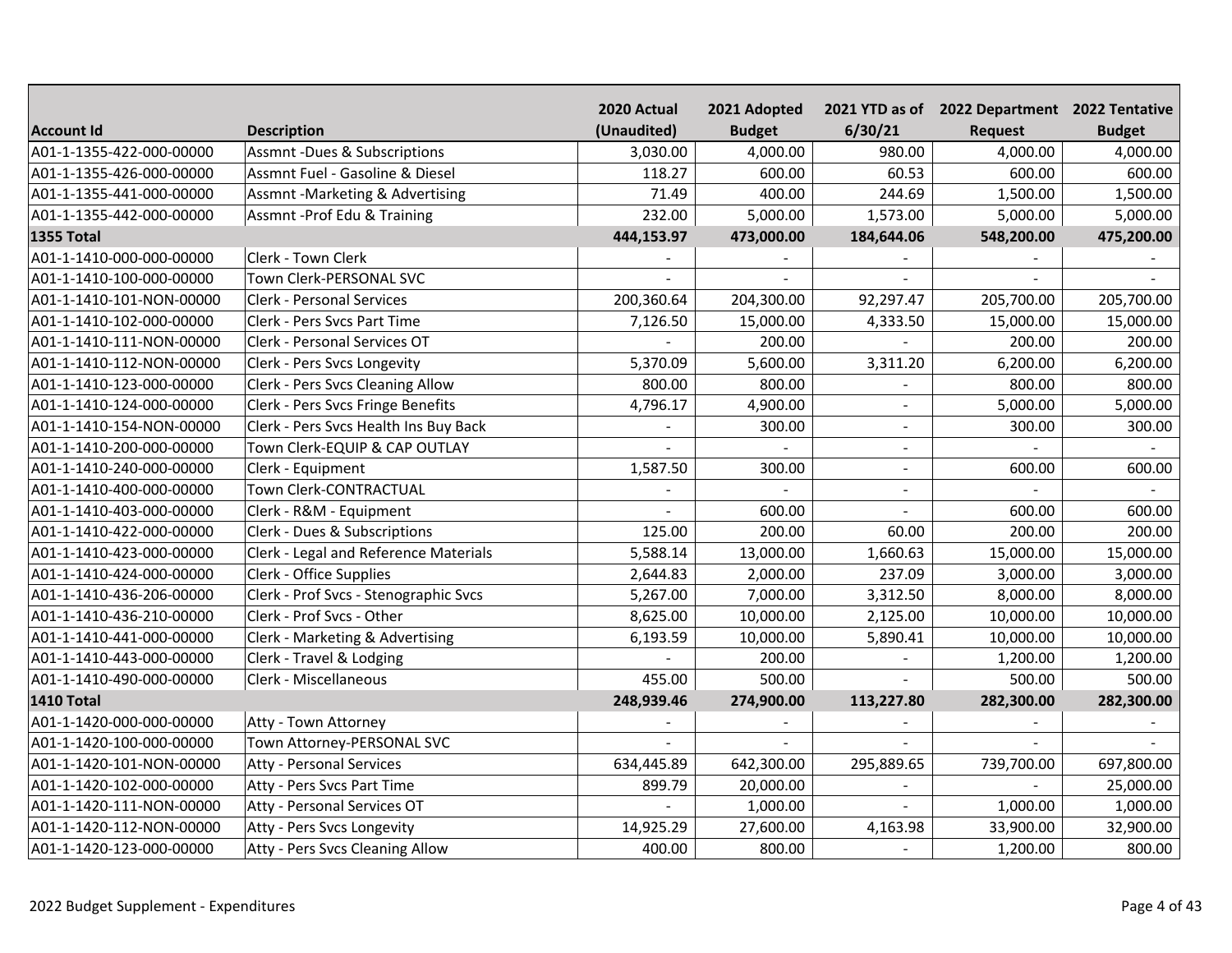|                          |                                  | 2020 Actual    | 2021 Adopted   |            | 2021 YTD as of 2022 Department 2022 Tentative |               |
|--------------------------|----------------------------------|----------------|----------------|------------|-----------------------------------------------|---------------|
| <b>Account Id</b>        | <b>Description</b>               | (Unaudited)    | <b>Budget</b>  | 6/30/21    | Request                                       | <b>Budget</b> |
| A01-1-1420-124-000-00000 | Atty - Pers Svcs Fringe Benefits | 11,069.60      | 11,300.00      |            | 11,600.00                                     | 11,600.00     |
| A01-1-1420-153-000-00000 | Atty - Pers Svcs Mgmt Buy Back   | 21,419.00      | 71,800.00      |            | 96,800.00                                     | 81,800.00     |
| A01-1-1420-200-000-00000 | Town Attorney-EQUIP & CAP OUTLAY |                |                |            |                                               |               |
| A01-1-1420-240-000-00000 | Atty - Equipment                 |                | 1,000.00       | 567.44     | 1,000.00                                      | 1,000.00      |
| A01-1-1420-400-000-00000 | Town Attorney-CONTRACTUAL        |                |                |            |                                               |               |
| A01-1-1420-416-000-00000 | Atty - Supplies - Office         | 1,254.48       | 1,000.00       | 168.06     | 1,000.00                                      | 1,000.00      |
| A01-1-1420-433-000-00000 | Atty - Prof Svcs - Legal         | 408,685.29     | 350,000.00     | 185,843.67 | 400,000.00                                    | 400,000.00    |
| A01-1-1420-436-210-00000 | Atty - Prof Svcs - Other         |                | 2,000.00       | 1,000.00   | 2,000.00                                      | 2,000.00      |
| A01-1-1420-442-000-00000 | Atty - Prof Edu & Training       | 16,171.04      | 15,000.00      | 4,691.40   | 15,000.00                                     | 15,000.00     |
| <b>1420 Total</b>        |                                  | 1,109,270.38   | 1,143,800.00   | 492,324.20 | 1,303,200.00                                  | 1,269,900.00  |
| A01-1-1430-000-000-00000 | Pers - Personnel Officer         |                |                |            |                                               |               |
| A01-1-1430-100-000-00000 | Personnel Officer-PERSONAL SVC   |                | $\sim$         |            |                                               |               |
| A01-1-1430-101-NON-00000 | Pers - Personal Services         | 146,859.20     | 150,300.00     | 73,277.10  | 152,300.00                                    | 152,300.00    |
| A01-1-1430-112-NON-00000 | Pers - Pers Svcs Longevity       | 3,207.96       | 4,200.00       | 1,396.17   | 4,200.00                                      | 4,200.00      |
| A01-1-1430-124-000-00000 | Pers - Pers Svcs Fringe Benefits | 5,534.80       | 5,700.00       |            | 5,800.00                                      | 5,800.00      |
| A01-1-1430-153-000-00000 | Pers - Pers Svcs Mgmt Buy Back   | 16,650.93      | 7,100.00       |            | 21,500.00                                     | 21,500.00     |
| A01-1-1430-400-000-00000 | Personnel Officer-CONTRACTUAL    |                |                |            |                                               |               |
| A01-1-1430-416-000-00000 | Pers - Supplies - Office         | 212.42         | 300.00         | 198.51     | 300.00                                        | 300.00        |
| A01-1-1430-421-000-00000 | Pers - Postage                   | 2,500.00       | 5,000.00       |            | 5,000.00                                      | 5,000.00      |
| A01-1-1430-436-208-00000 | Pers - Prof Svcs - Other         | 15,459.53      | 23,000.00      | 2,281.39   | 23,000.00                                     | 23,000.00     |
| A01-1-1430-442-000-00000 | Pers - Prof Edu & Training       | 6,620.00       | 7,000.00       |            | 7,000.00                                      | 7,000.00      |
| <b>1430 Total</b>        |                                  | 197,044.84     | 202,600.00     | 77,153.17  | 219,100.00                                    | 219,100.00    |
| A01-1-1440-000-000-00000 | Eng - Town Engineer              |                |                |            |                                               |               |
| A01-1-1440-100-000-00000 | Town Engineer-PERSONAL SVC       |                | $\overline{a}$ |            |                                               |               |
| A01-1-1440-101-NON-00000 | <b>Eng - Personal Services</b>   | 383,248.11     | 385,100.00     | 170,989.69 | 481,500.00                                    | 403,900.00    |
| A01-1-1440-102-000-00000 | Eng - Pers Svcs Part Time        |                | 5,000.00       |            | 5,000.00                                      | 5,000.00      |
| A01-1-1440-111-NON-00000 | Eng - Personal Services OT       | 6,954.11       | 5,000.00       | 23.04      | 5,000.00                                      | 5,000.00      |
| A01-1-1440-112-NON-00000 | Eng - Pers Svcs Longevity        | 4,794.18       | 5,100.00       | 2,085.87   | 6,000.00                                      | 5,300.00      |
| A01-1-1440-123-000-00000 | Eng - Pers Svcs Cleaning Allow   | 1,200.00       | 800.00         |            | 1,600.00                                      | 1,200.00      |
| A01-1-1440-153-000-00000 | Eng - Pers Svcs Mgmt Buy Back    | 7,861.91       | 23,000.00      | $\sim$     | 28,000.00                                     | 28,000.00     |
| A01-1-1440-200-000-00000 | Eng - EQUIP & CAP OUT            |                |                |            |                                               |               |
| A01-1-1440-240-000-00000 | Eng - Equipment                  | $\overline{a}$ | 500.00         | 42.00      | 500.00                                        | 500.00        |
| A01-1-1440-400-000-00000 | Town Engineer-CONTRACTUAL        |                |                |            |                                               |               |
| A01-1-1440-405-000-00000 | Eng - R&M - Vehicles             | 2,686.97       | 3,000.00       | 157.92     | 3,000.00                                      | 3,000.00      |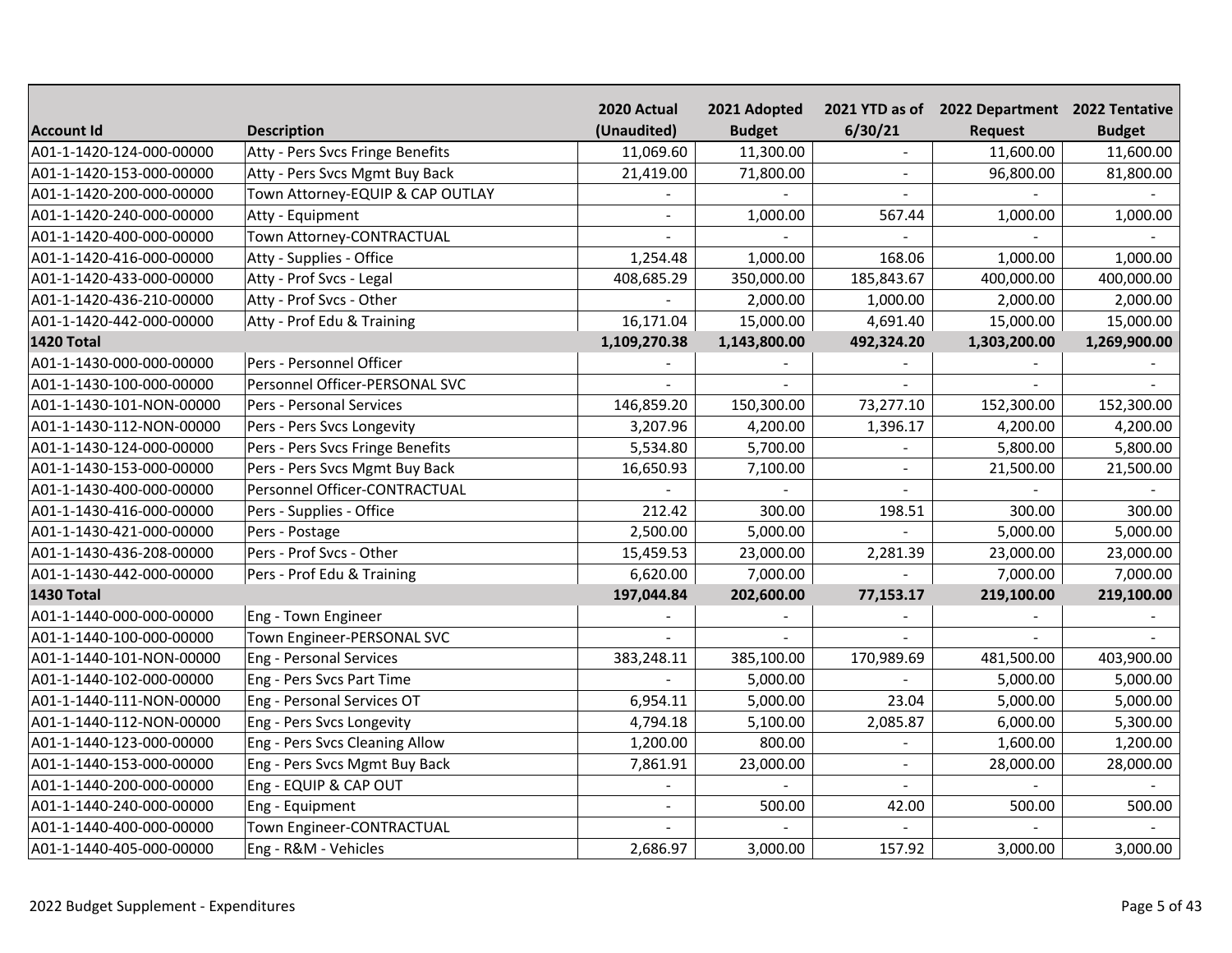|                          |                                                     | 2020 Actual | 2021 Adopted   |                | 2021 YTD as of 2022 Department 2022 Tentative |                          |
|--------------------------|-----------------------------------------------------|-------------|----------------|----------------|-----------------------------------------------|--------------------------|
| <b>Account Id</b>        | <b>Description</b>                                  | (Unaudited) | <b>Budget</b>  | 6/30/21        | <b>Request</b>                                | <b>Budget</b>            |
| A01-1-1440-416-000-00000 | Eng - Supplies - Office                             | 2,483.06    | 2,500.00       | 260.51         | 2,500.00                                      | 2,500.00                 |
| A01-1-1440-422-000-00000 | Eng - Dues & Subscriptions                          | 6,000.00    | 6,500.00       | 3,574.00       | 6,500.00                                      | 6,500.00                 |
| A01-1-1440-425-000-00000 | Eng - Uniforms                                      | 130.00      | 500.00         | 130.00         | 500.00                                        | 500.00                   |
| A01-1-1440-426-000-00000 | Eng Fuel - Gasoline & Diesel                        | 733.81      | 2,000.00       | 490.70         | 2,000.00                                      | 2,000.00                 |
| A01-1-1440-436-000-00000 | Eng - Prof Svcs - Consultants                       | 2,538.00    | 10,000.00      | 1,975.00       | 15,000.00                                     | 10,000.00                |
| A01-1-1440-442-000-00000 | Eng - Prof Edu & Training                           | 600.00      | 1,500.00       |                | 1,500.00                                      | 1,000.00                 |
| A01-1-1440-464-000-00000 | Eng - Rents & Leases - Cell Phones                  | 1,266.68    | 1,400.00       | 681.78         | 1,800.00                                      | 1,800.00                 |
| 1440 Total               |                                                     | 420,496.83  | 451,900.00     | 180,410.51     | 560,400.00                                    | 476,200.00               |
| A01-1-1480-200-000-00000 | Public Information & Services-EQUIP & CA            |             | $\overline{a}$ |                |                                               |                          |
| A01-1-1480-240-000-00000 | Pub Info - Equipment                                | 508.87      | 1,500.00       | $\sim$         | 1,500.00                                      | 1,500.00                 |
| A01-1-1480-400-000-00000 | <b>Public Information &amp; Services-CONTRACTUA</b> |             |                | $\sim$         |                                               |                          |
| A01-1-1480-416-000-00000 | Pub Info - Supplies - Office                        | 1,749.00    | 500.00         |                | 500.00                                        | 500.00                   |
| A01-1-1480-436-210-00000 | Pub Info - Prof Svcs - Other                        | 31,755.97   | 30,000.00      | 17,087.00      | 33,000.00                                     | 33,000.00                |
| A01-1-1480-475-000-00000 | Pub Info - Utl - Communications                     |             |                | 1,079.26       | 2,400.00                                      | 2,400.00                 |
| 1480 Total               |                                                     | 34,013.84   | 32,000.00      | 18,166.26      | 37,400.00                                     | 37,400.00                |
| A01-1-1620-000-000-00000 | Town Hall - Town Hall Operations                    |             |                |                |                                               |                          |
| A01-1-1620-100-000-00000 | Town Hall Operations -PERSONAL SVC                  |             |                |                |                                               |                          |
| A01-1-1620-102-000-00000 | Town Hall - Pers Svcs Part Time                     | 13,452.12   | 15,000.00      | 6,348.65       | 20,000.00                                     | 15,000.00                |
| A01-1-1620-112-NON-00000 | Town Hall - Pers Svcs Longevity                     |             | 800.00         |                |                                               |                          |
| A01-1-1620-152-000-00000 | Town Hall - Pers Svcs Sick Buy Back                 | 517.22      | 2,100.00       | $\blacksquare$ | $\sim$                                        | $\overline{\phantom{a}}$ |
| A01-1-1620-154-NON-00000 | Town Hall - Pers Svcs Health Ins Buy Bac            | 925.00      | 1,000.00       | $\sim$         | $\blacksquare$                                |                          |
| A01-1-1620-400-000-00000 | Town Hall Operations - CONTRACTUAL                  |             |                |                |                                               |                          |
| A01-1-1620-402-000-00000 | Town Hall - R&M - Buildings                         | 189,132.74  | 176,000.00     | 40,337.89      | 176,000.00                                    | 160,000.00               |
| A01-1-1620-405-000-00000 | Town Hall - R&M - Vehicles                          | 1,396.46    | 9,000.00       | 509.81         | 9,000.00                                      | 5,000.00                 |
| A01-1-1620-415-000-00000 | Town Hall - Supplies                                | 23,774.44   | 20,000.00      | 6,263.40       | 20,000.00                                     | 20,000.00                |
| A01-1-1620-421-000-00000 | Town Hall - Postage                                 | 48,826.25   | 50,000.00      | 23,279.48      | 50,000.00                                     | 50,000.00                |
| A01-1-1620-426-000-00000 | Town Hall Fuel - Gasoline & Diesel                  | 767.10      | 1,500.00       | 357.41         | 1,500.00                                      | 1,000.00                 |
| A01-1-1620-462-000-00000 | Town Hall - Rents & Leases - Equip                  | 2,683.70    | 4,000.00       | 1,979.33       | 4,000.00                                      | 4,000.00                 |
| A01-1-1620-471-000-00000 | Town Hall - Utl - Telephone                         | 115,635.96  | 140,000.00     | 18,442.65      | 140,000.00                                    | 140,000.00               |
| A01-1-1620-472-000-00000 | Town Hall - Utl - Electricity                       | 375,766.67  | 415,000.00     | 134,295.65     | 415,000.00                                    | 415,000.00               |
| A01-1-1620-473-000-00000 | Town Hall - Utl - Heat                              | 83,723.21   | 130,000.00     | 46,160.22      | 130,000.00                                    | 130,000.00               |
| A01-1-1620-474-000-00000 | Town Hall - Utl - Water                             | 32,187.02   | 29,000.00      | 7,425.47       | 29,000.00                                     | 29,000.00                |
| A01-1-1620-475-000-00000 | Town Hall - Utl - Comm                              | 9,071.93    | 35,500.00      | 19,039.12      | 42,000.00                                     | 42,000.00                |
| 1620 Total               |                                                     | 897,859.82  | 1,028,900.00   | 304,439.08     | 1,036,500.00                                  | 1,011,000.00             |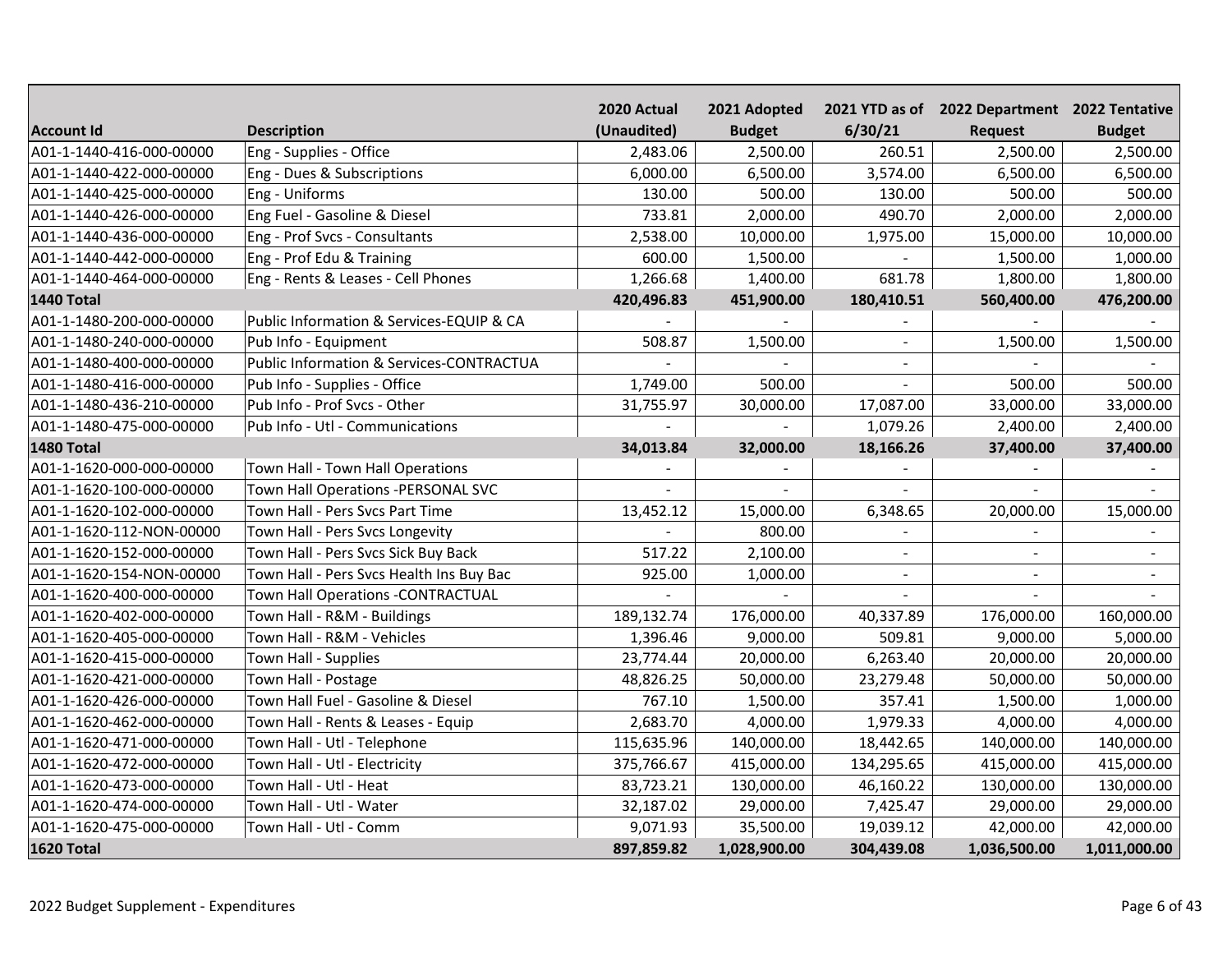|                          |                                            | 2020 Actual    | 2021 Adopted   |                | 2021 YTD as of 2022 Department 2022 Tentative |               |
|--------------------------|--------------------------------------------|----------------|----------------|----------------|-----------------------------------------------|---------------|
| <b>Account Id</b>        | <b>Description</b>                         | (Unaudited)    | <b>Budget</b>  | 6/30/21        | <b>Request</b>                                | <b>Budget</b> |
| A01-1-1625-000-000-00000 | B&G - Building & Grounds                   |                |                |                |                                               |               |
| A01-1-1625-100-000-00000 | <b>Building &amp; Grounds-PERSONAL SVC</b> |                |                |                |                                               |               |
| A01-1-1625-101-NON-00000 | <b>B&amp;G</b> - Personal Services         | 1,103,267.71   | 1,096,500.00   | 506,523.82     | 1,118,700.00                                  | 1,123,700.00  |
| A01-1-1625-111-NON-00000 | <b>B&amp;G</b> - Personal Services OT      | 51,821.03      | 50,000.00      | 6,872.65       | 50,000.00                                     | 47,500.00     |
| A01-1-1625-112-NON-00000 | <b>B&amp;G</b> - Pers Svcs Longevity       | 43,548.15      | 47,700.00      | 19,661.40      | 45,800.00                                     | 46,100.00     |
| A01-1-1625-152-000-00000 | B&G - Pers Svcs Sick Buy Back              | 42,431.09      | 32,300.00      |                | 16,600.00                                     | 9,900.00      |
| A01-1-1625-154-NON-00000 | B&G - Pers Svcs Health Ins Buy Back        | 4,830.00       | 4,700.00       | $\sim$         | 3,000.00                                      | 3,000.00      |
| A01-1-1625-200-000-00000 | Building & Grounds-EQUIP & CAP OUTLAY      |                |                | $\sim$         |                                               |               |
| A01-1-1625-240-000-00000 | <b>B&amp;G</b> - Equipment                 | 42,356.52      | $\blacksquare$ | $\blacksquare$ | 5,000.00                                      | 5,000.00      |
| A01-1-1625-280-000-00000 | <b>B&amp;G</b> - Vehicles                  |                | $\blacksquare$ | 40,494.00      | 130,000.00                                    |               |
| A01-1-1625-400-000-00000 | <b>Building &amp; Grounds-CONTRACTUAL</b>  |                |                |                |                                               |               |
| A01-1-1625-401-000-00000 | B&G - Recreation R&M                       | 36,435.55      | 45,000.00      | 12,310.02      | 45,000.00                                     | 45,000.00     |
| A01-1-1625-403-000-00000 | B&G - R&M - Equipment                      | 22,966.04      | 30,000.00      | 9,043.55       | 30,000.00                                     | 30,000.00     |
| A01-1-1625-404-000-00000 | B&G - R&M - Grounds                        | 48,207.57      | 120,000.00     | 44,286.80      | 140,000.00                                    | 130,000.00    |
| A01-1-1625-405-000-00000 | B&G - R&M - Vehicles                       | 40,753.47      | 42,000.00      | 38,689.25      | 52,000.00                                     | 42,000.00     |
| A01-1-1625-406-000-00000 | B&G - R&M - Road Resurfacing & Patching    | 4,031.40       | 20,000.00      |                | 25,000.00                                     | 25,000.00     |
| A01-1-1625-415-000-00000 | <b>B&amp;G</b> - Supplies                  | 23,816.73      | 25,000.00      | 10,075.40      | 25,000.00                                     | 25,000.00     |
| A01-1-1625-425-000-00000 | <b>B&amp;G</b> - Uniforms                  | 5,852.98       | 6,000.00       | 2,275.12       | 6,000.00                                      | 6,000.00      |
| A01-1-1625-426-000-00000 | B&G - Fuel - Gasoline & Diesel             | 11,471.46      | 30,000.00      | 10,226.62      | 30,000.00                                     | 30,000.00     |
| A01-1-1625-464-000-00000 | B&G - Rents & Leases - Cell Phones         | 1,556.68       | 1,600.00       | 593.32         | 1,600.00                                      | 1,600.00      |
| A01-1-1625-482-000-00000 | B&G - Waste Disposal                       | 855.44         | 4,500.00       | 1,864.56       | 4,500.00                                      | 4,500.00      |
| 1625 Total               |                                            | 1,484,201.82   | 1,555,300.00   | 702,916.51     | 1,728,200.00                                  | 1,574,300.00  |
| A01-1-1626-000-000-00000 | Grumman - Grumman Memorial                 |                |                |                |                                               |               |
| A01-1-1626-400-000-00000 | <b>Gumman Memorial-CONTRACTUAL</b>         | $\overline{a}$ |                |                |                                               |               |
| A01-1-1626-402-000-00000 | Grumman - R&M - Buildings                  |                | 2,500.00       |                | 2,000.00                                      | 2,000.00      |
| A01-1-1626-415-000-00000 | Grumman - Supplies                         | 1,767.23       | 2,500.00       | 198.80         | 2,500.00                                      | 2,500.00      |
| 1626 Total               |                                            | 1,767.23       | 5,000.00       | 198.80         | 4,500.00                                      | 4,500.00      |
| A01-1-1670-000-000-00000 | Muni Fuel -Municipal Fuel                  |                |                |                |                                               |               |
| A01-1-1670-200-000-00000 | Municipal Fuel-EQUIP & CAP OUTLAY          |                |                |                |                                               |               |
| A01-1-1670-400-000-00000 | Muni Fuel -Contractual                     | 108,144.37     | 700,000.00     | 165,973.49     | 700,000.00                                    | 700,000.00    |
| A01-1-1670-403-000-00000 | Muni Fuel - R&M - Equipment                | 15,862.43      | 10,000.00      | 12,270.34      | 12,000.00                                     | 12,000.00     |
| <b>1670 Total</b>        |                                            | 124,006.80     | 710,000.00     | 178,243.83     | 712,000.00                                    | 712,000.00    |
| A01-1-1680-000-000-00000 | I.T. - Information Technology              |                |                |                |                                               |               |
| A01-1-1680-100-000-00000 | Information Technology-PERSONAL SVC        | $\blacksquare$ | $\blacksquare$ | $\sim$         | $\blacksquare$                                |               |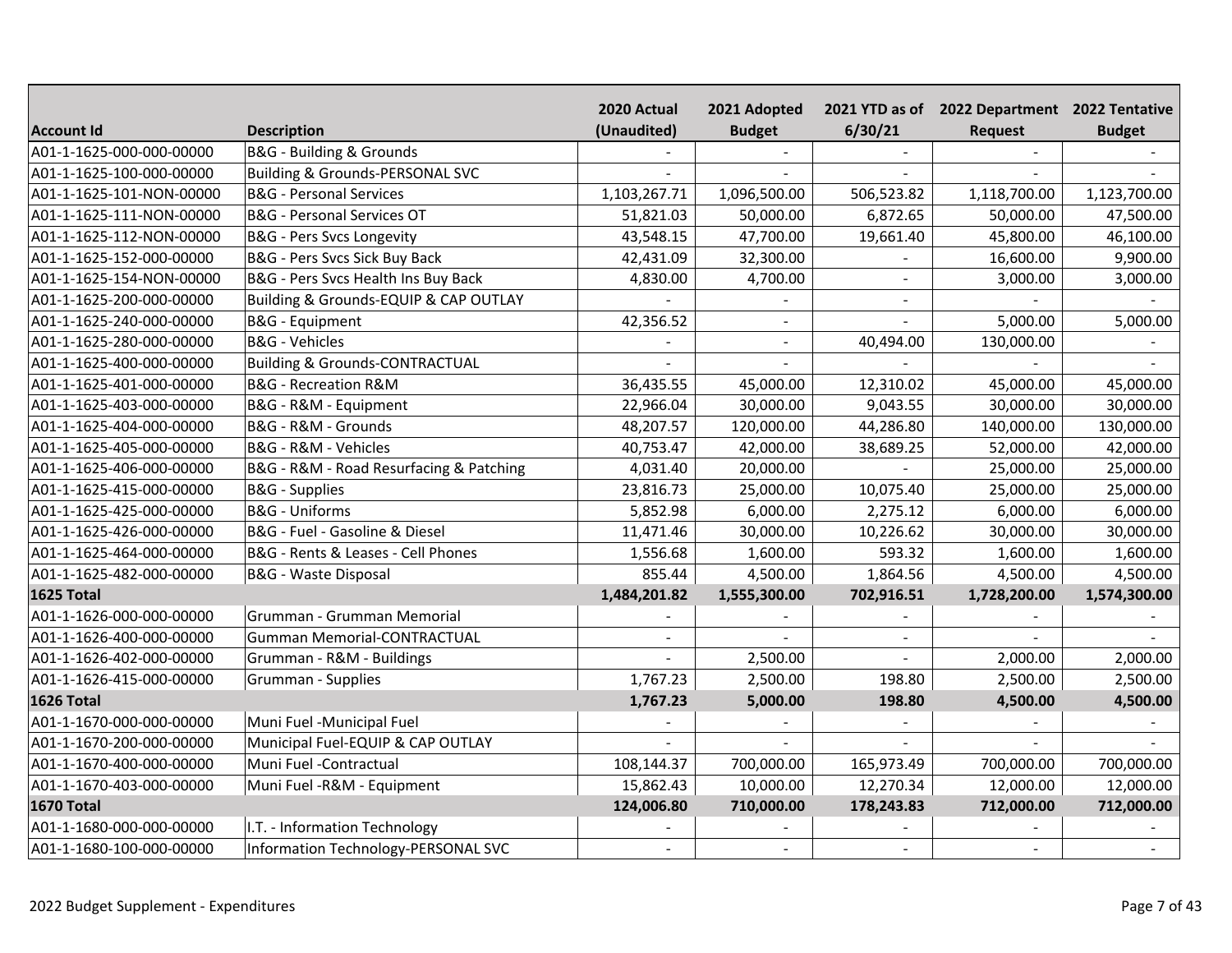|                          |                                          | 2020 Actual              | 2021 Adopted   |                | 2021 YTD as of 2022 Department 2022 Tentative |               |
|--------------------------|------------------------------------------|--------------------------|----------------|----------------|-----------------------------------------------|---------------|
| <b>Account Id</b>        | <b>Description</b>                       | (Unaudited)              | <b>Budget</b>  | 6/30/21        | <b>Request</b>                                | <b>Budget</b> |
| A01-1-1680-101-NON-00000 | I.T. - Personal Services                 | 287,898.08               | 222,800.00     | 99,919.22      | 285,000.00                                    | 274,000.00    |
| A01-1-1680-111-NON-00000 | I.T. - Personal Services OT              | 7,982.96                 | 9,000.00       | 1,581.69       | 9,000.00                                      | 9,000.00      |
| A01-1-1680-112-NON-00000 | I.T. - Pers Svcs Longevity               | 12,815.24                | 5,000.00       |                | 5,100.00                                      | 5,400.00      |
| A01-1-1680-123-000-00000 | I.T. - Pers Svcs Cleaning Allow          | 766.67                   | 1,200.00       |                | 1,600.00                                      | 1,600.00      |
| A01-1-1680-154-NON-00000 | I.T. - Pers Svcs Health Ins Buy Back     |                          | 900.00         |                |                                               |               |
| A01-1-1680-200-000-00000 | Information Technology-EQUIP & CAP OUTLA |                          |                | $\blacksquare$ |                                               |               |
| A01-1-1680-240-000-00000 | I.T. - Equipment                         | 153,647.89               | 126,600.00     | 48,044.79      | 251,400.00                                    | 251,400.00    |
| A01-1-1680-240-VXR-00000 | IT - Equip - VX Rail                     | 367,947.00               |                | 999.68         |                                               |               |
| A01-1-1680-400-000-00000 | Information Technology-CONTRACTUAL       |                          | $\overline{a}$ |                |                                               |               |
| A01-1-1680-416-000-00000 | I.T. - Supplies - Office                 | 159.75                   | 500.00         | 33.60          | 500.00                                        | 500.00        |
| A01-1-1680-418-000-00000 | I.T. - Supplies - Computer               | 25,264.86                | 40,000.00      | 13,743.39      | 50,000.00                                     | 50,000.00     |
| A01-1-1680-430-000-00000 | I.T. - License Support & Maintenance     | 173,045.49               | 368,700.00     | 211,720.86     | 436,700.00                                    | 436,700.00    |
| A01-1-1680-436-210-00000 | I.T. - Prof Svcs - Other                 | 73,219.95                | 53,800.00      | 22,220.09      | 83,500.00                                     | 83,500.00     |
| A01-1-1680-442-000-00000 | I.T. - Prof Edu & Training               |                          | 6,000.00       |                | 6,000.00                                      | 6,000.00      |
| <b>1680 Total</b>        |                                          | 1,102,747.89             | 834,500.00     | 398,263.32     | 1,128,800.00                                  | 1,118,100.00  |
| A01-1-1690-000-000-00000 | Muni Gar - Municipal Garage              |                          |                |                |                                               |               |
| A01-1-1690-100-000-00000 | Municipal Garage-PERSONAL SVC            |                          |                |                |                                               |               |
| A01-1-1690-101-NON-00000 | Muni Gar - Personal Services             | 313,922.43               | 324,300.00     | 135,919.47     | 331,600.00                                    | 331,600.00    |
| A01-1-1690-111-NON-00000 | Muni Gar - Personal Services OT          | 10,743.75                | 15,000.00      | 7,022.82       | 15,000.00                                     | 15,000.00     |
| A01-1-1690-112-NON-00000 | Muni Gar - Pers Svcs Longevity           | 7,484.37                 | 11,300.00      | 8,481.47       | 11,500.00                                     | 11,500.00     |
| A01-1-1690-123-000-00000 | Muni Gar - Pers Svcs Cleaning Allow      | 400.00                   | 400.00         |                | 400.00                                        | 400.00        |
| A01-1-1690-152-000-00000 | Muni Gar - Pers Svcs Sick Buy Back       | 1,300.98                 | 6,200.00       | $\overline{a}$ | 6,200.00                                      | 7,400.00      |
| A01-1-1690-200-000-00000 | Municipal Garage-EQUIP & CAP OUTLAY      |                          |                |                |                                               |               |
| A01-1-1690-280-000-00000 | Muni Gar - Vehicles                      | $\overline{\phantom{a}}$ | 75,000.00      | $\sim$         | 175,000.00                                    |               |
| A01-1-1690-400-000-00000 | Municipal Garage-CONTRACTUAL             |                          |                |                |                                               |               |
| A01-1-1690-405-000-00000 | Muni Gar - R&M - Vehicles                | 9,938.37                 | 15,000.00      | 4,393.46       | 13,000.00                                     | 13,000.00     |
| A01-1-1690-415-000-00000 | Muni Gar - Supplies                      | 561.23                   | 3,500.00       |                | 3,500.00                                      | 3,500.00      |
| A01-1-1690-416-000-00000 | Muni Gar - Supplies - Office             | 313.31                   | 500.00         | 351.36         | 500.00                                        | 500.00        |
| A01-1-1690-425-000-00000 | Muni Gar - Uniforms                      | 130.00                   | 3,000.00       |                | 3,000.00                                      | 3,000.00      |
| A01-1-1690-426-000-00000 | Muni Gar Fuel - Gasoline & Diesel        | 680.93                   | 2,000.00       | 673.77         | 2,000.00                                      | 2,000.00      |
| A01-1-1690-475-000-00000 | Muni Gar - Utl - WiFi                    | 1,794.17                 |                | 145.44         |                                               |               |
| 1690 Total               |                                          | 347,269.54               | 456,200.00     | 156,987.79     | 561,700.00                                    | 387,900.00    |
| A01-1-1910-000-000-00000 | Unall Ins - Unallocated Insurance        |                          |                |                |                                               |               |
| A01-1-1910-400-000-00000 | Unallocated Insurance-CONTRACTUAL        | $\blacksquare$           | $\sim$         |                |                                               |               |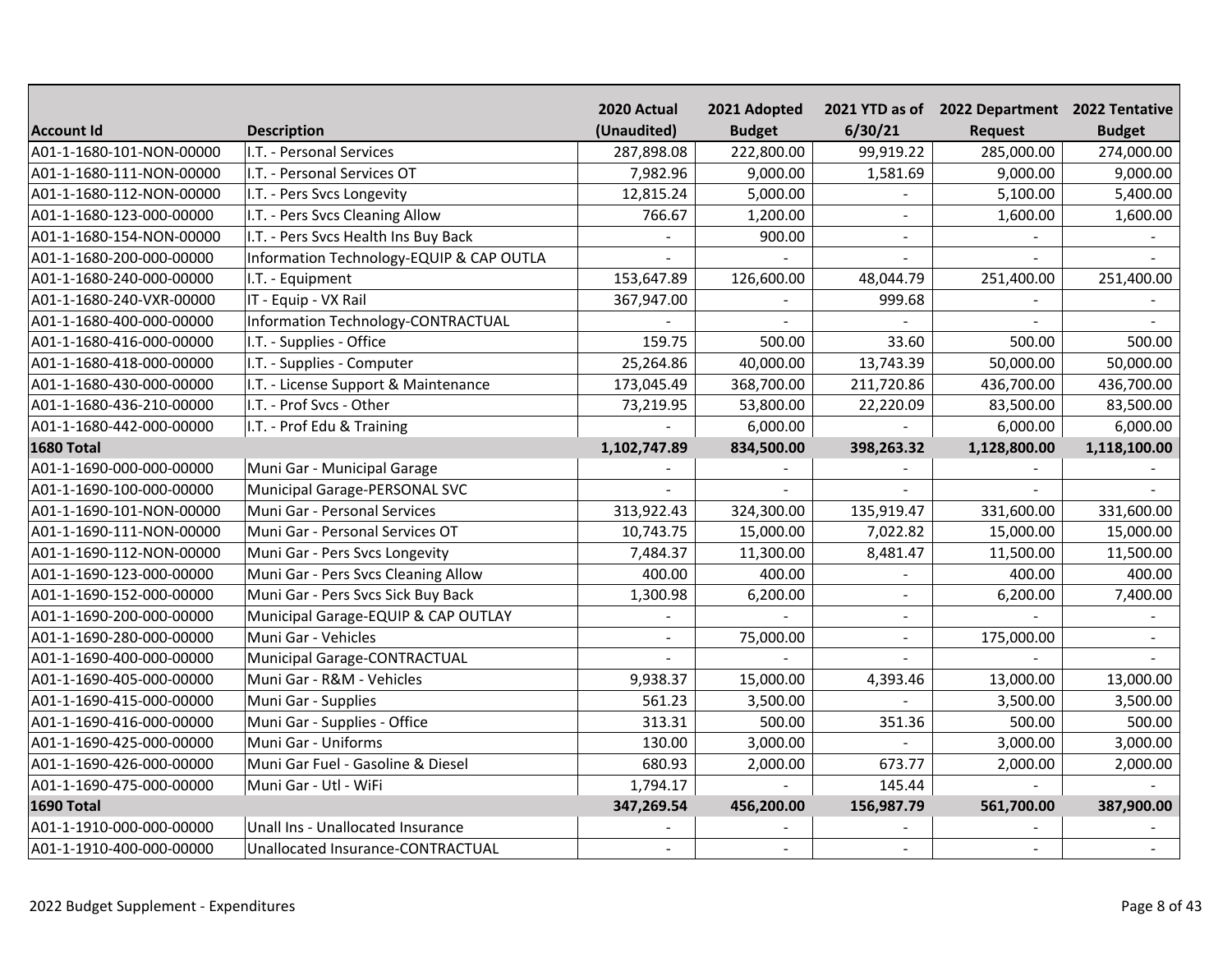|                          |                                          | 2020 Actual              | 2021 Adopted   |                | 2021 YTD as of 2022 Department 2022 Tentative |               |
|--------------------------|------------------------------------------|--------------------------|----------------|----------------|-----------------------------------------------|---------------|
| <b>Account Id</b>        | <b>Description</b>                       | (Unaudited)              | <b>Budget</b>  | 6/30/21        | <b>Request</b>                                | <b>Budget</b> |
| A01-1-1910-487-000-00000 | Unall Ins - Insurance Premium            | 445,629.60               | 425,400.00     | 403,307.54     | 438,400.00                                    | 438,400.00    |
| A01-1-1910-488-000-00000 | Unall Ins - S.I.R.                       |                          | 278,700.00     |                | 277,100.00                                    | 277,100.00    |
| <b>1910 Total</b>        |                                          | 445,629.60               | 704,100.00     | 403,307.54     | 715,500.00                                    | 715,500.00    |
| A01-1-1920-000-000-00000 | Muni Assoc. Dues - Municipal Assoc. Dues |                          |                |                |                                               |               |
| A01-1-1920-400-000-00000 | Municipal Assoc. Dues-CONTRACTUAL        | $\blacksquare$           |                |                |                                               |               |
| A01-1-1920-422-000-00000 | Muni Assoc. Dues - Dues & Subscriptions  | $\overline{a}$           | 1,800.00       |                | 1,800.00                                      | 1,800.00      |
| <b>1920 Total</b>        |                                          |                          | 1,800.00       | $\overline{a}$ | 1,800.00                                      | 1,800.00      |
| A01-1-1950-000-000-00000 | Taxes & Asses. - Taxes & Asses. On Prop  | ÷.                       |                | $\sim$         |                                               |               |
| A01-1-1950-400-000-00000 | Taxes & Asses. On Property-CONTRACTUAL   |                          |                |                |                                               |               |
| A01-1-1950-481-000-00000 | Taxes & Asses. - Taxes on Town Property  | 26,869.74                | 40,000.00      | 28,297.58      | 40,000.00                                     | 40,000.00     |
| <b>1950 Total</b>        |                                          | 26,869.74                | 40,000.00      | 28,297.58      | 40,000.00                                     | 40,000.00     |
| A01-1-1989-110-000-00000 | Other Genrl Gov't - Pers Svcs Severance  |                          | 585,400.00     |                | 219,100.00                                    | 219,100.00    |
| <b>1989 Total</b>        |                                          | $\overline{\phantom{a}}$ | 585,400.00     | $\blacksquare$ | 219,100.00                                    | 219,100.00    |
| A01-1-1997-200-000-00000 | General Govt - Capital Projects Reserve  |                          |                |                |                                               |               |
| <b>1997 Total</b>        |                                          | ٠                        | $\blacksquare$ | $\blacksquare$ |                                               |               |
| A01-3-3120-000-000-00000 | Police - Police                          |                          |                |                |                                               |               |
| A01-3-3120-100-000-00000 | Police-PERSONAL SVC                      |                          |                |                |                                               |               |
| A01-3-3120-101-NON-00000 | <b>Police - Personal Services</b>        | 851,166.60               | 851,000.00     | 353,021.94     | 856,800.00                                    | 849,600.00    |
| A01-3-3120-101-UNI-00000 | Police - Pers Serv - FT Uni Pers         | 10,403,723.57            | 10,476,700.00  | 5,157,960.06   | 11,309,900.00                                 | 11,309,900.00 |
| A01-3-3120-102-000-00000 | Police - Pers Svcs Part Time             | 97,782.51                | 60,000.00      | 28,047.40      | 60,000.00                                     | 60,000.00     |
| A01-3-3120-102-NON-00000 | <b>Police - Crossing Guards</b>          | 72,881.38                | 88,000.00      | 29,819.25      | 88,000.00                                     | 88,000.00     |
| A01-3-3120-102-UNI-00000 | Police - Holding Cell Attendants         | 2,849.59                 | 25,000.00      |                | 25,000.00                                     | 25,000.00     |
| A01-3-3120-103-000-00000 | Police - Pers Svcs Seasonal              | 131,427.31               | 160,000.00     | 42,666.97      | 160,000.00                                    | 160,000.00    |
| A01-3-3120-111-NON-00000 | Police - Personal Services OT            | 136,306.06               | 165,000.00     | 111,919.53     | 170,000.00                                    | 170,000.00    |
| A01-3-3120-111-UNI-00000 | Police - Pers Svcs Uniform OT            | 914,339.91               | 1,000,000.00   | 265,725.32     | 1,100,000.00                                  | 1,100,000.00  |
| A01-3-3120-112-NON-00000 | Police - Pers Svcs Longevity             | 38,600.49                | 32,600.00      | 164,495.53     | 34,100.00                                     | 34,100.00     |
| A01-3-3120-112-UNI-00000 | Police - Pers Svcs Longevity Uni         | 426,690.54               | 432,300.00     | 16,962.81      | 430,900.00                                    | 431,500.00    |
| A01-3-3120-121-NON-00000 | Police - Pers Svcs Night Diff            | 23,200.00                | 25,000.00      | 7,887.50       | 25,000.00                                     | 25,000.00     |
| A01-3-3120-121-UNI-00000 | Police - Pers Svcs Night Diff Uni        | 410,478.67               | 400,000.00     | 189,637.55     | 400,000.00                                    | 400,000.00    |
| A01-3-3120-122-NON-00000 | Police - Pers Svcs Holiday Pay           | 30,653.28                | 60,000.00      |                | 30,000.00                                     | 30,000.00     |
| A01-3-3120-122-UNI-00000 | Police - Pers Svcs Holiday Pay Uni       | 692,247.74               | 700,000.00     | 293,882.39     | 700,000.00                                    | 700,000.00    |
| A01-3-3120-123-000-00000 | Police - Pers Svcs Cleaning Allow        | 117,991.67               | 118,200.00     |                | 115,700.00                                    | 115,700.00    |
| A01-3-3120-124-000-00000 | Police - Pers Svcs Fringe Benefits       | 9,727.61                 | 11,300.00      | 1,342.00       | 11,600.00                                     | 11,600.00     |
| A01-3-3120-153-000-00000 | Police - Pers Svcs Mgmt Buy Back         | 48,507.84                | 56,000.00      |                | 56,000.00                                     | 53,900.00     |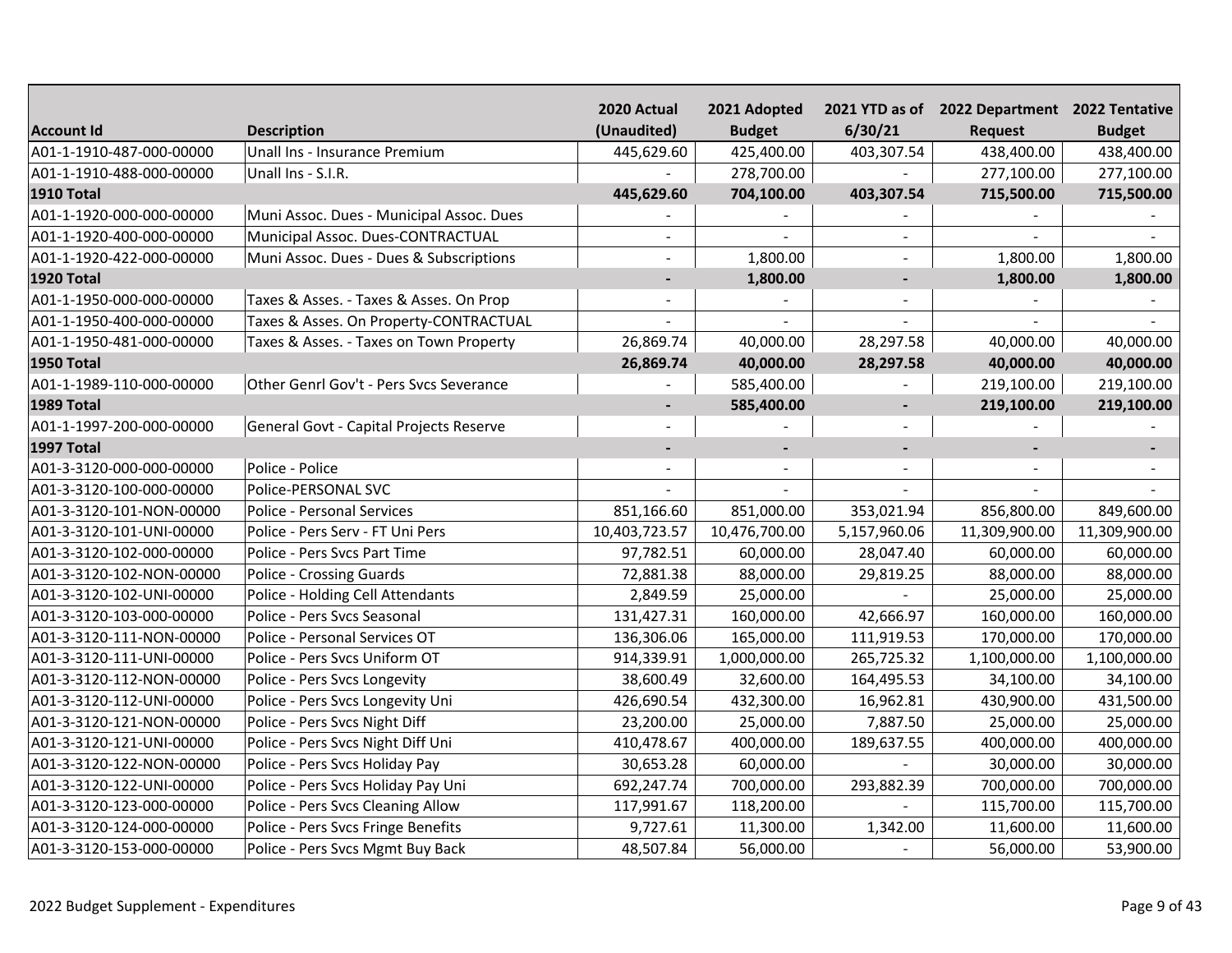|                          |                                          | 2020 Actual | 2021 Adopted  |                | 2021 YTD as of 2022 Department 2022 Tentative |               |
|--------------------------|------------------------------------------|-------------|---------------|----------------|-----------------------------------------------|---------------|
| Account Id               | <b>Description</b>                       | (Unaudited) | <b>Budget</b> | 6/30/21        | <b>Request</b>                                | <b>Budget</b> |
| A01-3-3120-154-NON-00000 | Police - Pers Svcs Health Ins Buy Back   | 24,710.04   | 11,000.00     | 33,322.17      | 11,000.00                                     | 11,000.00     |
| A01-3-3120-154-UNI-00000 | Police - Pers Svcs Health Ins Buy Back   | 160,218.56  | 169,200.00    |                | 168,200.00                                    | 168,200.00    |
| A01-3-3120-155-000-00000 | Police - Pers Svcs Union Buy Back        | 561,896.73  | 369,100.00    |                | 345,700.00                                    | 510,800.00    |
| A01-3-3120-171-000-00000 | Police - Pers Svcs Sick Bonus            |             | 25,000.00     |                | 25,000.00                                     | 25,000.00     |
| A01-3-3120-200-000-00000 | Police-EQUIP & CAP OUTLAY                |             |               |                |                                               |               |
| A01-3-3120-240-000-00000 | Police - Equipment                       | 24,856.75   | 50,000.00     | 49,070.21      | 120,000.00                                    |               |
| A01-3-3120-240-100-00000 | Police - Equipment - CAD System          | 99,421.57   |               |                |                                               |               |
| A01-3-3120-240-302-00000 | Police - Equip - Radios & Scanners       | 68,593.35   | 120,000.00    | 8,532.91       | 150,000.00                                    | 75,000.00     |
| A01-3-3120-240-306-00000 | Police - Equip - Defibrillators          | 15,349.40   | 2,500.00      | 3,100.00       | 10,000.00                                     | 5,000.00      |
| A01-3-3120-240-307-00000 | Police - Equip - Alco-Sensors            |             | 1,250.00      | 359.00         | 1,400.00                                      | 1,400.00      |
| A01-3-3120-240-308-00000 | Police - Equip - Bike Patrol             |             | 1,000.00      |                | 1,000.00                                      | 1,000.00      |
| A01-3-3120-240-309-00000 | Police - Equip - Side Arms               | 4,210.08    | 5,000.00      | $\sim$         | 9,000.00                                      | 9,000.00      |
| A01-3-3120-240-310-00000 | Police - Equip - Fire Ext                |             | 500.00        | $\blacksquare$ | 1,500.00                                      | 1,500.00      |
| A01-3-3120-240-311-00000 | Police - Equip - Vehicle Trunk Equip     |             | 1,500.00      | 573.60         | 1,500.00                                      | 1,500.00      |
| A01-3-3120-240-313-00000 | Police - Equip - Scuba Gear              | 4,979.39    | 2,500.00      |                | 5,000.00                                      | 5,000.00      |
| A01-3-3120-240-314-00000 | Police - Equip - Police Training         |             | 2,500.00      | 1,995.00       | 5,000.00                                      | 5,000.00      |
| A01-3-3120-240-316-00000 | Police - Equip - Office Equip            | 3,381.83    | 2,500.00      | 2,814.41       | 2,500.00                                      | 2,500.00      |
| A01-3-3120-280-000-00000 | Police - Vehicles                        | 305,158.32  | 100,000.00    | 72,235.82      | 220,000.00                                    |               |
| A01-3-3120-400-000-00000 | Police-CONTRACTUAL                       |             |               |                |                                               |               |
| A01-3-3120-403-000-00000 | Police - R&M - Boat                      |             | 5,000.00      | 1,858.14       | 15,000.00                                     | 5,000.00      |
| A01-3-3120-403-327-00000 | Police - R&M Equip - Radio               | 26,764.43   | 10,000.00     | 4,205.15       | 20,000.00                                     | 20,000.00     |
| A01-3-3120-403-328-00000 | Police - R&M Equip - Scuba Gear          | 1,475.00    | 1,500.00      |                | 1,500.00                                      | 1,500.00      |
| A01-3-3120-403-329-00000 | Police - R&M Equip - Recording Equip     |             | 500.00        |                | 500.00                                        | 500.00        |
| A01-3-3120-403-330-00000 | Police - R&M Equip - Sound Level Equip   | $\sim$      | 500.00        |                | 500.00                                        | 500.00        |
| A01-3-3120-403-331-00000 | Police - R&M Equip - Brthlyzr & Radar    | 566.00      | 1,300.00      |                | 1,300.00                                      | 1,300.00      |
| A01-3-3120-403-332-00000 | Police - R&M Equip - Bike Repair         |             | 1,000.00      |                | 1,000.00                                      | 1,000.00      |
| A01-3-3120-405-000-00000 | Police - R&M - Vehicles                  | 233,702.94  | 250,000.00    | 146,471.03     | 210,000.00                                    | 210,000.00    |
| A01-3-3120-415-360-00000 | Police - Supplies - Police Gen           | 1,948.44    | 1,500.00      | 1,079.35       | 1,700.00                                      | 1,700.00      |
| A01-3-3120-415-361-00000 | Police - Supplies - Ammunition           | 4,394.22    | 8,000.00      |                | 18,200.00                                     | 10,000.00     |
| A01-3-3120-415-362-00000 | Police - Supplies - Flashlight Batt      | 591.04      | 600.00        | 255.33         | 600.00                                        | 600.00        |
| A01-3-3120-415-363-00000 | Police - Supplies - Flares               |             | 2,500.00      |                | 2,500.00                                      | 2,500.00      |
| A01-3-3120-415-364-00000 | Police - Supplies - Oxygen               | 2,335.17    | 1,500.00      | 1,064.43       | 2,000.00                                      | 2,000.00      |
| A01-3-3120-415-365-00000 | Police - Supplies - Traffic Barr & Cones | 2,911.46    | 2,000.00      | $\sim$         | 2,000.00                                      | 2,000.00      |
| A01-3-3120-415-366-00000 | Police - Supplies - Finger Print Kits    |             | 250.00        | $\equiv$       | 250.00                                        | 250.00        |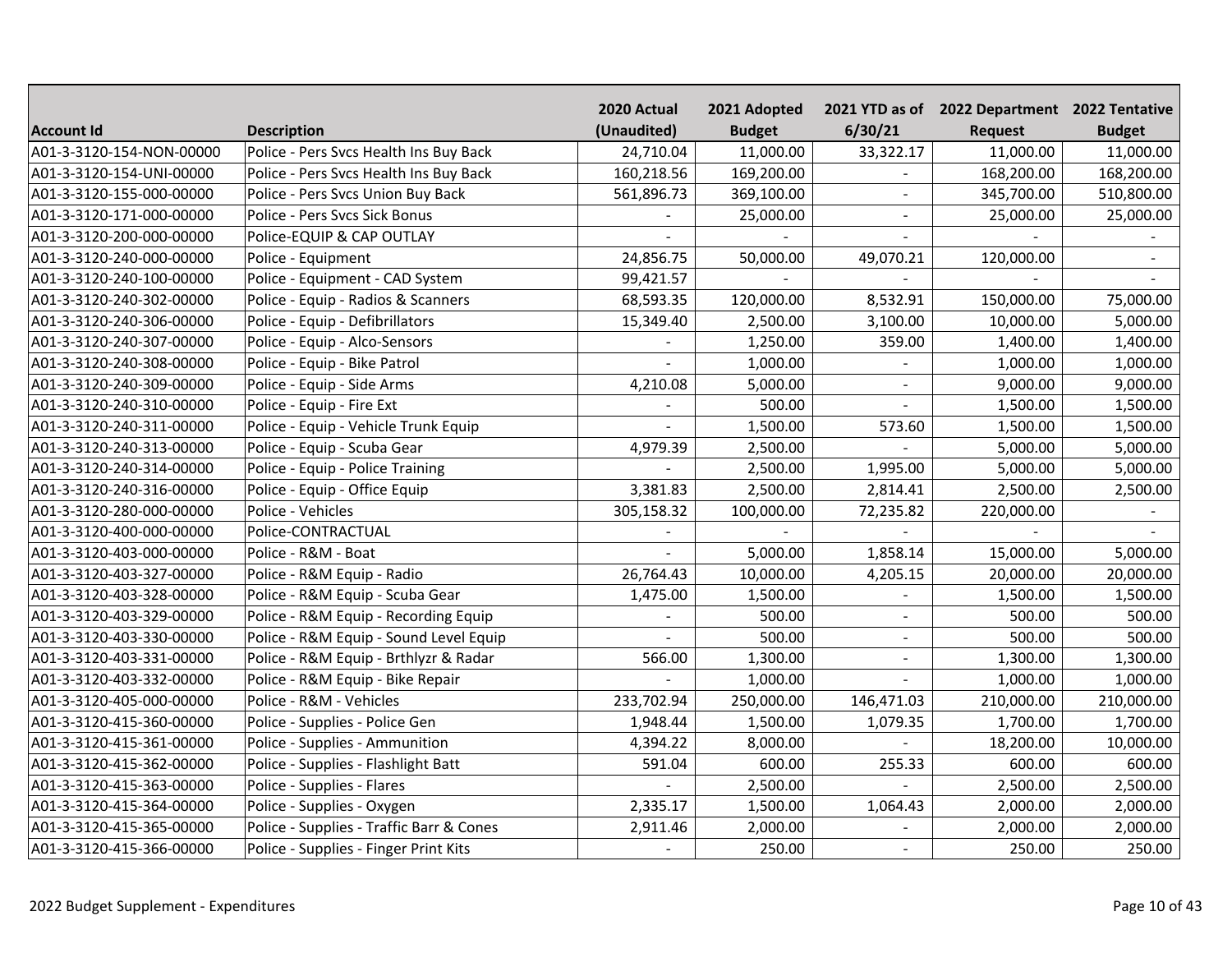|                          |                                          | 2020 Actual              | 2021 Adopted  |              | 2021 YTD as of 2022 Department 2022 Tentative |               |
|--------------------------|------------------------------------------|--------------------------|---------------|--------------|-----------------------------------------------|---------------|
| <b>Account Id</b>        | <b>Description</b>                       | (Unaudited)              | <b>Budget</b> | 6/30/21      | <b>Request</b>                                | <b>Budget</b> |
| A01-3-3120-415-367-00000 | Police - Supplies - Narc Field Test Kits | 253.45                   | 600.00        |              | 600.00                                        | 600.00        |
| A01-3-3120-415-368-00000 | Police - Supplies - Photographic         | 677.81                   | 1,000.00      |              | 1,000.00                                      | 1,000.00      |
| A01-3-3120-415-369-00000 | Police - Supplies - K-9 Expenses         | 13,175.00                | 6,000.00      | 1,697.39     | 6,000.00                                      | 6,000.00      |
| A01-3-3120-415-372-00000 | Police - Supplies - First Aid            | 3,172.82                 | 2,000.00      | 1,391.85     | 3,000.00                                      | 3,000.00      |
| A01-3-3120-416-000-00000 | Police - Supplies - Office               | 8,566.07                 | 6,000.00      | 3,239.77     | 10,000.00                                     | 10,000.00     |
| A01-3-3120-421-000-00000 | Police - Postage                         | 825.88                   | 1,200.00      | 317.94       | 1,500.00                                      | 1,500.00      |
| A01-3-3120-422-000-00000 | Police - Dues & Subscriptions            | 2,298.00                 | 800.00        | 120.00       | 850.00                                        | 850.00        |
| A01-3-3120-424-000-00000 | Police - Printing                        | 2,797.10                 | 3,000.00      | 1,723.03     | 3,000.00                                      | 3,000.00      |
| A01-3-3120-425-000-00000 | Police - Uniforms                        | 62,414.37                | 60,000.00     | 19,542.89    | 65,000.00                                     | 65,000.00     |
| A01-3-3120-425-386-00000 | Police - Uniforms - Traffic Safety Vests |                          | 1,000.00      |              | 1,000.00                                      | 1,000.00      |
| A01-3-3120-425-387-00000 | Police - Uniforms - Bullet Proof Vests   | 14,914.00                | 25,500.00     | 31,873.80    | 25,200.00                                     | 25,200.00     |
| A01-3-3120-425-388-00000 | Police - Uniforms - Haz-Mat Clothing     |                          | 1,000.00      |              | 3,500.00                                      | 3,500.00      |
| A01-3-3120-426-000-00000 | Police Fuel - Gasoline & Diesel          | 87,780.16                | 210,000.00    | 58,960.20    | 210,000.00                                    | 210,000.00    |
| A01-3-3120-431-000-00000 | Police - Equip Maint Contracts           | 18,696.00                | 60,000.00     | 42,587.00    | 134,000.00                                    | 75,000.00     |
| A01-3-3120-436-000-00000 | Police - Prof Svcs - Consultants         | 2,400.00                 | 2,000.00      | 3,050.00     | 2,000.00                                      | 2,000.00      |
| A01-3-3120-436-205-00000 | Police - Prof Svcs - Interpreter         | 75.00                    | 4,000.00      | 1,535.00     | 4,000.00                                      | 4,000.00      |
| A01-3-3120-440-000-00000 | <b>Police - Public Relations</b>         |                          | 1,000.00      | 927.00       | 1,000.00                                      | 1,000.00      |
| A01-3-3120-442-000-00000 | Police - Prof Edu & Training             | 9,478.95                 | 10,000.00     | 3,857.82     | 10,000.00                                     | 10,000.00     |
| A01-3-3120-451-000-00000 | Police - Food & Beverages                | 1,776.33                 | 2,000.00      |              | 3,000.00                                      | 3,000.00      |
| A01-3-3120-464-000-00000 | Police - Rents & Leases - Cell Phones    | 21,992.38                | 21,200.00     | 7,463.95     | 20,500.00                                     | 20,500.00     |
| A01-3-3120-471-000-00000 | Police - Utl - Telephone                 | 11,931.09                | 17,700.00     | 6,680.03     | 18,500.00                                     | 20,900.00     |
| A01-3-3120-490-000-00000 | Police - Miscellaneous                   | 27,266.66                | 10,000.00     | 2,420.83     | 25,000.00                                     | 15,000.00     |
| <b>3120 Total</b>        |                                          | 16,246,530.56            | 16,256,800.00 | 7,177,693.30 | 17,475,500.00                                 | 17,127,100.00 |
| A01-3-3121-000-000-00000 | Bingo-Bingo                              |                          |               |              |                                               |               |
| A01-3-3121-100-000-00000 | Bingo-PERSONAL SVC                       | $\blacksquare$           |               |              |                                               |               |
| A01-3-3121-101-UNI-00000 | Bingo -Pers Serv - FT Uni Personnel      | $\blacksquare$           | 2,000.00      |              | 2,000.00                                      | 2,000.00      |
| <b>3121 Total</b>        |                                          | $\overline{\phantom{a}}$ | 2,000.00      |              | 2,000.00                                      | 2,000.00      |
| A01-3-3122-000-000-00000 | Bay Con-Bay Constable                    |                          |               |              |                                               |               |
| A01-3-3122-100-000-00000 | Bay Constable-PERSONAL SVC               |                          |               |              |                                               |               |
| A01-3-3122-101-UNI-00000 | Bay Con-Pers Serv - FT Uni Personnel     | 63,778.04                | 65,000.00     | 39,772.98    | 64,200.00                                     | 64,200.00     |
| A01-3-3122-102-000-00000 | Bay Con-Pers Svcs Pumpout Boat Operator  | 13,844.06                | 15,000.00     | 667.89       | 15,000.00                                     | 15,000.00     |
| A01-3-3122-111-NON-00000 | Bay Con-Personal Services OT             | 1,390.90                 | 2,000.00      | 428.61       | 2,000.00                                      | 2,000.00      |
| A01-3-3122-200-000-00000 | Bay Constable-EQUIP & CAP OUTLAY         |                          |               |              |                                               |               |
| A01-3-3122-240-000-00000 | Bay Con - Equipment                      | 1,793.00                 | 2,500.00      | $\sim$       | 2,500.00                                      | 2,500.00      |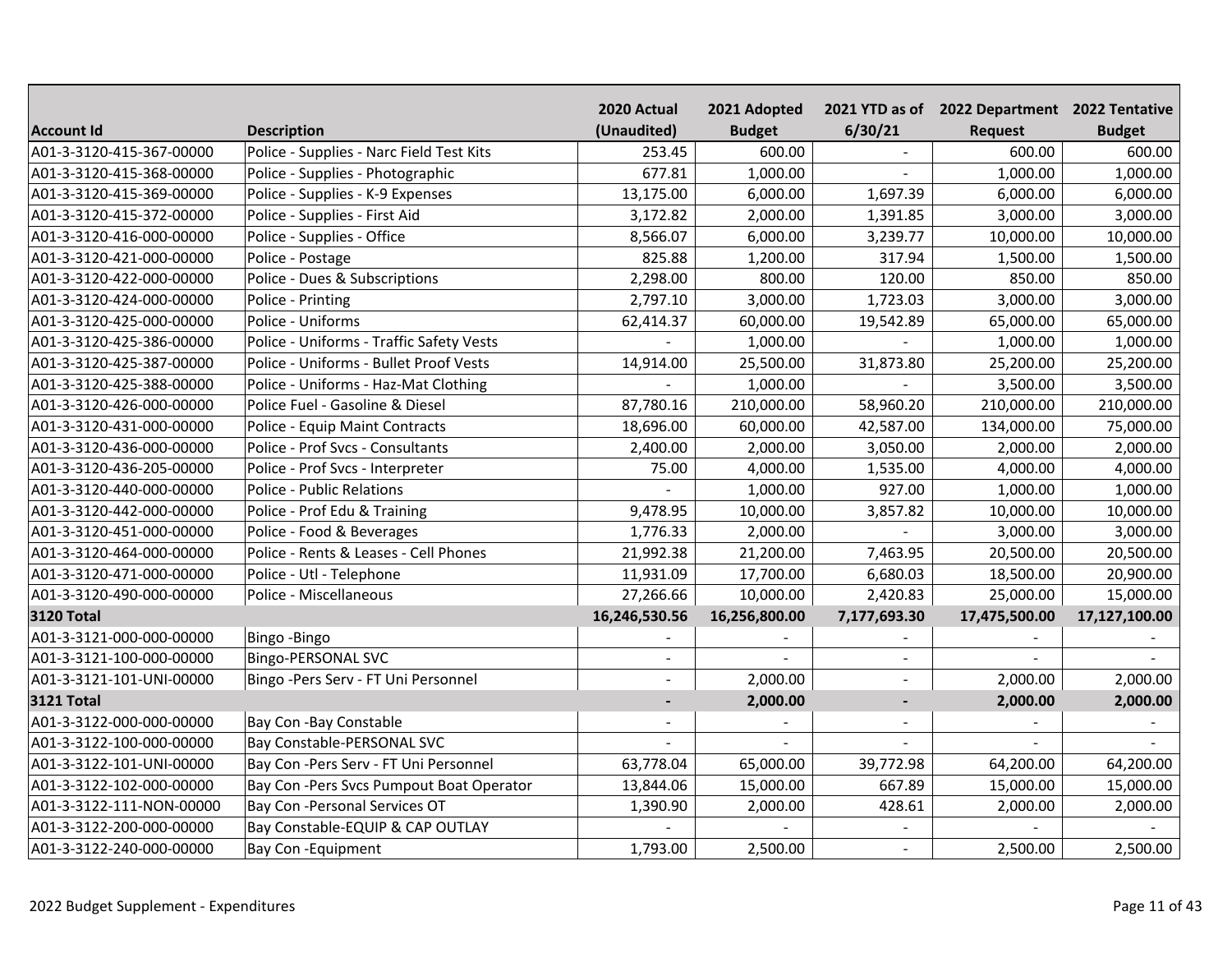|                          |                                         | 2020 Actual | 2021 Adopted   |                | 2021 YTD as of 2022 Department 2022 Tentative |               |
|--------------------------|-----------------------------------------|-------------|----------------|----------------|-----------------------------------------------|---------------|
| <b>Account Id</b>        | <b>Description</b>                      | (Unaudited) | <b>Budget</b>  | 6/30/21        | Request                                       | <b>Budget</b> |
| A01-3-3122-400-000-00000 | <b>Bay Constable-CONTRACTUAL</b>        |             |                |                |                                               |               |
| A01-3-3122-403-000-00000 | Bay Con - R&M - Equipment               | 815.90      | 3,000.00       | 3,069.11       | 3,000.00                                      | 3,000.00      |
| A01-3-3122-403-326-00000 | Bay Con - R&M Equip                     | 14,804.79   | 10,000.00      | 5,641.21       | 12,000.00                                     | 12,000.00     |
| A01-3-3122-405-000-00000 | Bay Con - R&M - Vehicles                | 2,688.46    | 3,200.00       | 941.55         | 5,000.00                                      | 5,000.00      |
| A01-3-3122-415-370-00000 | Bay Con -Supplies - Boat Field Supplies | 453.33      | 700.00         |                | 700.00                                        | 700.00        |
| A01-3-3122-415-372-00000 | Bay Con -Supplies - First Aid           |             | 200.00         | $\blacksquare$ | 200.00                                        | 200.00        |
| A01-3-3122-419-000-00000 | Bay Con -Supplies - Other               | 496.91      | 400.00         |                | 500.00                                        | 500.00        |
| A01-3-3122-425-000-00000 | <b>Bay Con - Uniforms</b>               | 1,417.42    | 1,000.00       | 1,222.86       | 1,000.00                                      | 1,000.00      |
| A01-3-3122-426-000-00000 | Bay Con - Fuel - Gasoline & Diesel      | 4,983.90    | 10,000.00      | 1,947.59       | 10,000.00                                     | 10,000.00     |
| <b>3122 Total</b>        |                                         | 106,466.71  | 113,000.00     | 53,691.80      | 116,100.00                                    | 116,100.00    |
| A01-3-3125-000-000-00000 | Juv Aid -Juvenile Aid Bureau            |             |                |                |                                               |               |
| A01-3-3125-100-000-00000 | Juvenile Aid Bureau-PERSONAL SVC        |             | $\overline{a}$ |                |                                               |               |
| A01-3-3125-101-UNI-00000 | Juv Aid -Pers Serv - FT Uni Personnel   | 259,007.79  | 261,500.00     | 49,401.70      | 178,900.00                                    | 178,900.00    |
| A01-3-3125-111-UNI-00000 | Juv Aid -Pers Svcs Uniform OT           | 1,021.22    | 1,000.00       |                | 1,000.00                                      | 1,000.00      |
| A01-3-3125-112-UNI-00000 | Juv Aid -Pers Svcs Longevity Uni        | 5,479.74    | 15,000.00      | 464.64         | 5,500.00                                      | 5,500.00      |
| A01-3-3125-122-UNI-00000 | Juv Aid -Pers Svcs Holiday Pay Uni      |             | 8,800.00       |                | 9,000.00                                      | 9,000.00      |
| A01-3-3125-123-000-00000 | Juv Aid -Pers Svcs Cleaning Allow       | 800.00      | 2,400.00       |                | 2,400.00                                      | 2,400.00      |
| A01-3-3125-154-NON-00000 | Juv Aid -Pers Svcs Health Ins Buy Back  |             | 6,300.00       |                |                                               |               |
| A01-3-3125-155-000-00000 | Juv Aid -Pers Svcs Union Buy Back       |             | 19,100.00      |                |                                               |               |
| A01-3-3125-400-000-00000 | Juvenile Aid Bureau-CONTRACTUAL         |             |                |                |                                               |               |
| A01-3-3125-415-000-00000 | Juv Aid -Supplies                       | 443.19      | 800.00         | 660.43         | 800.00                                        | 800.00        |
| A01-3-3125-417-000-00000 | Juv Aid -Supplies - Program             | 300.00      | 1,500.00       | 689.89         | 1,600.00                                      | 1,600.00      |
| A01-3-3125-443-000-00000 | Juv Aid -Travel & Lodging               | 294.40      | 1,200.00       |                | 1,200.00                                      | 1,200.00      |
| <b>3125 Total</b>        |                                         | 267,346.34  | 317,600.00     | 51,216.66      | 200,400.00                                    | 200,400.00    |
| A01-3-3126-400-000-00000 | Youth Court Department-CONTRACTUAL      |             |                |                |                                               |               |
| A01-3-3126-416-000-00000 | Yth Crt - Supplies - Office             | 55.84       | 500.00         | 36.00          | 600.00                                        | 600.00        |
| A01-3-3126-433-000-00000 | Yth Crt - Profess Svcs - Legal          |             |                | 2,400.00       | 2,400.00                                      | 2,400.00      |
| A01-3-3126-443-000-00000 | Yth Crt - Travel & Lodging              | 2,400.00    | 2,400.00       |                | 2,400.00                                      | 2,400.00      |
| A01-3-3126-490-000-00000 | Yth Crt - Miscellaneous                 | 1,041.52    | 5,000.00       | 2,330.71       | 5,000.00                                      | 5,000.00      |
| <b>3126 Total</b>        |                                         | 3,497.36    | 7,900.00       | 4,766.71       | 10,400.00                                     | 10,400.00     |
| A01-3-3410-000-000-00000 | Fire Prot - Fire Protection             |             |                |                |                                               |               |
| A01-3-3410-100-000-00000 | Fire Protection-PERSONAL SVC            |             |                |                |                                               |               |
| A01-3-3410-101-NON-00000 | Fire Prot - Personal Services           | 223,573.86  | 248,400.00     | 118,773.06     | 317,500.00                                    | 254,300.00    |
| A01-3-3410-102-000-00000 | Fire Prot - Pers Svcs Part Time         | 13,670.50   |                | 59.50          | 20,000.00                                     | 20,000.00     |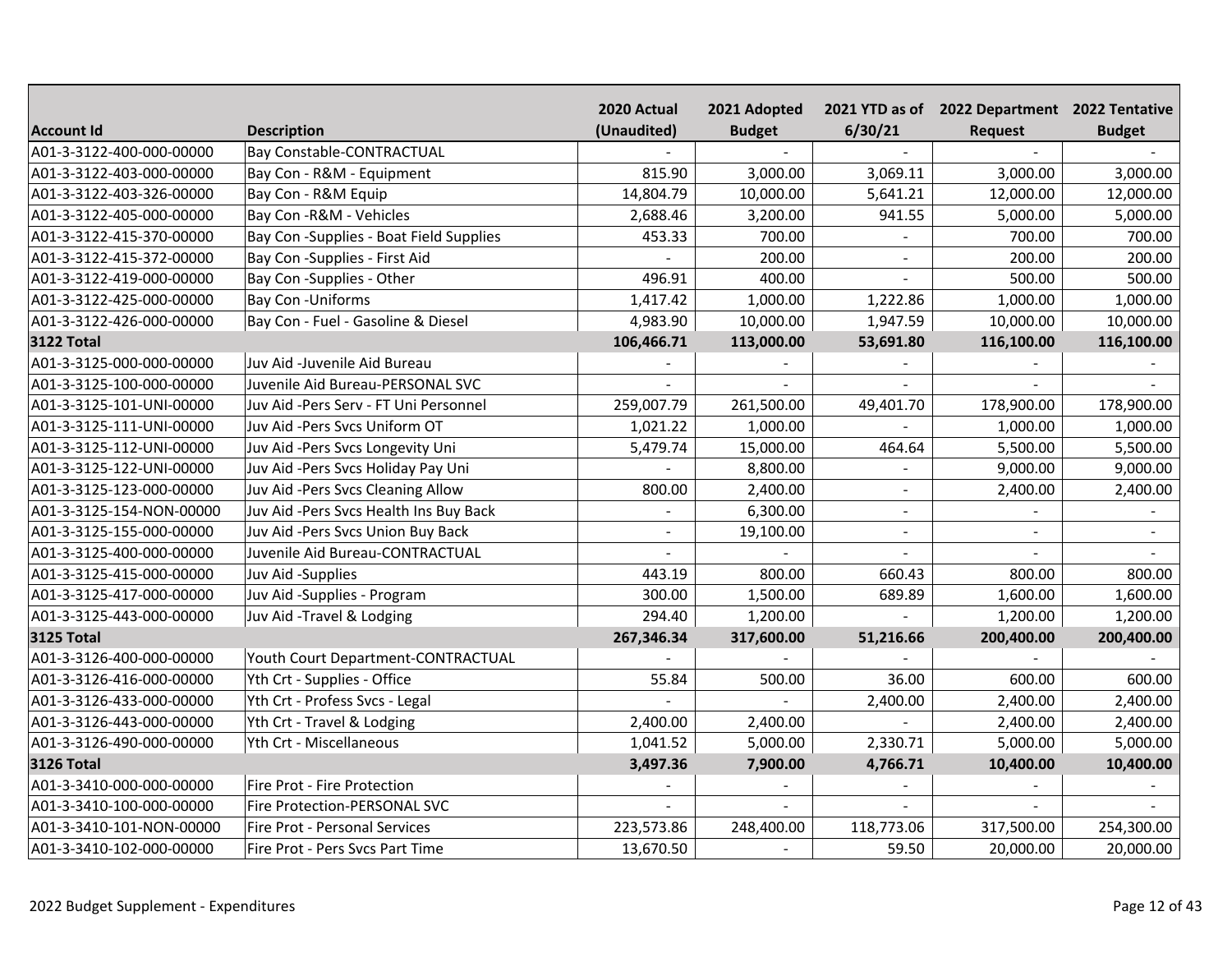|                          |                                                 | 2020 Actual              | 2021 Adopted  |                | 2021 YTD as of 2022 Department 2022 Tentative |               |
|--------------------------|-------------------------------------------------|--------------------------|---------------|----------------|-----------------------------------------------|---------------|
| <b>Account Id</b>        | <b>Description</b>                              | (Unaudited)              | <b>Budget</b> | 6/30/21        | <b>Request</b>                                | <b>Budget</b> |
| A01-3-3410-111-NON-00000 | Fire Prot - Personal Services OT                | 24,786.84                | 20,000.00     | 1,187.13       | 20,000.00                                     | 20,000.00     |
| A01-3-3410-112-NON-00000 | Fire Prot - Pers Svcs Longevity                 | 7,446.66                 | 11,200.00     | 631.22         | 11,300.00                                     | 11,300.00     |
| A01-3-3410-152-NON-00000 | Fire Prot - Pers Svcs Sick Buy Back             |                          | 17,000.00     |                | 17,600.00                                     |               |
| A01-3-3410-154-NON-00000 | Fire Prot - Pers Svcs Health Insurance Buy Back | $\blacksquare$           |               | $\blacksquare$ | 900.00                                        | 900.00        |
| A01-3-3410-200-000-00000 | Fire Protection-EQUIP & CAP OUTLAY              | $\overline{\phantom{a}}$ |               |                |                                               |               |
| A01-3-3410-240-000-00000 | Fire Prot - Equipment                           |                          | 2,000.00      | 384.76         | 2,300.00                                      | 2,300.00      |
| A01-3-3410-400-000-00000 | <b>Fire Protection-CONTRACTUAL</b>              |                          |               |                |                                               |               |
| A01-3-3410-405-000-00000 | Fire Prot - R&M - Vehicles                      | 7,071.29                 | 5,000.00      | 4,103.18       | 6,500.00                                      | 6,500.00      |
| A01-3-3410-416-000-00000 | Fire Prot - Supplies - Office                   | 144.88                   | 400.00        |                | 500.00                                        | 500.00        |
| A01-3-3410-425-000-00000 | Fire Prot - Uniforms                            | 2,333.61                 | 1,700.00      | 385.86         | 2,500.00                                      | 2,500.00      |
| A01-3-3410-426-000-00000 | Fire Prot Fuel - Gasoline & Diesel              | 2,793.00                 | 5,600.00      | 2,511.82       | 5,600.00                                      | 5,600.00      |
| A01-3-3410-436-000-00000 | Fire Prot - Prof Services - Doctor Fees         |                          | 400.00        |                |                                               |               |
| A01-3-3410-442-000-00000 | Fire Prot - Prof Edu & Training                 | 2,382.44                 | 4,200.00      | 963.13         | 4,200.00                                      | 4,200.00      |
| A01-3-3410-475-000-00000 | Fire Prot - Utl - Communications                |                          |               |                | 1,900.00                                      | 1,900.00      |
| <b>3410 Total</b>        |                                                 | 284,203.08               | 315,900.00    | 128,999.66     | 410,800.00                                    | 330,000.00    |
| A01-3-3510-400-000-00000 | Control of Dogs-CONTRACTUAL                     |                          |               |                |                                               |               |
| A01-3-3510-436-204-00000 | Dogs - Prof Svcs - Other Animal Shelter         | 256,468.32               | 269,900.00    | 153,495.44     | 285,100.00                                    | 285,100.00    |
| <b>3510 Total</b>        |                                                 | 256,468.32               | 269,900.00    | 153,495.44     | 285,100.00                                    | 285,100.00    |
| A01-3-3620-000-000-00000 | Safe Insp - Building (Safety Inspection)        |                          |               |                |                                               |               |
| A01-3-3620-100-000-00000 | <b>Building (Safety Inspection)-PERSONAL SV</b> |                          |               |                |                                               |               |
| A01-3-3620-101-NON-00000 | Safe Insp - Personal Services                   | 429,302.13               | 502,400.00    | 202,802.06     | 573,600.00                                    | 375,100.00    |
| A01-3-3620-102-000-00000 | Safe Insp - Pers Svcs Part Time                 |                          |               |                | 20,000.00                                     |               |
| A01-3-3620-111-NON-00000 | Safe Insp - Personal Services OT                | 7,223.55                 |               | 165.03         |                                               |               |
| A01-3-3620-112-NON-00000 | Safe Insp - Pers Svcs Longevity                 | 2,907.99                 | 3,000.00      | 2,972.07       | 8,400.00                                      | 3,100.00      |
| A01-3-3620-123-000-00000 | Safe Insp - Pers Svcs Cleaning Allow            | 2,300.00                 | 1,600.00      |                | 2,800.00                                      | 2,400.00      |
| A01-3-3620-153-000-00000 | Safe Insp- Pers Svcs Mgmt Buy Back              | 23,939.44                | 20,000.00     | $\blacksquare$ | 20,000.00                                     |               |
| A01-3-3620-154-NON-00000 | Safe Insp- Pers Svcs Health Ins Buy Back        | 6,315.00                 | 6,400.00      | $\blacksquare$ | 6,300.00                                      | 6,300.00      |
| A01-3-3620-400-000-00000 | <b>Building (Safety Inspection)-CONTRACTUAL</b> |                          |               |                |                                               |               |
| A01-3-3620-405-000-00000 | Safe Insp - R&M - Vehicles                      | 3,516.06                 | 4,000.00      | 1,858.44       | 4,000.00                                      | 4,000.00      |
| A01-3-3620-416-000-00000 | Safe Insp - Supplies - Office                   | 2,775.18                 | 2,500.00      | 459.74         | 4,400.00                                      | 4,400.00      |
| A01-3-3620-425-000-00000 | Safe Insp - Uniforms                            | 390.00                   | 300.00        | 111.99         | 390.00                                        | 400.00        |
| A01-3-3620-426-000-00000 | Safe Ins - Fuel - Gasoline & Diesel             | 1,669.43                 | 4,000.00      | 1,090.58       | 4,000.00                                      | 4,000.00      |
| A01-3-3620-442-000-00000 | Safe Insp - Prof Edu & Training                 |                          | 1,600.00      |                | 2,850.00                                      | 2,800.00      |
| A01-3-3620-464-000-00000 | Safe Insp - Rents & Leases - Cell Phones        | 4,886.05                 | 1,800.00      | 1,733.72       | 1,800.00                                      | 1,800.00      |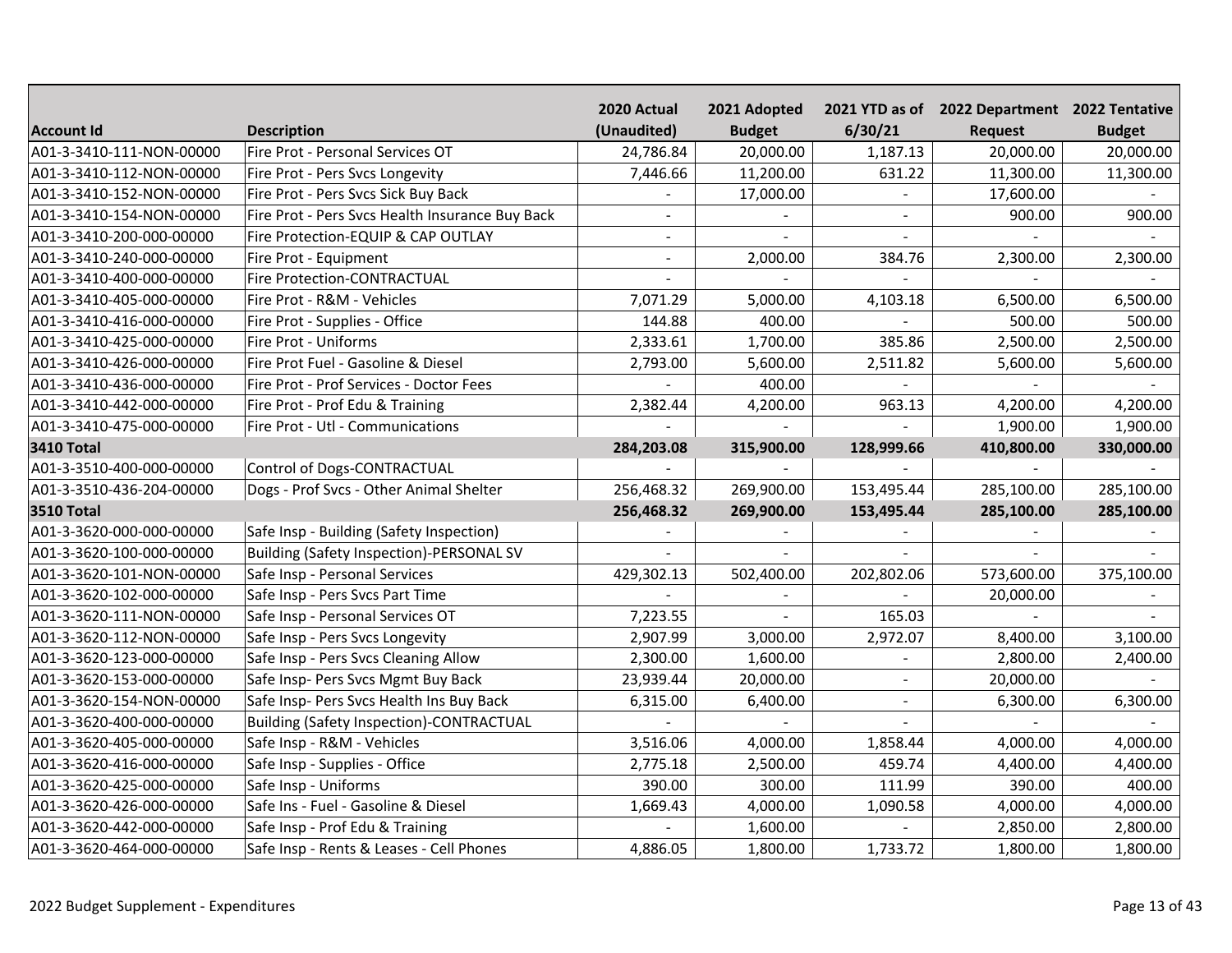|                          |                                          | 2020 Actual    | 2021 Adopted  |            | 2021 YTD as of 2022 Department 2022 Tentative |               |
|--------------------------|------------------------------------------|----------------|---------------|------------|-----------------------------------------------|---------------|
| <b>Account Id</b>        | <b>Description</b>                       | (Unaudited)    | <b>Budget</b> | 6/30/21    | Request                                       | <b>Budget</b> |
| A01-3-3620-475-000-00000 | Safe Insp - Utl - Communicaitons         |                |               |            | 1,800.00                                      | 1,800.00      |
| <b>3620 Total</b>        |                                          | 485,224.83     | 547,600.00    | 211,193.63 | 650,340.00                                    | 406,100.00    |
| A01-3-3625-000-000-00000 | Code - Code Enforcement                  |                |               |            |                                               |               |
| A01-3-3625-100-000-00000 | Code Enforcement-PERSONAL SVC            |                |               |            |                                               |               |
| A01-3-3625-101-NON-00000 | Code - Personal Services                 | 300,883.88     | 322,300.00    | 137,086.64 | 381,200.00                                    | 372,400.00    |
| A01-3-3625-102-000-00000 | Code - Personal Services PT              |                |               |            | 20,000.00                                     |               |
| A01-3-3625-111-NON-00000 | Code - Personal Services OT              | 5,402.25       | 5,000.00      |            | 8,000.00                                      | 8,000.00      |
| A01-3-3625-112-NON-00000 | Code - Pers Svcs Longevity               | 11,841.39      | 12,300.00     | 9,799.39   | 13,600.00                                     | 13,100.00     |
| A01-3-3625-123-000-00000 | Code - Pers Svcs Cleaning Allow          | 800.00         | 800.00        |            | 800.00                                        | 800.00        |
| A01-3-3625-154-NON-00000 | Code - Health Ins Buy Back               | 3,555.00       | 3,600.00      | $\sim$     | 3,600.00                                      | 3,600.00      |
| A01-3-3625-200-000-00000 | Code Enforcement-EQUIP & CAP OUTLAY      |                |               |            |                                               |               |
| A01-3-3625-240-000-00000 | Code - Equipment                         |                | 2,000.00      | $\sim$     | 2,000.00                                      | 2,000.00      |
| A01-3-3625-400-000-00000 | Code Enforcement-CONTRACTUAL             |                |               |            |                                               |               |
| A01-3-3625-405-000-00000 | Code - R&M - Vehicles                    | 12,240.85      | 10,000.00     | 3,617.40   | 10,000.00                                     | 10,000.00     |
| A01-3-3625-416-000-00000 | Code - Supplies - Office                 | 409.20         | 2,000.00      | 119.49     | 3,500.00                                      | 3,500.00      |
| A01-3-3625-424-000-00000 | Code - Printing                          | 128.00         | 1,500.00      | 992.50     | 3,000.00                                      | 3,000.00      |
| A01-3-3625-425-000-00000 | Code - Uniforms                          | 1,772.58       | 2,000.00      |            | 5,300.00                                      | 5,400.00      |
| A01-3-3625-426-000-00000 | Code Fuel - Gasoline & Diesel            | 2,768.86       | 3,500.00      | 2,332.53   | 4,500.00                                      | 4,500.00      |
| A01-3-3625-442-000-00000 | Code - Prof Edu & Training               |                | 900.00        |            | 1,400.00                                      | 1,400.00      |
| A01-3-3625-464-000-00000 | Code - Rents & Leases - Cell Phones      | 3,650.94       | 900.00        | 1,410.67   | 1,200.00                                      | 1,200.00      |
| A01-3-3625-475-000-00000 | Code - Utl - Communications              |                |               |            | 2,800.00                                      | 2,800.00      |
| <b>3625 Total</b>        |                                          | 343,452.95     | 366,800.00    | 155,358.62 | 460,900.00                                    | 431,700.00    |
| A01-3-3989-415-000-00000 | Anti-Bias Task Force - Supplies          |                | 3,000.00      |            | 3,000.00                                      | 3,000.00      |
| <b>3989 Total</b>        |                                          | $\blacksquare$ | 3,000.00      |            | 3,000.00                                      | 3,000.00      |
| A01-4-4020-000-000-00000 | Vital Stat - Registrar of Vital Statisti |                |               |            |                                               |               |
| A01-4-4020-100-000-00000 | Registrar of Vital Statistics-PERSONAL S |                |               |            |                                               |               |
| A01-4-4020-102-000-00000 | Vital Stat - Pers Svcs Part Time         | 7,786.47       | 6,500.00      | 3,325.41   | 6,500.00                                      | 6,500.00      |
| <b>4020 Total</b>        |                                          | 7,786.47       | 6,500.00      | 3,325.41   | 6,500.00                                      | 6,500.00      |
| A01-4-4210-400-000-00000 | Narcotics Guidance Council-CONTRACTUAL   |                |               |            |                                               |               |
| A01-4-4210-416-000-00000 | NGC - Supplies - Office                  | 4,000.00       | 4,000.00      | $\sim$     | 4,000.00                                      | 4,000.00      |
| A01-4-4210-417-000-00000 | NGC - Supplies - Program                 | 3,500.00       | 3,500.00      | $\sim$     | 3,500.00                                      | 3,500.00      |
| <b>4210 Total</b>        |                                          | 7,500.00       | 7,500.00      |            | 7,500.00                                      | 7,500.00      |
| A01-4-4320-417-000-00000 | Mental Hith Initiative- Supplies- Progrm |                | 10,000.00     |            | 10,000.00                                     | 10,000.00     |
| 4320 Total               |                                          |                | 10,000.00     |            | 10,000.00                                     | 10,000.00     |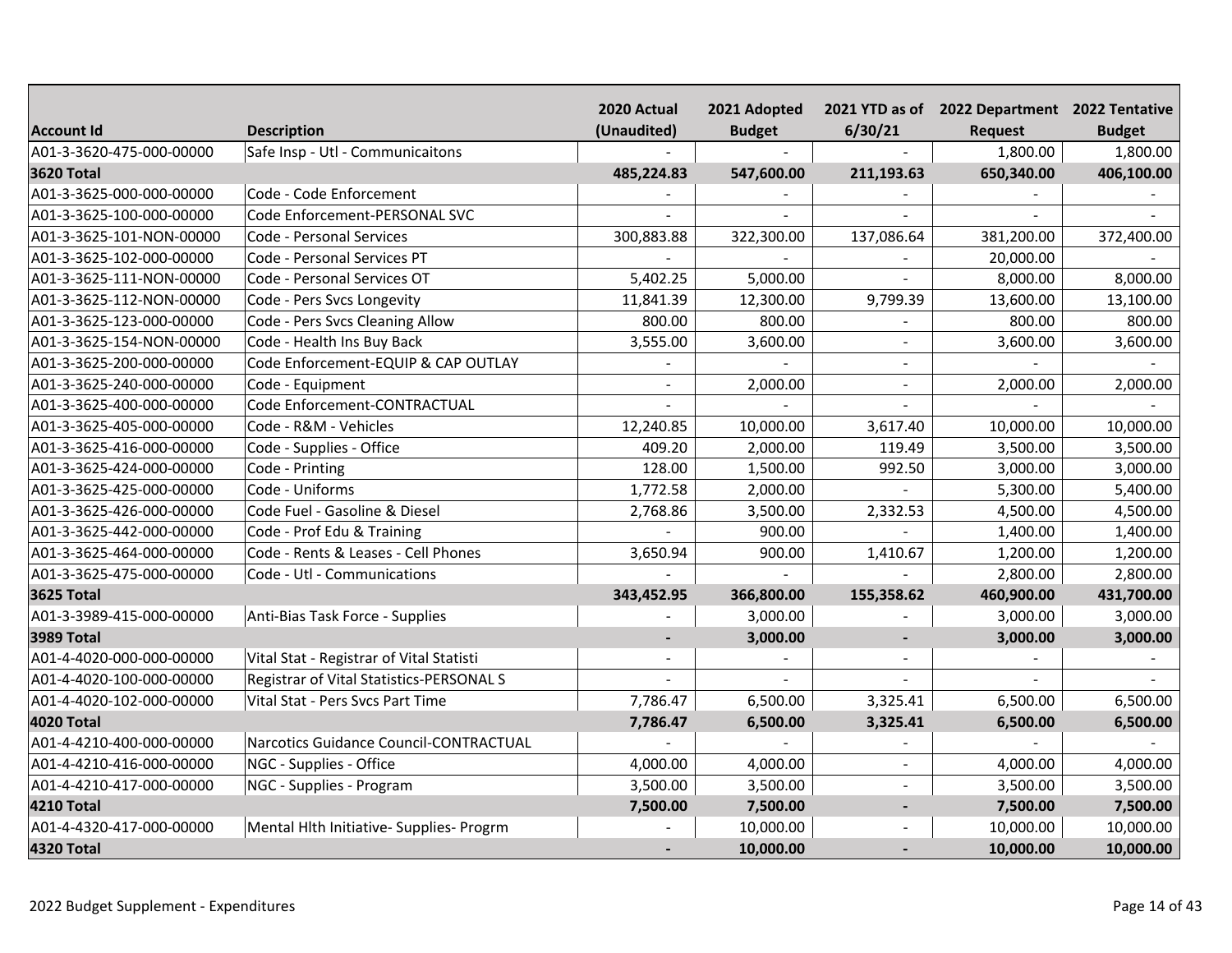|                          |                                            | 2020 Actual | 2021 Adopted  |                | 2021 YTD as of 2022 Department 2022 Tentative |               |
|--------------------------|--------------------------------------------|-------------|---------------|----------------|-----------------------------------------------|---------------|
| <b>Account Id</b>        | <b>Description</b>                         | (Unaudited) | <b>Budget</b> | 6/30/21        | Request                                       | <b>Budget</b> |
| A01-5-5010-000-000-00000 | Hwy Adm - Highway Administration           |             |               |                |                                               |               |
| A01-5-5010-100-000-00000 | <b>Highway Administration-PERSONAL SVC</b> |             |               |                |                                               |               |
| A01-5-5010-101-NON-00000 | Hwy Adm - Personal Services                | 246,339.29  | 241,700.00    | 126,349.45     | 257,700.00                                    | 256,800.00    |
| A01-5-5010-111-NON-00000 | Hwy Adm - Personal Services OT             | 9,466.44    | 5,000.00      | 567.65         | 5,000.00                                      | 5,000.00      |
| A01-5-5010-112-NON-00000 | Hwy Adm - Pers Svcs Longevity              | 9,486.02    | 9,800.00      | 5,980.47       | 10,100.00                                     | 10,100.00     |
| A01-5-5010-123-000-00000 | Hwy Adm - Pers Svcs Cleaning Allow         | 400.00      | 400.00        |                | 400.00                                        | 400.00        |
| A01-5-5010-124-000-00000 | Hwy Adm - Pers Svcs Fringe Benefits        | 4,796.17    | 4,900.00      | $\sim$         | 5,000.00                                      | 5,000.00      |
| A01-5-5010-152-000-00000 | Hwy -Pers Svcs Sick Buy Back               |             | 2,400.00      | $\blacksquare$ | 2,600.00                                      | 3,900.00      |
| A01-5-5010-153-000-00000 | Hwy Adm - Pers Svcs Mgmt Buy Back          | 9,882.91    | 48,300.00     | $\sim$         | 48,300.00                                     | 91,900.00     |
| A01-5-5010-400-000-00000 | Highway Administration-CONTRACTUAL         |             |               | $\overline{a}$ |                                               |               |
| A01-5-5010-416-000-00000 | Hwy Adm - Supplies - Office                | 401.36      | 500.00        | 32.68          | 500.00                                        | 500.00        |
| A01-5-5010-441-000-00000 | Hwy Adm - Marketing & Advertising          | 580.00      | 1,500.00      |                | 1,500.00                                      | 1,500.00      |
| A01-5-5010-464-000-00000 | Hwy Adm - Rents & Leases - Cell Phones     | 1,592.83    | 1,700.00      | 625.45         | 1,700.00                                      | 1,700.00      |
| A01-5-5010-490-000-00000 | Hwy Adm - Miscellaneous                    | 1,382.00    | 400.00        |                | 1,000.00                                      | 400.00        |
| <b>5010 Total</b>        |                                            | 284,327.02  | 316,600.00    | 133,555.70     | 333,800.00                                    | 377,200.00    |
| A01-6-6410-000-000-00000 | Eco Dev - Publicity/Economic Development   |             |               |                |                                               |               |
| A01-6-6410-400-000-00000 | Publicity/Economic Development-CONTRACTU   |             |               |                |                                               |               |
| A01-6-6410-441-000-00000 | Eco Dev - Showmobile                       | 5.00        | 8,000.00      | 500.00         | 8,000.00                                      | 8,000.00      |
| 6410 Total               |                                            | 5.00        | 8,000.00      | 500.00         | 8,000.00                                      | 8,000.00      |
| A01-6-6510-000-000-00000 | Vets - Veteran's Services                  |             |               |                |                                               |               |
| A01-6-6510-200-000-00000 | Vets Svcs - EQUIP & CAP OUT                |             | $\sim$        |                |                                               |               |
| A01-6-6510-400-000-00000 | Veteran's Services-CONTRACTUAL             |             |               |                |                                               |               |
| A01-6-6510-461-000-00000 | Vets - Room Rental                         | 500.00      | 500.00        | 500.00         | 500.00                                        | 500.00        |
| 6510 Total               |                                            | 500.00      | 500.00        | 500.00         | 500.00                                        | 500.00        |
| A01-6-6772-000-000-00000 | Aging - Programs for the Aging             |             |               |                |                                               |               |
| A01-6-6772-100-000-00000 | Programs for the Aging-PERSONAL SVC        |             |               |                |                                               |               |
| A01-6-6772-101-NON-00000 | <b>Aging - Personal Services</b>           | 604,032.99  | 529,700.00    | 224,808.95     | 649,900.00                                    | 615,100.00    |
| A01-6-6772-102-000-00000 | Aging - Pers Svcs Part Time                | 9,862.17    | 13,700.00     | 23,519.45      | 13,700.00                                     | 13,700.00     |
| A01-6-6772-105-000-00000 | Aging - Pers Svcs Call-In                  | 32,379.70   | 10,000.00     | 9,245.42       | 20,000.00                                     | 20,000.00     |
| A01-6-6772-111-NON-00000 | Aging - Personal Services OT               | 2,100.43    | 10,000.00     | 60.86          | 10,000.00                                     | 10,000.00     |
| A01-6-6772-112-NON-00000 | Aging - Pers Svcs Longevity                | 6,177.27    | 12,800.00     | 6,716.91       | 15,100.00                                     | 15,100.00     |
| A01-6-6772-123-000-00000 | Aging - Pers Svcs Cleaning Allow           | 4,500.00    | 3,200.00      |                | 4,400.00                                      | 4,000.00      |
| A01-6-6772-152-000-00000 | Aging - Pers Svcs Sick Buy Back            | 10,947.77   | 17,200.00     | $\sim$         | 22,600.00                                     | 26,700.00     |
| A01-6-6772-154-NON-00000 | Aging - Pers Svcs Health Ins Buy Back      | 2,955.00    | 3,000.00      |                | 3,000.00                                      | 3,000.00      |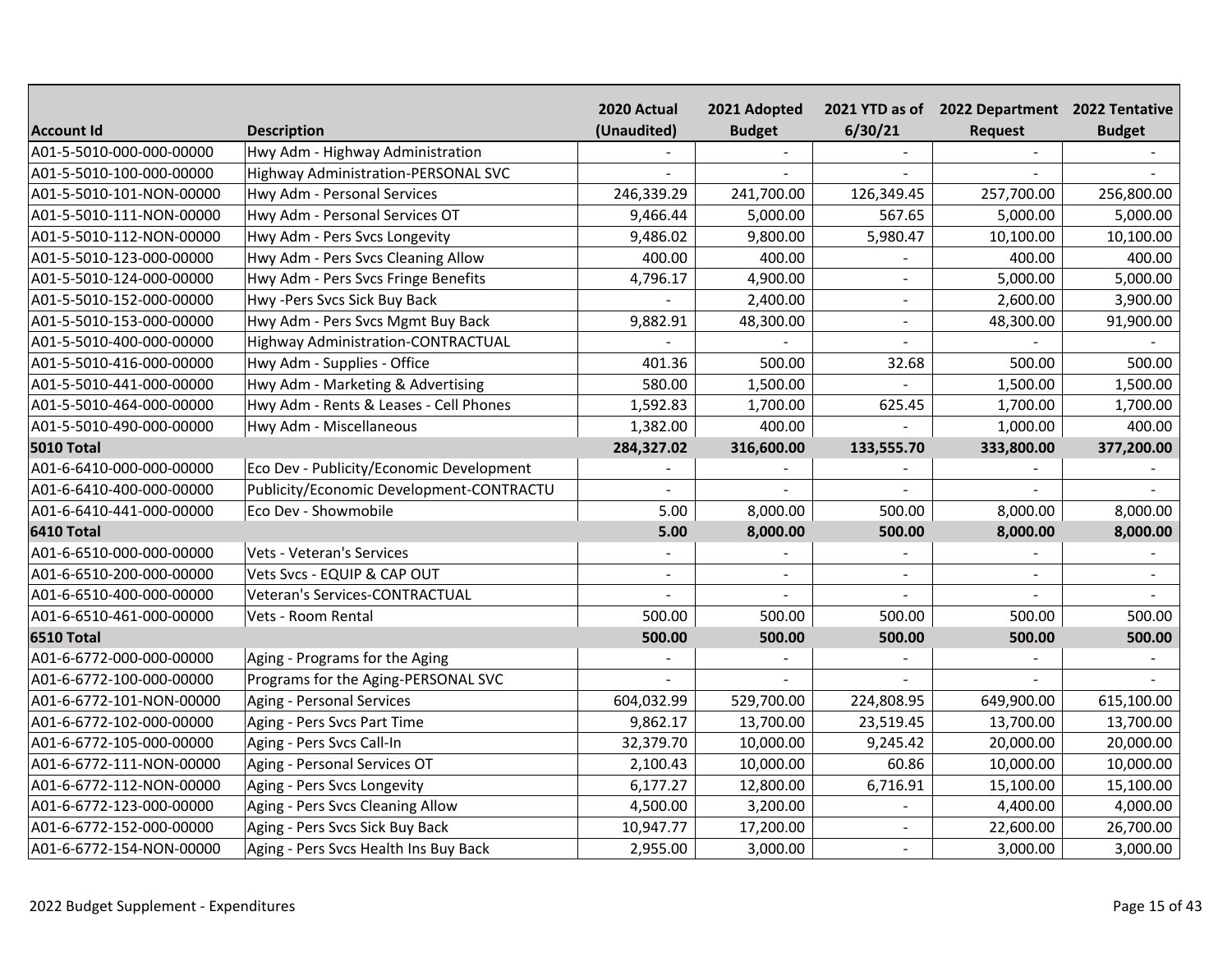|                          |                                               | 2020 Actual | 2021 Adopted  |                | 2021 YTD as of 2022 Department 2022 Tentative |               |
|--------------------------|-----------------------------------------------|-------------|---------------|----------------|-----------------------------------------------|---------------|
| <b>Account Id</b>        | <b>Description</b>                            | (Unaudited) | <b>Budget</b> | 6/30/21        | <b>Request</b>                                | <b>Budget</b> |
| A01-6-6772-400-000-00000 | Programs for the Aging-CONTRACTUAL            |             |               |                |                                               |               |
| A01-6-6772-403-000-00000 | Aging - R&M - Equipment                       | 6,594.96    | 6,000.00      | 2,297.82       | 7,000.00                                      | 7,000.00      |
| A01-6-6772-405-000-00000 | Aging - R&M - Vehicles                        | 18,515.62   | 30,000.00     | 10,137.86      | 30,000.00                                     | 30,000.00     |
| A01-6-6772-415-000-00000 | Aging - Supplies                              | 28,167.66   | 31,800.00     | 9,805.87       | 34,000.00                                     | 34,000.00     |
| A01-6-6772-415-100-00000 | Aging - Senior Citizen Adv - Supplies         | 500.00      | 2,000.00      |                | 4,000.00                                      | 4,000.00      |
| A01-6-6772-426-000-00000 | Aging - Fuel - Gasoline& Diesel               | 6,357.77    | 25,000.00     | 3,926.88       | 25,000.00                                     | 25,000.00     |
| A01-6-6772-436-210-00000 | Aging - Prof Svcs - Other                     | 375.00      | 4,000.00      |                | 4,000.00                                      | 4,000.00      |
| A01-6-6772-443-000-00000 | Aging - Travel & Lodging                      | 837.09      | 2,000.00      | 205.49         | 2,000.00                                      | 2,000.00      |
| A01-6-6772-451-000-00000 | Aging - Food & Beverages                      | 129,311.92  | 135,000.00    | 49,874.91      | 135,000.00                                    | 135,000.00    |
| A01-6-6772-475-000-00000 | Aging - Utl - Communicatoins                  |             |               |                | 900.00                                        | 900.00        |
| 6772 Total               |                                               | 863,615.35  | 835,400.00    | 340,600.42     | 980,600.00                                    | 949,500.00    |
| A01-7-7020-000-000-00000 | Rec Adm - Recreation Administration           |             |               |                |                                               |               |
| A01-7-7020-100-000-00000 | <b>Recreation Administration-PERSONAL SVC</b> |             |               |                |                                               |               |
| A01-7-7020-101-NON-00000 | Rec Adm - Personal Services                   | 257,814.73  | 395,900.00    | 166,354.20     | 464,200.00                                    | 412,600.00    |
| A01-7-7020-111-NON-00000 | Rec Adm - Personal Services OT                | 3,801.65    | 7,000.00      |                | 7,500.00                                      | 7,500.00      |
| A01-7-7020-112-NON-00000 | Rec Adm - Pers Svcs Longevity                 | 13,878.23   | 23,000.00     | 3,620.65       | 24,900.00                                     | 24,400.00     |
| A01-7-7020-123-000-00000 | Rec Adm - Pers Svcs Cleaning Allow            | 2,000.00    | 1,200.00      |                | 2,400.00                                      | 2,000.00      |
| A01-7-7020-124-000-00000 | Rec Adm - Pers Svcs Fringe Benefits           | 4,124.07    | 5,700.00      | 952.50         | 5,800.00                                      | 5,800.00      |
| A01-7-7020-152-000-00000 | Rec Adm - Pers Svcs Sick Buy Back             | 5,213.00    | 4,400.00      |                | 5,700.00                                      | 4,000.00      |
| A01-7-7020-153-000-00000 | Rec Adm - Pers Svcs Mgmt Buy Back             | 11,619.32   | 12,000.00     |                | 12,000.00                                     | 8,000.00      |
| A01-7-7020-154-NON-00000 | Rec Adm - Health Ins Buy Back                 | 1,950.00    | 2,000.00      |                | 2,000.00                                      | 2,000.00      |
| A01-7-7020-240-000-00000 | Rec Adm - Equipment                           |             |               | $\overline{a}$ | 5,000.00                                      | 5,000.00      |
| A01-7-7020-400-000-00000 | Recreation Administration-CONTRACTUAL         |             |               |                |                                               |               |
| A01-7-7020-405-000-00000 | Rec Adm - R&M - Vehicles                      | 10,380.78   | 7,500.00      | 2,717.37       | 7,500.00                                      | 7,500.00      |
| A01-7-7020-415-000-00000 | Rec Adm - Supplies                            | 2,126.44    | 3,000.00      | 572.58         | 3,000.00                                      | 3,000.00      |
| A01-7-7020-421-000-00000 | Rec Adm - Postage                             | 6,000.00    | 6,000.00      | 110.00         | 6,000.00                                      | 6,000.00      |
| A01-7-7020-422-000-00000 | Rec Adm - Dues & Subscriptions                | 1,718.65    | 1,000.00      | 1,000.00       | 3,000.00                                      | 1,000.00      |
| A01-7-7020-424-000-00000 | Rec Adm - Printing                            | 7,474.00    | 7,500.00      | 5,998.00       | 7,500.00                                      | 7,500.00      |
| A01-7-7020-426-000-00000 | Rec Adm Fuel - Gasoline & Diesel              | 3,637.88    | 9,000.00      | 2,037.02       | 9,000.00                                      | 9,000.00      |
| A01-7-7020-462-000-00000 | Rec Adm - Rents & Leases - Equipment          |             |               |                | 2,000.00                                      | 2,000.00      |
| A01-7-7020-464-000-00000 | Rec Adm - Rents & Leases - Cell Phones        | 2,549.31    | 2,700.00      | 1,024.71       | 2,900.00                                      | 2,900.00      |
| <b>7020 Total</b>        |                                               | 334,288.06  | 487,900.00    | 184,387.03     | 570,400.00                                    | 510,200.00    |
| A01-7-7110-000-000-00000 | Parks - Parks                                 |             |               |                |                                               |               |
| A01-7-7110-100-000-00000 | Parks-PERSONAL SVC                            | $\sim$      | $\sim$        |                |                                               |               |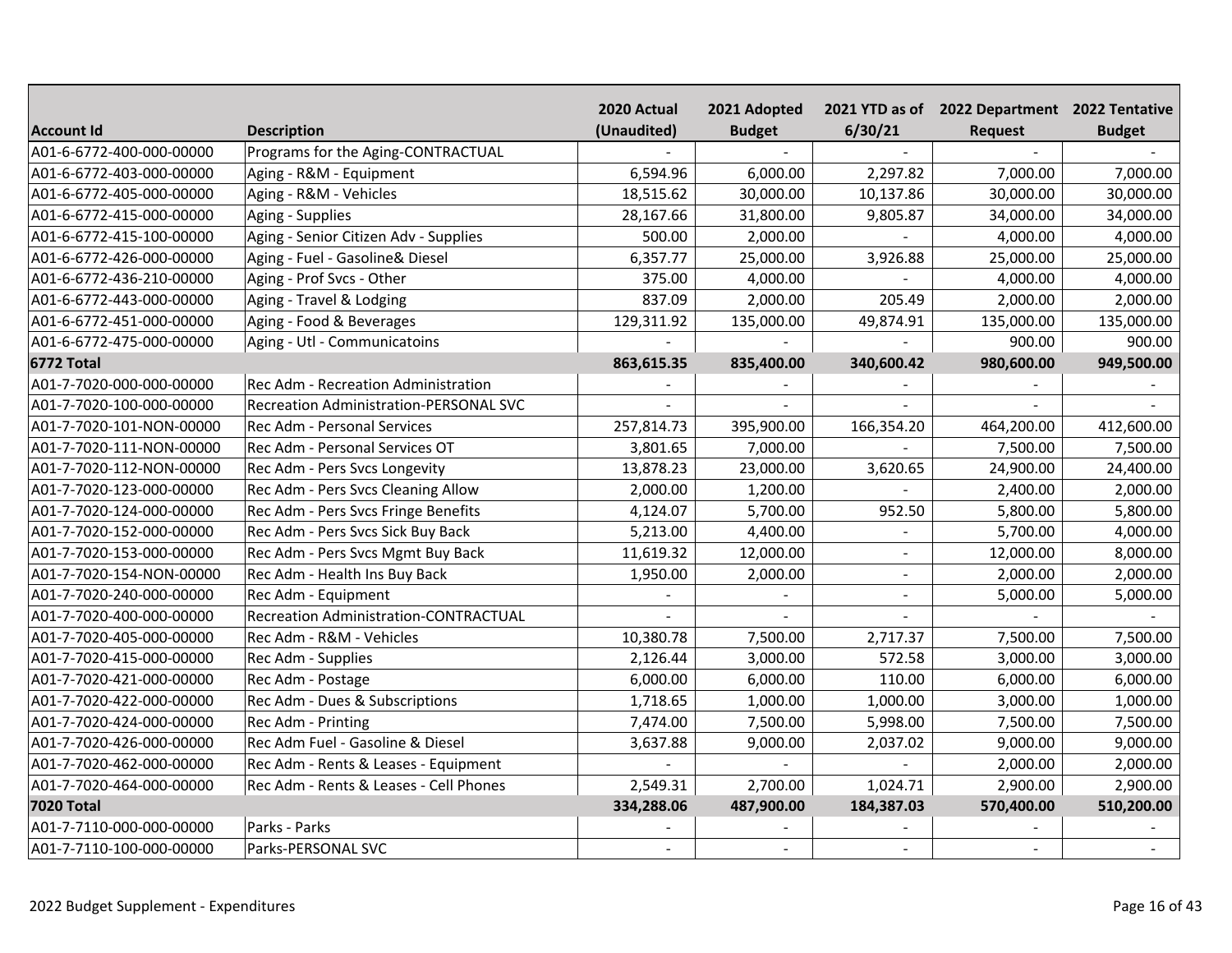|                          |                                          | 2020 Actual              | 2021 Adopted   |                | 2021 YTD as of 2022 Department 2022 Tentative |               |
|--------------------------|------------------------------------------|--------------------------|----------------|----------------|-----------------------------------------------|---------------|
| <b>Account Id</b>        | <b>Description</b>                       | (Unaudited)              | <b>Budget</b>  | 6/30/21        | <b>Request</b>                                | <b>Budget</b> |
| A01-7-7110-103-000-00000 | Parks - Pers Svcs Seasonal               | 92,742.15                | 74,000.00      | 26,537.90      | 85,000.00                                     | 79,000.00     |
| A01-7-7110-200-000-00000 | Parks-EQUIP & CAP OUTLAY                 |                          |                |                |                                               |               |
| A01-7-7110-230-000-00000 | Parks - Improvements                     |                          |                |                | 20,000.00                                     | 15,000.00     |
| A01-7-7110-240-000-00000 | Parks - Equipment                        | 3,317.16                 | 7,000.00       |                | 12,000.00                                     | 7,000.00      |
| A01-7-7110-400-000-00000 | Parks-CONTRACTUAL                        |                          |                |                |                                               |               |
| A01-7-7110-415-000-00000 | Parks - Supplies                         | 12,121.55                | 12,000.00      | 7,492.60       | 20,000.00                                     | 5,000.00      |
| A01-7-7110-475-000-00000 | Parks - Utl - Communications             |                          |                | 809.68         | 13,000.00                                     | 13,000.00     |
| <b>7110 Total</b>        |                                          | 108,180.86               | 93,000.00      | 34,840.18      | 150,000.00                                    | 119,000.00    |
| A01-7-7140-000-000-00000 | Rec Ctr - Playgrounds & Recreation Cente |                          |                |                |                                               |               |
| A01-7-7140-100-000-00000 | Playgrounds & Recreation Centers-PERSONA |                          |                |                |                                               |               |
| A01-7-7140-103-000-00000 | Rec Ctr - Pers Svcs Seasonal             | 1,396.91                 | 12,000.00      | 540.65         | 12,000.00                                     | 12,000.00     |
| A01-7-7140-400-000-00000 | Playgrounds & Recreation Centers-CONTRAC |                          |                |                |                                               |               |
| A01-7-7140-417-000-00000 | Rec Ctr - Supplies - Program             | 2,113.13                 | 500.00         | $\sim$         | 1,000.00                                      | 1,000.00      |
| A01-7-7140-475-000-00000 | Rec Ctr - Utl - Communications           |                          |                | 1,192.62       | 1,800.00                                      | 3,500.00      |
| <b>7140 Total</b>        |                                          | 3,510.04                 | 12,500.00      | 1,733.27       | 14,800.00                                     | 16,500.00     |
| A01-7-7180-000-000-00000 | Beach - Beaches                          |                          |                |                |                                               |               |
| A01-7-7180-100-000-00000 | <b>Beaches-PERSONAL SVC</b>              |                          |                |                |                                               |               |
| A01-7-7180-103-000-00000 | Beach - Pers Svcs Seasonal               | 111,431.41               | 110,000.00     | 3,721.47       | 110,000.00                                    | 110,000.00    |
| A01-7-7180-200-000-00000 | Beaches-EQUIP & CAP OUTLAY               |                          |                |                |                                               |               |
| A01-7-7180-240-000-00000 | Beach - Equipment                        | 2,064.52                 | 2,500.00       | 739.00         | 15,000.00                                     | 2,500.00      |
| A01-7-7180-400-000-00000 | Beaches-CONTRACTUAL                      |                          |                |                |                                               |               |
| A01-7-7180-417-000-00000 | Beach - Supplies - Program               |                          | 2,000.00       | 1,510.40       | 2,000.00                                      | 2,000.00      |
| A01-7-7180-424-000-00000 | Beach - Printing                         | 9,905.25                 | 2,500.00       |                | 10,000.00                                     | 8,000.00      |
| <b>7180 Total</b>        |                                          | 123,401.18               | 117,000.00     | 5,970.87       | 137,000.00                                    | 122,500.00    |
| A01-7-7310-000-000-00000 | Yth Prg - Youth Programs                 |                          |                |                |                                               |               |
| A01-7-7310-100-000-00000 | Youth Programs-PERSONAL SVC              |                          | $\sim$         |                |                                               |               |
| A01-7-7310-103-000-00000 | Yth Prg - Pers Svcs Seasonal             | 11,844.14                | $\blacksquare$ | 51.75          | 10,000.00                                     | 10,000.00     |
| A01-7-7310-400-000-00000 | Youth Programs-CONTRACTUAL               |                          | $\blacksquare$ |                |                                               |               |
| A01-7-7310-450-000-00000 | Yth Prg - Special Events                 | $\overline{\phantom{a}}$ |                | $\blacksquare$ | 14,000.00                                     | 14,000.00     |
| A01-7-7310-455-213-00000 | Yth Prg - Basketball Program Exp         |                          | 1,000.00       | $\sim$         | 1,500.00                                      | 1,500.00      |
| <b>7310 Total</b>        |                                          | 11,844.14                | 1,000.00       | 51.75          | 25,500.00                                     | 25,500.00     |
| A01-7-7510-000-000-00000 | Hist - Town Historian                    |                          |                |                |                                               |               |
| A01-7-7510-100-000-00000 | Town Historian-PERSONAL SVC              |                          |                |                |                                               |               |
| A01-7-7510-101-NON-00000 | <b>Hist - Personal Services</b>          | 6,996.59                 | 7,000.00       | 2,977.02       | 7,000.00                                      | 9,000.00      |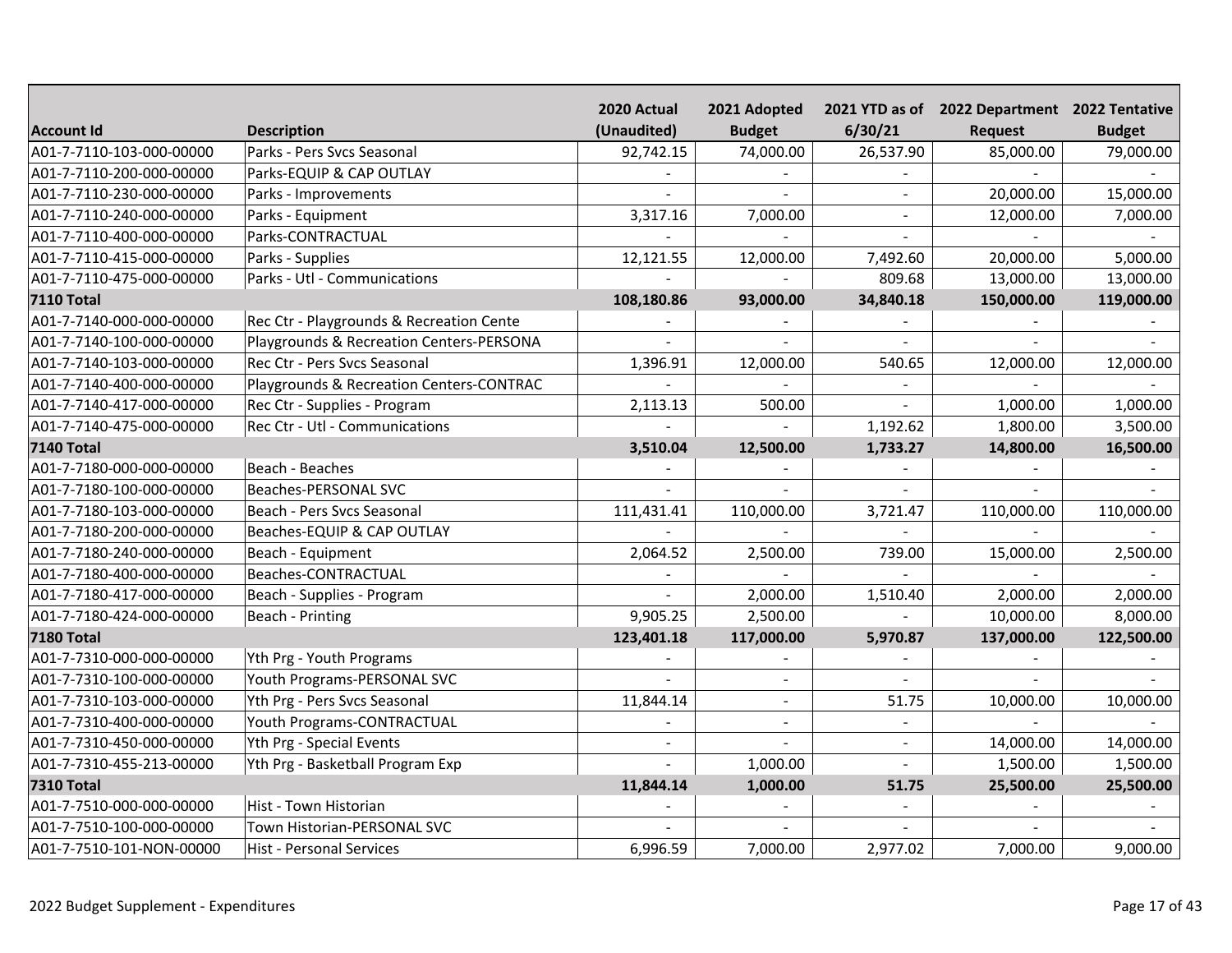|                          |                                          | 2020 Actual    | 2021 Adopted   |                | 2021 YTD as of 2022 Department 2022 Tentative |               |
|--------------------------|------------------------------------------|----------------|----------------|----------------|-----------------------------------------------|---------------|
| <b>Account Id</b>        | <b>Description</b>                       | (Unaudited)    | <b>Budget</b>  | 6/30/21        | <b>Request</b>                                | <b>Budget</b> |
| A01-7-7510-200-000-00000 | Town Historian-EQUIP & CAP OUTLAY        |                |                |                |                                               |               |
| A01-7-7510-240-000-00000 | Hist - Equipment                         |                | 800.00         |                | 800.00                                        | 800.00        |
| A01-7-7510-400-000-00000 | Hist - Contractual                       | 175.38         | 1,000.00       | 1,573.60       | 1,000.00                                      | 1,000.00      |
| A01-7-7510-422-000-00000 | Hist - Dues & Subscriptions              | 300.00         | 300.00         |                | 300.00                                        | 300.00        |
| A01-7-7510-461-000-00000 | Hist - Historian Bldg Rent               | 12,981.33      | 10,500.00      | 4,629.90       | 10,500.00                                     | 10,500.00     |
| <b>7510 Total</b>        |                                          | 20,453.30      | 19,600.00      | 9,180.52       | 19,600.00                                     | 21,600.00     |
| A01-7-7520-000-000-00000 | Hist Prop - Historical Properties        |                |                |                |                                               |               |
| A01-7-7520-200-000-00000 | Historical Properties-EQUIP & CAP OUTLAY |                | $\sim$         |                |                                               |               |
| A01-7-7520-240-000-00000 | Hist Prop - Equipment                    |                | $\blacksquare$ | $\sim$         |                                               |               |
| A01-7-7520-402-000-00000 | Hist Prop - R&M - Buildings              | 4,032.29       | $\sim$         | $\sim$         | 30,000.00                                     | 30,000.00     |
| A01-7-7520-415-000-00000 | Hist Prop - Supplies                     |                | 13,000.00      | 1,167.65       |                                               |               |
| A01-7-7520-472-000-00000 | Hist Prop - Utl - Electricity            | 7,995.98       | 8,000.00       | 295.43         | 7,500.00                                      | 7,500.00      |
| A01-7-7520-473-000-00000 | Hist Prop - Utl - Heat                   | 6,579.35       | 8,000.00       | 1,773.16       | 10,300.00                                     | 10,300.00     |
| <b>7520 Total</b>        |                                          | 18,607.62      | 29,000.00      | 3,236.24       | 47,800.00                                     | 47,800.00     |
| A01-7-7550-000-000-00000 | Celeb - Celebrations                     |                |                |                |                                               |               |
| A01-7-7550-400-000-00000 | Celebrations-CONTRACTUAL                 |                |                |                |                                               |               |
| A01-7-7550-450-000-00000 | Celeb - Special Events                   |                | 1,800.00       |                | 1,800.00                                      | 1,800.00      |
| <b>7550 Total</b>        |                                          | $\blacksquare$ | 1,800.00       | $\blacksquare$ | 1,800.00                                      | 1,800.00      |
| A01-7-7610-000-000-00000 | Senior - Senior Programs                 |                |                |                |                                               |               |
| A01-7-7610-100-000-00000 | Senior Programs-PERSONAL SVC             |                | $\sim$         |                |                                               |               |
| A01-7-7610-102-000-00000 | Senior - Pers Svcs Part Time             | 42,401.55      |                | 9,672.95       |                                               |               |
| <b>7610 Total</b>        |                                          | 42,401.55      | $\blacksquare$ | 9,672.95       |                                               |               |
| A01-7-7611-000-000-00000 | Home Aid - Home Aid Senior Programs      |                |                |                |                                               |               |
| A01-7-7611-100-000-00000 | Home Aid Senior Programs-PERSONAL SVC    |                |                |                |                                               |               |
| A01-7-7611-102-000-00000 | Home Aid - Pers Svcs Part Time           | 55,873.94      | 25,500.00      | 12,086.96      | 25,500.00                                     | 25,500.00     |
| A01-7-7611-154-NON-00000 | Home Aid - Pers Svcs Health Ins Buy Back | 750.00         | 900.00         |                | 900.00                                        | 900.00        |
| <b>7611 Total</b>        |                                          | 56,623.94      | 26,400.00      | 12,086.96      | 26,400.00                                     | 26,400.00     |
| A01-7-7989-000-000-00000 | Teen - Teen Center                       |                |                |                |                                               |               |
| A01-7-7989-100-000-00000 | Teen Center-PERSONAL SVC                 |                |                | $\blacksquare$ |                                               |               |
| A01-7-7989-101-NON-00000 | <b>Teen - Personal Services</b>          | 1,256.98       | 2,000.00       | $\sim$         | 2,000.00                                      | 2,000.00      |
| <b>7989 Total</b>        |                                          | 1,256.98       | 2,000.00       | $\overline{a}$ | 2,000.00                                      | 2,000.00      |
| A01-8-8010-000-000-00000 | Zone - Zoning Board of Appeals           |                |                | $\sim$         |                                               |               |
| A01-8-8010-100-000-00000 | Zoning Board of Appeals-PERSONAL SVC     |                |                |                |                                               |               |
| A01-8-8010-102-000-00000 | Zone - Pers Svcs Part Time               | 37,975.79      | 32,000.00      | 16,415.34      | 32,000.00                                     | 32,000.00     |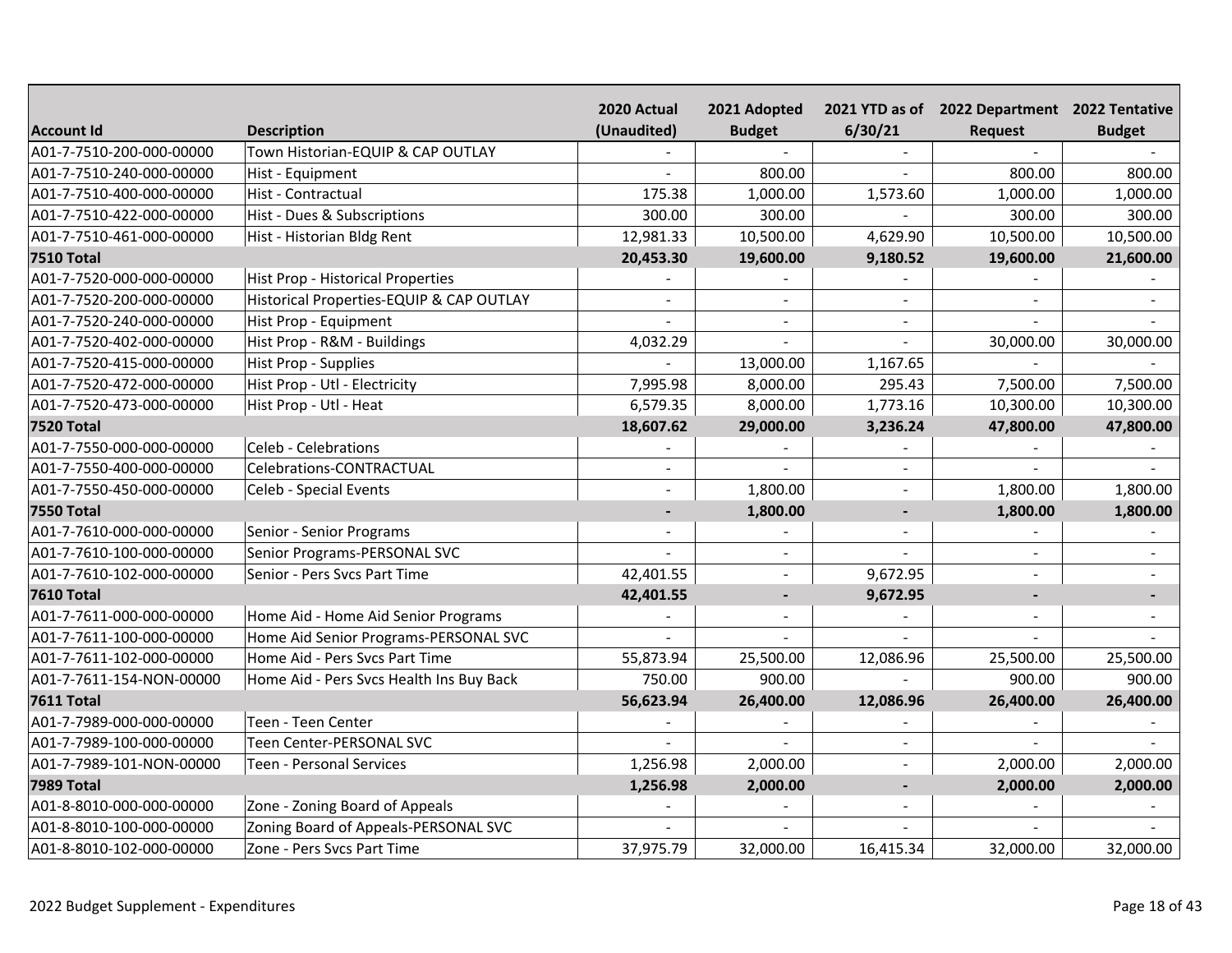|                          |                                        | 2020 Actual | 2021 Adopted  |            | 2021 YTD as of 2022 Department 2022 Tentative |               |
|--------------------------|----------------------------------------|-------------|---------------|------------|-----------------------------------------------|---------------|
| <b>Account Id</b>        | <b>Description</b>                     | (Unaudited) | <b>Budget</b> | 6/30/21    | <b>Request</b>                                | <b>Budget</b> |
| A01-8-8010-433-000-00000 | Zone - Prof Svcs - Legal               |             | 8,200.00      |            | 8,200.00                                      | 8,200.00      |
| <b>8010 Total</b>        |                                        | 37,975.79   | 40,200.00     | 16,415.34  | 40,200.00                                     | 40,200.00     |
| A01-8-8020-000-000-00000 | Plan - Planning Department             |             |               |            |                                               |               |
| A01-8-8020-100-000-00000 | Planning Department-PERSONAL SVC       |             |               |            |                                               |               |
| A01-8-8020-101-NON-00000 | Plan - Personal Services               | 201,537.63  | 198,100.00    | 82,723.07  | 289,900.00                                    | 422,100.00    |
| A01-8-8020-102-000-00000 | Plan - Pers Svcs Part Time             | 28,577.23   | 30,000.00     |            | 30,000.00                                     | 30,000.00     |
| A01-8-8020-104-153-00000 | Plan - Pers Svcs Planning Board        | 47,342.28   | 48,800.00     | 18,937.40  | 48,800.00                                     | 48,800.00     |
| A01-8-8020-104-154-00000 | Plan - Pers Svcs Arc Review Brd        | 10,000.00   | 12,500.00     | 6,874.99   | 12,500.00                                     | 12,500.00     |
| A01-8-8020-111-NON-00000 | Plan - Personal Services OT            | 5,285.89    | 1,000.00      | 90.09      | 1,000.00                                      | 1,000.00      |
| A01-8-8020-123-000-00000 | Plan - Pers Svcs Cleaning Allow        | 1,100.00    | 1,200.00      |            | 1,600.00                                      | 1,600.00      |
| A01-8-8020-153-000-00000 | Plan - Pers Svcs Mgmt Buy Back         |             |               |            | 20,000.00                                     | 20,000.00     |
| A01-8-8020-154-NON-00000 | Plan - Pers Svcs Health Insurance BB   | 900.00      | $\sim$        |            | 900.00                                        | 900.00        |
| A01-8-8020-400-000-00000 | Planning Department-CONTRACTUAL        |             | $\sim$        |            |                                               |               |
| A01-8-8020-416-000-00000 | Plan - Supplies - Office               | 2,619.09    | 3,000.00      | 1,203.68   | 6,000.00                                      | 4,500.00      |
| A01-8-8020-436-000-00000 | Plan - Prof Svcs - Consultants         | 40,018.75   | 40,000.00     | 12,182.50  | 40,000.00                                     | 40,000.00     |
| <b>8020 Total</b>        |                                        | 337,380.87  | 334,600.00    | 122,011.73 | 450,700.00                                    | 581,400.00    |
| A01-8-8025-000-000-00000 | Seed Clam - Seed Clam Program          |             |               |            |                                               |               |
| A01-8-8025-200-000-00000 | Seed Clam Program-EQUIP & CAP OUTLAY   |             |               |            |                                               |               |
| A01-8-8025-400-000-00000 | Seed Clam - Contractual                | 6,000.00    | 6,000.00      | 3,000.00   | 6,000.00                                      | 6,000.00      |
| A01-8-8025-455-233-00000 | Seed Clam - Program Exp - Seed Clams   | 4,998.00    | 5,000.00      |            | 5,000.00                                      | 5,000.00      |
| <b>8025 Total</b>        |                                        | 10,998.00   | 11,000.00     | 3,000.00   | 11,000.00                                     | 11,000.00     |
| A01-8-8090-000-000-00000 | Env Ctrl - Environmental Control       |             |               |            |                                               |               |
| A01-8-8090-100-000-00000 | Environmental Control-PERSONAL SVC     |             |               |            |                                               |               |
| A01-8-8090-102-000-00000 | Env Ctrl - Personal Services PT        |             |               | 34,502.91  |                                               |               |
| A01-8-8090-104-000-00000 | Env Ctrl - Pers Svcs - Boards          | 5,590.00    | 5,600.00      |            | 5,600.00                                      | 5,600.00      |
| <b>8090 Total</b>        |                                        | 5,590.00    | 5,600.00      | 34,502.91  | 5,600.00                                      | 5,600.00      |
| A01-8-8160-000-000-00000 | Refuse - Refuse & Garbage              |             |               |            |                                               |               |
| A01-8-8160-100-000-00000 | Refuse & Garbage-PERSONAL SVC          |             |               |            |                                               |               |
| A01-8-8160-101-NON-00000 | Refuse - Personal Services             | 159,260.32  | 163,500.00    | 86,563.47  | 164,600.00                                    | 164,600.00    |
| A01-8-8160-111-NON-00000 | Refuse - Personal Services OT          | 11,528.44   | 6,000.00      | 1,376.88   | 6,000.00                                      | 6,000.00      |
| A01-8-8160-112-NON-00000 | Refuse - Pers Svcs Longevity           | 2,887.54    | 3,000.00      |            | 4,200.00                                      | 4,200.00      |
| A01-8-8160-152-000-00000 | Refuse & Garbag Sick Buy Back          |             | 8,900.00      | $\sim$     |                                               |               |
| A01-8-8160-154-NON-00000 | Refuse - Pers Svcs Health Ins Buy Back | 1,650.00    | 1,700.00      | $\sim$     | 2,600.00                                      | 2,600.00      |
| A01-8-8160-155-000-00000 | Refuse - Pers Svcs Union Buy Back      | 8,816.90    |               |            | 5,700.00                                      | 5,700.00      |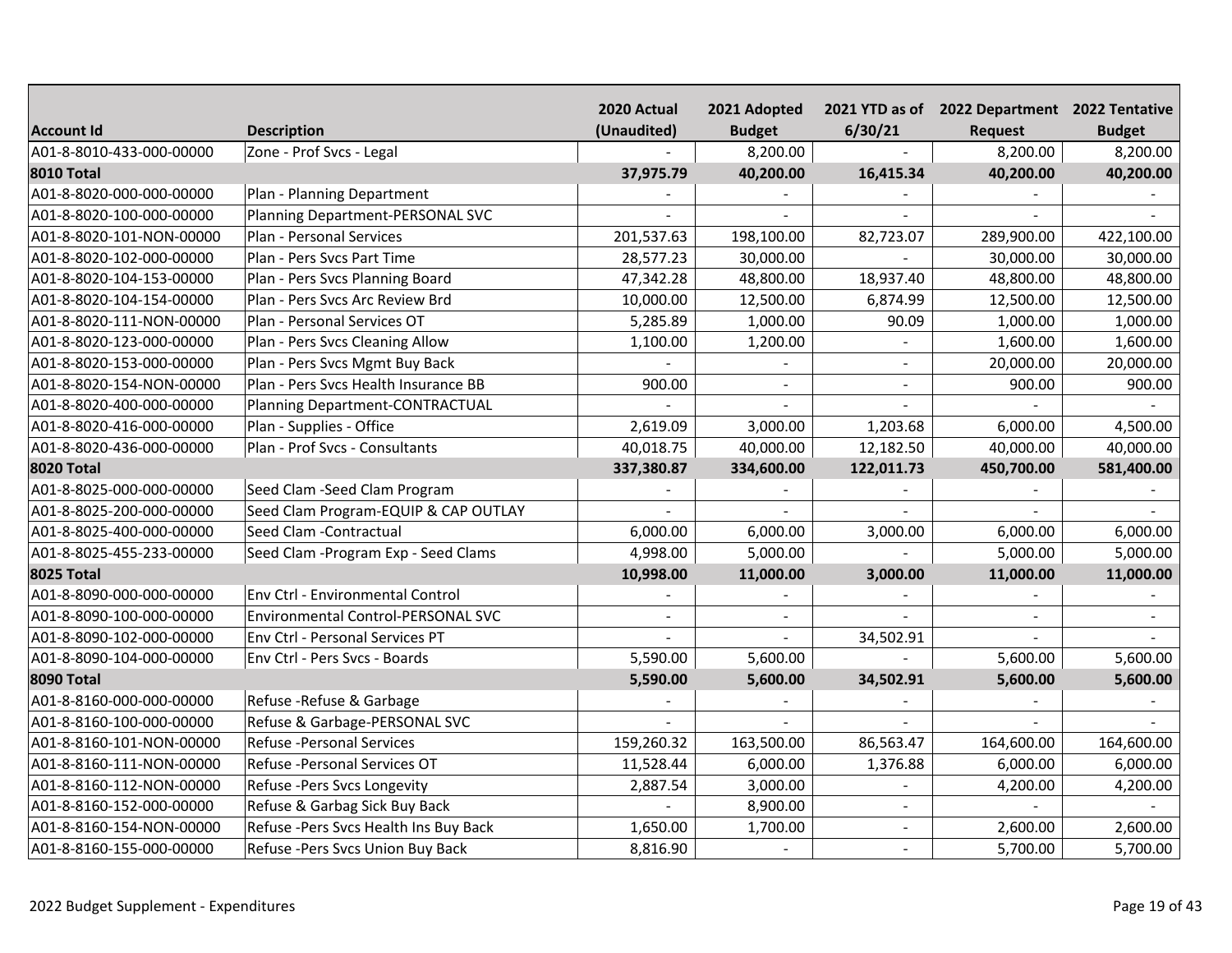|                          |                                                 | 2020 Actual              | 2021 Adopted   |            | 2021 YTD as of 2022 Department 2022 Tentative |               |
|--------------------------|-------------------------------------------------|--------------------------|----------------|------------|-----------------------------------------------|---------------|
| <b>Account Id</b>        | <b>Description</b>                              | (Unaudited)              | <b>Budget</b>  | 6/30/21    | <b>Request</b>                                | <b>Budget</b> |
| A01-8-8160-200-000-00000 | Refuse - EQUIP & CAP OUT                        |                          |                |            |                                               |               |
| A01-8-8160-280-000-00000 | Refuse - Vehicles                               |                          |                |            | 10,000.00                                     |               |
| A01-8-8160-400-000-00000 | Refuse & Garbage-CONTRACTUAL                    |                          |                |            |                                               |               |
| A01-8-8160-402-000-00000 | Refuse - R&M - Landfill                         | 43,018.67                | 55,000.00      | 2,567.50   | 55,000.00                                     | 55,000.00     |
| A01-8-8160-405-000-00000 | Refuse - R&M - Vehicles                         | 21,189.34                | 20,000.00      | 7,917.75   | 20,000.00                                     | 20,000.00     |
| A01-8-8160-425-000-00000 | Refuse - Uniforms                               | 1,114.30                 | 500.00         | 423.85     | 1,000.00                                      | 1,000.00      |
| A01-8-8160-426-000-00000 | Refuse Fuel - Gasoline & Diesel                 | 7,307.51                 | 10,000.00      | 5,449.36   | 10,000.00                                     | 10,000.00     |
| A01-8-8160-455-232-00000 | Refuse - Program Exp - Anti Litter Adv Cm       |                          | 1,000.00       | 717.95     | 5,000.00                                      | 1,500.00      |
| A01-8-8160-464-000-00000 | Refuse - Rents & Leases - Cell Phones           | 215.85                   | 300.00         | 92.54      | 300.00                                        | 300.00        |
| A01-8-8160-482-000-00000 | Refuse - Waste Disposal                         | 22,651.80                | 35,000.00      | 9,915.15   | 35,000.00                                     | 35,000.00     |
| A01-8-8160-482-WST-00000 | Refuse - Hazardous Waste Disposal               | 43,440.85                | 45,000.00      | 24,059.75  | 55,000.00                                     | 55,000.00     |
| <b>8160 Total</b>        |                                                 | 323,081.52               | 349,900.00     | 139,084.20 | 374,400.00                                    | 360,900.00    |
| A01-8-8340-436-100-00000 | Water Trans & Dist - Pofessional Svcs           | 4,750.00                 |                | 3,800.00   |                                               |               |
| <b>8340 Total</b>        |                                                 | 4,750.00                 | $\blacksquare$ | 3,800.00   |                                               |               |
| A01-8-8686-000-000-00000 | CDA -Community Development Administratio        |                          |                |            |                                               |               |
| A01-8-8686-100-000-00000 | <b>Community Development Administration-PER</b> |                          |                |            |                                               |               |
| A01-8-8686-101-NON-00000 | <b>CDA-Personal Services</b>                    | 279,905.07               | 287,400.00     | 127,927.17 | 386,100.00                                    | 304,200.00    |
| A01-8-8686-102-000-00000 | <b>CDA-Pers Sycs Part Time</b>                  | 22,040.95                | 20,000.00      | 9,359.54   | 20,000.00                                     | 20,000.00     |
| A01-8-8686-111-NON-00000 | CDA - Pesonal Services OT                       | 362.95                   | 1,000.00       | 933.95     | 1,000.00                                      | 1,000.00      |
| A01-8-8686-112-NON-00000 | <b>CDA-Pers Svcs Longevity</b>                  | 9,426.07                 | 9,700.00       |            | 11,000.00                                     | 10,100.00     |
| A01-8-8686-123-000-00000 | <b>CDA -Pers Svcs Cleaning Allow</b>            | 800.00                   | 800.00         |            | 1,200.00                                      | 800.00        |
| A01-8-8686-152-000-00000 | CDA -Pers Svcs Sick Buy Back                    |                          | 5,500.00       |            | 6,300.00                                      | 6,300.00      |
| A01-8-8686-153-000-00000 | CDA-Pers Svcs Mgmt Buy Back                     | 9,045.59                 | 11,300.00      |            | 11,300.00                                     | 11,300.00     |
| A01-8-8686-200-000-00000 | Community Development Administration-EQU        |                          |                |            |                                               |               |
| A01-8-8686-400-000-00000 | CDA-Contractual                                 |                          | 4,000.00       |            | 10,000.00                                     | 6,000.00      |
| A01-8-8686-416-000-00000 | CDA -Supplies - Office                          | 1,472.22                 | 4,500.00       | 675.25     | 5,500.00                                      | 5,500.00      |
| A01-8-8686-422-000-00000 | CDA - Dues & Subscriptions                      | 488.00                   | 500.00         | 289.00     | 500.00                                        | 500.00        |
| A01-8-8686-434-000-00000 | CDA -Prof Svcs - Accounting                     | 8,500.00                 | 8,500.00       | 8,500.00   | 8,500.00                                      | 8,500.00      |
| A01-8-8686-442-000-00000 | CDA - Professional Education & Training         |                          | 500.00         |            | 3,000.00                                      | 1,500.00      |
| A01-8-8686-471-000-00000 | CDA - Utl - Telephone                           | 700.00                   | 700.00         | 700.00     | 700.00                                        | 700.00        |
| A01-8-8686-487-000-00000 | <b>CDA-Self Insurance Payments</b>              | 3,000.00                 | 3,000.00       | 3,000.00   | 3,000.00                                      | 3,000.00      |
| <b>8686 Total</b>        |                                                 | 335,740.85               | 357,400.00     | 151,384.91 | 468,100.00                                    | 379,400.00    |
| A01-8-8687-000-000-00000 | Ec Dev - Economic Development Zone Admin        |                          |                |            |                                               |               |
| A01-8-8687-200-000-00000 | Economic Development Zone Admin-EQUIP &         | $\overline{\phantom{a}}$ | $\sim$         |            |                                               |               |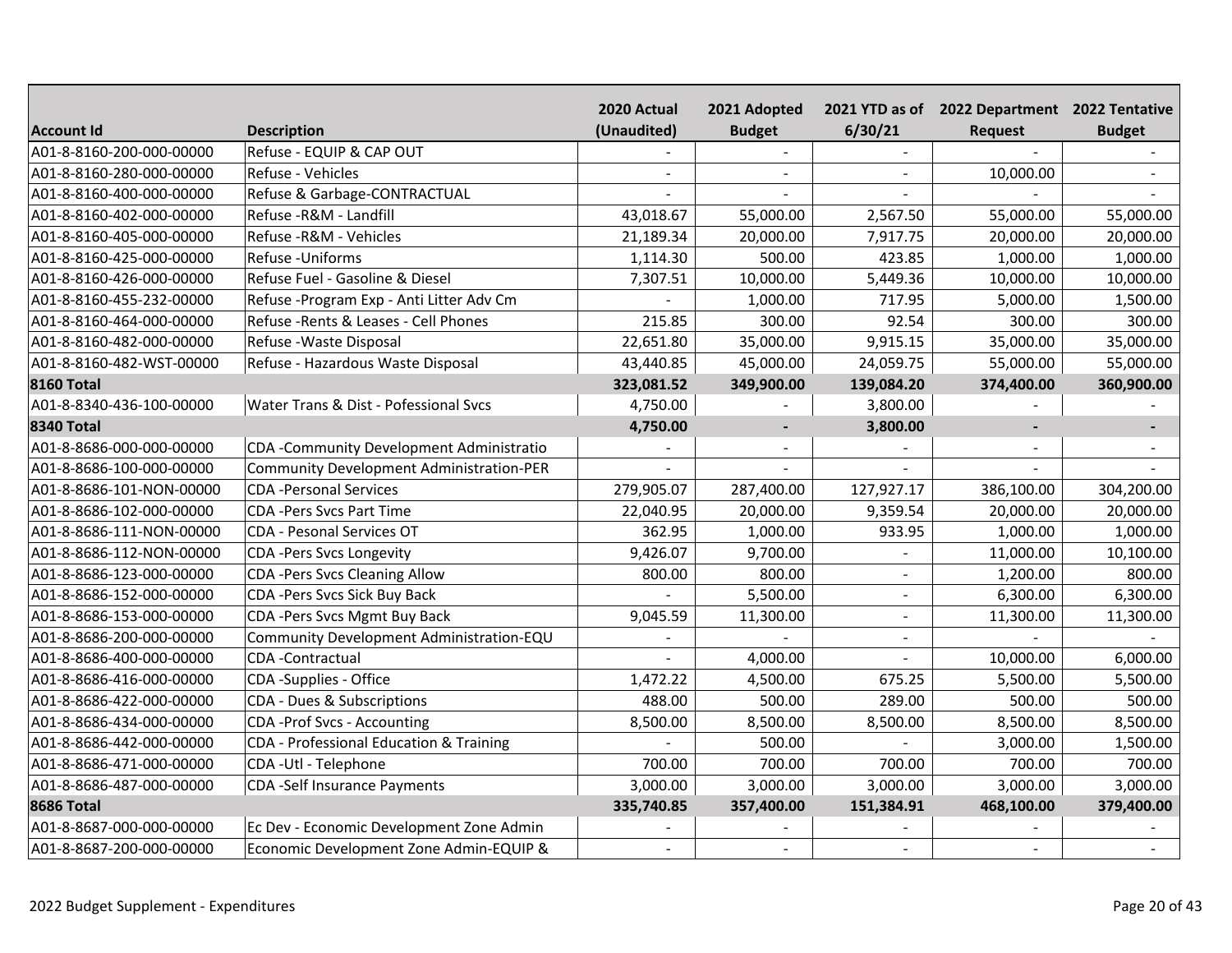|                          |                                           | 2020 Actual  | 2021 Adopted  |                | 2021 YTD as of 2022 Department 2022 Tentative |               |
|--------------------------|-------------------------------------------|--------------|---------------|----------------|-----------------------------------------------|---------------|
| <b>Account Id</b>        | <b>Description</b>                        | (Unaudited)  | <b>Budget</b> | 6/30/21        | <b>Request</b>                                | <b>Budget</b> |
| A01-8-8687-400-000-00000 | Ec Dev - Contractual                      | 5,000.00     | 5,000.00      | 5,000.00       | 5,000.00                                      | 5,000.00      |
| <b>8687 Total</b>        |                                           | 5,000.00     | 5,000.00      | 5,000.00       | 5,000.00                                      | 5,000.00      |
| A01-9-9010-000-000-00000 | Ret-Retirement                            |              |               |                |                                               |               |
| A01-9-9010-400-000-00000 | Retirement-CONTRACTUAL                    |              |               |                |                                               |               |
| A01-9-9010-801-NON-00000 | Ret -NYS Retirement Non-Uni Pers          | 1,332,885.00 | 1,756,800.00  | $\sim$         | 1,931,800.00                                  | 1,356,800.00  |
| <b>9010 Total</b>        |                                           | 1,332,885.00 | 1,756,800.00  |                | 1,931,800.00                                  | 1,356,800.00  |
| A01-9-9015-000-000-00000 | Pol Ret - NYS Police Retirement           |              |               |                |                                               |               |
| A01-9-9015-400-000-00000 | <b>NYS Police Retirement-CONTRACTUAL</b>  |              |               | $\sim$         |                                               |               |
| A01-9-9015-801-UNI-00000 | Pol Ret - NYS Retirement Uni Pers         | 3,173,596.00 | 3,713,200.00  |                | 3,876,200.00                                  | 3,962,100.00  |
| <b>9015 Total</b>        |                                           | 3,173,596.00 | 3,713,200.00  |                | 3,876,200.00                                  | 3,962,100.00  |
| A01-9-9030-000-000-00000 | <b>FICA -Social Security</b>              |              |               |                |                                               |               |
| A01-9-9030-400-000-00000 | Social Security-CONTRACTUAL               |              |               |                |                                               |               |
| A01-9-9030-805-NON-00000 | FICA - FICA Non-Uni Personnel             | 780,041.35   | 768,800.00    | 769,290.86     | 846,400.00                                    | 800,400.00    |
| <b>9030 Total</b>        |                                           | 780,041.35   | 768,800.00    | 769,290.86     | 846,400.00                                    | 800,400.00    |
| A01-9-9035-000-000-00000 | FICA Pol - Social Security - Police       |              |               |                |                                               |               |
| A01-9-9035-400-000-00000 | Social Security - Police-CONTRACTUAL      |              |               |                |                                               |               |
| A01-9-9035-805-NON-00000 | FICA Pol - FICA Non-Uni Personnel         | 80,000.00    | 87,800.00     |                | 86,600.00                                     | 85,900.00     |
| A01-9-9035-805-UNI-00000 | FICA Pol - FICA Uni Personnel             | 802,277.64   | 935,500.00    | 23,199.05      | 949,600.00                                    | 949,600.00    |
| <b>9035 Total</b>        |                                           | 882,277.64   | 1,023,300.00  | 23,199.05      | 1,036,200.00                                  | 1,035,500.00  |
| A01-9-9040-000-000-00000 | WC - Workers' Compensation                |              |               |                |                                               |               |
| A01-9-9040-400-000-00000 | <b>Workers' Compensation -CONTRACTUAL</b> |              |               |                |                                               |               |
| A01-9-9040-887-000-00000 | WC - Insurance Premuim                    | 159,181.00   | 168,900.00    | 175,533.31     | 184,900.00                                    | 184,900.00    |
| A01-9-9040-888-000-00000 | WC - S.I.R.                               | 440,017.00   | 486,400.00    | 240,000.00     | 486,400.00                                    | 486,400.00    |
| <b>9040 Total</b>        |                                           | 599,198.00   | 655,300.00    | 415,533.31     | 671,300.00                                    | 671,300.00    |
| A01-9-9050-000-000-00000 | Unemp - Unemployment Insurance            |              |               |                |                                               |               |
| A01-9-9050-400-000-00000 | Unemployment Insurance-CONTRACTUAL        |              |               |                |                                               |               |
| A01-9-9050-818-000-00000 | Unemp - Self Insurance Payments - Unemp   | 23,567.95    | 30,000.00     |                | 30,000.00                                     | 30,000.00     |
| <b>9050 Total</b>        |                                           | 23,567.95    | 30,000.00     | $\blacksquare$ | 30,000.00                                     | 30,000.00     |
| A01-9-9055-000-000-00000 | Fringe -Miscellaneous Fringe Benefits     |              |               |                |                                               |               |
| A01-9-9055-400-000-00000 | Miscellaneous Fringe Benefits-CONTRACTUA  |              |               |                |                                               |               |
| A01-9-9055-806-NON-00000 | Fringe - MTA Tax Non-Uni Personnel        | 39,046.25    | 38,600.00     | 28,764.58      | 42,500.00                                     | 40,400.00     |
| A01-9-9055-806-UNI-00000 | Fringe - MTA Tax Uni Personnel            | 32,030.16    | 48,000.00     | 952.02         | 50,600.00                                     | 51,200.00     |
| <b>9055 Total</b>        |                                           | 71,076.41    | 86,600.00     | 29,716.60      | 93,100.00                                     | 91,600.00     |
| A01-9-9060-000-000-00000 | Hosp - Hospitalization                    |              |               |                |                                               |               |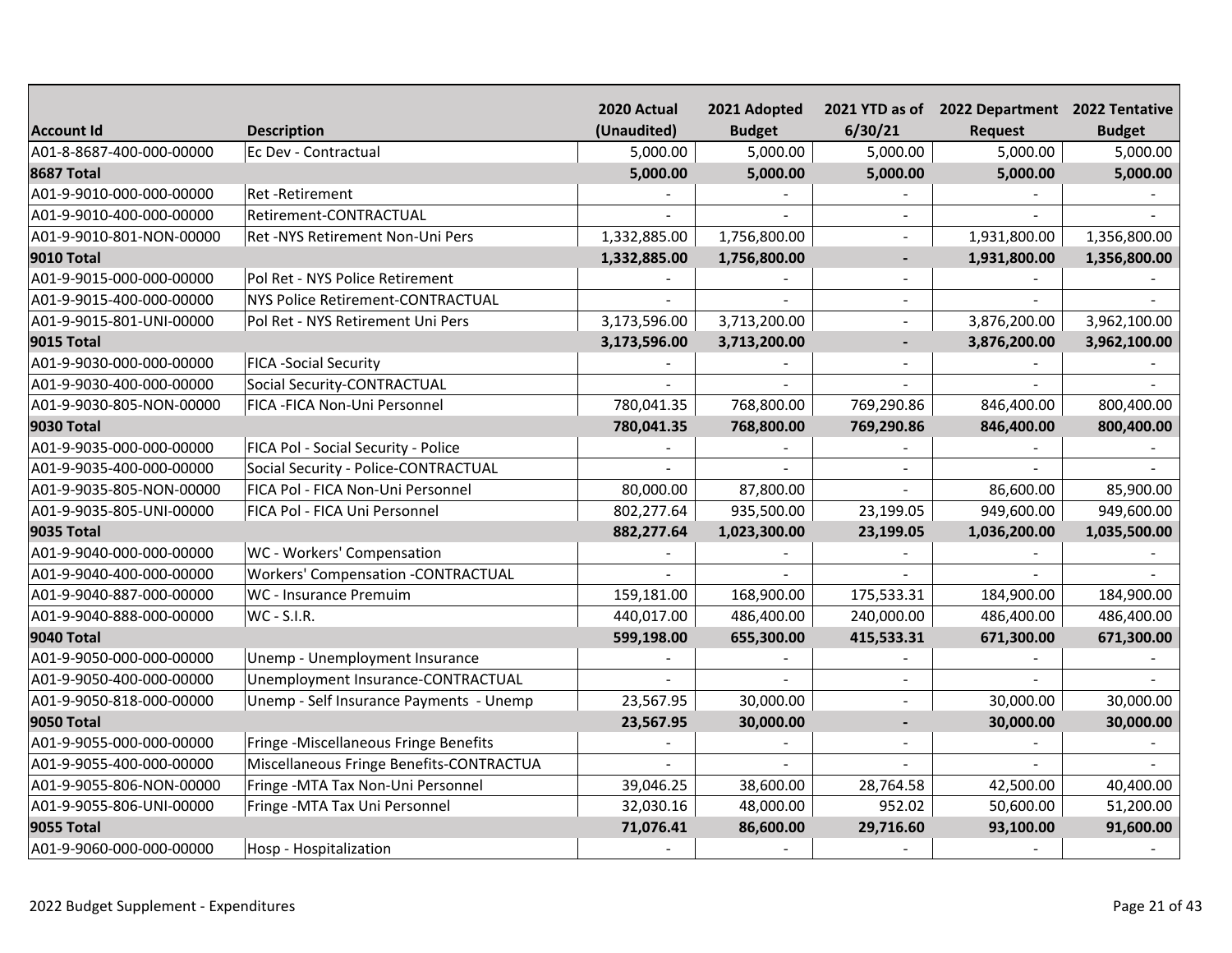|                          |                                          | 2020 Actual              | 2021 Adopted   |                | 2021 YTD as of 2022 Department 2022 Tentative |               |
|--------------------------|------------------------------------------|--------------------------|----------------|----------------|-----------------------------------------------|---------------|
| <b>Account Id</b>        | <b>Description</b>                       | (Unaudited)              | <b>Budget</b>  | 6/30/21        | <b>Request</b>                                | <b>Budget</b> |
| A01-9-9060-400-000-00000 | Hospitalization-CONTRACTUAL              |                          |                |                |                                               |               |
| A01-9-9060-810-NON-00000 | Hosp - Hosp, Den & Opt Ins Non-Uni Pers  | 3,143,625.51             | 3,560,400.00   | 1,124,522.43   | 3,942,600.00                                  | 3,801,900.00  |
| <b>9060 Total</b>        |                                          | 3,143,625.51             | 3,560,400.00   | 1,124,522.43   | 3,942,600.00                                  | 3,801,900.00  |
| A01-9-9065-000-000-00000 | Hosp - Hospitalization - Police          |                          |                |                |                                               |               |
| A01-9-9065-400-000-00000 | Hospitalization - Police-CONTRACTUAL     |                          |                |                |                                               |               |
| A01-9-9065-810-NON-00000 | Hosp - Hosp, Den & Opt Ins Non-Uni Pers  | 225,079.47               | 322,700.00     | 89,858.68      | 330,900.00                                    | 340,800.00    |
| A01-9-9065-810-UNI-00000 | Hosp - Hosp, Den & Opt Ins Uni Pers      | 2,280,026.21             | 2,634,600.00   | 820,063.69     | 2,740,300.00                                  | 2,805,100.00  |
| <b>9065 Total</b>        |                                          | 2,505,105.68             | 2,957,300.00   | 909,922.37     | 3,071,200.00                                  | 3,145,900.00  |
| A01-9-9901-000-000-00000 | Trf - Transfers to Other Funds           |                          |                |                |                                               |               |
| A01-9-9901-400-000-00000 | Transfers to Other Funds-CONTRACTUAL     |                          |                |                |                                               |               |
| A01-9-9901-900-V01-00000 | Trf - Interfund Trf - Gen Fund Debt Svc  | 4,249,179.96             | 4,041,600.00   | 1,962,152.26   | 3,724,000.00                                  | 3,724,000.00  |
| <b>9901 Total</b>        |                                          | 4,249,179.96             | 4,041,600.00   | 1,962,152.26   | 3,724,000.00                                  | 3,724,000.00  |
| A04-3-3120-000-000-00000 | Police - Police                          |                          |                |                |                                               |               |
| A04-3-3120-200-000-00000 | Police-EQUIP & CAP OUTLAY                |                          |                |                |                                               |               |
| A04-3-3120-240-000-00000 | Police - Equipment                       | 169.99                   | 2,000.00       |                | 2,000.00                                      | 2,000.00      |
| A04-3-3120-400-000-00000 | Police-CONTRACTUAL                       |                          |                |                |                                               |               |
| A04-3-3120-417-000-00000 | Police - Supplies - Program              | 167.10                   | 6,000.00       |                | 6,000.00                                      | 6,000.00      |
| A04-3-3120-425-000-00000 | Police - Uniforms                        | 3,098.87                 | 16,500.00      | 1,091.50       | 16,500.00                                     | 16,500.00     |
| A04-3-3120-455-216-00000 | Police - Football Referee Exp            |                          | 6,000.00       |                | 6,000.00                                      | 6,000.00      |
| A04-3-3120-490-000-00000 | Police - Miscellaneous                   | 49.00                    | 800.00         | 276.64         | 800.00                                        | 800.00        |
| <b>3120 Total</b>        |                                          | 3,484.96                 | 31,300.00      | 1,368.14       | 31,300.00                                     | 31,300.00     |
| A04-3-3125-000-000-00000 | Juv Aid -Juvenile Aid Bureau             |                          |                |                |                                               |               |
| A04-3-3125-400-000-00000 | Juvenile Aid Bureau-CONTRACTUAL          |                          |                |                |                                               |               |
| A04-3-3125-415-372-00000 | Juv Aid -Supplies - First Aid            |                          | 500.00         | 89.70          | 500.00                                        | 500.00        |
| A04-3-3125-490-000-00000 | Juv Aid -Miscellaneous                   | $\overline{a}$           | 1,200.00       | 1,184.75       | 1,200.00                                      | 1,200.00      |
| <b>3125 Total</b>        |                                          | $\overline{\phantom{a}}$ | 1,700.00       | 1,274.45       | 1,700.00                                      | 1,700.00      |
| A04-7-7311-000-000-00000 | Bball -Summer Youth Basketball Program   |                          |                |                |                                               |               |
| A04-7-7311-400-000-00000 | Summer Youth Basketball Program-CONTRACT | $\blacksquare$           |                |                |                                               |               |
| A04-7-7311-417-000-00000 | <b>Bball</b> -Supplies - Program         | $\overline{a}$           | 5,000.00       | $\sim$         | 5,000.00                                      | 5,000.00      |
| <b>7311 Total</b>        |                                          |                          | 5,000.00       | $\blacksquare$ | 5,000.00                                      | 5,000.00      |
| A04-7-7312-000-000-00000 | Socc - In-Town Soccer Program            |                          |                |                |                                               |               |
| A04-7-7312-200-000-00000 | In-Town Soccer Program-EQUIP & CAP OUTLA | $\blacksquare$           | $\overline{a}$ | $\sim$         |                                               |               |
| A04-7-7312-240-000-00000 | Socc - Equipment                         | $\overline{a}$           | 500.00         | $\sim$         | 500.00                                        | 500.00        |
| A04-7-7312-400-000-00000 | In-Town Soccer Program-CONTRACTUAL       |                          |                |                |                                               |               |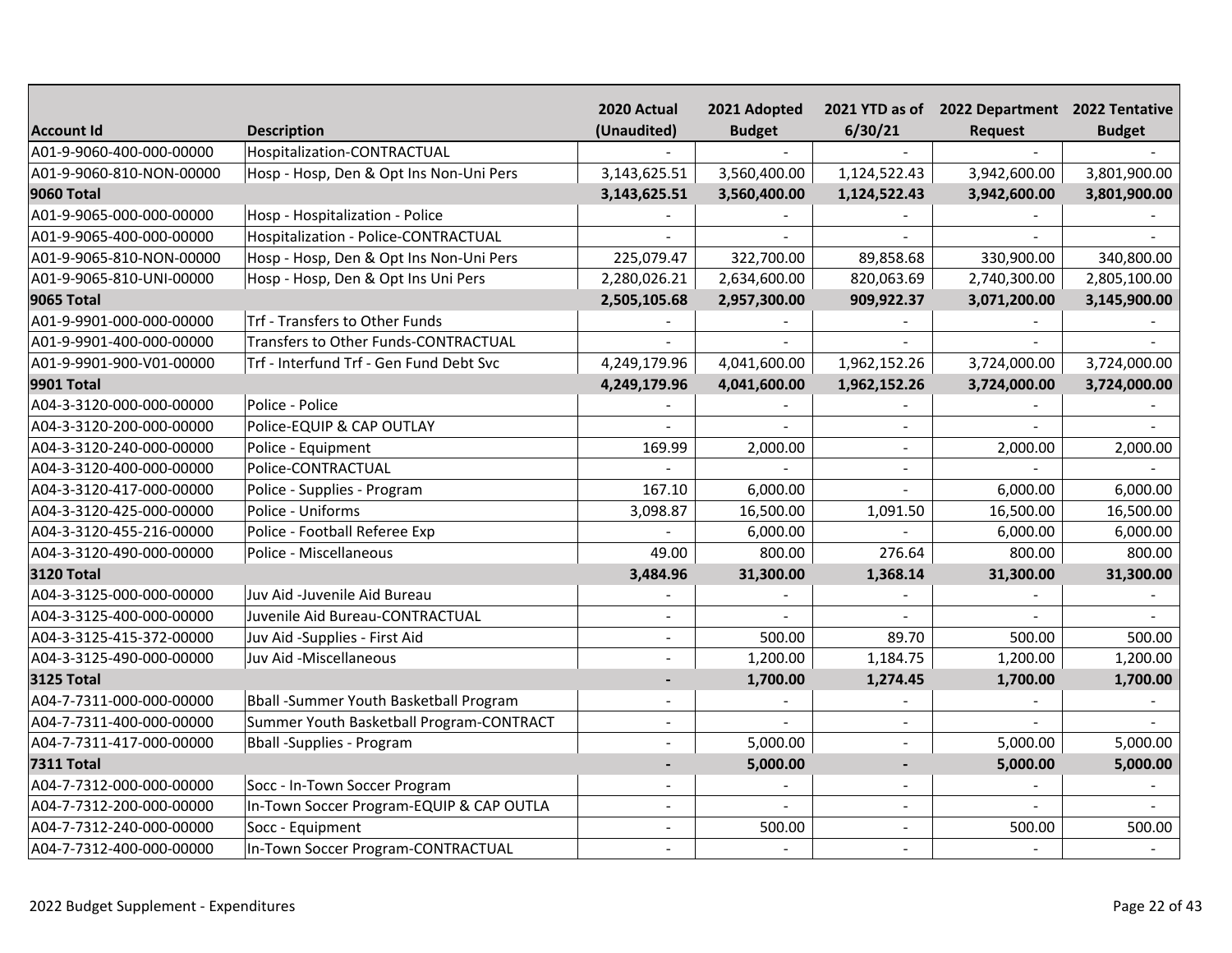|                          |                                              | 2020 Actual              | 2021 Adopted  |                | 2021 YTD as of 2022 Department 2022 Tentative |               |
|--------------------------|----------------------------------------------|--------------------------|---------------|----------------|-----------------------------------------------|---------------|
| <b>Account Id</b>        | <b>Description</b>                           | (Unaudited)              | <b>Budget</b> | 6/30/21        | <b>Request</b>                                | <b>Budget</b> |
| A04-7-7312-417-000-00000 | Socc - Supplies - Program                    |                          | 1,400.00      |                | 1,400.00                                      | 1,400.00      |
| A04-7-7312-425-000-00000 | Socc - Uniforms                              |                          | 7,000.00      |                | 7,000.00                                      | 7,000.00      |
| A04-7-7312-455-217-00000 | Socc - Soccer Referee Exp                    |                          | 1,800.00      |                | 1,800.00                                      | 1,800.00      |
| <b>7312 Total</b>        |                                              | $\overline{\phantom{a}}$ | 10,700.00     |                | 10,700.00                                     | 10,700.00     |
| A04-7-7313-000-000-00000 | Tvl Socc - Travel Soccer Program             |                          |               |                |                                               |               |
| A04-7-7313-400-000-00000 | <b>Travel Soccer Program-CONTRACTUAL</b>     | $\overline{\phantom{a}}$ |               |                |                                               |               |
| A04-7-7313-417-000-00000 | Tvl Socc - Supplies - Program                | $\blacksquare$           | 800.00        | $\sim$         | 800.00                                        | 800.00        |
| A04-7-7313-425-000-00000 | Tvl Socc - Uniforms                          | ÷                        | 400.00        |                | 400.00                                        | 400.00        |
| <b>7313 Total</b>        |                                              |                          | 1,200.00      |                | 1,200.00                                      | 1,200.00      |
| A04-7-7314-000-000-00000 | Lax - Lacrosse Program                       |                          |               |                |                                               |               |
| A04-7-7314-400-000-00000 | Lacrosse Program-CONTRACTUAL                 |                          |               |                |                                               |               |
| A04-7-7314-417-000-00000 | Lax - Supplies - Program                     | 1,245.41                 | 5,900.00      | 1,728.04       | 5,900.00                                      | 5,900.00      |
| A04-7-7314-425-000-00000 | Lax - Uniforms                               | 9,662.59                 | 8,500.00      | 3,849.50       | 8,500.00                                      | 8,500.00      |
| A04-7-7314-455-215-00000 | Lax - Lacrosse Referee Exp                   | 5,030.00                 | 6,200.00      | 4,170.00       | 6,200.00                                      | 6,200.00      |
| A04-7-7314-455-220-00000 | Lax - Registration Fee Expense               | 510.00                   | 1,000.00      | 885.00         | 1,000.00                                      | 1,000.00      |
| <b>7314 Total</b>        |                                              | 16,448.00                | 21,600.00     | 10,632.54      | 21,600.00                                     | 21,600.00     |
| A04-7-7625-000-000-00000 | PAL - Softball Programs                      |                          |               |                |                                               |               |
| A04-7-7625-400-000-00000 | PAL Programs-CONTRACTUAL                     |                          |               | $\blacksquare$ |                                               |               |
| A04-7-7625-487-000-00000 | PAL - Self Insurance Payments                |                          | 4,400.00      |                | 4,400.00                                      | 4,400.00      |
| <b>7625 Total</b>        |                                              | $\blacksquare$           | 4,400.00      |                | 4,400.00                                      | 4,400.00      |
| A06-7-7000-000-000-00000 | Culture - Culture & Recreation               |                          |               |                |                                               |               |
| A06-7-7000-100-000-00000 | <b>Culture &amp; Recreation-PERSONAL SVC</b> | $\blacksquare$           | $\sim$        |                |                                               |               |
| A06-7-7000-101-NON-00000 | <b>Culture -Personal Services</b>            |                          |               | 2,251.46       |                                               |               |
| <b>7000 Total</b>        |                                              | $\blacksquare$           |               | 2,251.46       |                                               |               |
| A06-7-7020-000-000-00000 | Rec Adm - Recreation Administration          |                          |               |                |                                               |               |
| A06-7-7020-100-000-00000 | Recreation Administration-PERSONAL SVC       |                          |               |                |                                               |               |
| A06-7-7020-101-NON-00000 | Rec Adm - Personal Services                  | 58,295.74                | 59,100.00     | 25,384.25      | 65,600.00                                     | 60,700.00     |
| A06-7-7020-111-NON-00000 | Rec Adm - Personal Services OT               |                          | 5,000.00      |                | 5,000.00                                      | 5,000.00      |
| A06-7-7020-123-000-00000 | Rec Adm - Pers Svcs Cleaning Allow           | $\overline{\phantom{a}}$ | 400.00        | $\blacksquare$ | 400.00                                        | 400.00        |
| A06-7-7020-400-000-00000 | <b>Recreation Administration-CONTRACTUAL</b> |                          |               |                |                                               |               |
| A06-7-7020-440-000-00000 | <b>Rec Adm - Public Relations</b>            | 14,664.75                | 14,500.00     | 11,812.92      | 14,500.00                                     | 14,500.00     |
| A06-7-7020-490-000-00000 | Rec Adm - Miscellaneous                      | 392.00                   |               | 663.50         |                                               |               |
| <b>7020 Total</b>        |                                              | 73,352.49                | 79,000.00     | 37,860.67      | 85,500.00                                     | 80,600.00     |
| A06-7-7110-000-000-00000 | Parks - Parks                                |                          |               |                |                                               |               |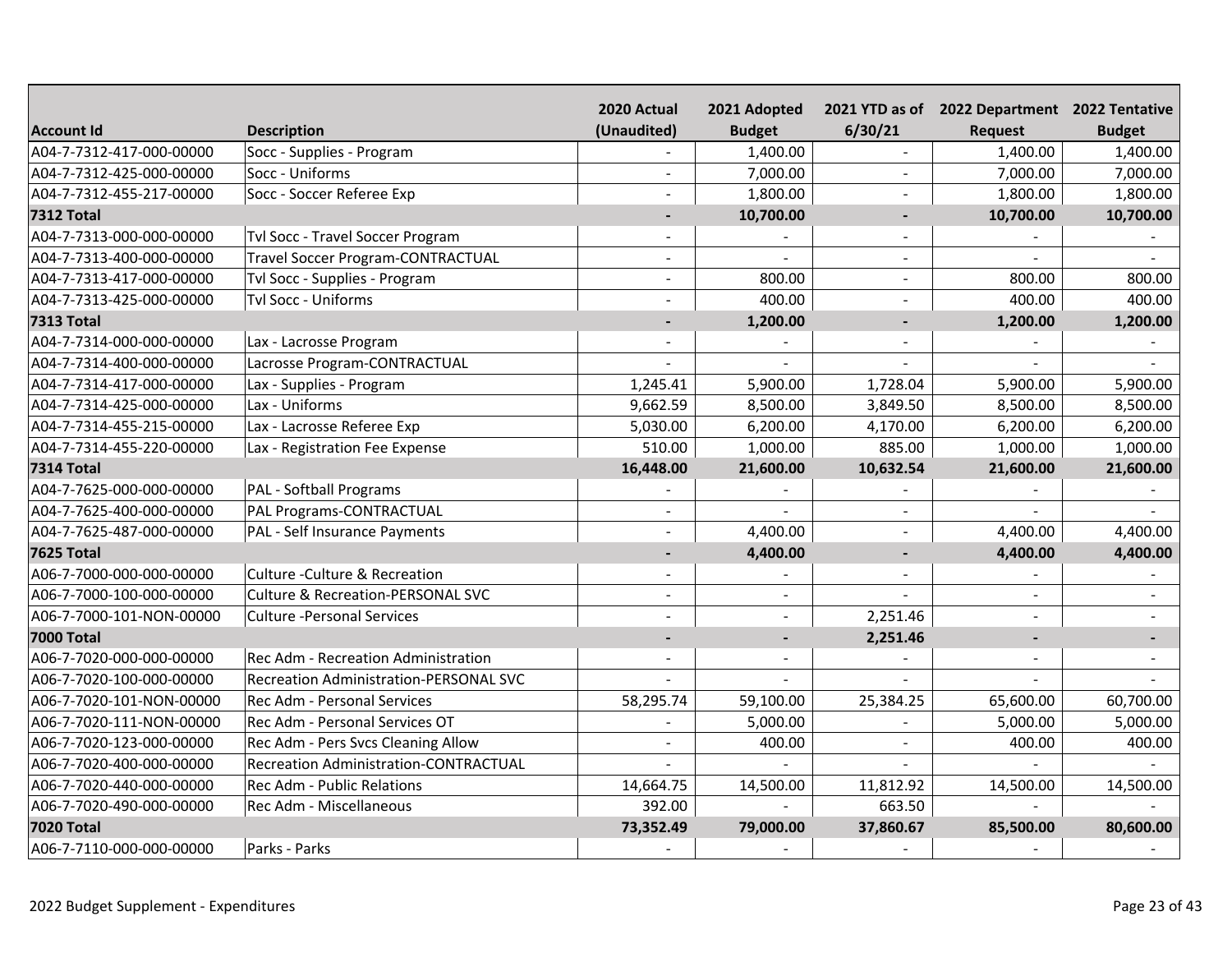|                          |                                           | 2020 Actual    | 2021 Adopted  |                | 2021 YTD as of 2022 Department 2022 Tentative |               |
|--------------------------|-------------------------------------------|----------------|---------------|----------------|-----------------------------------------------|---------------|
| <b>Account Id</b>        | <b>Description</b>                        | (Unaudited)    | <b>Budget</b> | 6/30/21        | Request                                       | <b>Budget</b> |
| A06-7-7110-100-000-00000 | Parks-PERSONAL SVC                        |                |               |                |                                               |               |
| A06-7-7110-101-NON-00000 | Parks - Personal Services                 | 9,414.73       | 10,000.00     | 9,341.80       | 10,000.00                                     | 10,000.00     |
| A06-7-7110-400-000-00000 | Parks-CONTRACTUAL                         |                |               |                |                                               |               |
| A06-7-7110-415-000-00000 | Parks - Supplies                          | 11,436.10      | 12,000.00     | 4,538.91       | 12,000.00                                     | 12,000.00     |
| <b>7110 Total</b>        |                                           | 20,850.83      | 22,000.00     | 13,880.71      | 22,000.00                                     | 22,000.00     |
| A06-7-7310-000-000-00000 | Yth Prg - Youth Programs                  |                |               |                |                                               |               |
| A06-7-7310-100-000-00000 | Youth Programs-PERSONAL SVC               |                |               |                |                                               |               |
| A06-7-7310-103-000-00000 | Yth Prg - Pers Svcs Seasonal              | 63,584.85      | 125,700.00    | 797.93         | 125,700.00                                    | 125,700.00    |
| A06-7-7310-400-000-00000 | Youth Programs-CONTRACTUAL                |                |               | $\sim$         |                                               |               |
| A06-7-7310-415-000-00000 | Yth Prg - Supplies                        | 3,336.80       | 12,500.00     | $\equiv$       | 12,500.00                                     | 12,500.00     |
| A06-7-7310-436-210-00000 | Yth Prg - Prof Svcs - Other               |                | 600.00        | $\sim$         | 600.00                                        | 600.00        |
| A06-7-7310-443-000-00000 | Yth Prg - Travel & Lodging                | 395.00         | 65,000.00     | $\sim$         | 65,000.00                                     | 60,600.00     |
| <b>7310 Total</b>        |                                           | 67,316.65      | 203,800.00    | 797.93         | 203,800.00                                    | 199,400.00    |
| A06-7-7311-000-000-00000 | Bball -Summer Yth Basketball Program      |                |               |                |                                               |               |
| A06-7-7311-400-000-00000 | Summer Youth Basketball Program-CONTRACT  |                |               |                |                                               |               |
| A06-7-7311-417-000-00000 | Bball - Supplies - Program                |                | 2,500.00      |                | 2,500.00                                      | 2,500.00      |
| <b>7311 Total</b>        |                                           | $\overline{a}$ | 2,500.00      |                | 2,500.00                                      | 2,500.00      |
| A06-7-7620-400-000-00000 | <b>Adult Recreation-CONTRACTUAL</b>       |                |               |                |                                               |               |
| A06-7-7620-421-000-00000 | Adlt Rec - Postage                        |                | 7,500.00      | $\overline{a}$ | 7,500.00                                      | 7,500.00      |
| A06-7-7620-424-000-00000 | Adlt Rec - Printing                       |                | 15,000.00     |                | 15,000.00                                     | 15,000.00     |
| <b>7620 Total</b>        |                                           | $\blacksquare$ | 22,500.00     |                | 22,500.00                                     | 22,500.00     |
| A06-7-7621-400-000-00000 | <b>Bus Trips - Recreation-CONTRACTUAL</b> |                |               |                |                                               |               |
| A06-7-7621-463-000-00000 | Bus Trip - Rents & Leases - Vehicles      | 16,700.50      | 60,000.00     |                |                                               | 60,000.00     |
| <b>7621 Total</b>        |                                           | 16,700.50      | 60,000.00     |                |                                               | 60,000.00     |
| A06-7-7624-400-000-00000 | Rec Instructional Programs-CONTRACTUAL    |                |               |                |                                               |               |
| A06-7-7624-436-210-00000 | Rec InstProf Svcs - Other                 | 21,975.44      | 75,000.00     | 2,190.50       | 75,000.00                                     | 75,000.00     |
| <b>7624 Total</b>        |                                           | 21,975.44      | 75,000.00     | 2,190.50       | 75,000.00                                     | 75,000.00     |
| A06-7-7625-400-000-00000 | Softball Programs-CONTRACTUAL             |                |               |                |                                               |               |
| A06-7-7625-415-000-00000 | Softball - Supplies                       |                | 5,000.00      | $\sim$         | 5,000.00                                      | 5,000.00      |
| A06-7-7625-440-000-00000 | Softball - Public Relations               |                | 5,000.00      |                |                                               |               |
| <b>7625 Total</b>        |                                           | ٠              | 10,000.00     |                | 5,000.00                                      | 5,000.00      |
| A06-9-9010-000-000-00000 | Ret-Retirement                            |                |               |                |                                               |               |
| A06-9-9010-400-000-00000 | Retirement-CONTRACTUAL                    |                |               |                |                                               |               |
| A06-9-9010-801-NON-00000 | Ret -NYS Retirement Non-Uni Pers          | 38,867.00      | 20,000.00     |                | 21,000.00                                     | 20,000.00     |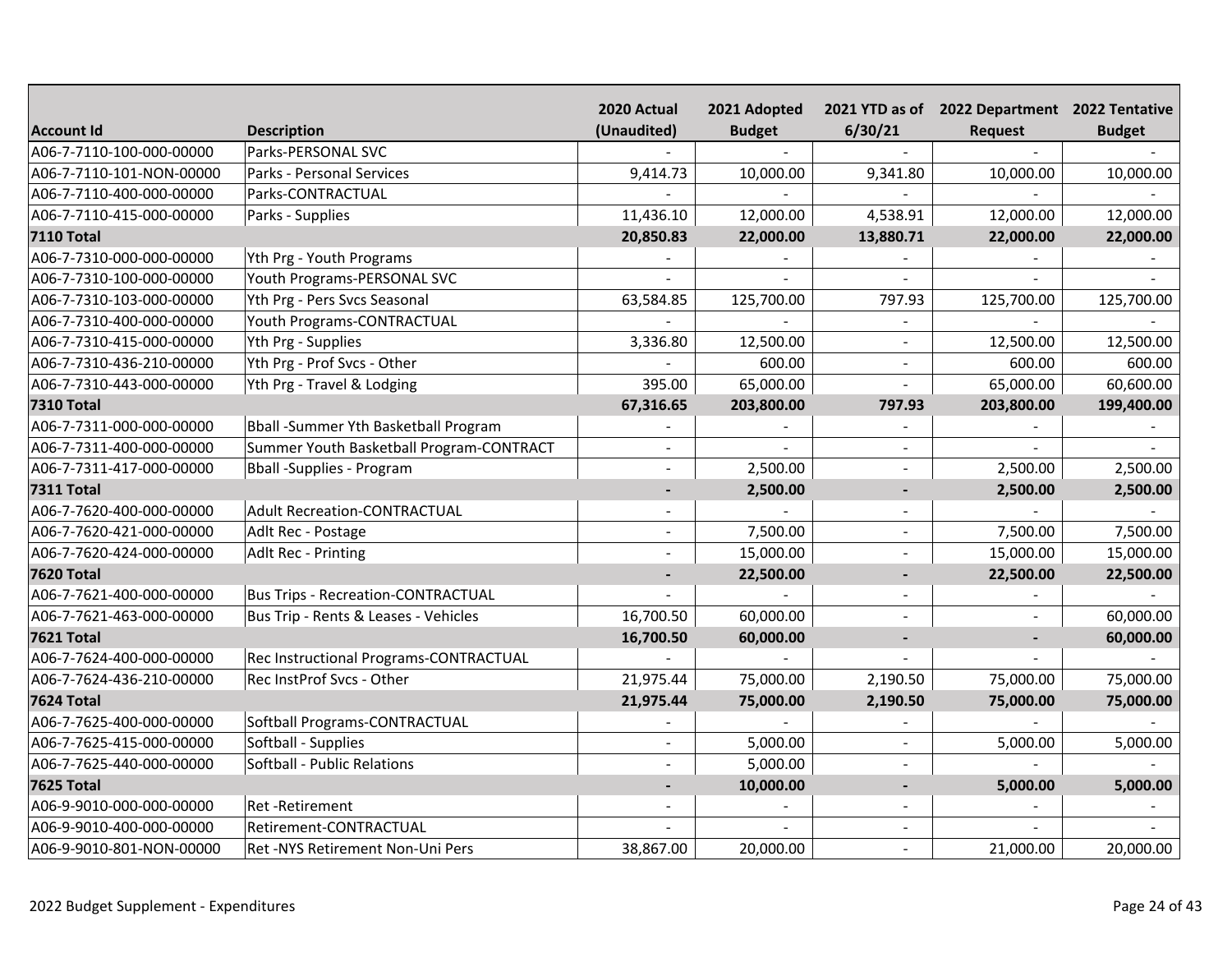|                          |                                          | 2020 Actual | 2021 Adopted  |                | 2021 YTD as of 2022 Department 2022 Tentative |                |
|--------------------------|------------------------------------------|-------------|---------------|----------------|-----------------------------------------------|----------------|
| <b>Account Id</b>        | <b>Description</b>                       | (Unaudited) | <b>Budget</b> | 6/30/21        | <b>Request</b>                                | <b>Budget</b>  |
| <b>9010 Total</b>        |                                          | 38,867.00   | 20,000.00     | $\blacksquare$ | 21,000.00                                     | 20,000.00      |
| A06-9-9030-000-000-00000 | <b>FICA - Social Security</b>            |             |               |                |                                               |                |
| A06-9-9030-400-000-00000 | Social Security-CONTRACTUAL              |             |               |                |                                               |                |
| A06-9-9030-805-NON-00000 | FICA - FICA Non-Uni Personnel            | 9,484.18    | 15,000.00     | 2,617.11       | 16,000.00                                     | 16,000.00      |
| <b>9030 Total</b>        |                                          | 9,484.18    | 15,000.00     | 2,617.11       | 16,000.00                                     | 16,000.00      |
| A06-9-9055-000-000-00000 | Fringe -Miscellaneous Fringe Benefits    |             |               |                |                                               |                |
| A06-9-9055-400-000-00000 | Miscellaneous Fringe Benefits-CONTRACTUA |             |               |                |                                               |                |
| A06-9-9055-806-NON-00000 | Fringe - MTA Tax Non-Uni Personnel       | 257.39      | 1,000.00      | 83.83          | 1,000.00                                      | 1,000.00       |
| <b>9055 Total</b>        |                                          | 257.39      | 1,000.00      | 83.83          | 1,000.00                                      | 1,000.00       |
| A06-9-9060-000-000-00000 | Hosp - Hospitalization                   |             |               |                |                                               |                |
| A06-9-9060-400-000-00000 | Hospitalization-CONTRACTUAL              |             |               |                |                                               |                |
| A06-9-9060-810-NON-00000 | Hosp - Hosp, Den & Opt Ins Non-Uni Pers  | 22,692.62   | 23,900.00     | 7,980.80       | 24,700.00                                     | 25,700.00      |
| <b>9060 Total</b>        |                                          | 22,692.62   | 23,900.00     | 7,980.80       | 24,700.00                                     | 25,700.00      |
| CM1-1-1910-000-000-00000 | Unall Ins - Unallocated Insurance        |             |               |                |                                               |                |
| CM1-1-1910-400-000-00000 | Unallocated Insurance-CONTRACTUAL        |             |               |                |                                               |                |
| CM1-1-1910-487-000-00000 | Unall Ins - Self Insurance Payments      | 1,002.29    | 1,000.00      | 956.34         | 1,100.00                                      | 1,100.00       |
| CM1-1-1910-488-000-00000 | Unall Ins - Claim Payments               |             | 700.00        |                | 700.00                                        | 700.00         |
| <b>1910 Total</b>        |                                          | 1,002.29    | 1,700.00      | 956.34         | 1,800.00                                      | 1,800.00       |
| CM1-6-6410-000-000-00000 | Eco Dev - Publicity/Economic Developmen  |             |               |                |                                               |                |
| CM1-6-6410-400-000-00000 | Publicity/Economic Development-CONTRACTU |             |               |                |                                               |                |
| CM1-6-6410-416-000-00000 | Eco Dev - Supplies - Office              |             | 1,000.00      |                | 1,000.00                                      | 1,000.00       |
| CM1-6-6410-436-203-00000 | Eco Dev - Prof Svcs - Other BIDMA        | 79,970.00   |               | 56,272.00      | 79,198.00                                     | 79,198.00      |
| CM1-6-6410-441-000-00000 | Eco Dev - Marketing & Advertising        | 36,730.00   |               | 40,735.00      | 45,202.00                                     | 45,202.00      |
| CM1-6-6410-495-000-00000 | Eco Dev - Administrative Charges         | 3,785.00    | 3,400.00      | 3,377.00       | 3,500.00                                      | 3,500.00       |
| 6410 Total               |                                          | 120,485.00  | 4,400.00      | 100,384.00     | 128,900.00                                    | 128,900.00     |
| CM1-9-9990-000-000-00000 | Bus Imp Dist - Fund Balance Contribution |             | 121,300.00    |                |                                               |                |
| 9990 Total               |                                          | ٠           | 121,300.00    |                | $\blacksquare$                                | $\blacksquare$ |
| CM2-1-1910-000-000-00000 | Unall Ins - Unallocated Insurance        |             |               |                |                                               |                |
| CM2-1-1910-400-000-00000 | Unallocated Insurance-CONTRACTUAL        |             |               |                |                                               |                |
| CM2-1-1910-487-000-00000 | Unall Ins - Self Insurance Payments      | 16,502.95   | 15,200.00     | 16,622.36      | 16,800.00                                     | 16,800.00      |
| CM2-1-1910-488-000-00000 | Unall Ins - Claim Payments               |             | 1,500.00      |                | 1,500.00                                      | 1,500.00       |
| <b>1910 Total</b>        |                                          | 16,502.95   | 16,700.00     | 16,622.36      | 18,300.00                                     | 18,300.00      |
| CM2-7-7230-000-000-00000 | Docs - Marinas & Docs                    |             |               |                |                                               |                |
| CM2-7-7230-100-000-00000 | Marinas & Docs-PERSONAL SVC              |             | $\sim$        |                |                                               |                |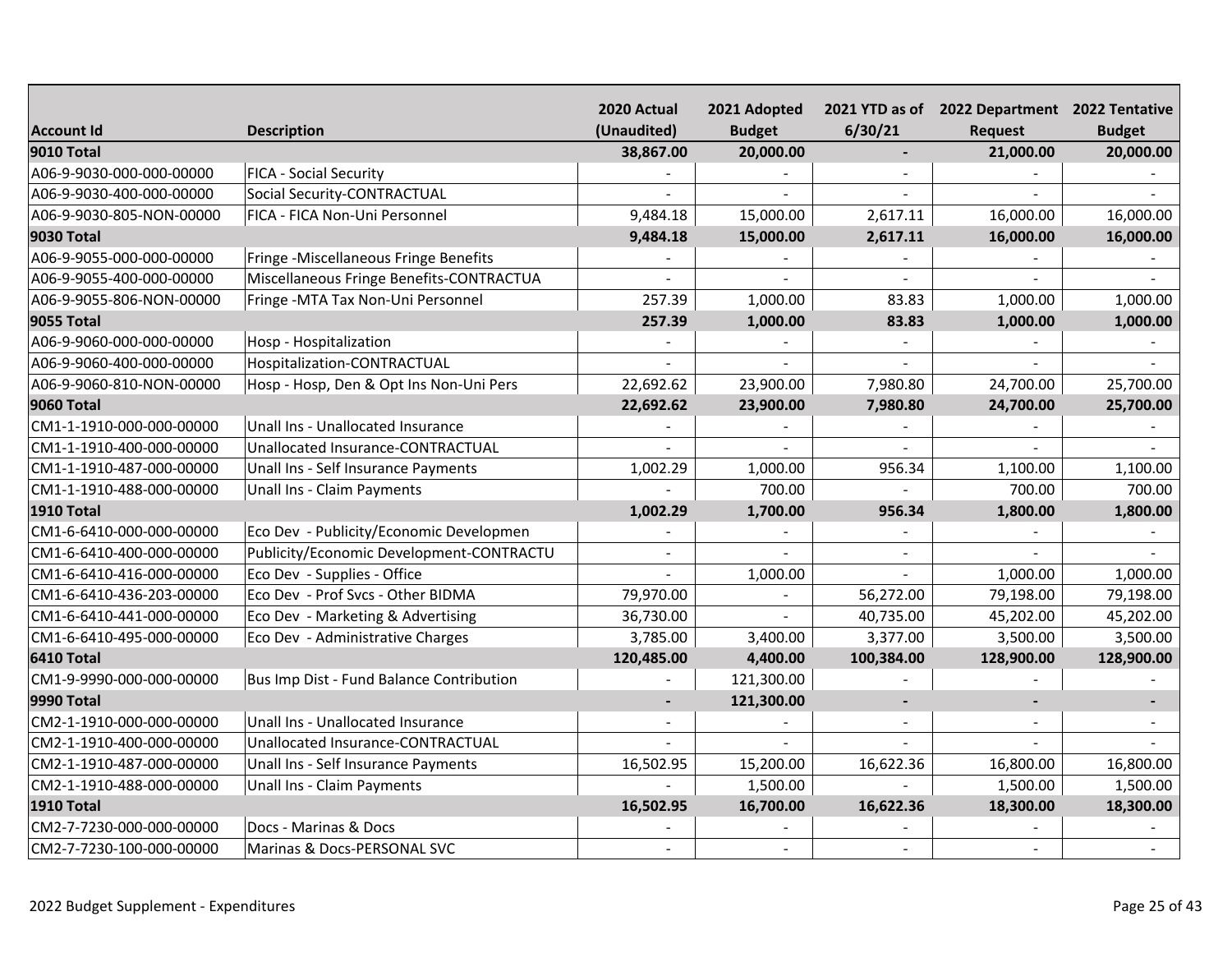|                          |                                          | 2020 Actual | 2021 Adopted  |           | 2021 YTD as of 2022 Department 2022 Tentative |               |
|--------------------------|------------------------------------------|-------------|---------------|-----------|-----------------------------------------------|---------------|
| <b>Account Id</b>        | <b>Description</b>                       | (Unaudited) | <b>Budget</b> | 6/30/21   | <b>Request</b>                                | <b>Budget</b> |
| CM2-7-7230-101-NON-00000 | <b>Docs - Personal Services</b>          | 26,924.70   | 26,000.00     | 14,877.96 | 26,100.00                                     | 26,100.00     |
| CM2-7-7230-112-NON-00000 | Docs - Pers Svcs Longevity               | 4,020.45    | 1,700.00      | 2,838.60  | 1,700.00                                      | 1,700.00      |
| CM2-7-7230-200-000-00000 | Marinas & Docs-EQUIP & CAP OUTLAY        |             |               |           |                                               |               |
| CM2-7-7230-230-000-00000 | Docs - Improvements                      | 194.84      | 1,500.00      |           | 1,500.00                                      | 1,500.00      |
| CM2-7-7230-400-000-00000 | Marinas & Docs-CONTRACTUAL               |             |               |           |                                               |               |
| CM2-7-7230-401-000-00000 | Docs - R&M                               | 32,624.64   | 25,200.00     | 1,926.51  | 25,200.00                                     | 25,200.00     |
| CM2-7-7230-415-000-00000 | Docs - Supplies                          |             | 1,000.00      | 134.00    | 1,000.00                                      | 1,000.00      |
| CM2-7-7230-424-000-00000 | Docs - Printing                          |             | 200.00        |           | 200.00                                        | 200.00        |
| CM2-7-7230-472-000-00000 | Docs - Utl - Electricity                 | 19,469.13   | 12,000.00     | 5,006.75  | 12,000.00                                     | 12,000.00     |
| CM2-7-7230-474-000-00000 | Docs - Utl - Water                       | 1,996.37    | 500.00        | 845.19    | 500.00                                        | 500.00        |
| CM2-7-7230-475-000-00000 | Docs - Utl - WiFi                        | 925.48      | 2,000.00      | 766.98    | 1,800.00                                      | 1,800.00      |
| CM2-7-7230-495-000-00000 | Docs - Administrative Charges            | 45,272.00   | 45,000.00     | 44,925.00 | 51,000.00                                     | 51,000.00     |
| <b>7230 Total</b>        |                                          | 131,427.61  | 115,100.00    | 71,320.99 | 121,000.00                                    | 121,000.00    |
| CM2-9-9010-000-000-00000 | Ret-Retirement                           |             |               |           |                                               |               |
| CM2-9-9010-400-000-00000 | Retirement-CONTRACTUAL                   |             |               |           |                                               |               |
| CM2-9-9010-801-NON-00000 | Ret -NYS Retirement Non-Uni Pers         | 3,815.00    | 5,000.00      | $\sim$    | 5,000.00                                      | 3,600.00      |
| 9010 Total               |                                          | 3,815.00    | 5,000.00      |           | 5,000.00                                      | 3,600.00      |
| CM2-9-9030-000-000-00000 | <b>FICA - Social Security</b>            |             |               |           |                                               |               |
| CM2-9-9030-400-000-00000 | Social Security-CONTRACTUAL              |             |               |           |                                               |               |
| CM2-9-9030-805-NON-00000 | FICA - FICA Non-Uni Personnel            | 2,405.91    | 2,200.00      | 1,300.93  | 2,500.00                                      | 2,200.00      |
| <b>9030 Total</b>        |                                          | 2,405.91    | 2,200.00      | 1,300.93  | 2,500.00                                      | 2,200.00      |
| CM2-9-9055-000-000-00000 | Fringe -Miscellaneous Fringe Benefits    |             |               |           |                                               |               |
| CM2-9-9055-400-000-00000 | Miscellaneous Fringe Benefits-CONTRACTUA |             |               |           |                                               |               |
| CM2-9-9055-806-NON-00000 | Fringe - MTA Tax Non-Uni Personnel       | 110.87      | 100.00        | 54.83     | 200.00                                        | 100.00        |
| <b>9055 Total</b>        |                                          | 110.87      | 100.00        | 54.83     | 200.00                                        | 100.00        |
| CM2-9-9060-000-000-00000 | Hosp - Hospitalization                   |             |               |           |                                               |               |
| CM2-9-9060-400-000-00000 | Hospitalization-CONTRACTUAL              |             |               |           |                                               |               |
| CM2-9-9060-810-NON-00000 | Hosp - Hosp, Den & Opt Ins Non-Uni Pers  | 10,746.12   | 11,100.00     | 3,804.25  | 11,400.00                                     | 11,900.00     |
| <b>9060 Total</b>        |                                          | 10,746.12   | 11,100.00     | 3,804.25  | 11,400.00                                     | 11,900.00     |
| CM2-9-9901-000-000-00000 | Trf - Transfers to Other Funds           |             |               |           |                                               |               |
| CM2-9-9901-400-000-00000 | Transfers to Other Funds-CONTRACTUAL     |             |               |           |                                               |               |
| CM2-9-9901-900-V01-00000 | Trf - Interfund Trf - Gen Fund Debt Svc  | 119,126.36  | 116,400.00    | 15,688.40 | 114,200.00                                    | 114,200.00    |
| <b>9901 Total</b>        |                                          | 119,126.36  | 116,400.00    | 15,688.40 | 114,200.00                                    | 114,200.00    |
| CM4-1-1320-000-000-00000 | Auditor - Auditor                        |             |               |           |                                               |               |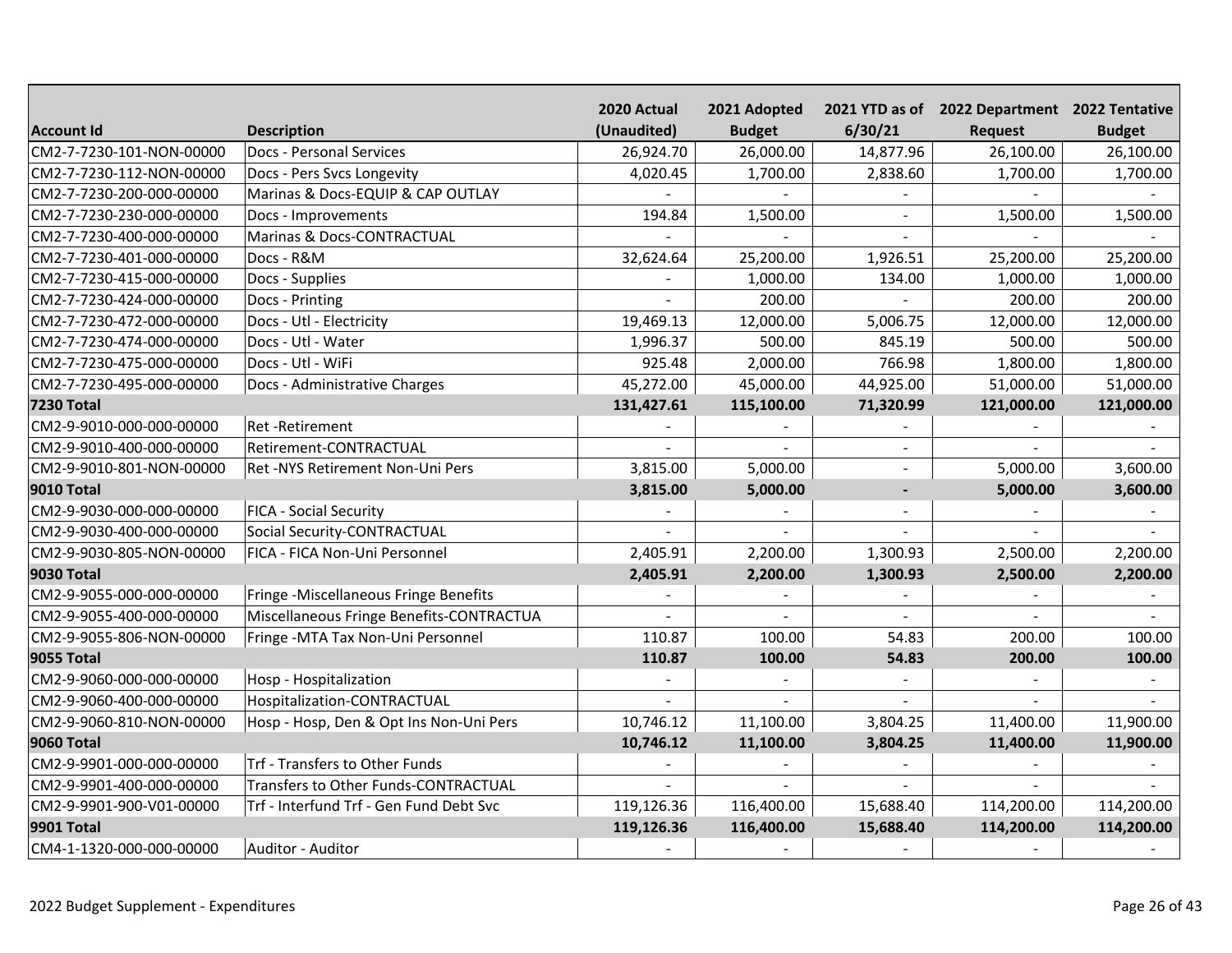|                          |                                          | 2020 Actual              | 2021 Adopted  |                | 2021 YTD as of 2022 Department 2022 Tentative |               |
|--------------------------|------------------------------------------|--------------------------|---------------|----------------|-----------------------------------------------|---------------|
| <b>Account Id</b>        | <b>Description</b>                       | (Unaudited)              | <b>Budget</b> | 6/30/21        | Request                                       | <b>Budget</b> |
| CM4-1-1320-400-000-00000 | Auditor-CONTRACTUAL                      |                          |               |                |                                               |               |
| CM4-1-1320-436-000-00000 | Auditor - Prof Svcs - Consultants        | 9,500.00                 | 10,000.00     |                | 10,000.00                                     | 10,000.00     |
| <b>1320 Total</b>        |                                          | 9,500.00                 | 10,000.00     |                | 10,000.00                                     | 10,000.00     |
| CM4-1-1420-000-000-00000 | Atty - Town Attorney                     |                          |               |                |                                               |               |
| CM4-1-1420-400-000-00000 | Town Attorney-CONTRACTUAL                |                          |               |                |                                               |               |
| CM4-1-1420-416-000-00000 | Atty - Supplies - Office                 |                          | 1,000.00      |                | 1,000.00                                      | 1,000.00      |
| <b>1420 Total</b>        |                                          | $\blacksquare$           | 1,000.00      | $\blacksquare$ | 1,000.00                                      | 1,000.00      |
| CM4-9-9901-000-000-00000 | Trf - Transfers to Other Funds           | $\overline{a}$           |               |                |                                               |               |
| CM4-9-9901-400-000-00000 | Transfers to Other Funds-CONTRACTUAL     |                          |               |                |                                               |               |
| CM4-9-9901-900-V01-00000 | Trf - Interfund Trf - Gen Fund Debt Svc  | 4,997,571.88             | 4,688,300.00  | 1,837,357.89   | 4,576,800.00                                  | 4,576,800.00  |
| <b>9901 Total</b>        |                                          | 4,997,571.88             | 4,688,300.00  | 1,837,357.89   | 4,576,800.00                                  | 4,576,800.00  |
| DA1-1-1910-000-000-00000 | Unall Ins - Unallocated Insurance        |                          |               |                |                                               |               |
| DA1-1-1910-400-000-00000 | Unallocated Insurance-CONTRACTUAL        |                          | $\sim$        |                |                                               |               |
| DA1-1-1910-487-000-00000 | Unall Ins - Self Insurance Payments      | 59,212.65                | 57,600.00     | 55,282.19      | 56,800.00                                     | 56,800.00     |
| DA1-1-1910-488-000-00000 | Unall Ins - Claim Payments               |                          | 38,500.00     |                | 36,600.00                                     | 36,600.00     |
| <b>1910 Total</b>        |                                          | 59,212.65                | 96,100.00     | 55,282.19      | 93,400.00                                     | 93,400.00     |
| DA1-5-5110-000-000-00000 | Repair - General Repairs                 |                          |               |                |                                               |               |
| DA1-5-5110-100-000-00000 | <b>General Repairs-PERSONAL SVC</b>      |                          |               |                |                                               |               |
| DA1-5-5110-101-NON-00000 | Repair - Personal Services               | 1,935,771.89             | 2,051,100.00  | 912,386.01     | 2,084,400.00                                  | 2,058,100.00  |
| DA1-5-5110-111-NON-00000 | Repair - Personal Services OT            | 4,621.21                 | 25,000.00     | 12,306.45      | 25,000.00                                     | 25,000.00     |
| DA1-5-5110-112-NON-00000 | Repair - Pers Svcs Longevity             | 79,590.02                | 83,500.00     | 35,516.74      | 94,100.00                                     | 93,600.00     |
| DA1-5-5110-152-000-00000 | Repair - Pers Svcs Sick Buy Back         | 27,632.71                | 7,700.00      |                | 7,900.00                                      | 20,100.00     |
| DA1-5-5110-154-NON-00000 | Repair - Pers Svcs Health Ins Buy Back   | 3,325.00                 | 3,400.00      |                | 3,400.00                                      | 3,400.00      |
| DA1-5-5110-400-000-00000 | <b>General Repairs-CONTRACTUAL</b>       |                          |               |                |                                               |               |
| DA1-5-5110-406-000-00000 | Repair - R&M - Road Resurfacing & Patchi | 661,782.02               | 652,144.00    | 47,184.00      | 650,354.00                                    | 600,354.00    |
| DA1-5-5110-413-000-00000 | Repair - R&M - Traffic Safety            | 37,261.35                | 30,000.00     | 16,476.25      | 50,000.00                                     | 30,000.00     |
| DA1-5-5110-426-000-00000 | Repairs Fuel - Gasoline & Diesel         | 69,458.75                | 215,000.00    | 62,592.40      | 215,000.00                                    | 170,000.00    |
| DA1-5-5110-436-000-00000 | Repair - Prof Svcs - Consultants         |                          | 1,000.00      |                | 1,000.00                                      | 1,000.00      |
| DA1-5-5110-462-000-00000 | Repair - Rents & Leases - Equip          | 31,204.00                | 30,000.00     | 15,960.00      | 30,000.00                                     | 30,000.00     |
| DA1-5-5110-464-000-00000 | Repair - Rents & Leases - Cell Phones    | 1,053.38                 | 1,100.00      | 435.47         | 1,200.00                                      | 1,200.00      |
| DA1-5-5110-475-000-00000 | Repair - Utl - Comm                      | 2,517.61                 | 3,000.00      | 1,699.42       | 4,400.00                                      | 4,400.00      |
| <b>5110 Total</b>        |                                          | 2,854,217.94             | 3,102,944.00  | 1,104,556.74   | 3,166,754.00                                  | 3,037,154.00  |
| DA1-5-5130-000-000-00000 | Mach-Machinery                           |                          |               |                |                                               |               |
| DA1-5-5130-200-000-00000 | Machinery-EQUIP & CAP OUTLAY             | $\overline{\phantom{a}}$ | $\sim$        |                |                                               |               |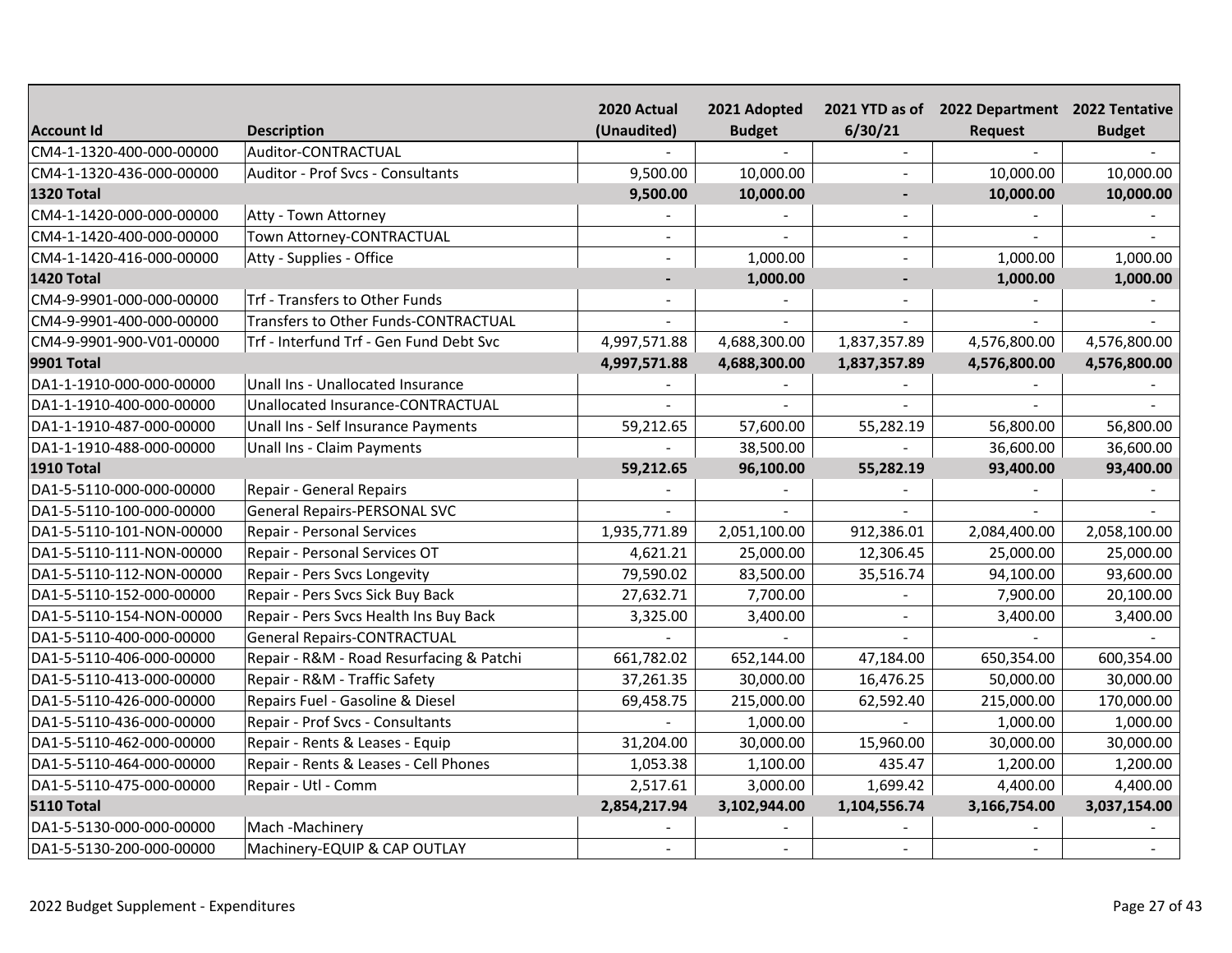|                          |                                          | 2020 Actual | 2021 Adopted  |                | 2021 YTD as of 2022 Department 2022 Tentative |               |
|--------------------------|------------------------------------------|-------------|---------------|----------------|-----------------------------------------------|---------------|
| <b>Account Id</b>        | <b>Description</b>                       | (Unaudited) | <b>Budget</b> | 6/30/21        | <b>Request</b>                                | <b>Budget</b> |
| DA1-5-5130-240-000-00000 | Mach -Equipment                          | 233,470.00  | 165,456.00    | 234,886.94     | 197,245.64                                    | 197,246.00    |
| DA1-5-5130-400-000-00000 | Machinery-CONTRACTUAL                    |             |               |                |                                               |               |
| DA1-5-5130-403-000-00000 | Mach - R&M - Equipment                   | 278,425.85  | 400,000.00    | 160,634.09     | 400,000.00                                    | 350,000.00    |
| <b>5130 Total</b>        |                                          | 511,895.85  | 565,456.00    | 395,521.03     | 597,245.64                                    | 547,246.00    |
| DA1-5-5140-000-000-00000 | Misc - Miscellaneous                     |             |               |                |                                               |               |
| DA1-5-5140-200-000-00000 | Miscellaneous-EQUIP & CAP OUTLAY         |             |               | $\sim$         |                                               |               |
| DA1-5-5140-230-000-00000 | Misc - Improvements                      | 84,449.66   | 78,500.00     | $\sim$         | 78,500.00                                     | 78,500.00     |
| DA1-5-5140-230-005-00000 | Improvements - Curbs, Gutters, Sidewalks |             |               | 7,325.10       |                                               |               |
| DA1-5-5140-400-000-00000 | Miscellaneous-CONTRACTUAL                |             |               |                |                                               |               |
| DA1-5-5140-406-000-00000 | Misc - R&M - Leaf Removal                |             | 25,000.00     |                | 475,000.00                                    | 25,000.00     |
| DA1-5-5140-408-000-00000 | Misc - R&M - Drainage                    | 13,904.56   | 110,000.00    | 67,035.60      | 110,000.00                                    | 110,000.00    |
| DA1-5-5140-409-000-00000 | Misc - R&M - Trees                       | 4,510.00    | 5,000.00      | 195.50         | 5,000.00                                      | 5,000.00      |
| DA1-5-5140-413-000-00000 | Misc R&M - Traffic Safety Exp            | 31,006.48   | 10,000.00     | 226.70         | 15,000.00                                     | 10,000.00     |
| DA1-5-5140-415-176-00000 | Misc - Supplies - Leaf Removal           |             | 12,500.00     |                |                                               |               |
| DA1-5-5140-419-000-00000 | Misc - Supplies - Other                  | 588.63      | 1,000.00      | 437.60         | 13,500.00                                     | 1,500.00      |
| DA1-5-5140-425-000-00000 | Misc - Uniforms                          | 9,539.68    | 10,000.00     | 1,920.92       | 15,000.00                                     | 15,000.00     |
| DA1-5-5140-442-000-00000 | Misc - Prof Edu & Training               |             | 2,000.00      |                | 2,000.00                                      | 2,000.00      |
| DA1-5-5140-482-000-00000 | Misc - Waste Disposal                    |             | 8,000.00      | 218.28         | 8,000.00                                      | 8,000.00      |
| DA1-5-5140-483-000-00000 | Misc - Wood Chipping                     | 25,000.00   | 30,000.00     |                | 30,000.00                                     | 30,000.00     |
| DA1-5-5140-490-000-00000 | Misc - Miscellaneous                     | 15,601.44   | 10,000.00     | 3,118.16       | 10,000.00                                     | 10,000.00     |
| <b>5140 Total</b>        |                                          | 184,600.45  | 302,000.00    | 80,477.86      | 762,000.00                                    | 295,000.00    |
| DA1-5-5142-000-000-00000 | Snow - Snow Removal Highway              |             |               |                |                                               |               |
| DA1-5-5142-100-000-00000 | Snow Removal Highway-PERSONAL SVC        |             |               |                |                                               |               |
| DA1-5-5142-111-NON-00000 | Snow - Personal Services OT              | 29,290.84   | 75,000.00     |                | 75,000.00                                     | 50,000.00     |
| DA1-5-5142-200-000-00000 | Snow Removal Highway-EQUIP & CAP OUTLAY  |             |               |                |                                               |               |
| DA1-5-5142-400-000-00000 | Snow - Contractual                       | 142,770.05  | 200,000.00    | 82,608.34      | 200,000.00                                    | 175,000.00    |
| 5142 Total               |                                          | 172,060.89  | 275,000.00    | 82,608.34      | 275,000.00                                    | 225,000.00    |
| DA1-9-9010-000-000-00000 | <b>Ret-Retirement</b>                    |             |               |                |                                               |               |
| DA1-9-9010-400-000-00000 | Retirement-CONTRACTUAL                   |             |               | $\blacksquare$ |                                               |               |
| DA1-9-9010-801-NON-00000 | Ret -NYS Retirement Non-Uni Pers         | 289,321.00  | 361,500.00    |                | 364,200.00                                    | 263,000.00    |
| <b>9010 Total</b>        |                                          | 289,321.00  | 361,500.00    | $\blacksquare$ | 364,200.00                                    | 263,000.00    |
| DA1-9-9030-000-000-00000 | <b>FICA - Social Security</b>            |             |               | $\sim$         |                                               |               |
| DA1-9-9030-400-000-00000 | Social Security-CONTRACTUAL              |             |               | $\sim$         |                                               |               |
| DA1-9-9030-805-NON-00000 | FICA - FICA Non-Uni Personnel            | 153,484.86  | 171,800.00    | 71,750.85      | 175,400.00                                    | 174,300.00    |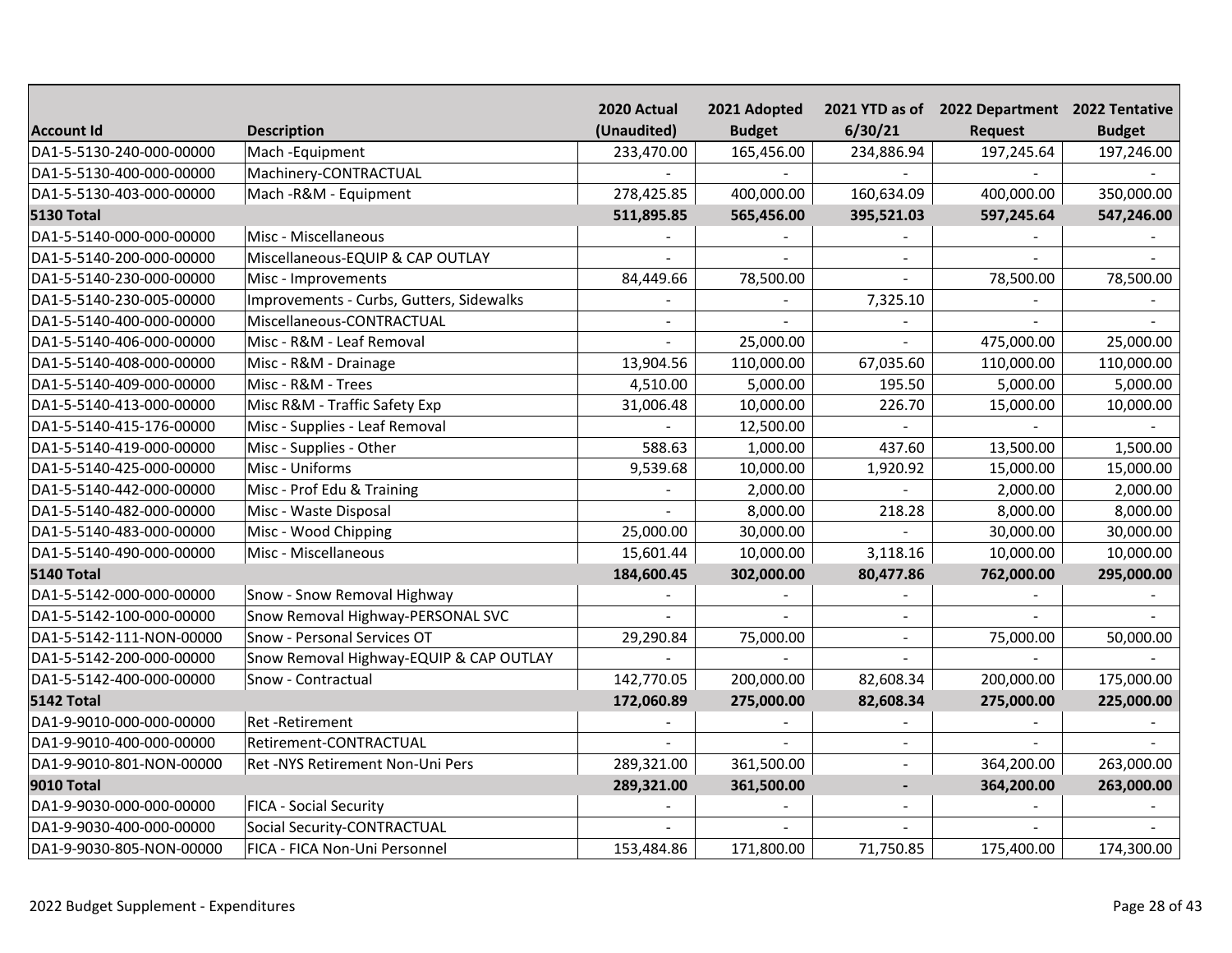|                          |                                           | 2020 Actual  | 2021 Adopted  |                | 2021 YTD as of 2022 Department 2022 Tentative |               |
|--------------------------|-------------------------------------------|--------------|---------------|----------------|-----------------------------------------------|---------------|
| <b>Account Id</b>        | <b>Description</b>                        | (Unaudited)  | <b>Budget</b> | 6/30/21        | <b>Request</b>                                | <b>Budget</b> |
| 9030 Total               |                                           | 153,484.86   | 171,800.00    | 71,750.85      | 175,400.00                                    | 174,300.00    |
| DA1-9-9040-000-000-00000 | WC - Workers' Compensation                |              |               |                |                                               |               |
| DA1-9-9040-400-000-00000 | <b>Workers' Compensation -CONTRACTUAL</b> |              |               |                |                                               |               |
| DA1-9-9040-887-000-00000 | WC - Self Insurance Payments              | 117,254.00   | 129,800.00    | 134,897.71     | 142,100.00                                    | 142,100.00    |
| DA1-9-9040-888-000-00000 | WC - Claim Payments                       | 338,089.00   | 373,700.00    | 185,000.00     | 373,700.00                                    | 373,700.00    |
| <b>9040 Total</b>        |                                           | 455,343.00   | 503,500.00    | 319,897.71     | 515,800.00                                    | 515,800.00    |
| DA1-9-9055-000-000-00000 | Fringe -Miscellaneous Fringe Benefits     |              |               |                |                                               |               |
| DA1-9-9055-400-000-00000 | Miscellaneous Fringe Benefits-CONTRACTUA  |              |               |                |                                               |               |
| DA1-9-9055-806-NON-00000 | Fringe - MTA Tax Non-Uni Personnel        | 6,484.27     | 7,700.00      | 2,880.44       | 7,800.00                                      | 7,800.00      |
| <b>9055 Total</b>        |                                           | 6,484.27     | 7,700.00      | 2,880.44       | 7,800.00                                      | 7,800.00      |
| DA1-9-9060-000-000-00000 | Hosp - Hospitalization                    |              |               |                |                                               |               |
| DA1-9-9060-400-000-00000 | Hospitalization-CONTRACTUAL               |              |               |                |                                               |               |
| DA1-9-9060-810-NON-00000 | Hosp - Hosp, Den & Opt Ins Non-Uni Pers   | 923,731.59   | 946,100.00    | 338,906.90     | 1,011,500.00                                  | 1,047,100.00  |
| <b>9060 Total</b>        |                                           | 923,731.59   | 946,100.00    | 338,906.90     | 1,011,500.00                                  | 1,047,100.00  |
| DA1-9-9901-000-000-00000 | Trf - Transfers to Other Funds            |              |               |                |                                               |               |
| DA1-9-9901-400-000-00000 | Transfers to Other Funds-CONTRACTUAL      |              |               |                |                                               |               |
| DA1-9-9901-900-V01-00000 | Trf - Interfund Trf - Gen Fund Debt Svc   | 575,128.28   | 480,900.00    | 61,782.31      | 401,300.00                                    | 401,300.00    |
| 9901 Total               |                                           | 575,128.28   | 480,900.00    | 61,782.31      | 401,300.00                                    | 401,300.00    |
| ES1-1-1910-000-000-00000 | Unall Ins - Unallocated Insurance         |              |               |                |                                               |               |
| ES1-1-1910-400-000-00000 | Unallocated Insurance-CONTRACTUAL         |              |               |                |                                               |               |
| ES1-1-1910-487-000-00000 | Unall Ins - Self Insurance Payments       | 40,813.00    | 55,400.00     | 53,157.20      | 54,500.00                                     | 54,500.00     |
| ES1-1-1910-488-000-00000 | Unall Ins - Claim Payments                |              | 37,100.00     |                | 35,100.00                                     | 35,100.00     |
| <b>1910 Total</b>        |                                           | 40,813.00    | 92,500.00     | 53,157.20      | 89,600.00                                     | 89,600.00     |
| ES1-1-1994-000-000-00000 | Depr - Depreciation                       |              |               |                |                                               |               |
| ES1-1-1994-400-000-00000 | Depreciation-CONTRACTUAL                  |              |               |                |                                               |               |
| ES1-1-1994-492-000-00000 | Depr - Depreciation                       | 1,321,857.49 | 2,100,000.00  |                | 2,100,000.00                                  | 2,100,000.00  |
| <b>1994 Total</b>        |                                           | 1,321,857.49 | 2,100,000.00  | $\blacksquare$ | 2,100,000.00                                  | 2,100,000.00  |
| ES1-8-8110-000-000-00000 | Sewer Adm - Sewer Administration          |              |               |                |                                               |               |
| ES1-8-8110-100-000-00000 | Sewer Administration-PERSONAL SVC         |              |               |                |                                               |               |
| ES1-8-8110-101-NON-00000 | Sewer Adm - Personal Services             | 655,790.91   | 689,500.00    | 294,823.70     | 724,700.00                                    | 726,800.00    |
| ES1-8-8110-111-NON-00000 | Sewer Adm - Personal Services OT          | 10,870.95    | 32,000.00     | 944.24         | 31,000.00                                     | 31,000.00     |
| ES1-8-8110-112-NON-00000 | Sewer Adm - Pers Svcs Longevity           | 27,560.91    | 22,000.00     | 5,231.26       | 29,100.00                                     | 29,100.00     |
| ES1-8-8110-123-000-00000 | Sewer Adm - Pers Svcs Cleaning Allow      | 140.00       | 200.00        |                | 200.00                                        | 200.00        |
| ES1-8-8110-124-000-00000 | Sewer Adm - Pers Svcs Fringe Benefits     | 7,748.72     | 8,000.00      | 7,611.44       | 8,200.00                                      | 8,200.00      |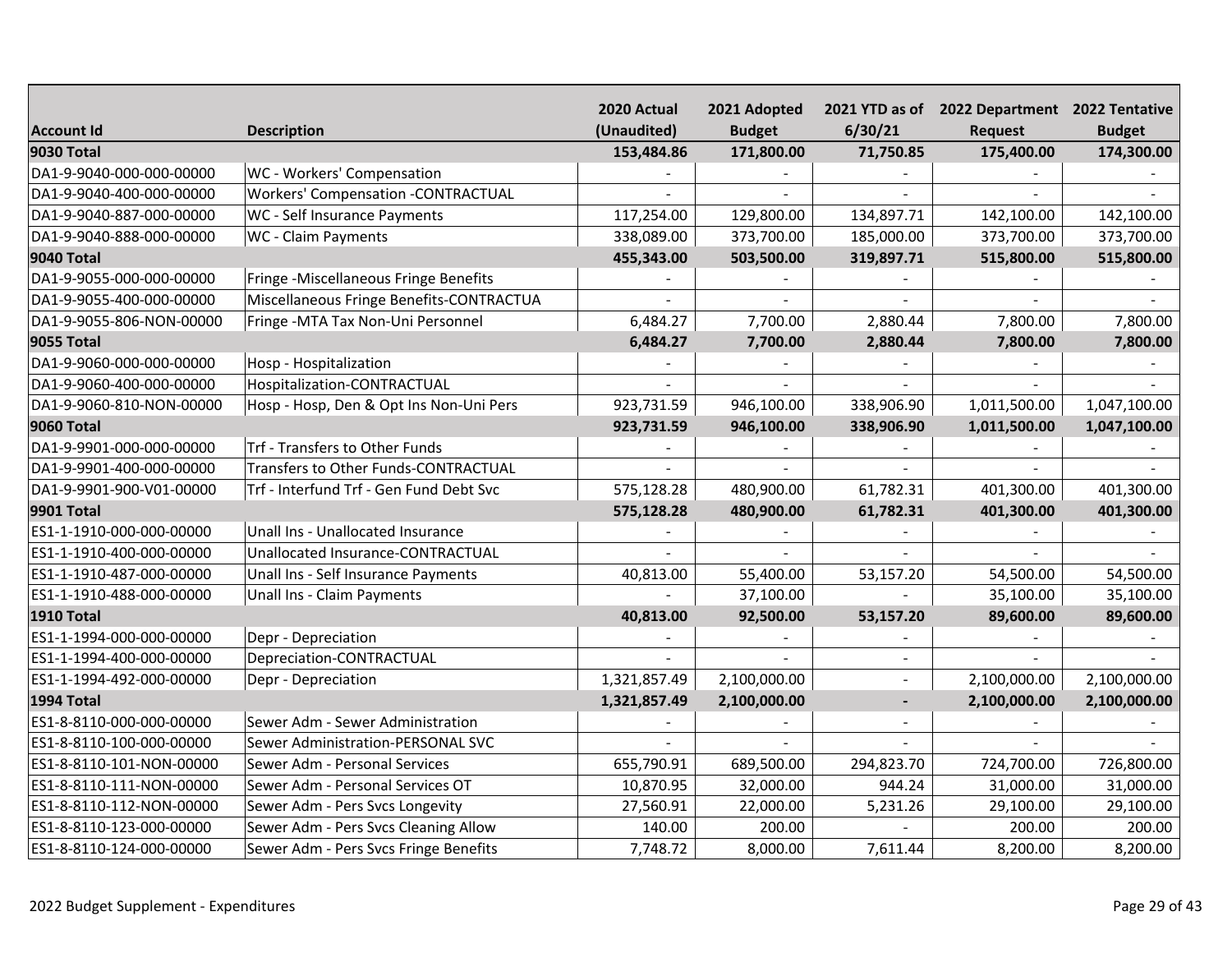|                          |                                          | 2020 Actual | 2021 Adopted  |            | 2021 YTD as of 2022 Department 2022 Tentative |               |
|--------------------------|------------------------------------------|-------------|---------------|------------|-----------------------------------------------|---------------|
| <b>Account Id</b>        | <b>Description</b>                       | (Unaudited) | <b>Budget</b> | 6/30/21    | <b>Request</b>                                | <b>Budget</b> |
| ES1-8-8110-152-000-00000 | Sewer Adm - Pers Svcs Sick Buy Back      | 3,279.22    | 9,100.00      |            | 10,200.00                                     | 2,700.00      |
| ES1-8-8110-153-000-00000 | Sewer Adm - Pers Svcs Mgmt Buy Bac       | 37,202.58   | 87,800.00     |            | 87,800.00                                     | 92,700.00     |
| ES1-8-8110-154-NON-00000 | Sewer Adm - Pers Svcs Health Ins Buy Bac | 5,520.00    | 6,500.00      |            | 7,400.00                                      | 7,400.00      |
| ES1-8-8110-400-000-00000 | Sewer Administration-CONTRACTUAL         |             |               |            |                                               |               |
| ES1-8-8110-481-000-00000 | Sewer Adm - Taxes on Town Property       | 538.56      |               | 577.42     | 600.00                                        | 600.00        |
| <b>8110 Total</b>        |                                          | 748,651.85  | 855,100.00    | 309,188.06 | 899,200.00                                    | 898,700.00    |
| ES1-8-8130-000-000-00000 | Sewer Trmt - Sewer Treatment & Disposal  |             |               |            |                                               |               |
| ES1-8-8130-200-000-00000 | Sewer Treatment & Disposal-EQUIP & CAP O |             |               |            |                                               |               |
| ES1-8-8130-230-000-00000 | Sewer Trmt - Improvements                | 41,098.35   | 25,000.00     | 42,240.55  | 100,000.00                                    |               |
| ES1-8-8130-240-000-00000 | Sewer Trmt - Equipment                   | 9,356.48    | 5,000.00      |            | 30,000.00                                     | 7,500.00      |
| ES1-8-8130-240-100-00000 | Sewer Trmt - Plant Equipment             | 8,299.45    | 6,000.00      | $\sim$     | 6,000.00                                      | 2,000.00      |
| ES1-8-8130-240-150-00000 | Sewer Trmt - Recording Equipment         |             | 2,000.00      | $\sim$     | 2,000.00                                      | 1,000.00      |
| ES1-8-8130-240-200-00000 | Sewer Trmt - Station Equipment           | 1,845.80    | 2,000.00      |            | 2,000.00                                      | 1,000.00      |
| ES1-8-8130-280-000-00000 | Sewer Trmt - Vehicles                    | 907.13      | 25,000.00     | 29,591.14  | 25,000.00                                     |               |
| ES1-8-8130-400-000-00000 | Sewer Treatment & Disposal-CONTRACTUAL   |             |               |            |                                               |               |
| ES1-8-8130-401-000-00000 | Sewer Trmt - R&M Pump Station            | 30,263.75   | 28,500.00     | 3,525.82   | 28,500.00                                     | 28,500.00     |
| ES1-8-8130-402-000-00000 | Sewer Trmt - R&M - Buildings             | 61,144.34   | 56,000.00     | 25,131.79  | 66,000.00                                     | 56,000.00     |
| ES1-8-8130-402-100-00000 | Sewer Trmt R&M - Plant Lubricant Exp     | 261.68      | 1,500.00      | 261.68     | 1,500.00                                      | 1,500.00      |
| ES1-8-8130-403-000-00000 | Sewer Trmt - R&M - Equipment             | 12,902.58   | 17,000.00     | 14,964.71  | 25,000.00                                     | 20,000.00     |
| ES1-8-8130-404-000-00000 | Sewer Trmt - R&M - Grounds               |             | 500.00        | 75.00      | 500.00                                        | 500.00        |
| ES1-8-8130-405-000-00000 | Sewer Trmt - R&M - Vehicles              | 28,093.47   | 20,000.00     | 12,378.36  | 20,000.00                                     | 15,000.00     |
| ES1-8-8130-414-050-00000 | Sewer Trmt - Plant Generator R&M         | 1,885.00    | 3,000.00      |            | 6,500.00                                      | 6,500.00      |
| ES1-8-8130-414-075-00000 | Sewer Trmt - Station Generator R&M       | 15,549.02   | 12,000.00     |            | 12,000.00                                     | 12,000.00     |
| ES1-8-8130-415-000-00000 | Sewer Trmt - Chlorine & Chemical Expense | 118,282.06  | 85,000.00     | 36,860.37  | 90,000.00                                     | 90,000.00     |
| ES1-8-8130-415-100-00000 | Sewer Trmt - Plant Supplies              | 9,365.01    | 7,500.00      | 5,846.18   | 10,000.00                                     | 10,000.00     |
| ES1-8-8130-415-372-00000 | Sewer Trmt - Supplies - First Aid        | 922.29      | 1,600.00      | 130.00     | 500.00                                        | 500.00        |
| ES1-8-8130-420-000-00000 | Sewer Trmt - Small Tools                 | 446.50      | 600.00        |            | 600.00                                        | 600.00        |
| ES1-8-8130-425-000-00000 | Sewer Trmt - Uniforms                    | 1,582.60    | 3,000.00      | 380.00     | 4,500.00                                      | 4,500.00      |
| ES1-8-8130-426-050-00000 | Sewer Trmt Fuel - Gasoline & Diesel      | 8,482.92    | 15,000.00     | 5,758.91   | 15,000.00                                     | 15,000.00     |
| ES1-8-8130-426-075-00000 | Sewer Trmt Fuel - Plant Fuel             | 9,339.00    | 15,000.00     | 1,915.80   | 10,000.00                                     | 10,000.00     |
| ES1-8-8130-426-100-00000 | Sewer Trmt Fuel - Station Fuel           | 236.44      | 500.00        |            | 500.00                                        | 500.00        |
| ES1-8-8130-431-000-00000 | Sewer Trmt - Alarm Contract              | 3,432.00    | 5,000.00      | 5,937.06   | 10,000.00                                     | 10,000.00     |
| ES1-8-8130-433-000-00000 | Sewer Trmt - Prof Svcs - Legal           | 26,740.41   | 18,000.00     | 2,840.00   | 18,000.00                                     | 12,000.00     |
| ES1-8-8130-435-000-00000 | Sewer Trmt - Prof Svcs - Engineering     | 42,810.46   | 52,000.00     | 9,234.19   | 52,000.00                                     | 47,000.00     |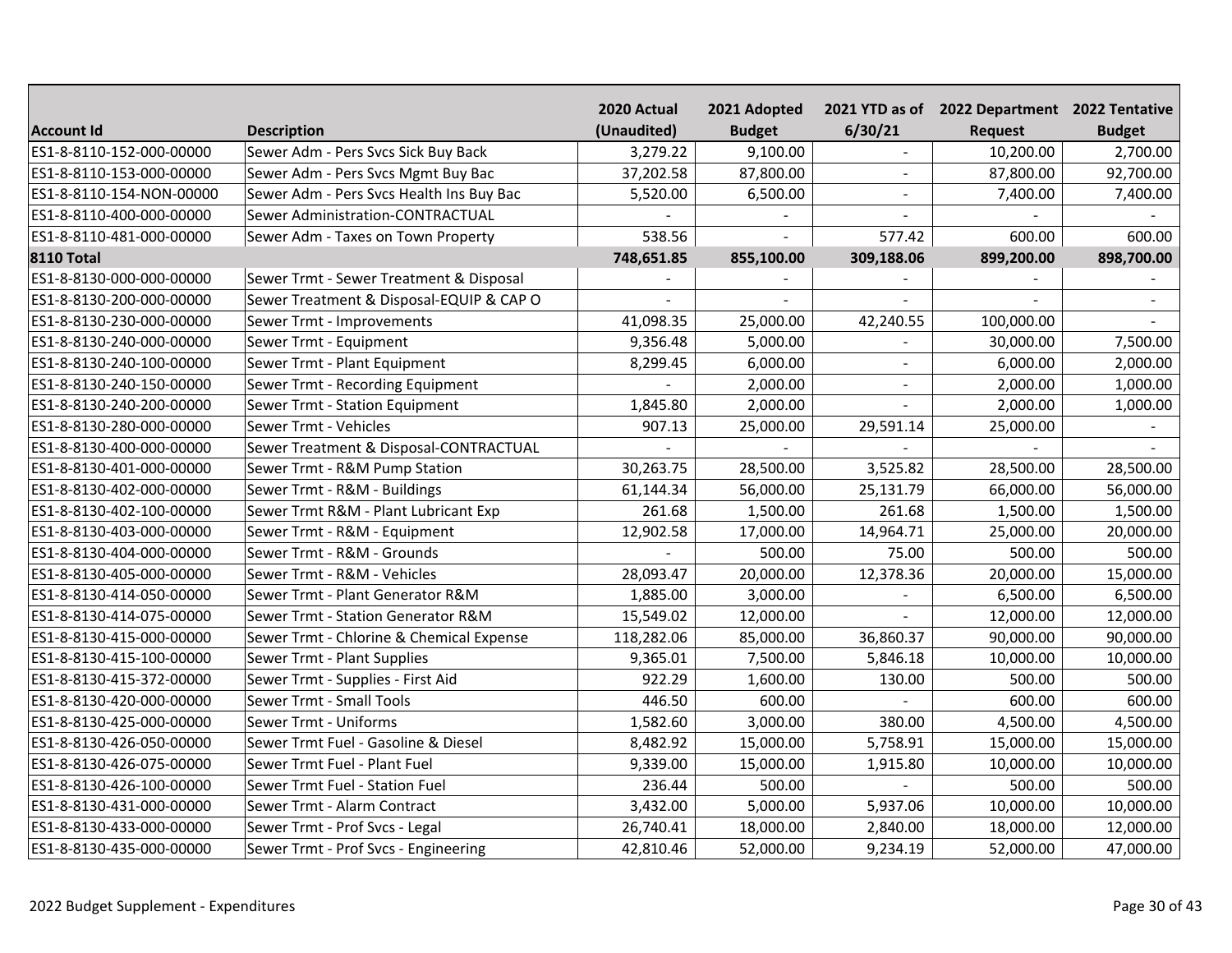|                          |                                           | 2020 Actual    | 2021 Adopted  |                | 2021 YTD as of 2022 Department 2022 Tentative |               |
|--------------------------|-------------------------------------------|----------------|---------------|----------------|-----------------------------------------------|---------------|
| <b>Account Id</b>        | <b>Description</b>                        | (Unaudited)    | <b>Budget</b> | 6/30/21        | <b>Request</b>                                | <b>Budget</b> |
| ES1-8-8130-436-208-00000 | Sewer Trmt - Prof Svcs - Lab Fees         | 31,905.00      | 32,000.00     | 11,817.20      | 32,000.00                                     | 30,000.00     |
| ES1-8-8130-442-000-00000 | Sewer Trmt - Prof Edu & Training          | 5,174.88       | 4,500.00      | 2,973.14       | 4,500.00                                      | 4,500.00      |
| ES1-8-8130-464-000-00000 | Sewer Trmt - Rents & Leases - Cell Phone  | 1,322.39       | 1,400.00      | 525.25         | 1,400.00                                      | 1,400.00      |
| ES1-8-8130-470-000-00000 | Sewer Trmt - Utl - SPDES Permit           | 4,000.00       | 4,000.00      |                | 4,000.00                                      | 4,000.00      |
| ES1-8-8130-471-000-00000 | Sewer Trmt - Utl - Telephone              | 6,947.28       | 6,000.00      | 2,586.76       | 6,000.00                                      | 6,000.00      |
| ES1-8-8130-472-000-00000 | Sewer Trmt - Utl - Electricity            | 526,852.84     | 590,000.00    | 241,639.55     | 590,000.00                                    | 545,000.00    |
| ES1-8-8130-472-100-00000 | Sewer Trmt Util - Station Electric        | 52,091.83      | 65,000.00     | 98.48          | 65,000.00                                     | 65,000.00     |
| ES1-8-8130-474-000-00000 | Sewer Trmt - Utl - Water                  | 2,044.35       | 3,000.00      | 667.38         | 3,000.00                                      | 3,000.00      |
| ES1-8-8130-475-000-00000 | Sewer Trmt - Utl - Comm                   | 1,908.92       | 3,000.00      | 1,486.36       | 3,500.00                                      | 3,500.00      |
| ES1-8-8130-482-000-00000 | Sewer Trmt - Waste Disposal               | 277,840.54     | 340,000.00    | 102,090.15     | 380,000.00                                    | 380,000.00    |
| ES1-8-8130-490-000-00000 | Sewer Trmt - Miscellaneous                | 3,490.55       | 3,000.00      | 1,508.38       | 4,000.00                                      | 4,000.00      |
| <b>8130 Total</b>        |                                           | 1,346,825.32   | 1,458,600.00  | 562,464.21     | 1,629,500.00                                  | 1,398,000.00  |
| ES1-9-9010-000-000-00000 | Ret-Retirement                            |                |               |                |                                               |               |
| ES1-9-9010-400-000-00000 | Retirement-CONTRACTUAL                    |                |               | $\overline{a}$ |                                               |               |
| ES1-9-9010-801-NON-00000 | Ret -NYS Retirement Non-Uni Pers          | 97,161.00      | 133,900.00    | $\overline{a}$ | 144,600.00                                    | 103,500.00    |
| <b>9010 Total</b>        |                                           | 97,161.00      | 133,900.00    | $\blacksquare$ | 144,600.00                                    | 103,500.00    |
| ES1-9-9030-000-000-00000 | <b>FICA - Social Security</b>             |                |               |                |                                               |               |
| ES1-9-9030-400-000-00000 | Social Security-CONTRACTUAL               |                |               |                |                                               |               |
| ES1-9-9030-805-NON-00000 | FICA - FICA Non-Uni Personnel             | 48,524.01      | 65,200.00     | 23,160.87      | 66,000.00                                     | 65,600.00     |
| <b>9030 Total</b>        |                                           | 48,524.01      | 65,200.00     | 23,160.87      | 66,000.00                                     | 65,600.00     |
| ES1-9-9040-000-000-00000 | WC - Workers' Compensation                |                |               |                |                                               |               |
| ES1-9-9040-400-000-00000 | <b>Workers' Compensation -CONTRACTUAL</b> |                |               |                |                                               |               |
| ES1-9-9040-887-000-00000 | WC - Self Insurance Payments              | 12,628.00      | 14,000.00     | 14,549.83      | 15,300.00                                     | 15,300.00     |
| ES1-9-9040-888-000-00000 | WC - Claim Payments                       | 36,413.00      | 40,300.00     | 20,000.00      | 40,300.00                                     | 40,300.00     |
| <b>9040 Total</b>        |                                           | 49,041.00      | 54,300.00     | 34,549.83      | 55,600.00                                     | 55,600.00     |
| ES1-9-9055-000-000-00000 | Fringe -Miscellaneous Fringe Benefits     |                |               |                |                                               |               |
| ES1-9-9055-400-000-00000 | Miscellaneous Fringe Benefits-CONTRACTUA  |                |               |                |                                               |               |
| ES1-9-9055-806-NON-00000 | Fringe - MTA Tax Non-Uni Personnel        | 2,090.20       | 2,900.00      | 878.59         | 3,100.00                                      | 3,100.00      |
| <b>9055 Total</b>        |                                           | 2,090.20       | 2,900.00      | 878.59         | 3,100.00                                      | 3,100.00      |
| ES1-9-9060-000-000-00000 | Hosp - Hospitalization                    |                |               |                |                                               |               |
| ES1-9-9060-400-000-00000 | Hospitalization-CONTRACTUAL               |                |               |                |                                               |               |
| ES1-9-9060-810-NON-00000 | Hosp - Hosp, Den & Opt Ins Non-Uni Pers   | (1,006,461.90) | 241,700.00    | 68,055.10      | 245,800.00                                    | 252,600.00    |
| <b>9060 Total</b>        |                                           | (1,006,461.90) | 241,700.00    | 68,055.10      | 245,800.00                                    | 252,600.00    |
| ES1-9-9710-000-000-00000 | Bond Pmt - Serial Bond Payments           |                |               |                |                                               |               |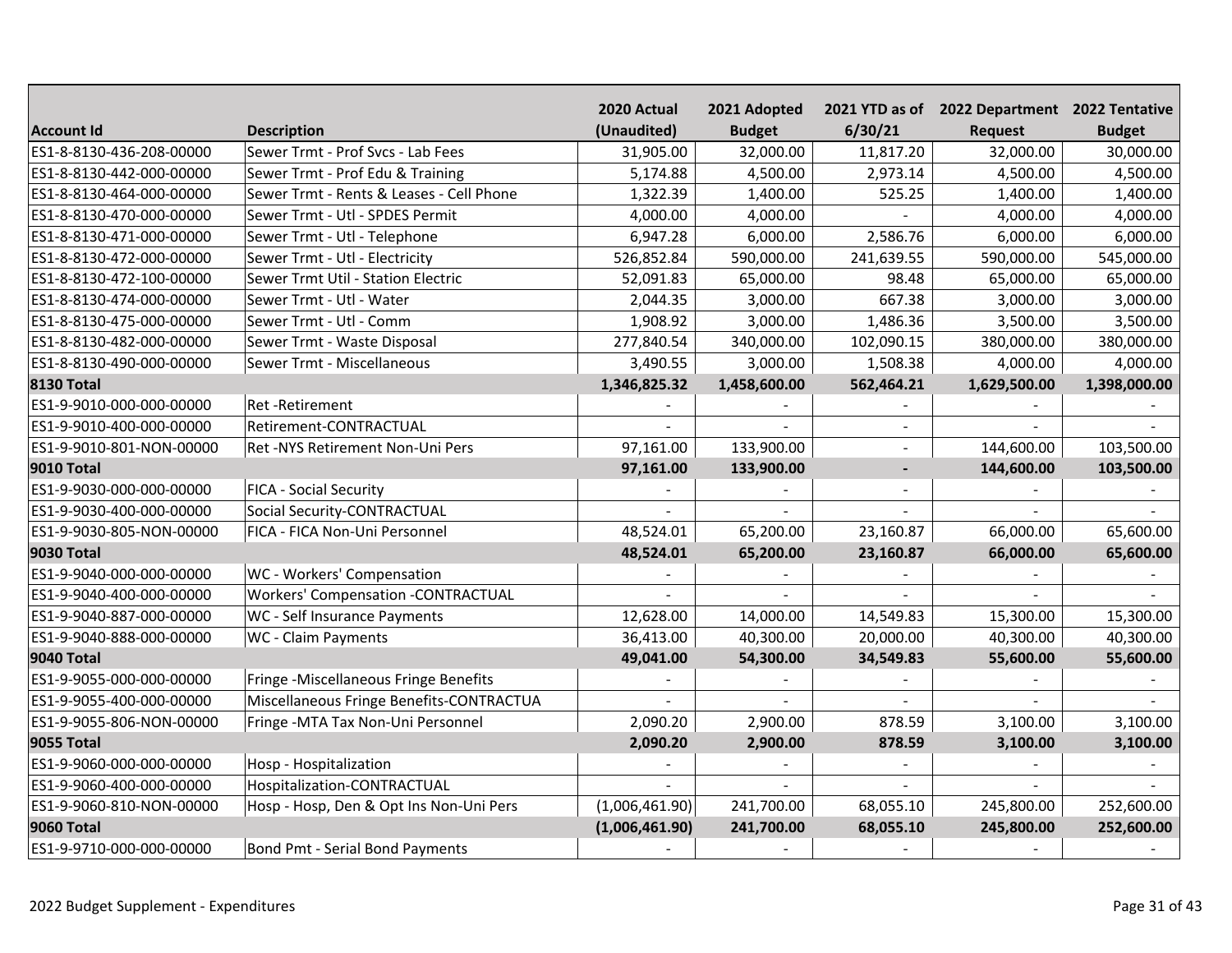|                          |                                          | 2020 Actual    | 2021 Adopted   |                | 2021 YTD as of 2022 Department 2022 Tentative |                |
|--------------------------|------------------------------------------|----------------|----------------|----------------|-----------------------------------------------|----------------|
| <b>Account Id</b>        | <b>Description</b>                       | (Unaudited)    | <b>Budget</b>  | 6/30/21        | <b>Request</b>                                | <b>Budget</b>  |
| ES1-9-9710-400-000-00000 | Serial Bond Payments-CONTRACTUAL         |                | $\sim$         |                |                                               |                |
| ES1-9-9710-600-000-00000 | Bond Pmt - Debt Principal                |                | 706,000.00     | 45,903.00      | 710,800.00                                    | 710,800.00     |
| ES1-9-9710-700-000-00000 | Bond Pmt - Interest Expense              | 189,385.80     | 240,800.00     | (31, 183.22)   | 232,600.00                                    | 232,600.00     |
| ES1-9-9710-700-200-00000 | Serial Bond Administrative Fee           | 29,374.00      |                | 27,736.00      |                                               |                |
| <b>9710 Total</b>        |                                          | 218,759.80     | 946,800.00     | 42,455.78      | 943,400.00                                    | 943,400.00     |
| ES1-9-9901-000-000-00000 | Trf - Transfers to Other Funds           |                |                |                |                                               |                |
| ES1-9-9901-400-000-00000 | Transfers to Other Funds-CONTRACTUAL     |                |                |                |                                               |                |
| ES1-9-9901-900-A01-00000 | Trf - Interfund Trf General Fund         | 586,453.00     | 584,000.00     | 583,910.00     | 633,500.00                                    | 633,500.00     |
| <b>9901 Total</b>        |                                          | 586,453.00     | 584,000.00     | 583,910.00     | 633,500.00                                    | 633,500.00     |
| ES3-1-1910-000-000-00000 | Unall Ins - Unallocated Insurance        |                |                |                |                                               |                |
| ES3-1-1910-400-000-00000 | Unallocated Insurance-CONTRACTUAL        |                | $\overline{a}$ |                |                                               |                |
| ES3-1-1910-487-000-00000 | Unall Ins - Self Insurance Payments      | 4,314.21       | 6,100.00       | 5,809.15       | 6,000.00                                      | 6,000.00       |
| ES3-1-1910-488-000-00000 | Unall Ins - Claim Payments               |                | 4,100.00       |                | 3,900.00                                      | 3,900.00       |
| <b>1910 Total</b>        |                                          | 4,314.21       | 10,200.00      | 5,809.15       | 9,900.00                                      | 9,900.00       |
| ES3-1-1994-000-000-00000 | Depr - Depreciation                      |                |                |                |                                               |                |
| ES3-1-1994-400-000-00000 | Depreciation-CONTRACTUAL                 |                |                | $\equiv$       |                                               |                |
| ES3-1-1994-492-000-00000 | Depr - Depreciation                      | 17.85          | 100,000.00     |                | 100,000.00                                    | 100,000.00     |
| <b>1994 Total</b>        |                                          | 17.85          | 100,000.00     | $\blacksquare$ | 100,000.00                                    | 100,000.00     |
| ES3-8-8130-000-000-00000 | Sewer Trmt - Sewer Treatment & Disposal  |                |                |                |                                               |                |
| ES3-8-8130-100-000-00000 | Sewer Treatment & Disposal-PERSONAL SVC  |                |                |                |                                               |                |
| ES3-8-8130-101-NON-00000 | Sewer Trmt - Personal Services           | 90,202.15      | 192,500.00     | 100,188.94     | 191,200.00                                    | 191,200.00     |
| ES3-8-8130-111-000-00000 | Sewer Trmt - Personal Services OT        | 485.92         | 6,000.00       | 382.22         | 6,000.00                                      | 6,000.00       |
| ES3-8-8130-112-NON-00000 | Sewer Trmt - Pers Svcs Longevity         | 1,977.20       | 3,000.00       |                | 2,400.00                                      | 2,400.00       |
| ES3-8-8130-123-000-00000 | Sewer Trmt - Pers Svcs Clean/Cloth       | 20.00          | 200.00         |                | 200.00                                        | 200.00         |
| ES3-8-8130-124-000-00000 | Sewer Trmt - Pers Svcs Fringe Benefits   | 1,106.96       | 2,300.00       | 844.00         | 2,400.00                                      | 2,400.00       |
| ES3-8-8130-152-000-00000 | Sewer Trmt - Pers Svcs Sick Buy Back     |                | 100.00         |                |                                               |                |
| ES3-8-8130-153-000-00000 | Sewer Trmt - Pers Svcs Mgmt Elct Buy Bac | 5,583.90       | 15,100.00      | $\blacksquare$ | 16,100.00                                     | 16,100.00      |
| ES3-8-8130-200-000-00000 | Sewer Treatment & Disposal-EQUIP & CAP O |                |                |                |                                               |                |
| ES3-8-8130-240-000-00000 | Sewer Trmt - Equipment                   | 4,326.68       | 20,000.00      | 3,477.17       | 20,000.00                                     | $\blacksquare$ |
| ES3-8-8130-400-000-00000 | Sewer Treatment & Disposal-CONTRACTUAL   |                |                |                |                                               |                |
| ES3-8-8130-402-000-00000 | Sewer Trmt - R&M - Buildings             | 11,695.04      | 9,000.00       | 7,165.00       | 9,000.00                                      | 9,000.00       |
| ES3-8-8130-405-000-00000 | Sewer Trmt - R&M - Vehicles              |                | $\overline{a}$ | 2,561.03       | 3,000.00                                      | 3,000.00       |
| ES3-8-8130-415-000-00000 | <b>Sewer Treatment Plant Chemicals</b>   | ÷.             | $\overline{a}$ | 9,186.20       | 25,000.00                                     | 25,000.00      |
| ES3-8-8130-420-000-00000 | Sewer Trmt - Small Tools                 | $\overline{a}$ | 500.00         |                | 500.00                                        | 500.00         |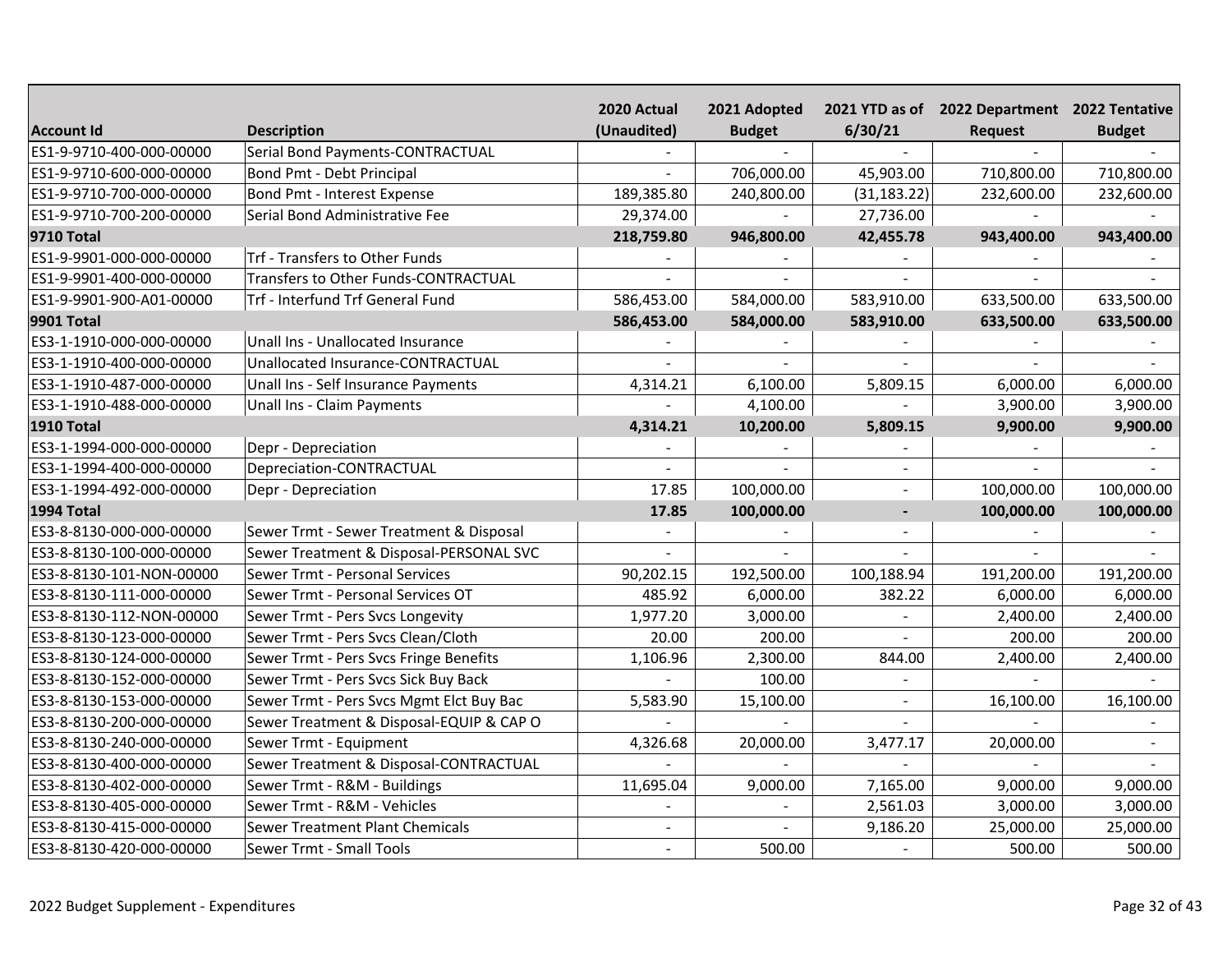|                          |                                          | 2020 Actual    | 2021 Adopted   |                | 2021 YTD as of 2022 Department 2022 Tentative |               |
|--------------------------|------------------------------------------|----------------|----------------|----------------|-----------------------------------------------|---------------|
| <b>Account Id</b>        | <b>Description</b>                       | (Unaudited)    | <b>Budget</b>  | 6/30/21        | <b>Request</b>                                | <b>Budget</b> |
| ES3-8-8130-425-000-00000 | Sewer Trmt - Uniforms                    | 1,080.41       | 1,500.00       |                | 1,500.00                                      | 1,500.00      |
| ES3-8-8130-426-000-00000 | Sewer Trmt - Fuel - Gas & Diesel         |                |                | 858.27         | 1,500.00                                      | 1,500.00      |
| ES3-8-8130-426-075-00000 | Sewer Trmt Fuel - Plant Fuel             | 1,701.20       | 3,000.00       | 412.27         | 3,000.00                                      | 3,000.00      |
| ES3-8-8130-433-000-00000 | Sewer Trmt - Prof Svcs - Legal           |                | 4,000.00       |                | 4,000.00                                      | 2,000.00      |
| ES3-8-8130-435-000-00000 | Sewer Trmt - Prof Svcs - Engineering     | 6,187.37       | 18,000.00      | 2,818.28       | 18,000.00                                     | 8,000.00      |
| ES3-8-8130-436-000-00000 | Sewer Trmt - Prof Svcs - Consultants     | 1,740.00       | 1,800.00       | 500.00         | 1,800.00                                      | 1,000.00      |
| ES3-8-8130-436-208-00000 | Sewer Trmt - Prof Svcs - Lab Fees        |                | $\blacksquare$ | 3,991.00       | 7,200.00                                      | 7,000.00      |
| ES3-8-8130-436-210-00000 | Sewer Trmt - Prof Svcs - Other           | 60,312.00      | $\sim$         | 1,900.13       | 3,500.00                                      | 1,500.00      |
| ES3-8-8130-442-000-00000 | Sewer Trmt - Training & Education        |                | $\sim$         |                | 6,500.00                                      | 2,000.00      |
| ES3-8-8130-464-000-00000 | Sewer Trmt - Rents & Leases - Cell Phone |                | $\sim$         | $\sim$         | 600.00                                        | 600.00        |
| ES3-8-8130-470-000-00000 | Sewer Trmt - Utl                         | 675.00         | 1,000.00       | $\sim$         | 1,900.00                                      | 1,900.00      |
| ES3-8-8130-471-000-00000 | Sewer Trmt - Utl - Telephone             | 373.37         | 500.00         | 137.95         | 500.00                                        | 500.00        |
| ES3-8-8130-472-000-00000 | Sewer Trmt - Utl - Electricity           | 36,353.91      | 60,000.00      | 19,087.33      | 50,000.00                                     | 45,000.00     |
| ES3-8-8130-473-000-00000 | Sewer Trmt - Utl - Gas                   |                |                |                | 600.00                                        | 600.00        |
| ES3-8-8130-474-000-00000 | Sewer Trmt - Utl - Water                 | 1,169.31       | 3,500.00       | 1,970.88       | 3,500.00                                      | 3,500.00      |
| ES3-8-8130-475-000-00000 | Sewer Trmt - Utl - Heat                  |                |                |                | 3,000.00                                      | 2,500.00      |
| ES3-8-8130-481-000-00000 | Sewer Trmt - Taxes on Town Property      | 152.20         | 5,000.00       | 155.27         | 5,000.00                                      | 1,000.00      |
| <b>8130 Total</b>        |                                          | 225,142.62     | 347,000.00     | 155,635.94     | 387,900.00                                    | 338,900.00    |
| ES3-9-9010-000-000-00000 | <b>Ret-Retirement</b>                    |                |                |                |                                               |               |
| ES3-9-9010-400-000-00000 | Retirement-CONTRACTUAL                   |                |                | $\sim$         |                                               |               |
| ES3-9-9010-801-NON-00000 | Ret -NYS Retirement Non-Uni Pers         | 3,348.00       | 39,400.00      |                | 34,700.00                                     | 25,300.00     |
| <b>9010 Total</b>        |                                          | 3,348.00       | 39,400.00      | $\overline{a}$ | 34,700.00                                     | 25,300.00     |
| ES3-9-9030-000-000-00000 | <b>FICA - Social Security</b>            |                |                |                |                                               |               |
| ES3-9-9030-400-000-00000 | Social Security-CONTRACTUAL              |                |                |                |                                               |               |
| ES3-9-9030-805-NON-00000 | FICA - FICA Non-Uni Personnel            | 6,510.28       | 16,800.00      | 7,349.36       | 16,800.00                                     | 16,800.00     |
| <b>9030 Total</b>        |                                          | 6,510.28       | 16,800.00      | 7,349.36       | 16,800.00                                     | 16,800.00     |
| ES3-9-9055-000-000-00000 | Fringe -Miscellaneous Fringe Benefits    |                |                |                |                                               |               |
| ES3-9-9055-400-000-00000 | Miscellaneous Fringe Benefits-CONTRACTUA |                |                |                |                                               |               |
| ES3-9-9055-806-NON-00000 | Fringe - MTA Tax Non-Uni Personnel       | 115.89         | 800.00         | 44.37          | 800.00                                        | 800.00        |
| <b>9055 Total</b>        |                                          | 115.89         | 800.00         | 44.37          | 800.00                                        | 800.00        |
| ES3-9-9060-810-NON-00000 | Hosp - Hosp, Den & Opt Ins Non-Uni Pers  | 7,734.15       | 79,700.00      | 9,170.89       | 87,000.00                                     | 87,000.00     |
| <b>9060 Total</b>        |                                          | 7,734.15       | 79,700.00      | 9,170.89       | 87,000.00                                     | 87,000.00     |
| ES3-9-9710-000-000-00000 | Bond Pmt - Serial Bond Payments          |                |                |                |                                               |               |
| ES3-9-9710-400-000-00000 | Serial Bond Payments-CONTRACTUAL         | $\overline{a}$ | $\sim$         |                |                                               |               |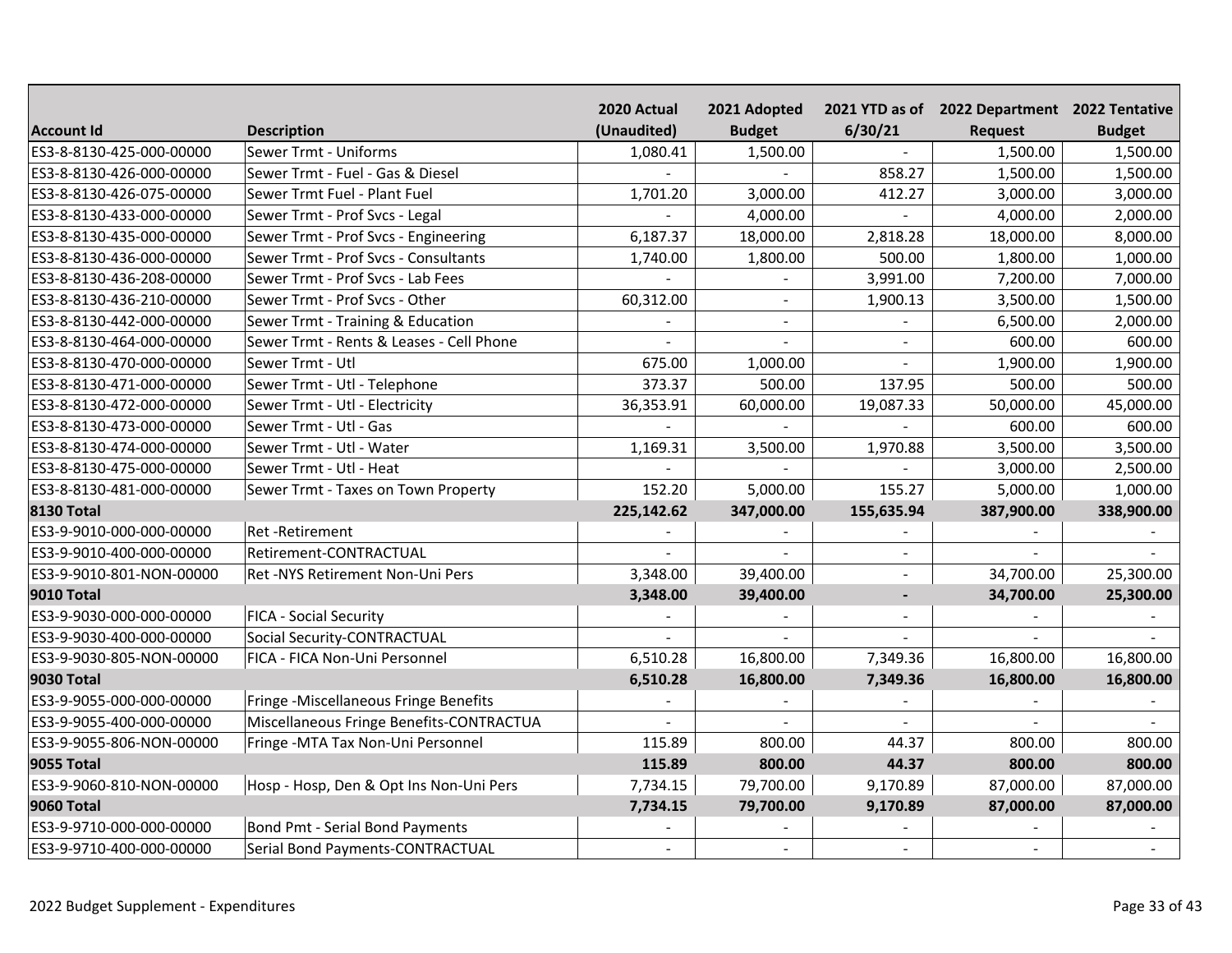|                          |                                        | 2020 Actual  | 2021 Adopted  |                | 2021 YTD as of 2022 Department 2022 Tentative |               |
|--------------------------|----------------------------------------|--------------|---------------|----------------|-----------------------------------------------|---------------|
| <b>Account Id</b>        | <b>Description</b>                     | (Unaudited)  | <b>Budget</b> | 6/30/21        | <b>Request</b>                                | <b>Budget</b> |
| ES3-9-9710-600-000-00000 | <b>Bond Pmt - Debt Principal</b>       |              | 2,700.00      | 2,673.00       | 2,700.00                                      | 2,700.00      |
| ES3-9-9710-700-000-00000 | Bond Pmt - Interest Expense            | 258.35       | 200.00        | 88.97          | 30,100.00                                     | 30,100.00     |
| <b>9710 Total</b>        |                                        | 258.35       | 2,900.00      | 2,761.97       | 32,800.00                                     | 32,800.00     |
| ES3-9-9901-000-000-00000 | Trf - Transfers to Other Funds         |              |               |                |                                               |               |
| ES3-9-9901-400-000-00000 | Transfers to Other Funds-CONTRACTUAL   |              |               |                |                                               |               |
| ES3-9-9901-900-A01-00000 | Trf - Interfund Trf General Fund       | 119,401.00   | 115,100.00    | 115,004.00     | 132,800.00                                    | 132,800.00    |
| ES3-9-9901-900-ES4-00000 | Transfer - Interfund Trf to ES4        | 7,649,838.80 |               | 818,599.20     |                                               |               |
| <b>9901 Total</b>        |                                        | 7,769,239.80 | 115,100.00    | 933,603.20     | 132,800.00                                    | 132,800.00    |
| ES5-1-1910-000-000-00000 | Unall Ins - Unallocated Insurance      |              |               |                |                                               |               |
| ES5-1-1910-400-000-00000 | Unallocated Insurance-CONTRACTUAL      |              | $\sim$        |                |                                               |               |
| ES5-1-1910-487-000-00000 | Unall Ins - Self Insurance Payments    | 14,571.35    | 13,400.00     | 12,820.84      | 13,700.00                                     | 13,700.00     |
| ES5-1-1910-488-000-00000 | Unall Ins - Claim Payments             |              | 9,000.00      |                | 9,000.00                                      | 8,900.00      |
| 1910 Total               |                                        | 14,571.35    | 22,400.00     | 12,820.84      | 22,700.00                                     | 22,600.00     |
| ES5-1-1994-000-000-00000 | Depr - Depreciation                    |              |               |                |                                               |               |
| ES5-1-1994-400-000-00000 | Depreciation-CONTRACTUAL               |              |               | $\blacksquare$ |                                               |               |
| ES5-1-1994-492-000-00000 | Depr - Depreciation                    | 98,632.07    | 135,000.00    | $\overline{a}$ | 135,000.00                                    | 135,000.00    |
| 1994 Total               |                                        | 98,632.07    | 135,000.00    | $\blacksquare$ | 135,000.00                                    | 135,000.00    |
| ES5-8-8189-000-000-00000 | Scav Waste - Scavenger Waste           |              |               |                |                                               |               |
| ES5-8-8189-100-000-00000 | Scavenger Waste-PERSONAL SVC           |              |               |                |                                               |               |
| ES5-8-8189-101-NON-00000 | Scav Waste - Personal Services         | 644,957.69   | 275,300.00    | 128,419.25     | 294,900.00                                    | 294,900.00    |
| ES5-8-8189-111-NON-00000 | Scav Waste - Personal Services OT      | 18,575.19    | 6,000.00      | 6,940.17       | 6,000.00                                      | 6,000.00      |
| ES5-8-8189-112-NON-00000 | Scav Waste - Pers Svcs Longevity       | 15,152.88    | 14,900.00     | 20,528.92      | 16,200.00                                     | 16,200.00     |
| ES5-8-8189-123-000-00000 | Scav Waste - Pers Svcs Cleaning Allow  | 240.00       | 200.00        |                | 200.00                                        | 200.00        |
| ES5-8-8189-124-000-00000 | Scav Waste - Pers Svcs Fringe Benefits | 2,213.92     | 1,200.00      | 844.00         | 1,200.00                                      | 1,200.00      |
| ES5-8-8189-152-000-00000 | Scav Waste - Pers Svcs Sick Buy Back   |              | 4,900.00      |                |                                               |               |
| ES5-8-8189-153-000-00000 | Scav Waste - Mgmt Buy Out              | 10,360.06    | 22,600.00     | $\sim$         | 22,600.00                                     | 23,700.00     |
| ES5-8-8189-154-NON-00000 | Scav Waste - Pers Svcs Health Ins BB   | 1,905.00     |               | $\sim$         | 1,700.00                                      | 1,700.00      |
| ES5-8-8189-200-000-00000 | Scavenger Waste-EQUIP & CAP OUTLAY     |              |               |                |                                               |               |
| ES5-8-8189-240-000-00000 | Scav Waste - Equipment                 | (1,954.50)   | 10,000.00     | 2,300.00       | 10,000.00                                     | 10,000.00     |
| ES5-8-8189-400-000-00000 | Scavenger Waste-CONTRACTUAL            |              |               |                |                                               |               |
| ES5-8-8189-402-000-00000 | Scav Waste - R&M - Buildings           | 877.20       | 2,000.00      |                | 2,000.00                                      | 2,000.00      |
| ES5-8-8189-403-000-00000 | Scav Waste - R&M - Equipment           | 48,986.91    | 55,000.00     | 23,627.94      | 55,000.00                                     | 55,000.00     |
| ES5-8-8189-404-000-00000 | Scav Waste - R&M - Grounds             |              | 300.00        | 75.00          | 300.00                                        | 300.00        |
| ES5-8-8189-405-000-00000 | Scav Waste - R&M - Vehicles            | 9,877.42     | 10,500.00     | 75.51          | 7,500.00                                      | 7,500.00      |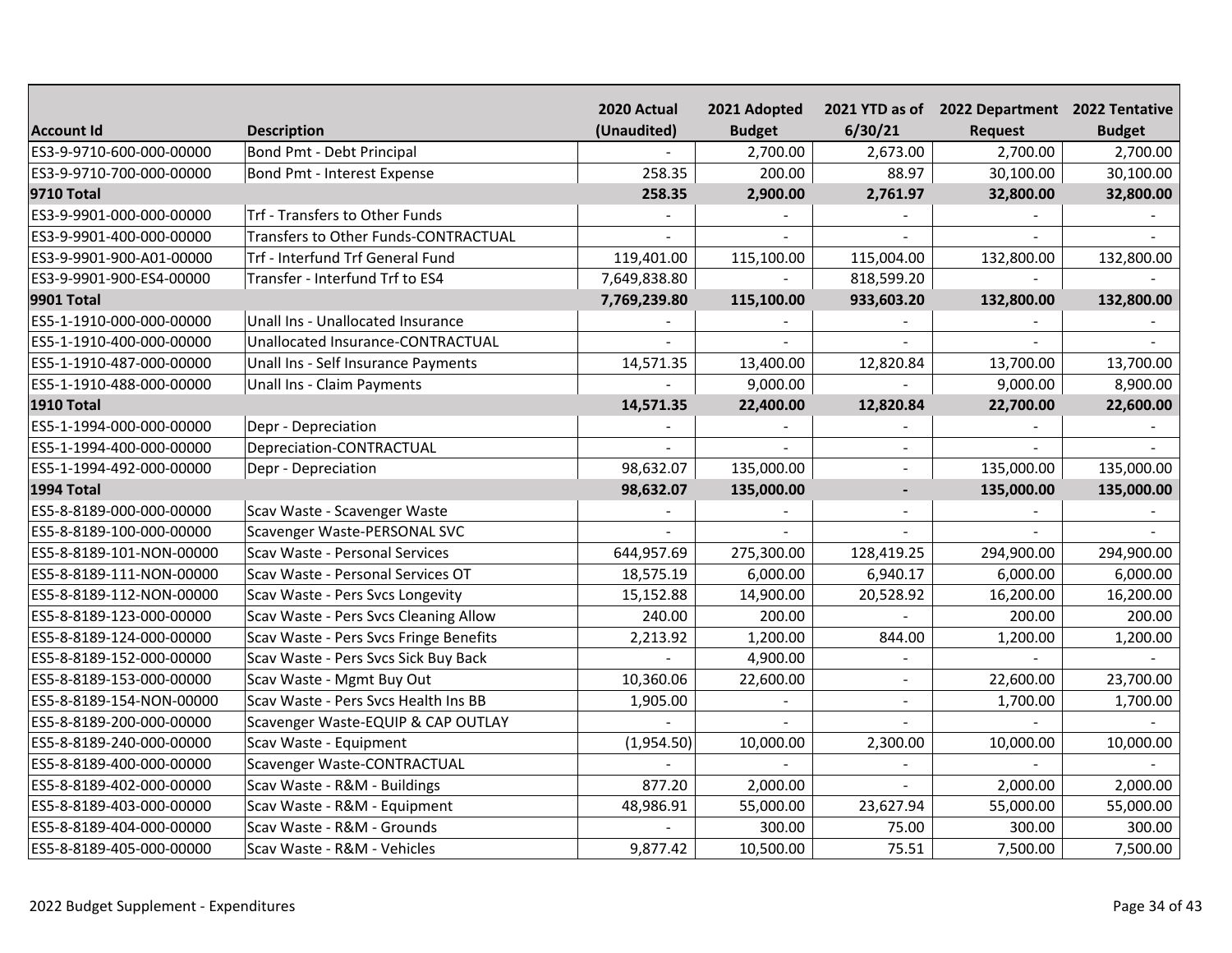|                          |                                           | 2020 Actual  | 2021 Adopted  |                | 2021 YTD as of 2022 Department 2022 Tentative |               |
|--------------------------|-------------------------------------------|--------------|---------------|----------------|-----------------------------------------------|---------------|
| <b>Account Id</b>        | <b>Description</b>                        | (Unaudited)  | <b>Budget</b> | 6/30/21        | <b>Request</b>                                | <b>Budget</b> |
| ES5-8-8189-414-000-00000 | Scav Waste - R&M Generator                |              | 3,500.00      |                | 3,500.00                                      | 3,500.00      |
| ES5-8-8189-415-000-00000 | Scav Waste - Chemical Expense             | 58,592.89    | 60,000.00     | 28,099.36      | 80,000.00                                     | 80,000.00     |
| ES5-8-8189-415-372-00000 | Scav Waste - Supplies - First Aid         | 483.98       | 600.00        |                | 600.00                                        | 600.00        |
| ES5-8-8189-416-000-00000 | Scav Waste - Supplies - Office            | 252.39       | 500.00        | 92.25          | 500.00                                        | 500.00        |
| ES5-8-8189-420-000-00000 | Scav Waste - Small Tools                  | 61.27        | 300.00        |                | 300.00                                        | 300.00        |
| ES5-8-8189-425-000-00000 | Scav Waste - Uniforms                     | 1,234.96     | 1,500.00      | 125.00         | 2,100.00                                      | 2,100.00      |
| ES5-8-8189-426-050-00000 | Scav Waste Fuel - Gasoline & Diesel       | 909.39       | 1,500.00      | 825.32         | 1,500.00                                      | 1,500.00      |
| ES5-8-8189-426-075-00000 | Scav Waste Fuel - Plant Fuel              |              | 1,500.00      | $\overline{a}$ | 1,500.00                                      | 1,500.00      |
| ES5-8-8189-431-000-00000 | Scav Waste - Alarm Contract               |              | 500.00        | $\sim$         | 500.00                                        | 500.00        |
| ES5-8-8189-435-000-00000 | Scav Waste - Prof Svcs - Engineering      | 23,944.08    | 15,000.00     | 212.50         | 15,000.00                                     | 5,000.00      |
| ES5-8-8189-436-208-00000 | Scav Waste - Prof Svcs - Other Lab Fees   | 3,445.00     | 8,000.00      | 2,355.00       | 8,000.00                                      | 8,000.00      |
| ES5-8-8189-442-000-00000 | Scav Waste - Prof Edu & Training          |              |               | 782.50         | 3,000.00                                      | 3,000.00      |
| ES5-8-8189-464-000-00000 | Scav Waste - Rents & Leases - Cell Phone  | 431.70       | 500.00        | 185.08         | 500.00                                        | 500.00        |
| ES5-8-8189-470-000-00000 | Scav Waste - Utl - SPDES Permit           | 4,000.00     | 4,000.00      |                | 4,000.00                                      | 4,000.00      |
| ES5-8-8189-471-000-00000 | Scav Waste - Utl - Telephone              | 1,076.47     | 1,500.00      | 362.39         | 1,500.00                                      | 1,500.00      |
| ES5-8-8189-472-000-00000 | Scav Waste - Utl - Electricity            | 177,592.15   | 140,000.00    | 66,937.82      | 160,000.00                                    | 160,000.00    |
| ES5-8-8189-474-000-00000 | Scav Waste - Utl - Water                  | 1,329.66     | 10,000.00     | 921.03         | 10,000.00                                     | 10,000.00     |
| ES5-8-8189-481-000-00000 | Scav Waste - Taxes on Town Property       | 112.20       | 200.00        | 120.62         | 200.00                                        | 200.00        |
| ES5-8-8189-482-000-00000 | Scav Waste - Waste Disposal               | 277,840.58   | 340,000.00    | 102,090.09     | 380,000.00                                    | 380,000.00    |
| ES5-8-8189-490-000-00000 | Scav Waste - Miscellaneous                | 6,892.12     | 2,000.00      | 1,049.00       | 2,000.00                                      | 2,000.00      |
| ES5-8-8189-490-100-00000 | Scav Waste - Misc - Bank Fees             | 30,789.46    |               | 17,380.15      |                                               |               |
| <b>8189 Total</b>        |                                           | 1,340,180.07 | 994,000.00    | 404,348.90     | 1,092,300.00                                  | 1,083,400.00  |
| ES5-9-9010-000-000-00000 | Ret-Retirement                            |              |               |                |                                               |               |
| ES5-9-9010-400-000-00000 | Retirement-CONTRACTUAL                    |              |               |                |                                               |               |
| ES5-9-9010-801-NON-00000 | Ret -NYS Retirement Non-Uni Pers          | 51,316.00    | 56,500.00     |                | 60,300.00                                     | 43,300.00     |
| <b>9010 Total</b>        |                                           | 51,316.00    | 56,500.00     | $\blacksquare$ | 60,300.00                                     | 43,300.00     |
| ES5-9-9030-000-000-00000 | <b>FICA - Social Security</b>             |              |               |                |                                               |               |
| ES5-9-9030-400-000-00000 | Social Security-CONTRACTUAL               |              |               |                |                                               |               |
| ES5-9-9030-805-NON-00000 | FICA - FICA Non-Uni Personnel             | 33,475.73    | 24,900.00     | 11,743.23      | 26,700.00                                     | 26,400.00     |
| <b>9030 Total</b>        |                                           | 33,475.73    | 24,900.00     | 11,743.23      | 26,700.00                                     | 26,400.00     |
| ES5-9-9040-000-000-00000 | WC - Workers' Compensation                |              |               |                |                                               |               |
| ES5-9-9040-400-000-00000 | <b>Workers' Compensation -CONTRACTUAL</b> |              |               |                |                                               |               |
| ES5-9-9040-887-000-00000 | WC - Self Insurance Payments              | 6,497.00     | 7,200.00      | 7,482.77       | 7,900.00                                      | 7,900.00      |
| ES5-9-9040-888-000-00000 | WC - Claim Payments                       | 18,733.00    | 20,800.00     | 10,000.00      | 20,800.00                                     | 20,800.00     |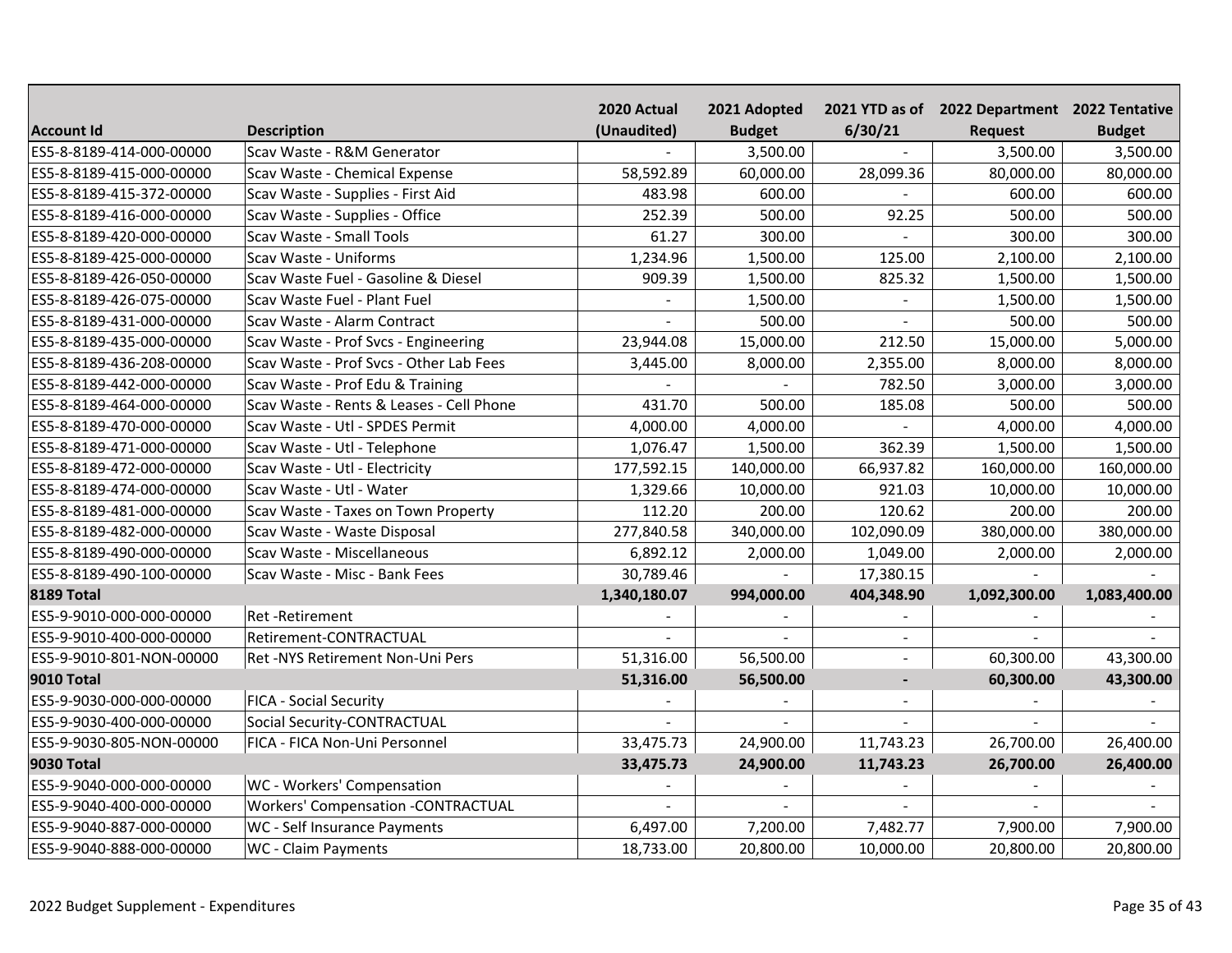|                          |                                          | 2020 Actual  | 2021 Adopted  |                          | 2021 YTD as of 2022 Department 2022 Tentative |               |
|--------------------------|------------------------------------------|--------------|---------------|--------------------------|-----------------------------------------------|---------------|
| <b>Account Id</b>        | <b>Description</b>                       | (Unaudited)  | <b>Budget</b> | 6/30/21                  | <b>Request</b>                                | <b>Budget</b> |
| <b>9040 Total</b>        |                                          | 25,230.00    | 28,000.00     | 17,482.77                | 28,700.00                                     | 28,700.00     |
| ES5-9-9055-000-000-00000 | Fringe -Miscellaneous Fringe Benefits    |              |               |                          |                                               |               |
| ES5-9-9055-400-000-00000 | Miscellaneous Fringe Benefits-CONTRACTUA |              |               |                          |                                               |               |
| ES5-9-9055-806-NON-00000 | Fringe - MTA Tax Non-Uni Personnel       | 1,011.73     | 1,200.00      | 445.67                   | 1,200.00                                      | 1,200.00      |
| <b>9055 Total</b>        |                                          | 1,011.73     | 1,200.00      | 445.67                   | 1,200.00                                      | 1,200.00      |
| ES5-9-9060-000-000-00000 | Hosp - Hospitalization                   |              |               |                          |                                               |               |
| ES5-9-9060-400-000-00000 | Hospitalization-CONTRACTUAL              |              |               |                          |                                               |               |
| ES5-9-9060-810-NON-00000 | Hosp - Hosp, Den & Opt Ins Non-Uni Pers  | 113,223.70   | 131,600.00    | 38,638.51                | 151,000.00                                    | 156,100.00    |
| <b>9060 Total</b>        |                                          | 113,223.70   | 131,600.00    | 38,638.51                | 151,000.00                                    | 156,100.00    |
| ES5-9-9710-000-000-00000 | Bond Pmt - Serial Bond Payments          |              |               |                          |                                               |               |
| ES5-9-9710-400-000-00000 | Serial Bond Payments-CONTRACTUAL         |              |               |                          |                                               |               |
| ES5-9-9710-600-000-00000 | Bond Pmt - Debt Principal                |              | 53,900.00     | 53,899.00                | 53,700.00                                     | 53,700.00     |
| ES5-9-9710-700-000-00000 | Bond Pmt - Interest Expense              | 5,276.03     | 3,300.00      | 1,792.53                 | 1,100.00                                      | 1,100.00      |
| <b>9710 Total</b>        |                                          | 5,276.03     | 57,200.00     | 55,691.53                | 54,800.00                                     | 54,800.00     |
| ES5-9-9901-000-000-00000 | Trf - Transfers to Other Funds           |              |               |                          |                                               |               |
| ES5-9-9901-400-000-00000 | Transfers to Other Funds-CONTRACTUAL     |              |               |                          |                                               |               |
| ES5-9-9901-900-A01-00000 | Trf - Interfund Trf General Fund         | 188,946.00   | 190,700.00    | 190,672.00               | 205,900.00                                    | 205,900.00    |
| <b>9901 Total</b>        |                                          | 188,946.00   | 190,700.00    | 190,672.00               | 205,900.00                                    | 205,900.00    |
| EW1-1-1910-000-000-00000 | Unall Ins - Unallocated Insurance        |              |               |                          |                                               |               |
| EW1-1-1910-400-000-00000 | Unallocated Insurance-CONTRACTUAL        |              |               |                          |                                               |               |
| EW1-1-1910-487-000-00000 | Unall Ins - Self Insurance Payments      | 67,419.89    | 69,900.00     | 67,029.62                | 76,600.00                                     | 76,600.00     |
| EW1-1-1910-488-000-00000 | Unall Ins - Claim Payments               |              | 46,700.00     |                          | 49,300.00                                     | 49,300.00     |
| <b>1910 Total</b>        |                                          | 67,419.89    | 116,600.00    | 67,029.62                | 125,900.00                                    | 125,900.00    |
| EW1-1-1994-000-000-00000 | Depr - Depreciation                      |              |               |                          |                                               |               |
| EW1-1-1994-400-000-00000 | Depreciation-CONTRACTUAL                 |              |               |                          |                                               |               |
| EW1-1-1994-492-000-00000 | Depr - Depreciation                      | 1,603,979.67 | 1,565,000.00  |                          | 1,565,000.00                                  | 1,565,000.00  |
| <b>1994 Total</b>        |                                          | 1,603,979.67 | 1,565,000.00  | $\overline{\phantom{a}}$ | 1,565,000.00                                  | 1,565,000.00  |
| EW1-8-8310-000-000-00000 | Water AdmWater Administration            |              |               | $\sim$                   |                                               |               |
| EW1-8-8310-100-000-00000 | <b>Water Administration-PERSONAL SVC</b> |              |               |                          |                                               |               |
| EW1-8-8310-101-NON-00000 | <b>Water AdmPersonal Services</b>        | 1,162,237.16 | 1,423,400.00  | 609,921.57               | 1,490,600.00                                  | 1,490,600.00  |
| EW1-8-8310-111-NON-00000 | Water AdmPersonal Services OT            | 33,576.63    | 40,000.00     | 3,626.79                 | 40,000.00                                     | 40,000.00     |
| EW1-8-8310-112-NON-00000 | <b>Water AdmPers Svcs Longevity</b>      | 34,872.34    | 35,500.00     | 19,637.38                | 33,600.00                                     | 33,600.00     |
| EW1-8-8310-123-000-00000 | <b>Water AdmPers Svcs Cleaning Allow</b> | 800.00       | 800.00        |                          | 800.00                                        | 800.00        |
| EW1-8-8310-152-000-00000 | Water AdmPers Svcs Sick Buy Back         | 76,547.49    | 2,800.00      |                          | 5,900.00                                      | 3,800.00      |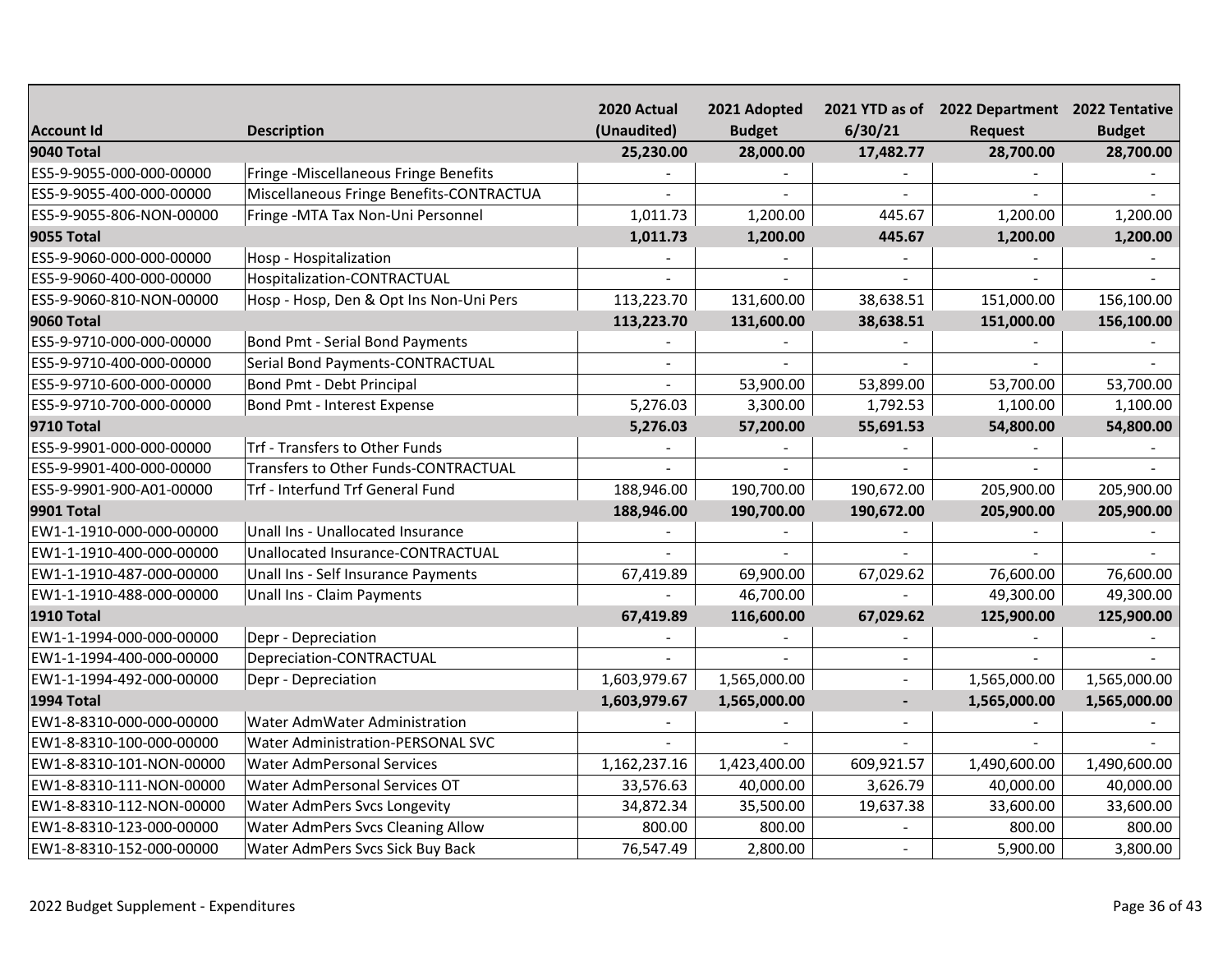|                          |                                          | 2020 Actual  | 2021 Adopted  |            | 2021 YTD as of 2022 Department 2022 Tentative |               |
|--------------------------|------------------------------------------|--------------|---------------|------------|-----------------------------------------------|---------------|
| <b>Account Id</b>        | <b>Description</b>                       | (Unaudited)  | <b>Budget</b> | 6/30/21    | Request                                       | <b>Budget</b> |
| EW1-8-8310-154-NON-00000 | Water AdmPers Svcs Health Ins Buy Back   | 2,955.00     | 3,000.00      |            | 3,800.00                                      | 3,800.00      |
| EW1-8-8310-400-000-00000 | <b>Water Administration-CONTRACTUAL</b>  |              |               |            |                                               |               |
| EW1-8-8310-416-000-00000 | Water AdmSupplies - Office               | 6,855.34     | 6,200.00      | 5,107.62   | 6,200.00                                      | 6,200.00      |
| EW1-8-8310-421-000-00000 | Water AdmPostage                         | 30,075.94    | 30,000.00     | 20,527.62  | 30,000.00                                     | 30,000.00     |
| EW1-8-8310-481-000-00000 | Water AdmTaxes on Town Property          | 1,298.03     | 2,000.00      | 1,677.55   | 2,000.00                                      | 2,000.00      |
| <b>8310 Total</b>        |                                          | 1,349,217.93 | 1,543,700.00  | 660,498.53 | 1,612,900.00                                  | 1,610,800.00  |
| EW1-8-8320-000-000-00000 | Water - Source of Water Supply & Power   |              |               |            |                                               |               |
| EW1-8-8320-200-000-00000 | Source of Water Supply & Power-EQUIP & C |              |               |            |                                               |               |
| EW1-8-8320-230-000-00000 | Water - Improvements                     | 220,870.68   | 371,000.00    | 65,990.20  | 371,000.00                                    | 325,000.00    |
| EW1-8-8320-240-000-00000 | Water - Equipment                        | (5,207.61)   | 15,000.00     | 4,535.33   | 15,000.00                                     |               |
| EW1-8-8320-280-000-00000 | Water - Vehicles                         | (13,896.00)  | 70,000.00     |            | 120,000.00                                    |               |
| EW1-8-8320-290-000-00000 | Water - Meters                           | 264,061.24   | 300,000.00    | 275,697.91 | 250,000.00                                    | 250,000.00    |
| EW1-8-8320-400-000-00000 | Source of Water Supply & Power-CONTRACTU |              |               |            |                                               |               |
| EW1-8-8320-402-000-00000 | Water - R&M - Buildings                  | 193,667.54   | 345,000.00    | 85,638.42  | 345,000.00                                    | 300,000.00    |
| EW1-8-8320-405-000-00000 | Water - R&M - Vehicles                   | 60,799.08    | 60,000.00     | 20,715.71  | 60,000.00                                     | 55,000.00     |
| EW1-8-8320-415-000-00000 | Water - Chemicals                        | 177,185.79   | 250,000.00    | 99,224.59  | 250,000.00                                    | 210,000.00    |
| EW1-8-8320-425-000-00000 | Water - Uniforms                         | 5,229.46     | 7,500.00      | 5,186.45   | 7,500.00                                      | 7,500.00      |
| EW1-8-8320-426-000-00000 | Water Fuel - Gasoline & Diesel           | 25,568.43    | 60,000.00     | 15,319.48  | 60,000.00                                     | 50,000.00     |
| EW1-8-8320-436-000-00000 | Water - Prof Svcs - Consultants          | 97,440.94    | 100,000.00    | 24,045.39  | 130,000.00                                    | 100,000.00    |
| EW1-8-8320-436-100-00000 | Water - Consultant Cell Towers           | 56,595.96    | 50,000.00     | 11,119.10  |                                               |               |
| EW1-8-8320-436-208-00000 | Water - Prof Svcs - Other Lab Fees       | 83,917.00    | 130,000.00    | 1,873.00   | 150,000.00                                    | 100,000.00    |
| EW1-8-8320-442-000-00000 | Water - Prof Edu & Training              | 5,552.00     | 14,000.00     | 8,904.99   | 14,000.00                                     | 10,000.00     |
| EW1-8-8320-464-000-00000 | Water - Rents & Leases - Cell Phones     | 4,125.87     | 4,200.00      | 1,835.98   | 4,800.00                                      | 4,800.00      |
| EW1-8-8320-471-000-00000 | Water - Utl - Telephone                  | 10,603.19    | 20,000.00     | 4,435.25   | 20,000.00                                     | 15,000.00     |
| EW1-8-8320-472-000-00000 | Water - Utl - Electricity                | 815,541.50   | 800,000.00    | 212,402.29 | 800,000.00                                    | 800,000.00    |
| EW1-8-8320-473-000-00000 | Water - Utl - Heat                       | 4,433.00     | 8,000.00      | 3,617.57   | 8,000.00                                      | 7,000.00      |
| EW1-8-8320-474-000-00000 | Water - Utl - Water                      | 78,318.94    | 70,000.00     | 1,445.46   | 70,000.00                                     | 70,000.00     |
| EW1-8-8320-475-000-00000 | Water - Utl - Comm                       | 18,826.27    | 30,000.00     | 11,787.46  | 23,200.00                                     | 23,200.00     |
| EW1-8-8320-490-000-00000 | Water - Miscellaneous                    | 6,552.02     | 7,200.00      | 5,741.00   | 7,200.00                                      | 7,200.00      |
| <b>8320 Total</b>        |                                          | 2,110,185.30 | 2,711,900.00  | 859,515.58 | 2,705,700.00                                  | 2,334,700.00  |
| EW1-9-9010-000-000-00000 | <b>Ret-Retirement</b>                    |              |               |            |                                               |               |
| EW1-9-9010-400-000-00000 | Retirement-CONTRACTUAL                   |              |               | $\sim$     |                                               |               |
| EW1-9-9010-801-NON-00000 | Ret -NYS Retirement Non-Uni Pers         | 165,401.00   | 218,900.00    |            | 218,600.00                                    | 159,300.00    |
| 9010 Total               |                                          | 165,401.00   | 218,900.00    |            | 218,600.00                                    | 159,300.00    |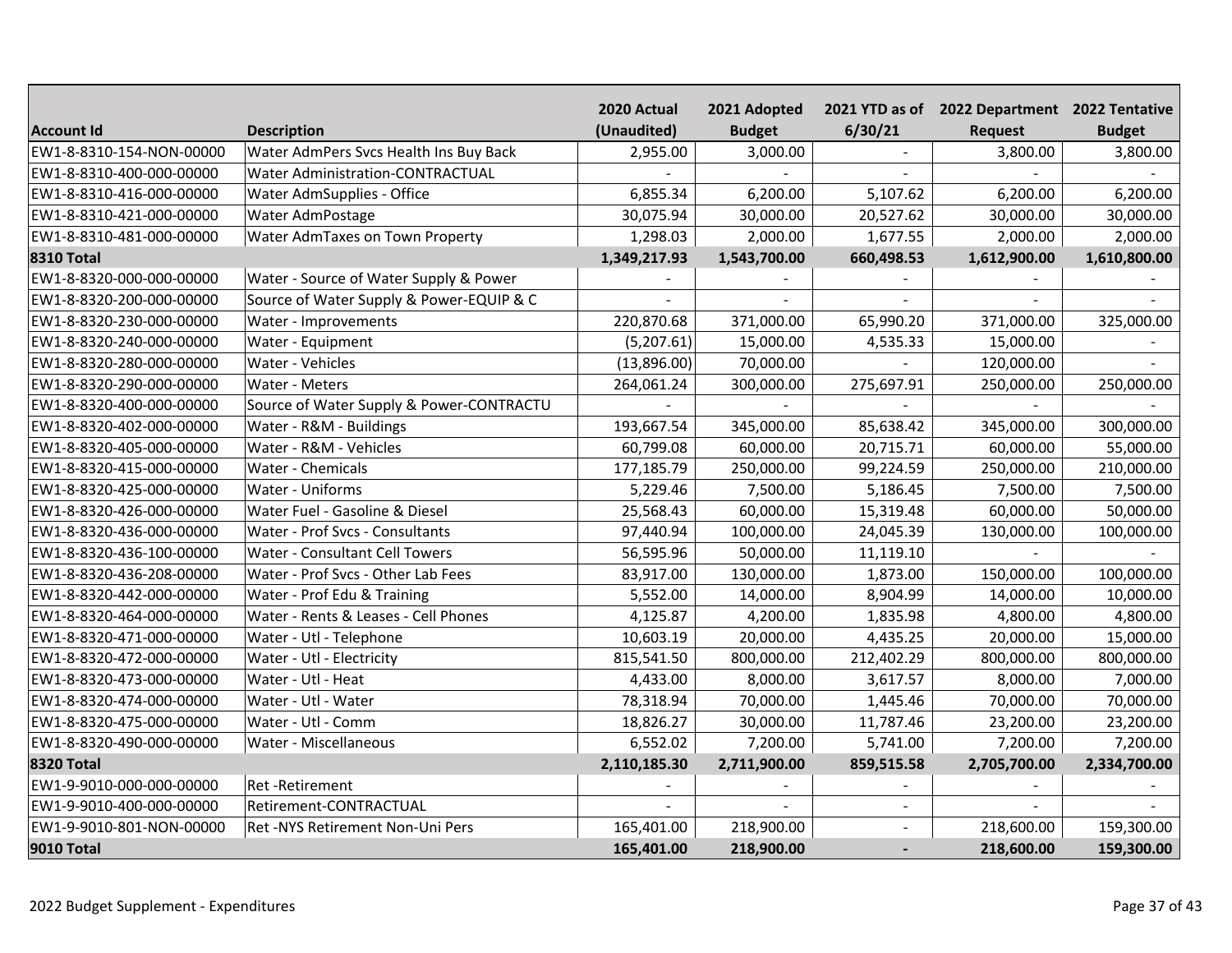|                          |                                           | 2020 Actual | 2021 Adopted  |            | 2021 YTD as of 2022 Department 2022 Tentative |               |
|--------------------------|-------------------------------------------|-------------|---------------|------------|-----------------------------------------------|---------------|
| <b>Account Id</b>        | <b>Description</b>                        | (Unaudited) | <b>Budget</b> | 6/30/21    | Request                                       | <b>Budget</b> |
| EW1-9-9030-000-000-00000 | <b>FICA - Social Security</b>             |             |               |            |                                               |               |
| EW1-9-9030-400-000-00000 | Social Security-CONTRACTUAL               |             |               |            |                                               |               |
| EW1-9-9030-805-NON-00000 | FICA - FICA Non-Uni Personnel             | 110,964.52  | 114,700.00    | 47,064.40  | 119,900.00                                    | 119,800.00    |
| <b>9030 Total</b>        |                                           | 110,964.52  | 114,700.00    | 47,064.40  | 119,900.00                                    | 119,800.00    |
| EW1-9-9040-000-000-00000 | WC - Workers' Compensation                |             |               |            |                                               |               |
| EW1-9-9040-400-000-00000 | <b>Workers' Compensation -CONTRACTUAL</b> |             |               |            |                                               |               |
| EW1-9-9040-887-000-00000 | WC - Self Insurance Payments              | 27,298.00   | 30,200.00     | 31,386.06  | 33,100.00                                     | 33,100.00     |
| EW1-9-9040-888-000-00000 | WC - Claim Payments                       | 78,710.00   | 87,000.00     | 40,000.00  | 87,000.00                                     | 87,000.00     |
| <b>9040 Total</b>        |                                           | 106,008.00  | 117,200.00    | 71,386.06  | 120,100.00                                    | 120,100.00    |
| EW1-9-9055-000-000-00000 | Fringe -Miscellaneous Fringe Benefits     |             |               |            |                                               |               |
| EW1-9-9055-400-000-00000 | Miscellaneous Fringe Benefits-CONTRACTUA  |             |               |            |                                               |               |
| EW1-9-9055-806-NON-00000 | Fringe - MTA Tax Non-Uni Personnel        | 3,459.67    | 5,400.00      | 1,287.20   | 5,400.00                                      | 5,400.00      |
| <b>9055 Total</b>        |                                           | 3,459.67    | 5,400.00      | 1,287.20   | 5,400.00                                      | 5,400.00      |
| EW1-9-9060-000-000-00000 | Hosp - Hospitalization                    |             |               |            |                                               |               |
| EW1-9-9060-400-000-00000 | Hospitalization-CONTRACTUAL               |             | $\sim$        |            |                                               |               |
| EW1-9-9060-810-NON-00000 | Hosp - Hosp, Den & Opt Ins Non-Uni Pers   | 333,277.30  | 530,100.00    | 168,286.89 | 482,200.00                                    | 498,200.00    |
| <b>9060 Total</b>        |                                           | 333,277.30  | 530,100.00    | 168,286.89 | 482,200.00                                    | 498,200.00    |
| EW1-9-9710-000-000-00000 | Bond Pmt - Serial Bond Payments           |             |               |            |                                               |               |
| EW1-9-9710-400-000-00000 | Serial Bond Payments-CONTRACTUAL          |             |               |            |                                               |               |
| EW1-9-9710-600-000-00000 | Bond Pmt - Debt Principal                 |             | 597,500.00    | 68,738.00  | 935,400.00                                    | 935,400.00    |
| EW1-9-9710-700-000-00000 | Bond Pmt - Interest Expense               | 351,982.03  | 324,600.00    | 130,871.89 | 538,000.00                                    | 538,000.00    |
| <b>9710 Total</b>        |                                           | 351,982.03  | 922,100.00    | 199,609.89 | 1,473,400.00                                  | 1,473,400.00  |
| EW1-9-9901-000-000-00000 | Trf - Transfers to Other Funds            |             |               |            |                                               |               |
| EW1-9-9901-400-000-00000 | Transfers to Other Funds-CONTRACTUAL      |             |               |            |                                               |               |
| EW1-9-9901-900-A01-00000 | Trf - Interfund Trf General Fund          | 438,465.00  | 439,700.00    | 439,629.00 | 457,300.00                                    | 457,300.00    |
| <b>9901 Total</b>        |                                           | 438,465.00  | 439,700.00    | 439,629.00 | 457,300.00                                    | 457,300.00    |
| EW1-9-9990-000-000-00000 | Water - Fund Balance Contribution         |             | 900,000.00    |            | 900,000.00                                    | 350,000.00    |
| <b>9990 Total</b>        |                                           |             | 900,000.00    |            | 900,000.00                                    | 350,000.00    |
| MS1-1-1710-488-000-00000 | Workers Comp - Claim Payments             | 903,952.98  | 950,000.00    | 711,973.33 | 950,000.00                                    | 950,000.00    |
| <b>1710 Total</b>        |                                           | 903,952.98  | 950,000.00    | 711,973.33 | 950,000.00                                    | 950,000.00    |
| MS2-1-1930-487-000-00000 | Risk Retention - Self Insurance Payments  | 370,054.35  | 450,000.00    | 124,231.33 | 450,000.00                                    | 450,000.00    |
| <b>1930 Total</b>        |                                           | 370,054.35  | 450,000.00    | 124,231.33 | 450,000.00                                    | 450,000.00    |
| SL1-1-1910-000-000-00000 | Unall Ins - Unallocated Insurance         |             |               |            |                                               |               |
| SL1-1-1910-400-000-00000 | Unallocated Insurance-CONTRACTUAL         |             |               |            |                                               |               |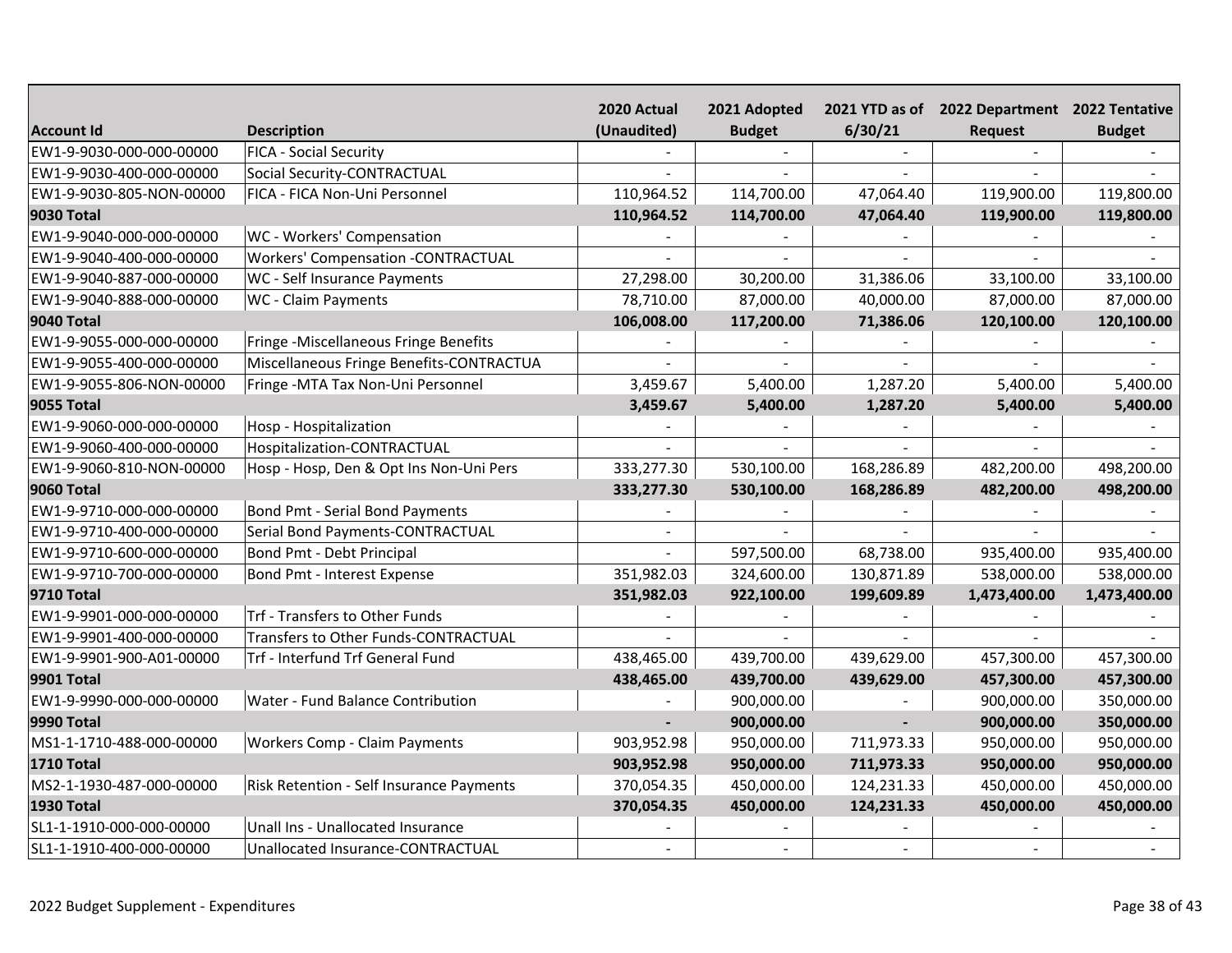|                          |                                       | 2020 Actual | 2021 Adopted  |                          | 2021 YTD as of 2022 Department 2022 Tentative |               |
|--------------------------|---------------------------------------|-------------|---------------|--------------------------|-----------------------------------------------|---------------|
| <b>Account Id</b>        | <b>Description</b>                    | (Unaudited) | <b>Budget</b> | 6/30/21                  | Request                                       | <b>Budget</b> |
| SL1-1-1910-487-000-00000 | Unall Ins - Self Insurance Payments   | 10,356.45   | 9,800.00      | 9,383.90                 | 10,100.00                                     | 10,100.00     |
| SL1-1-1910-488-000-00000 | Unall Ins - Claim Payments            |             | 6,600.00      |                          | 6,500.00                                      | 6,500.00      |
| <b>1910 Total</b>        |                                       | 10,356.45   | 16,400.00     | 9,383.90                 | 16,600.00                                     | 16,600.00     |
| SL1-5-5182-000-000-00000 | <b>Street -Street Lighting</b>        |             |               |                          |                                               |               |
| SL1-5-5182-100-000-00000 | <b>Street Lighting-PERSONAL SVC</b>   |             |               |                          |                                               |               |
| SL1-5-5182-101-NON-00000 | <b>Street -Personal Services</b>      | 218,556.39  | 247,900.00    | 93,513.51                | 250,500.00                                    | 250,500.00    |
| SL1-5-5182-111-NON-00000 | <b>Street -Personal Services OT</b>   | 6,588.73    | 5,000.00      | 242.00                   | 5,000.00                                      | 5,000.00      |
| SL1-5-5182-112-NON-00000 | <b>Street -Pers Svcs Longevity</b>    | 12,208.55   | 9,100.00      | 6,788.98                 | 9,500.00                                      | 9,500.00      |
| SL1-5-5182-152-000-00000 | <b>Street- Sick Buy Back</b>          | 2,903.67    | 1,500.00      |                          |                                               |               |
| SL1-5-5182-154-NON-00000 | Street - Health Insurance Buyback     |             | 1,700.00      | $\sim$                   | 1,700.00                                      | 1,700.00      |
| SL1-5-5182-200-000-00000 | Street Lighting-EQUIP & CAP OUTLAY    |             |               |                          |                                               |               |
| SL1-5-5182-240-000-00000 | Street - Equipment                    | 10,619.68   | 86,000.00     | 6,319.49                 | 103,400.00                                    | 103,400.00    |
| SL1-5-5182-280-000-00000 | <b>Street -Vehicles</b>               |             | 10,000.00     |                          | 10,000.00                                     | 10,000.00     |
| SL1-5-5182-400-000-00000 | <b>Street Lighting-CONTRACTUAL</b>    |             |               |                          |                                               |               |
| SL1-5-5182-405-000-00000 | Street - R&M - Vehicles               | 12,696.03   | 15,000.00     | 4,373.63                 | 15,000.00                                     | 15,000.00     |
| SL1-5-5182-411-000-00000 | Street - R&M - Street Lighting        | 12,768.82   | 55,000.00     | 4,356.58                 | 52,300.00                                     | 52,300.00     |
| SL1-5-5182-412-000-00000 | Street - R&M - Traffic Light          | 37,841.02   | 63,000.00     | 30,550.85                | 70,000.00                                     | 70,000.00     |
| SL1-5-5182-425-000-00000 | <b>Street - Uniforms</b>              | 1,493.82    | 5,000.00      | 540.96                   | 5,000.00                                      | 5,000.00      |
| SL1-5-5182-426-000-00000 | Street Fuel - Gasoline & Diesel       | 4,032.86    | 9,000.00      | 3,035.41                 | 9,000.00                                      | 9,000.00      |
| SL1-5-5182-464-000-00000 | Street - Rents & Leases - Cell Phones | 621.68      | 700.00        | 250.39                   | 700.00                                        | 700.00        |
| SL1-5-5182-471-000-00000 | Street - Utl - Telephone              | 318.98      | 400.00        | 215.52                   | 400.00                                        | 400.00        |
| SL1-5-5182-472-000-00000 | Street - Utl - Electricity            | 91,627.20   | 142,000.00    | 55,644.65                | 142,000.00                                    | 142,000.00    |
| SL1-5-5182-490-000-00000 | <b>Street -Miscellaneous</b>          |             | 1,000.00      |                          | 1,000.00                                      | 1,000.00      |
| SL1-5-5182-495-000-00000 | <b>Street -Administrative Charges</b> | 139,941.00  | 139,300.00    | 139,255.00               | 137,100.00                                    | 137,100.00    |
| <b>5182 Total</b>        |                                       | 552,218.43  | 791,600.00    | 345,086.97               | 812,600.00                                    | 812,600.00    |
| SL1-9-9010-000-000-00000 | Ret-Retirement                        |             |               |                          |                                               |               |
| SL1-9-9010-400-000-00000 | Retirement-CONTRACTUAL                |             |               |                          |                                               |               |
| SL1-9-9010-801-NON-00000 | Ret -NYS Retirement Non-Uni Pers      | 26,461.00   | 45,900.00     |                          | 35,800.00                                     | 35,800.00     |
| <b>9010 Total</b>        |                                       | 26,461.00   | 45,900.00     | $\overline{\phantom{a}}$ | 35,800.00                                     | 35,800.00     |
| SL1-9-9030-000-000-00000 | FICA - Social Security                |             |               | $\sim$                   |                                               |               |
| SL1-9-9030-400-000-00000 | Social Security-CONTRACTUAL           |             |               |                          |                                               |               |
| SL1-9-9030-805-NON-00000 | FICA - FICA Non-Uni Personnel         | 18,379.66   | 20,300.00     | 7,691.28                 | 20,500.00                                     | 20,500.00     |
| <b>9030 Total</b>        |                                       | 18,379.66   | 20,300.00     | 7,691.28                 | 20,500.00                                     | 20,500.00     |
| SL1-9-9040-000-000-00000 | WC - Workers' Compensation            |             |               |                          |                                               |               |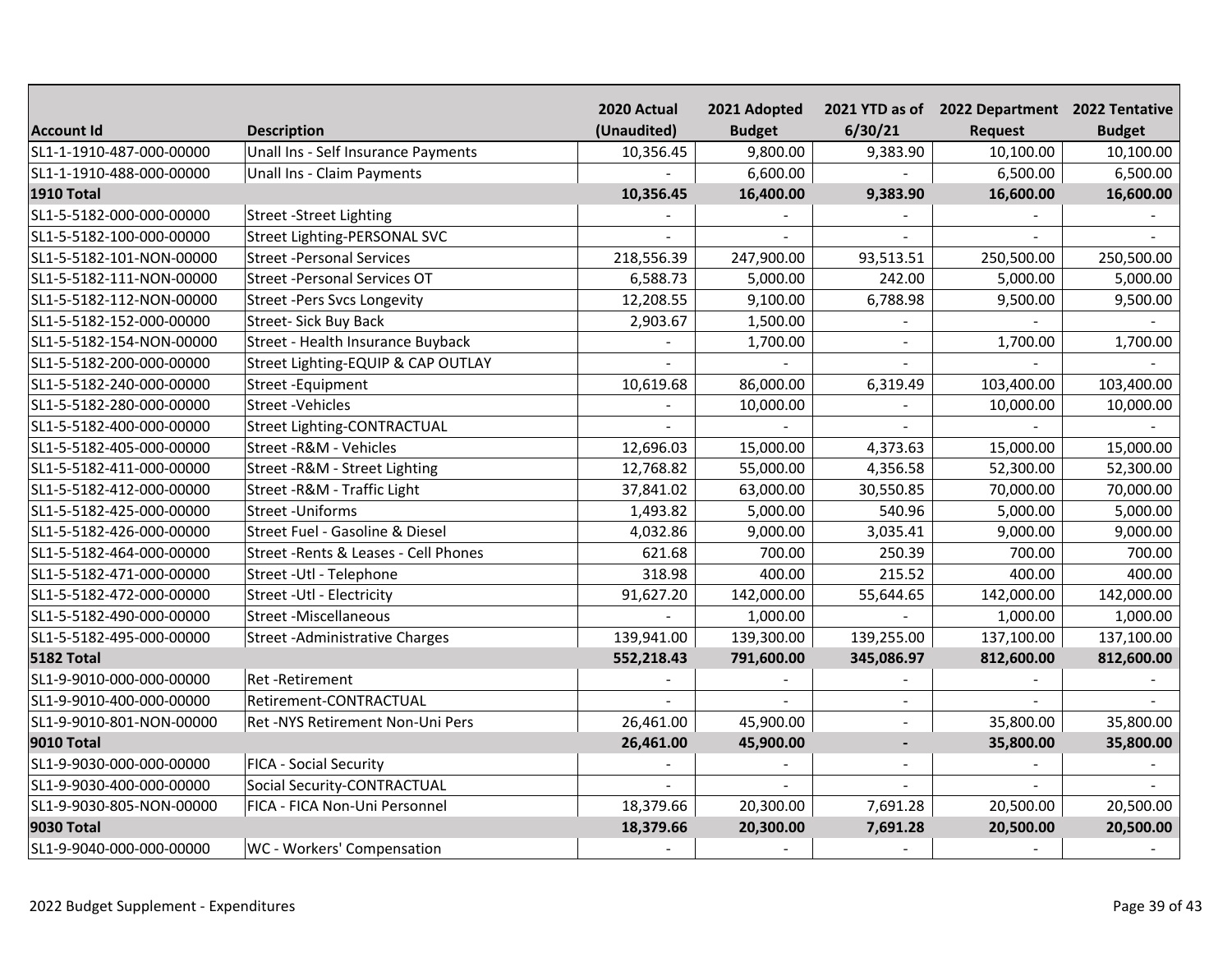|                          |                                           | 2020 Actual  | 2021 Adopted   |            | 2021 YTD as of 2022 Department 2022 Tentative |               |
|--------------------------|-------------------------------------------|--------------|----------------|------------|-----------------------------------------------|---------------|
| <b>Account Id</b>        | <b>Description</b>                        | (Unaudited)  | <b>Budget</b>  | 6/30/21    | Request                                       | <b>Budget</b> |
| SL1-9-9040-400-000-00000 | <b>Workers' Compensation -CONTRACTUAL</b> |              | $\overline{a}$ |            |                                               |               |
| SL1-9-9040-887-000-00000 | WC - Self Insurance Payments              | 1,027.00     | 1,200.00       | 1,247.13   | 1,300.00                                      | 1,300.00      |
| SL1-9-9040-888-000-00000 | WC - Claim Payments                       | 2,961.00     | 3,300.00       | 1,500.00   | 3,300.00                                      | 3,300.00      |
| <b>9040 Total</b>        |                                           | 3,988.00     | 4,500.00       | 2,747.13   | 4,600.00                                      | 4,600.00      |
| SL1-9-9055-000-000-00000 | Fringe -Miscellaneous Fringe Benefits     |              |                |            |                                               |               |
| SL1-9-9055-400-000-00000 | Miscellaneous Fringe Benefits-CONTRACTUA  |              | $\sim$         |            |                                               |               |
| SL1-9-9055-806-NON-00000 | Fringe - MTA Tax Non-Uni Personnel        | 729.94       | 900.00         | 302.03     | 1,000.00                                      | 1,000.00      |
| <b>9055 Total</b>        |                                           | 729.94       | 900.00         | 302.03     | 1,000.00                                      | 1,000.00      |
| SL1-9-9060-000-000-00000 | Hosp - Hospitalization                    |              |                |            |                                               |               |
| SL1-9-9060-400-000-00000 | Hospitalization-CONTRACTUAL               |              |                |            |                                               |               |
| SL1-9-9060-810-NON-00000 | Hosp - Hosp, Den & Opt Ins Non-Uni Pers   | 92,012.60    | 109,600.00     | 26,818.16  | 83,600.00                                     | 83,600.00     |
| <b>9060 Total</b>        |                                           | 92,012.60    | 109,600.00     | 26,818.16  | 83,600.00                                     | 83,600.00     |
| SL1-9-9901-000-000-00000 | Trf - Transfers to Other Funds            |              |                |            |                                               |               |
| SL1-9-9901-400-000-00000 | Transfers to Other Funds-CONTRACTUAL      |              |                |            |                                               |               |
| SL1-9-9901-900-V01-00000 | Trf - Interfund Trf - Gen Fund Debt Svc   | 239,810.92   | 220,200.00     | 23,981.00  | 234,700.00                                    | 234,700.00    |
| <b>9901 Total</b>        |                                           | 239,810.92   | 220,200.00     | 23,981.00  | 234,700.00                                    | 234,700.00    |
| SM1-1-1910-400-000-00000 | Unallocated Insurance-CONTRACTUAL         |              |                |            |                                               |               |
| SM1-1-1910-487-000-00000 | Unall Ins - Self Insurance Payments       | 13,050.97    | 12,900.00      | 12,371.69  | 13,800.00                                     | 13,800.00     |
| SM1-1-1910-488-000-00000 | Unall Ins - Claim Payments                |              | 8,700.00       |            | 8,900.00                                      | 8,900.00      |
| <b>1910 Total</b>        |                                           | 13,050.97    | 21,600.00      | 12,371.69  | 22,700.00                                     | 22,700.00     |
| SM1-4-4540-000-000-00000 | Amb - Ambulance                           |              |                |            |                                               |               |
| SM1-4-4540-200-000-00000 | Ambulance-EQUIP & CAP OUTLAY              |              |                |            |                                               |               |
| SM1-4-4540-280-000-00000 | Amb - Vehicles                            |              | 85,000.00      |            | 85,000.00                                     | 85,000.00     |
| SM1-4-4540-400-000-00000 | Ambulance-CONTRACTUAL                     |              |                |            |                                               |               |
| SM1-4-4540-402-000-00000 | Amb - R&M - Buildings                     | 20,085.72    | 15,000.00      | 3,317.16   | 15,000.00                                     | 15,000.00     |
| SM1-4-4540-405-000-00000 | Amb - R&M - Vehicles                      | 15,979.14    | 38,000.00      | 7,805.68   | 38,000.00                                     | 38,000.00     |
| SM1-4-4540-426-000-00000 | Amb Fuel - Gasoline & Diesel              | 12,774.75    | 25,000.00      | 10,977.23  | 25,000.00                                     | 25,000.00     |
| SM1-4-4540-436-203-00000 | Amb - Prof Svcs - RVAC Inc.               | 1,195,000.00 | 1,231,700.00   | 615,850.00 | 1,776,390.00                                  | 1,244,100.00  |
| SM1-4-4540-462-000-00000 | Amb - Rents & Leases - Equip              | 50,000.00    | 50,000.00      | 50,000.00  | 50,000.00                                     | 50,000.00     |
| SM1-4-4540-462-100-00000 | Amb - Rents & Leases - Office             | 2,250.00     | 5,400.00       | 2,700.00   | 5,400.00                                      | 5,400.00      |
| SM1-4-4540-471-000-00000 | Amb - Utl - Telephone                     | 5,942.18     | 4,000.00       | 2,316.72   | 4,000.00                                      | 4,000.00      |
| SM1-4-4540-472-000-00000 | Amb - Utl - Electricity                   | 15,310.46    | 19,000.00      | 7,096.67   | 19,000.00                                     | 19,000.00     |
| SM1-4-4540-473-000-00000 | Amb - Utl - Heating Fuel/Oil              | 5,692.80     | 5,000.00       | 3,873.77   | 5,000.00                                      | 5,000.00      |
| SM1-4-4540-474-000-00000 | Amb - Utl - Water                         | 1,015.19     | 1,000.00       | 183.10     | 1,000.00                                      | 1,000.00      |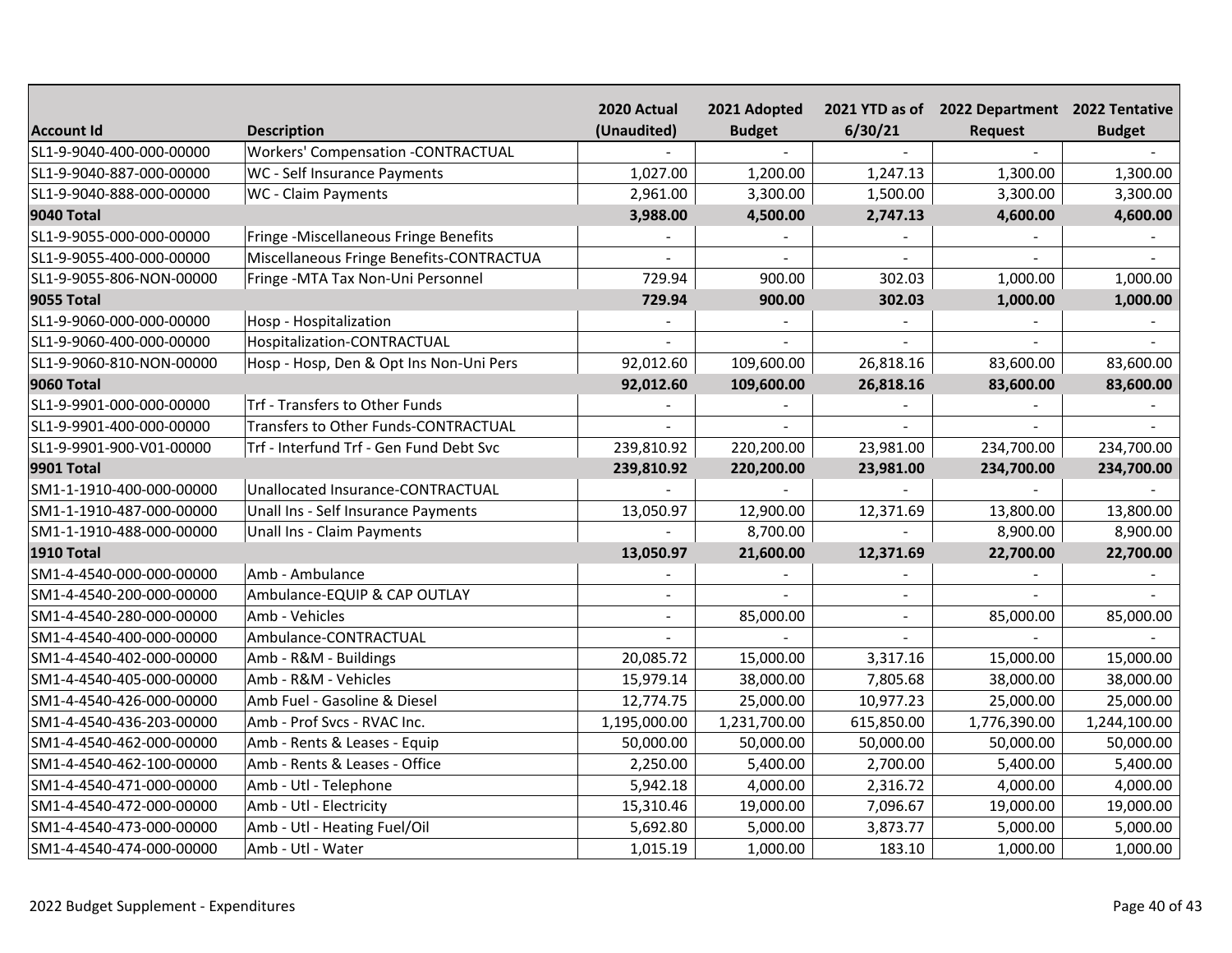|                          |                                           | 2020 Actual    | 2021 Adopted  |                | 2021 YTD as of 2022 Department 2022 Tentative |               |
|--------------------------|-------------------------------------------|----------------|---------------|----------------|-----------------------------------------------|---------------|
| <b>Account Id</b>        | <b>Description</b>                        | (Unaudited)    | <b>Budget</b> | 6/30/21        | <b>Request</b>                                | <b>Budget</b> |
| SM1-4-4540-475-000-00000 | Amb - Utl - Communications                |                |               | 767.82         | 2,200.00                                      | 2,200.00      |
| SM1-4-4540-495-000-00000 | Amb - Administrative Charges              | 152,255.00     | 145,700.00    | 145,658.00     | 151,900.00                                    | 151,900.00    |
| <b>4540 Total</b>        |                                           | 1,476,305.24   | 1,624,800.00  | 850,546.15     | 2,177,890.00                                  | 1,645,600.00  |
| SR1-1-1910-000-000-00000 | Unall Ins - Unallocated Insurance         |                |               |                |                                               |               |
| SR1-1-1910-400-000-00000 | Unallocated Insurance-CONTRACTUAL         |                |               |                |                                               |               |
| SR1-1-1910-487-000-00000 | Unall Ins - Self Insurance Payments       | 24,968.47      | 26,800.00     | 25,636.73      | 32,500.00                                     | 32,500.00     |
| SR1-1-1910-488-000-00000 | Unall Ins - Claim Payments                |                | 17,900.00     |                | 21,000.00                                     | 21,000.00     |
| <b>1910 Total</b>        |                                           | 24,968.47      | 44,700.00     | 25,636.73      | 53,500.00                                     | 53,500.00     |
| SR1-8-8160-000-000-00000 | Refuse - Refuse & Garbage                 |                |               |                |                                               |               |
| SR1-8-8160-200-000-00000 | Refuse & Garbage-EQUIP & CAP OUTLAY       | $\overline{a}$ |               | $\sim$         |                                               |               |
| SR1-8-8160-280-000-00000 | Refuse - Vehicles                         |                | 10,000.00     | $\overline{a}$ | 10,000.00                                     | 10,000.00     |
| SR1-8-8160-400-000-00000 | Refuse - Contractual                      | 199,000.00     | 221,100.00    | $\sim$         | 233,700.00                                    | 233,700.00    |
| SR1-8-8160-405-000-00000 | Refuse - R&M - Vehicles                   | 1,212.73       | 6,000.00      |                | 6,000.00                                      | 6,000.00      |
| SR1-8-8160-426-000-00000 | Refuse Fuel - Gasoline & Diesel           | 642.32         | 4,500.00      | 583.99         | 4,500.00                                      | 4,500.00      |
| SR1-8-8160-455-231-00000 | Refuse - Program Exp - Recycling Program  |                | 1,000.00      |                | 1,000.00                                      | 1,000.00      |
| SR1-8-8160-482-000-00000 | Refuse - Waste Disposal                   | 2,963,871.19   | 3,204,900.00  | 1,513,492.50   | 3,243,600.00                                  | 3,243,600.00  |
| SR1-8-8160-490-000-00000 | Refuse - Miscellaneous                    | 1,722.42       | 3,000.00      | 299.00         | 3,000.00                                      | 3,000.00      |
| SR1-8-8160-495-000-00000 | Refuse - Administrative Charges           | 12,755.00      | 13,800.00     | 13,780.00      | 16,600.00                                     | 16,600.00     |
| <b>8160 Total</b>        |                                           | 3,179,203.66   | 3,464,300.00  | 1,528,155.49   | 3,518,400.00                                  | 3,518,400.00  |
| SR1-9-9040-000-000-00000 | WC - Workers' Compensation                |                |               |                |                                               |               |
| SR1-9-9040-400-000-00000 | <b>Workers' Compensation -CONTRACTUAL</b> |                |               |                |                                               |               |
| SR1-9-9040-887-000-00000 | WC - Self Insurance Payments              | 12,165.00      | 13,500.00     | 14,030.19      | 14,800.00                                     | 14,800.00     |
| SR1-9-9040-888-000-00000 | WC - Claim Payments                       | 35,077.00      | 38,800.00     | 19,000.00      | 38,800.00                                     | 38,800.00     |
| <b>9040 Total</b>        |                                           | 47,242.00      | 52,300.00     | 33,030.19      | 53,600.00                                     | 53,600.00     |
| SR1-9-9060-000-000-00000 | Hosp - Hospitalization                    |                |               |                |                                               |               |
| SR1-9-9060-400-000-00000 | Hospitalization-CONTRACTUAL               |                |               |                |                                               |               |
| SR1-9-9060-810-NON-00000 | Hosp - Hosp, Den & Opt Ins Non-Uni Pers   | 28,091.89      | 28,300.00     | 8,700.16       | 27,900.00                                     | 27,900.00     |
| <b>9060 Total</b>        |                                           | 28,091.89      | 28,300.00     | 8,700.16       | 27,900.00                                     | 27,900.00     |
| SR1-9-9901-000-000-00000 | Trf - Transfers to Other Funds            |                |               |                |                                               |               |
| SR1-9-9901-900-V01-00000 | Trf - Interfund Trf - Gen Fund Debt Svc   | 7,934.16       | 7,700.00      | 348.78         | 7,400.00                                      | 7,400.00      |
| <b>9901 Total</b>        |                                           | 7,934.16       | 7,700.00      | 348.78         | 7,400.00                                      | 7,400.00      |
| SR1-9-9990-000-000-00000 | Refuse - Fund Balance Contribution        |                | 300,000.00    |                | 175,000.00                                    | 175,000.00    |
| <b>9990 Total</b>        |                                           | $\blacksquare$ | 300,000.00    | $\blacksquare$ | 175,000.00                                    | 175,000.00    |
| ST1-1-1910-000-000-00000 | Unall Ins - Unallocated Insurance         |                |               |                |                                               |               |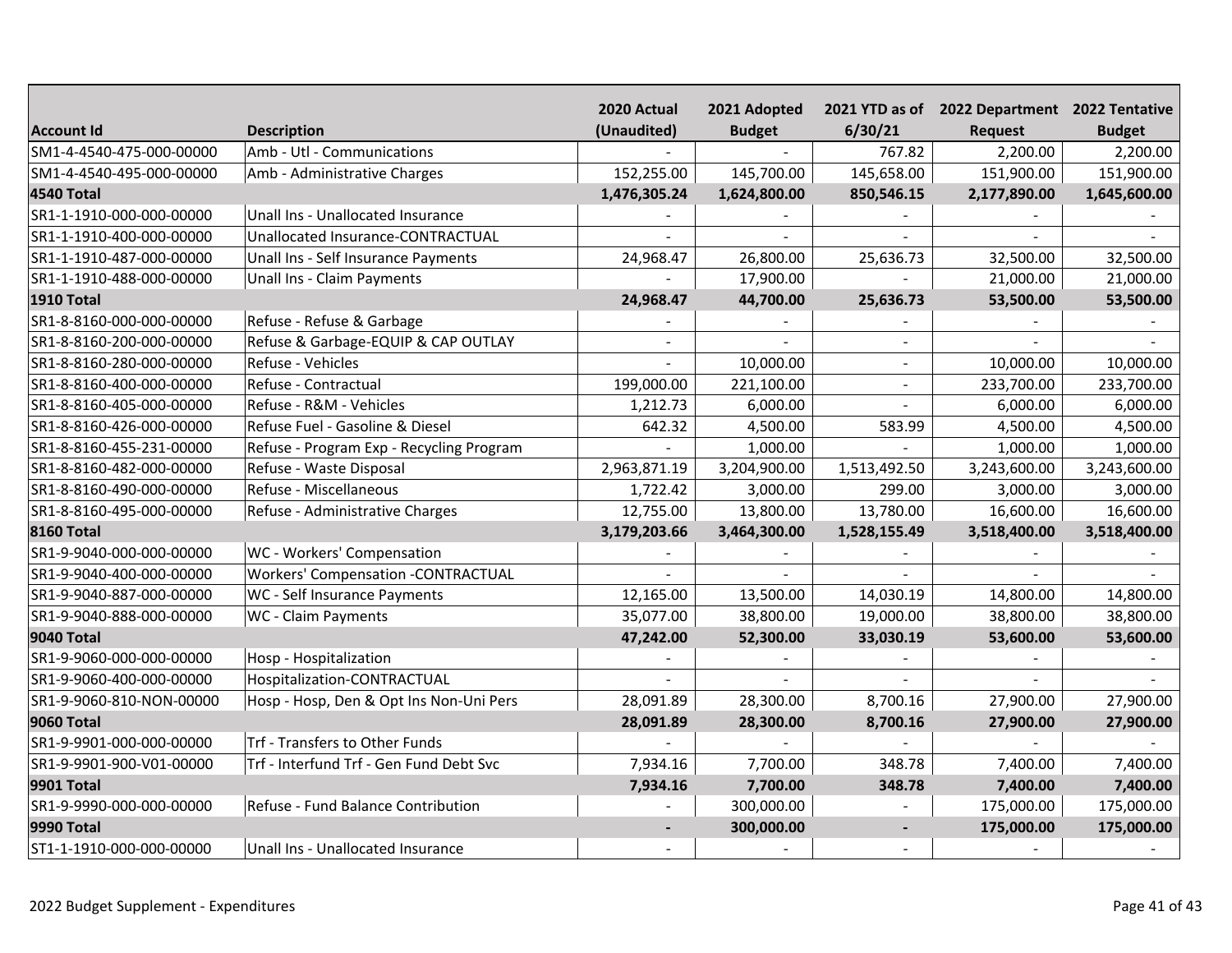|                          |                                          | 2020 Actual    | 2021 Adopted   |              | 2021 YTD as of 2022 Department 2022 Tentative |               |
|--------------------------|------------------------------------------|----------------|----------------|--------------|-----------------------------------------------|---------------|
| <b>Account Id</b>        | <b>Description</b>                       | (Unaudited)    | <b>Budget</b>  | 6/30/21      | Request                                       | <b>Budget</b> |
| ST1-1-1910-400-000-00000 | Unallocated Insurance-CONTRACTUAL        |                |                |              |                                               |               |
| ST1-1-1910-487-000-00000 | Unall Ins - Self Insurance Payments      | 1,440.33       | 1,500.00       | 1,375.98     | 1,600.00                                      | 1,600.00      |
| ST1-1-1910-488-000-00000 | Unall Ins - Claim Payments               |                | 1,000.00       |              | 1,000.00                                      | 1,000.00      |
| <b>1910 Total</b>        |                                          | 1,440.33       | 2,500.00       | 1,375.98     | 2,600.00                                      | 2,600.00      |
| ST1-1-1950-000-000-00000 | Taxes & Asses. - Taxes & Asses. On Prope |                |                |              |                                               |               |
| ST1-1-1950-400-000-00000 | Taxes & Asses. On Property-CONTRACTUAL   |                |                |              |                                               |               |
| ST1-1-1950-481-000-00000 | Taxes & Asses. - Taxes on Town Property  | 596.93         | 1,000.00       | 639.23       | 1,000.00                                      | 1,000.00      |
| <b>1950 Total</b>        |                                          | 596.93         | 1,000.00       | 639.23       | 1,000.00                                      | 1,000.00      |
| ST1-5-5650-000-000-00000 | Pub Prk - Public Parking District        |                |                |              |                                               |               |
| ST1-5-5650-200-000-00000 | Public Parking District-EQUIP & CAP OUTL |                |                |              |                                               |               |
| ST1-5-5650-400-000-00000 | Pub Prk - Contractual                    | 6,345.20       | 120,100.00     | 28,565.40    | 105,100.00                                    | 54,800.00     |
| ST1-5-5650-465-000-00000 | Pub Prk - Rents & Leases - Parking Space | 3,000.00       |                |              | 15,000.00                                     | 15,000.00     |
| ST1-5-5650-472-000-00000 | Pub Prk - Utl - Electricity              | 28,627.46      | 30,000.00      | 9,807.71     | 30,000.00                                     | 30,000.00     |
| ST1-5-5650-495-000-00000 | Pub Prk - Administrative Charges         | 6,114.00       | 6,400.00       | 6,355.00     | 5,900.00                                      | 5,900.00      |
| <b>5650 Total</b>        |                                          | 44,086.66      | 156,500.00     | 44,728.11    | 156,000.00                                    | 105,700.00    |
| ST1-9-9901-000-000-00000 | Trf - Transfers to Other Funds           |                |                |              |                                               |               |
| ST1-9-9901-900-H01-00000 | Interfund Transfer - H01                 |                |                | 130,000.00   |                                               |               |
| ST1-9-9901-900-V01-00000 | Trf - Interfund Trf - Gen Fund Debt Svc  | 23,825.00      | 23,300.00      | 3,137.65     | 78,800.00                                     | 78,800.00     |
| <b>9901 Total</b>        |                                          | 23,825.00      | 23,300.00      | 133,137.65   | 78,800.00                                     | 78,800.00     |
| V01-9-9710-000-000-00000 | Bond Pmt - Serial Bond Payments          |                |                |              |                                               |               |
| V01-9-9710-400-000-00000 | Serial Bond Payments-CONTRACTUAL         |                |                |              |                                               |               |
| V01-9-9710-600-000-00000 | Bond Pmt - Debt Principal                | 8,089,729.00   | 7,845,200.00   | 2,998,787.00 | 7,702,600.00                                  | 7,702,900.00  |
| V01-9-9710-700-000-00000 | Bond Pmt - Interest Expense              | 2,122,847.56   | 1,733,200.00   | 905,661.29   | 1,434,300.00                                  | 1,434,300.00  |
| <b>9710 Total</b>        |                                          | 10,212,576.56  | 9,578,400.00   | 3,904,448.29 | 9,136,900.00                                  | 9,137,200.00  |
| Z14-1-1910-000-000-00000 | Unall Ins - Unallocated Insurance        |                |                |              |                                               |               |
| Z14-1-1910-400-000-00000 | Unallocated Insurance-CONTRACTUAL        |                |                |              |                                               |               |
| Z14-1-1910-487-000-00000 | Unall Ins - Self Insurance Payments      | 273.11         | 10,800.00      | 254.46       | 15,200.00                                     | 15,200.00     |
| Z14-1-1910-488-000-00000 | Unall Ins - Claim Payments               |                | 200.00         |              | 200.00                                        | 200.00        |
| <b>1910 Total</b>        |                                          | 273.11         | 11,000.00      | 254.46       | 15,400.00                                     | 15,400.00     |
| Z14-1-1950-000-000-00000 | Eco Dev - Taxes On Town Property         |                |                |              |                                               |               |
| Z14-1-1950-400-000-00000 | Eco Dev - Taxes on Town Property         | $\overline{a}$ | $\blacksquare$ |              |                                               | $\sim$        |
| Z14-1-1950-481-000-00000 | Eco Dev - Taxes on Town Property         | $\overline{a}$ | $\sim$         | 5,031.71     |                                               |               |
| <b>1950 Total</b>        |                                          | ٠              | $\blacksquare$ | 5,031.71     | $\blacksquare$                                |               |
| Z14-6-6980-400-000-00000 | Economic Development-CONTRACTUAL         |                |                |              |                                               |               |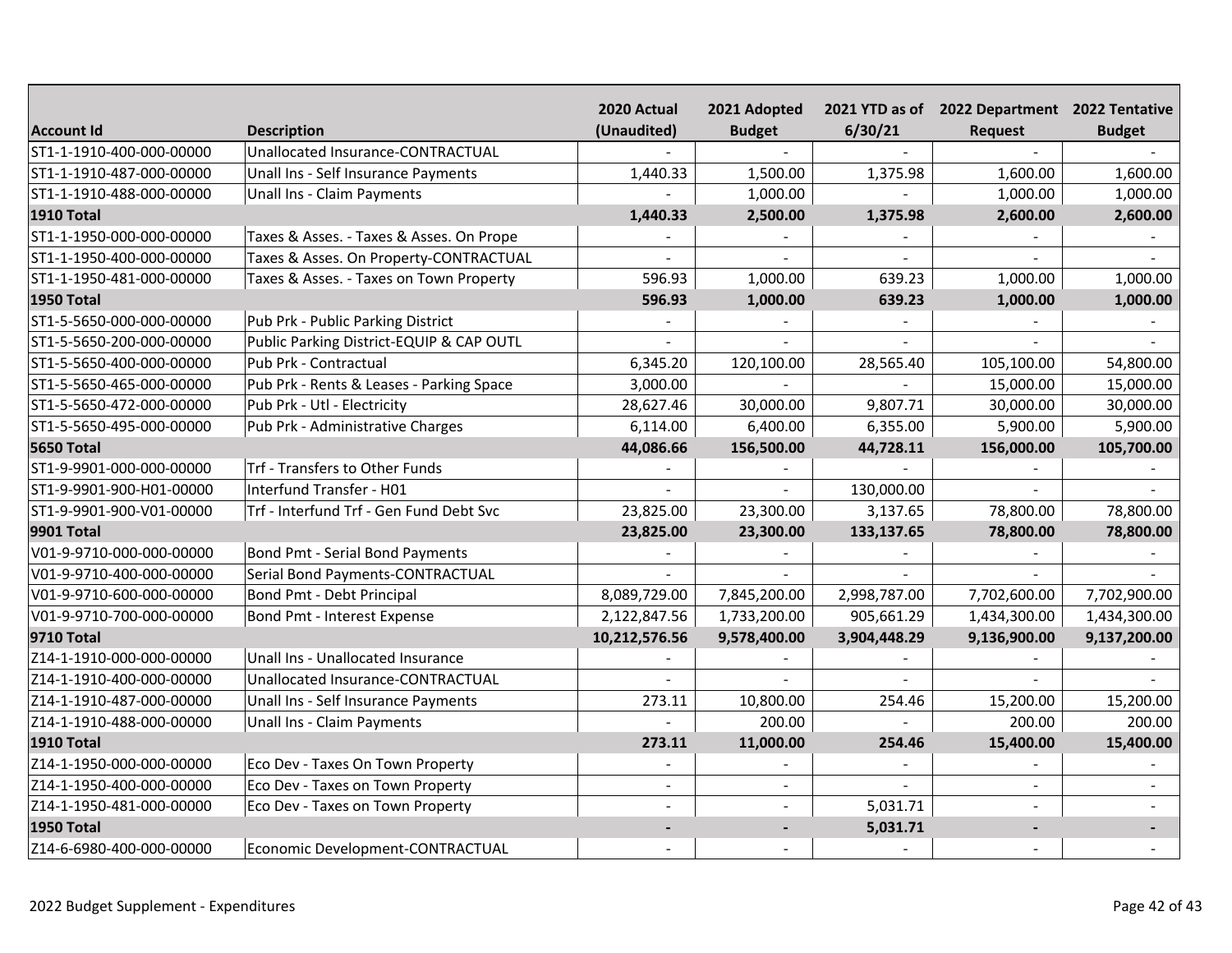|                          |                                   | 2020 Actual | 2021 Adopted  | 2021 YTD as of | 2022 Department | 2022 Tentative |
|--------------------------|-----------------------------------|-------------|---------------|----------------|-----------------|----------------|
| <b>Account Id</b>        | <b>Description</b>                | (Unaudited) | <b>Budget</b> | 6/30/21        | Request         | <b>Budget</b>  |
| Z14-6-6980-404-000-00000 | Eco Dev - R&M - Grounds           | 4,911.72    | 15,000.00     | 3,798.08       | 15,000.00       | 10,600.00      |
| Z14-6-6980-433-000-00000 | Eco Dev - Prof Svcs - Legal       | 54,747.30   | 1,600.00      | 6,519.51       | 1,600.00        | 1,600.00       |
| Z14-6-6980-436-000-00000 | Eco Dev - Prof Svcs - Consultants | 8,124.20    |               | 7,438.75       |                 |                |
| Z14-6-6980-436-210-00000 | Eco Dev - Prof Svcs - Other       | 12,555.00   | 5,000.00      |                | 5,000.00        | 5,000.00       |
| Z14-6-6980-471-000-00000 | Eco Dev - Utl - Telephone         | 318.90      | 500.00        | 215.52         | 500.00          | 500.00         |
| 6980 Total               |                                   | 80,657.12   | 22,100.00     | 17,971.86      | 22,100.00       | 17,700.00      |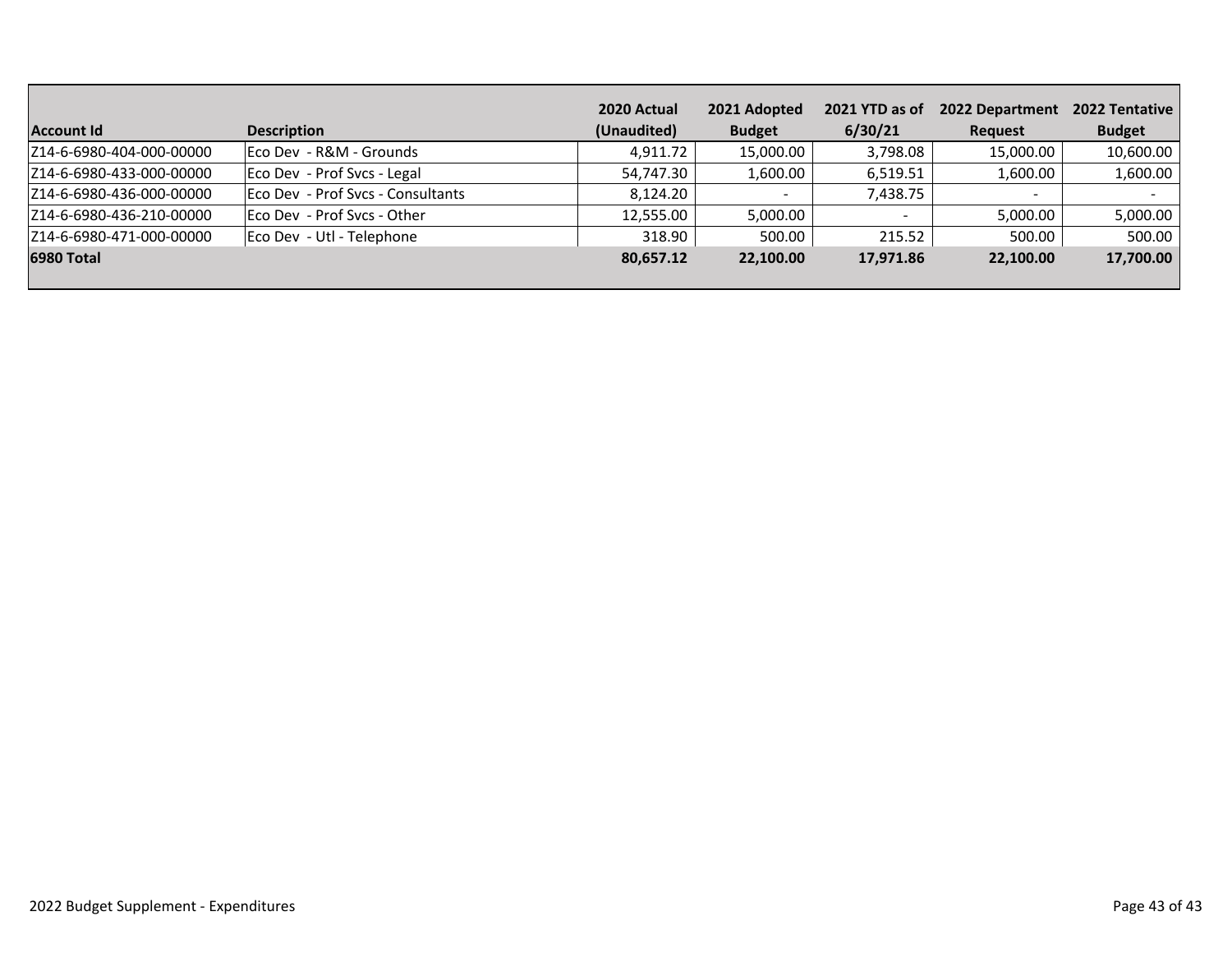| <b>Account Id</b>    | <b>Description</b>                     | 2020 Actual<br>(Unaudited) | 2021 Adopted<br><b>Budget</b> | 2021 YTD as of<br>6/30/21 | 2022 Tentative<br><b>Budget</b> |
|----------------------|----------------------------------------|----------------------------|-------------------------------|---------------------------|---------------------------------|
| A01-1001-001-00000-A | <b>Property Taxes</b>                  | 40,070,000.01              | 41,698,400.00                 | 41,093,496.46             | 40,489,138.00                   |
| A01-1081-000-00000-B | <b>PILOT Programs</b>                  | 750,338.69                 | 766,300.00                    | 782,629.01                | 2,037,262.00                    |
| A01-1090-010-00000-B | Interest & Penalties                   | 67,991.80                  | 65,000.00                     | 20,397.81                 | 65,000.00                       |
| A01-1120-000-00000-C | Sales Tax                              | 1,715,355.00               | 857,600.00                    |                           | 1,715,200.00                    |
| A01-1170-000-00000-F | Franchises                             | 859,283.00                 | 820,000.00                    | 231,392.00                | 850,000.00                      |
| A01-1230-100-00000-1 | Freedom of Information (Supervisor)    | 622.25                     | 500.00                        | 7.50                      | 500.00                          |
| A01-1240-110-00000-1 | <b>Civil Penalties</b>                 | 36,530.00                  | 20,000.00                     | 3,500.00                  | 20,000.00                       |
| A01-1240-112-00000-1 | <b>Water Administration Fees</b>       |                            |                               | 4,193.79                  |                                 |
| A01-1250-100-00000-1 | Assessor's Fees - Cert. of Abandonment |                            |                               | 500.00                    |                                 |
| A01-1255-120-00000-1 | Conservation                           | 1,422.43                   | 500.00                        | 257.40                    | 500.00                          |
| A01-1255-121-00000-1 | Filing Fees - Postage                  | 30.40                      | 100.00                        | 20.22                     | 100.00                          |
| A01-1255-123-00000-1 | Maps, Books, Records                   | 5,520.00                   | 10,000.00                     | 1,050.00                  | 10,000.00                       |
| A01-1255-125-00000-1 | <b>Marriage Certs</b>                  | 3,327.50                   | 6,000.00                      | 1,140.00                  | 6,000.00                        |
| A01-1255-126-00000-1 | Taxi Cab License                       | 3,300.00                   | 7,500.00                      | 1,750.00                  | 7,500.00                        |
| A01-1255-127-00000-1 | Marriage License                       | 2,817.50                   | 4,000.00                      | 1,050.00                  | 4,000.00                        |
| A01-1255-128-00000-1 | <b>Conservation Advisory</b>           | 1,203.31                   | 2,500.00                      | 1,600.00                  | 4,000.00                        |
| A01-1265-140-00000-1 | Subpoena Fees                          | 196.00                     | 500.00                        | 202.00                    | 500.00                          |
| A01-1289-145-00000-1 | <b>SWPPP Fees</b>                      |                            |                               | 3,690.38                  |                                 |
| A01-1520-150-00000-3 | <b>Special Events Fees</b>             | 2,281.80                   | 20,000.00                     | 7,480.00                  | 20,000.00                       |
| A01-1520-151-00000-J | <b>Gifts &amp; Donations</b>           | 13,150.00                  | 1,000.00                      | 850.00                    | 1,000.00                        |
| A01-1520-152-00000-3 | <b>Police Towing Fees</b>              | 9,279.75                   | 15,000.00                     | 10,280.00                 | 15,000.00                       |
| A01-1520-153-00000-3 | <b>Police Accident Report</b>          | 1,323.25                   | 10,000.00                     | 683.51                    | 10,000.00                       |
| A01-1520-154-00000-3 | Police Accident Retrieval Service      | 16,038.00                  | 10,000.00                     | 7,840.00                  | 10,000.00                       |
| A01-1550-160-00000-3 | Other Dog Fees                         | 8,262.00                   | 1,000.00                      | 3,844.00                  | 1,000.00                        |
| A01-1550-161-00000-3 | Dog Medical Fees                       |                            | 500.00                        |                           | 500.00                          |
| A01-1560-170-00000-3 | <b>Building Inspection Fees</b>        | 737,235.10                 | 750,000.00                    | 365,616.50                | 830,000.00                      |
| A01-1560-171-00000-3 | <b>Accessory Apartment Fees</b>        | 4,350.00                   | 2,000.00                      | 3,858.00                  | 2,000.00                        |
| A01-1560-172-00000-3 | <b>Bldg Dept Title Research Fees</b>   | 43,916.25                  | 40,000.00                     | 25,212.50                 | 45,000.00                       |
| A01-1560-173-00000-3 | Code Enforcement Title Research Fees   | 15,420.00                  | 5,000.00                      | 6,920.00                  | 5,000.00                        |
| A01-1560-174-00000-3 | <b>Excavation Fees</b>                 | 8,456.00                   | 20,000.00                     | 1,480.00                  | 20,000.00                       |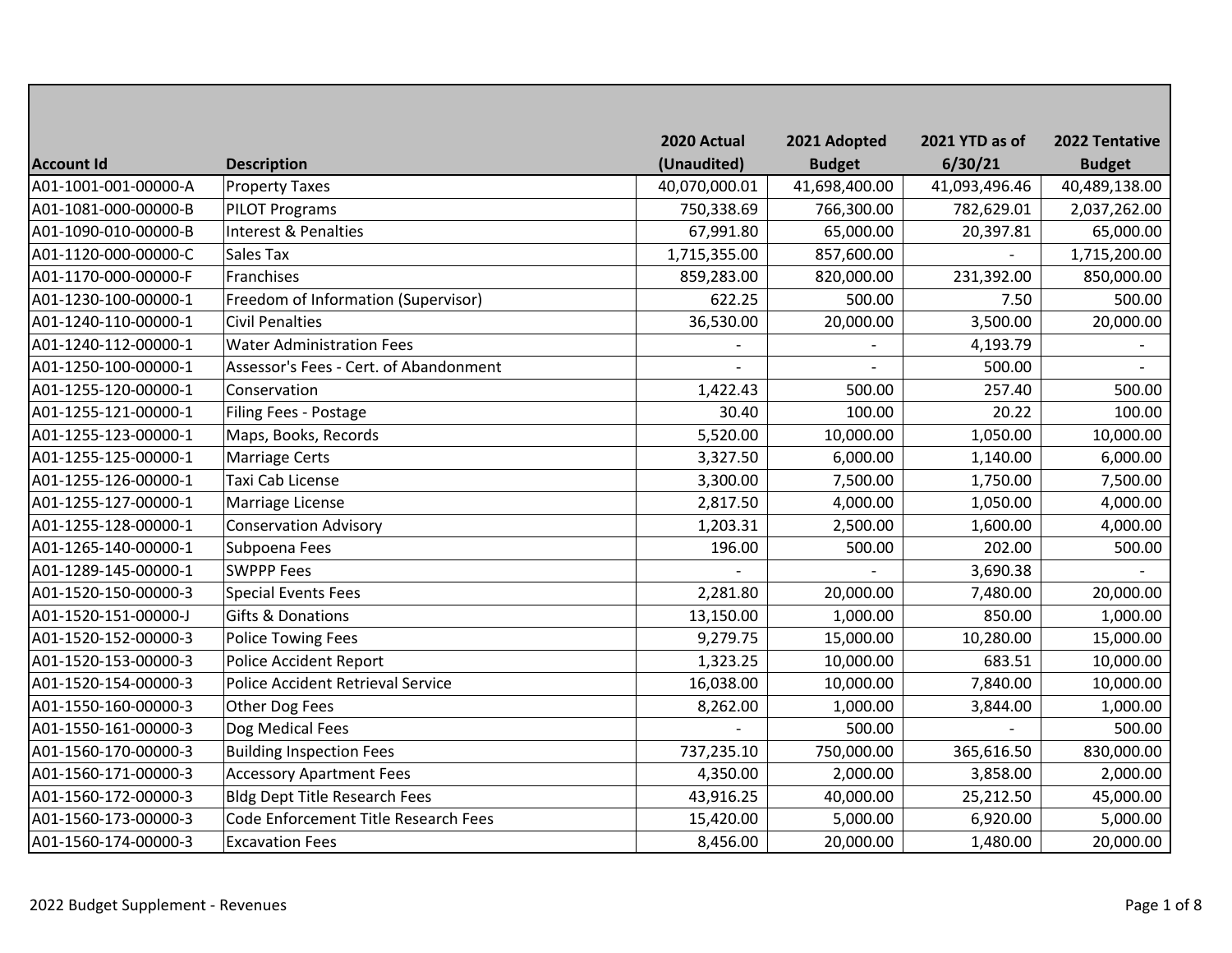| <b>Account Id</b>    | <b>Description</b>                       | 2020 Actual<br>(Unaudited) | 2021 Adopted<br><b>Budget</b> | 2021 YTD as of<br>6/30/21 | 2022 Tentative<br><b>Budget</b> |
|----------------------|------------------------------------------|----------------------------|-------------------------------|---------------------------|---------------------------------|
| A01-1560-175-00000-3 | <b>Rental Application Fees</b>           | 193,570.00                 | 180,000.00                    | 118,350.00                | 180,000.00                      |
| A01-1560-176-00000-3 | <b>Electrical Inspection Fees</b>        | 84,890.75                  | 90,000.00                     | 47,722.00                 | 110,000.00                      |
| A01-1560-177-00000-3 | <b>Fire Inspection Fees</b>              | 89,694.17                  | 140,000.00                    | 47,734.53                 | 140,000.00                      |
| A01-1560-180-00000-3 | Mortgage in Default Registration Fee     | 34,256.97                  |                               | 24,666.15                 | 30,000.00                       |
| A01-1589-190-00000-3 | <b>Alarm Fees</b>                        | 113,830.00                 | 80,000.00                     | 33,300.00                 | 80,000.00                       |
| A01-1589-191-00000-3 | Reimbursement Public Safety              | 67,052.32                  | 100,000.00                    | 22,578.74                 | 100,000.00                      |
| A01-1589-192-00000-3 | Sale of Firearms to PBA Retirees         | 1,300.00                   |                               | 780.00                    |                                 |
| A01-1589-193-00000-3 | <b>Bus Patrol Program</b>                |                            |                               | 5,000.00                  |                                 |
| A01-1601-195-00000-4 | <b>Genealogy Fees Town Clerk</b>         | 308.00                     | 100.00                        | 198.00                    | 100.00                          |
| A01-1603-196-00000-4 | <b>Birth Certificate</b>                 | 6,660.00                   | 8,000.00                      | 3,650.00                  | 8,000.00                        |
| A01-1603-197-00000-4 | Death Certificate                        | 47,760.00                  | 30,000.00                     | 23,970.00                 | 30,000.00                       |
| A01-1972-200-00000-6 | <b>Nutrition Donation</b>                | 20,328.09                  | 10,000.00                     | 9,687.75                  | 10,000.00                       |
| A01-1972-201-00000-6 | <b>SNAP Donations</b>                    | 21,380.75                  | 10,000.00                     | 10,728.00                 | 10,000.00                       |
| A01-1972-202-00000-6 | <b>EISEP Donation</b>                    | 1,573.81                   |                               | 1,079.10                  |                                 |
| A01-1972-203-00000-8 | Res Repair Homeowner Share               | 1,274.00                   |                               | 780.00                    |                                 |
| A01-2001-215-00000-7 | Processing Fee - Recreation              | 1,100.00                   | 3,000.00                      | 700.00                    | 3,000.00                        |
| A01-2025-231-00000-7 | Parking Permit - Non-Resident            | 1,800.00                   |                               | 2,425.00                  |                                 |
| A01-2025-238-00000-7 | Parking Permits - Non-Senior Residents   | 500.00                     |                               | 3,659.00                  |                                 |
| A01-2025-239-00000-7 | Parking Permit - Boat Ramp               | 2,035.00                   |                               | 1,329.00                  |                                 |
| A01-2025-240-00000-7 | Parking Permit - Daily                   | 535.00                     |                               | 70.00                     |                                 |
| A01-2025-241-00000-7 | Parking Permit - Platinum (Res/4x4/Boat) | 2,842.00                   | 100,000.00                    | 3,940.00                  | 100,000.00                      |
| A01-2025-242-00000-7 | Parking Permit - Gold (Resident/4x4)     | 29,065.00                  |                               | 26,600.00                 |                                 |
| A01-2025-243-00000-7 | Parking Permit - Silver (Resident/Boat)  | 17,120.00                  |                               | 4,295.00                  |                                 |
| A01-2025-244-00000-7 | Parking Permit - Bronze (Res/Sr/Non Res) | 119,577.00                 |                               | 38,987.75                 |                                 |
| A01-2025-248-00000-7 | Facility Rentals @ Recreation            | 1,190.00                   | 9,000.00                      | 998.25                    | 9,000.00                        |
| A01-2025-253-00000-7 | Parking Permit - Senior Citizen Resident | 210.00                     |                               | 15.00                     |                                 |
| A01-2110-000-00000-8 | <b>Zoning Fees</b>                       | 24,150.00                  | 10,000.00                     | 9,500.00                  | 10,000.00                       |
| A01-2115-280-00000-8 | <b>Site Plan Fees</b>                    | 81,925.13                  | 120,000.00                    | 51,647.73                 | 145,000.00                      |
| A01-2115-281-00000-8 | <b>Planning Board</b>                    | 3,600.00                   | 3,000.00                      | 400.00                    | 3,000.00                        |
| A01-2115-282-00000-8 | <b>Subdivision Fees</b>                  | 3,750.00                   |                               | 39,636.00                 | 5,000.00                        |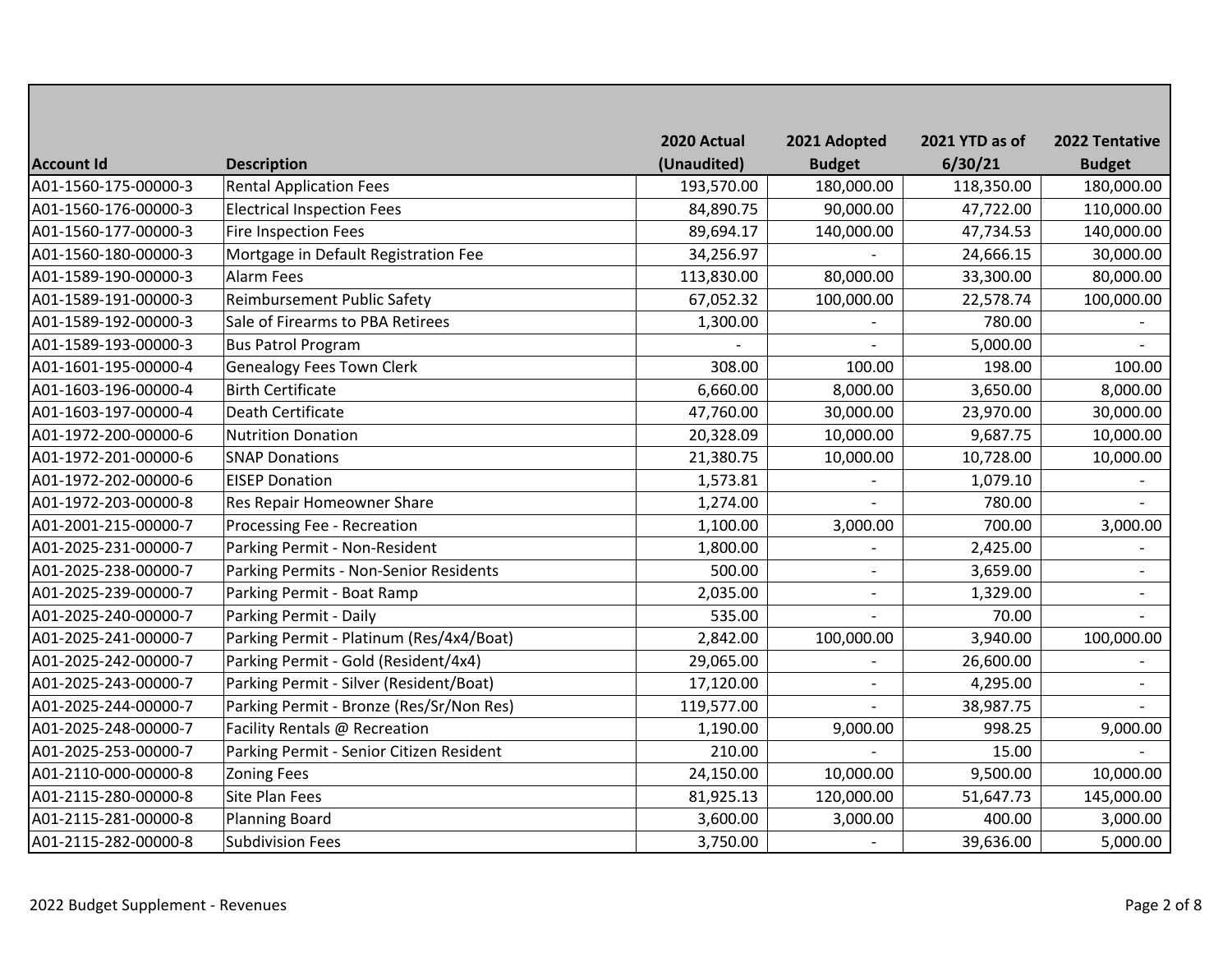|                      |                                          | 2020 Actual | 2021 Adopted  | 2021 YTD as of | 2022 Tentative |
|----------------------|------------------------------------------|-------------|---------------|----------------|----------------|
| <b>Account Id</b>    | <b>Description</b>                       | (Unaudited) | <b>Budget</b> | 6/30/21        | <b>Budget</b>  |
| A01-2115-285-00000-8 | Envirnmental Impact Stmnt Review Fee     | 5,477.50    |               | 15,737.50      |                |
| A01-2215-000-00000-J | <b>Election Service Charges</b>          | 7,004.04    |               | 4,596.55       |                |
| A01-2401-000-00000-G | <b>Interest and Earnings</b>             | 109,338.45  | 5,000.00      | 22,752.85      | 5,000.00       |
| A01-2410-351-00000-1 | <b>Floating Dock License Fee</b>         | 1,500.00    | 2,000.00      | 1,800.00       | 2,000.00       |
| A01-2410-352-00000-1 | <b>Rental Income - Wireless</b>          | 54,000.00   | 54,000.00     | 27,000.00      | 54,000.00      |
| A01-2410-353-00000-7 | Rental Income - Senior Facility          | 2,950.92    | 7,000.00      |                | 7,000.00       |
| A01-2410-354-00000-7 | <b>Child Care Rent</b>                   | 12,580.00   |               | 7,862.50       |                |
| A01-2410-355-00000-1 | <b>Rental of Town Property</b>           | 19,121.67   |               | 10,458.33      | 54,000.00      |
| A01-2410-356-00000-1 | Rental Income - Ambulance                | 50,000.00   | 50,000.00     | 50,000.00      | 50,000.00      |
| A01-2410-357-00000-1 | Rental Income - Town Square Properties   |             |               | 800.00         |                |
| A01-2414-380-00000-1 | <b>Showmobile Rental</b>                 | 100.00      | 500.00        |                | 500.00         |
| A01-2530-000-00000-1 | <b>Games of Chance</b>                   | 30.00       | 200.00        | 20.00          | 200.00         |
| A01-2540-000-00000-1 | <b>Bingo Licenses</b>                    | 274.01      | 1,000.00      | (326.25)       | 1,000.00       |
| A01-2590-400-00000-1 | <b>Yard Sale Permits</b>                 | 1,285.00    | 1,500.00      | 495.00         | 1,500.00       |
| A01-2590-401-00000-1 | <b>Yard Waste Permits</b>                | 31,640.00   | 20,000.00     | 29,635.00      | 20,000.00      |
| A01-2590-402-00000-1 | <b>Exhibition Permits</b>                | 400.00      | 1,000.00      | 1,600.00       | 1,000.00       |
| A01-2590-403-00000-1 | <b>Waste Disposal Permits</b>            | 3,200.00    | 5,000.00      | 3,450.00       | 5,000.00       |
| A01-2590-405-00000-1 | <b>Beach Buggy Permits</b>               | 225.00      | 20,000.00     |                | 20,000.00      |
| A01-2590-406-00000-1 | <b>Peddlers Permits</b>                  | 975.00      | 500.00        | 750.00         | 500.00         |
| A01-2590-407-00000-1 | <b>Junk Dealers Permits</b>              | 60.00       | 100.00        | 30.00          | 100.00         |
| A01-2610-000-00000-1 | <b>Fines and Forfeited Bail</b>          | 457,668.55  | 300,000.00    | 50,141.75      | 350,000.00     |
| A01-2655-000-00000-I | Sales, Other                             | 159.50      | 500.00        | 40.75          | 500.00         |
| A01-2665-475-00000-I | Sales of Abandoned Mer                   | 4,437.26    | 1,000.00      | 483.48         | 1,000.00       |
| A01-2665-476-00000-I | Sales of Abandoned Vehicles              | 4,066.58    | 2,000.00      | 6,300.00       | 2,000.00       |
| A01-2690-000-00000-I | <b>Other Compensation for Loss</b>       | 8,492.01    | 1,000.00      |                | 1,000.00       |
| A01-2701-000-00000-J | Refunds of Prior Years' Expenditures     | 13,823.90   |               | 1,416.57       |                |
| A01-2706-525-00000-6 | <b>SNAP (Nutrition) Program</b>          | 19.67       | 117,500.00    | 80,840.60      | 188,000.00     |
| A01-2706-526-00000-6 | <b>EISEP County Aid</b>                  |             | 3,000.00      | 3,156.81       | 25,000.00      |
| A01-2706-527-00000-3 | Suffolk County E911 Aid                  | 122,231.42  | 70,000.00     | 38,441.89      | 112,000.00     |
| A01-2706-528-00000-6 | Residential Repair(IIIB) 10% Cty 90% Fed | 2,197.69    | 5,000.00      |                | 25,000.00      |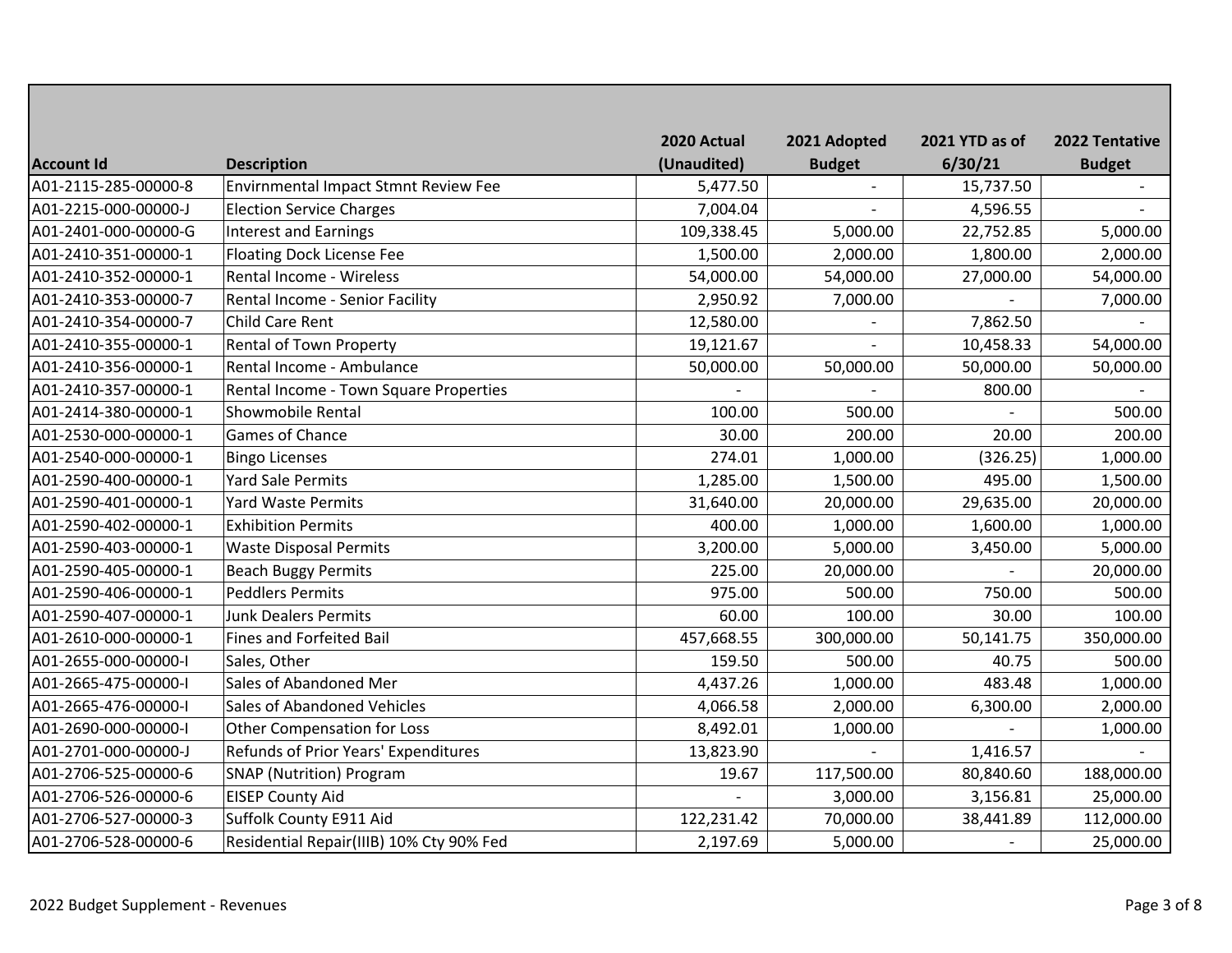|                      |                                          | 2020 Actual   | 2021 Adopted  | 2021 YTD as of           | 2022 Tentative |
|----------------------|------------------------------------------|---------------|---------------|--------------------------|----------------|
| <b>Account Id</b>    | <b>Description</b>                       | (Unaudited)   | <b>Budget</b> | 6/30/21                  | <b>Budget</b>  |
| A01-2706-529-00000-7 | County Aid - JAB                         | 100,486.00    | 15,000.00     |                          | 24,000.00      |
| A01-2706-530-00000-3 | <b>County DWI Enforcement</b>            | 25,000.00     | 12,500.00     |                          | 20,000.00      |
| A01-2706-531-00000-J | <b>Other Local Grants</b>                | 30,000.00     | 4,000.00      | 3,068.16                 |                |
| A01-2706-532-00000-3 | <b>Suffolk County Public Safety</b>      |               | 11,500.00     |                          |                |
| A01-2770-560-00000-J | <b>Gifts and Donations</b>               | 600.00        | 500.00        | 720.00                   | 500.00         |
| A01-2770-561-00000-J | <b>Misc Revenues</b>                     | 5,184.71      |               | 1,559.55                 |                |
| A01-2770-562-00000-J | <b>Returned Check Charge</b>             | 55.00         | 1,000.00      | 55.00                    | 1,000.00       |
| A01-2801-901-00000-K | <b>Admin Fees</b>                        | 559,122.00    | 353,300.00    | 353,350.00               | 599,300.00     |
| A01-2801-902-00000-K | Garage                                   | 298,838.75    | 550,000.00    | 190,722.26               | 550,000.00     |
| A01-2801-904-00000-K | Fuel                                     | 102,728.45    | 650,000.00    | 182,279.14               | 650,000.00     |
| A01-3005-000-00000-E | State Aid, Mortgage Tax                  | 1,379,039.04  | 1,100,000.00  | 550,074.12               | 1,100,000.00   |
| A01-3389-000-00000-8 | State Aid, Other Public Safety           | 16,971.03     | 56,000.00     | $\overline{\phantom{a}}$ |                |
| A01-3772-605-00000-6 | <b>EISEP State Aid</b>                   | 391,357.67    | 14,400.00     | $\overline{a}$           | 12,000.00      |
| A01-3820-000-00000-6 | State Aid, Youth Programs                |               |               | 986.00                   |                |
| A01-3910-630-00000-8 | DEC State AID - STOP Facility            | 15,000.00     | 24,000.00     |                          | 25,000.00      |
| A01-4089-100-00000-1 | Fed Aid - American Rescue Plan           |               |               | $\overline{\phantom{a}}$ |                |
| A01-4389-700-00000-3 | Public Safety, Fed Aid (Operation Shield | 10,000.00     | 8,100.00      | $\overline{a}$           | 8,100.00       |
| A01-4389-705-00000-3 | <b>DWI Enforcement (STEP)</b>            |               | 6,000.00      |                          |                |
| A01-5031-ES1-00000-K | <b>Interfund Transfers - ES1</b>         | 586,453.00    | 583,900.00    | 583,910.00               | 633,400.00     |
| A01-5031-ES3-00000-K | <b>Interfund Transfers - ES3</b>         | 119,401.00    | 115,000.00    | 115,004.00               | 132,700.00     |
| A01-5031-ES5-00000-K | <b>Interfund Transfers - ES5</b>         | 188,946.00    | 190,600.00    | 190,672.00               | 205,800.00     |
| A01-5031-EW1-00000-K | <b>Interfund Transfers - EW1</b>         | 438,465.00    | 439,600.00    | 439,629.00               | 457,200.00     |
| A01-5031-SR1-00000-K | <b>Interfund Transfers - SR1</b>         |               | 221,000.00    |                          |                |
| A01-9999-000-00000-0 | APPROPRIATED FUND BALANCE (BUDGET PREP)  |               |               |                          |                |
| <b>A01 Total</b>     |                                          | 50,531,833.85 | 51,050,700.00 | 46,084,880.64            | 52,487,600.00  |
| A04-2025-246-00000-7 | In-Town Soccer Registration Fees         |               | 24,000.00     |                          | 24,000.00      |
| A04-2025-250-00000-7 | <b>Football Registration</b>             |               | 5,000.00      | 13,280.00                | 33,900.00      |
| A04-2025-251-00000-7 | Lacrosse Registration                    | 8,745.50      | 33,900.00     | 13,841.00                | 13,000.00      |
| A04-2025-252-00000-7 | <b>Basketball Registration</b>           |               | 13,000.00     |                          | 5,000.00       |
| A04-2705-000-00000-7 | <b>Gifts and Donations</b>               | 250.00        |               | 900.00                   |                |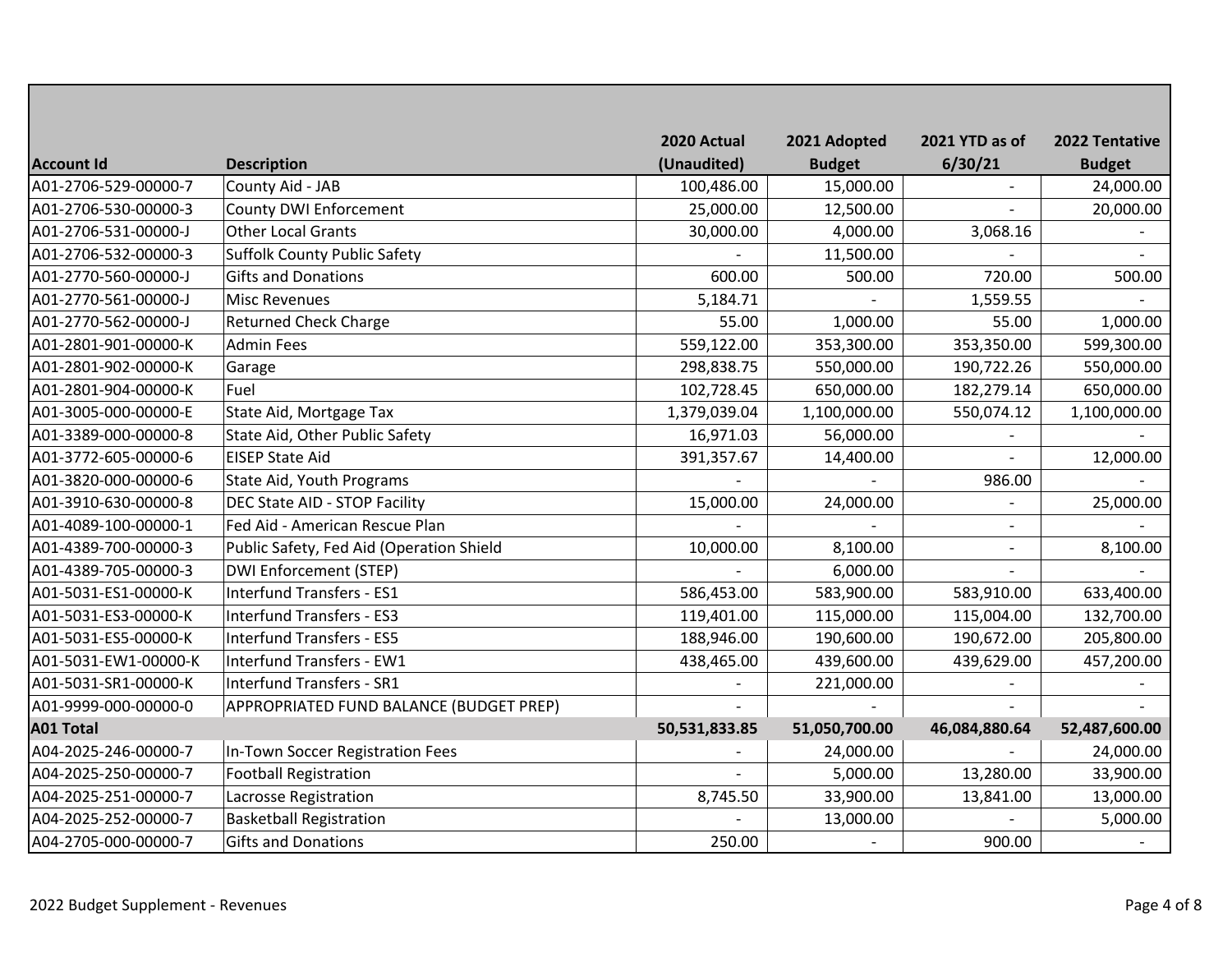|                      |                                          | 2020 Actual  | 2021 Adopted  | 2021 YTD as of | 2022 Tentative |
|----------------------|------------------------------------------|--------------|---------------|----------------|----------------|
| <b>Account Id</b>    | <b>Description</b>                       | (Unaudited)  | <b>Budget</b> | 6/30/21        | <b>Budget</b>  |
| <b>A04 Total</b>     |                                          | 8,995.50     | 75,900.00     | 28,021.00      | 75,900.00      |
| A06-2001-216-00000-7 | <b>Misc Fees</b>                         | 2,075.00     |               | 762.50         |                |
| A06-2025-230-00000-7 | Non-League Sports Fees                   | 18,916.00    | 33,000.00     | 9,380.00       | 33,000.00      |
| A06-2025-232-00000-7 | Phys Fitness Program Fees                | 11,285.00    | 42,000.00     | 7,817.28       | 42,000.00      |
| A06-2025-233-00000-7 | Arts & Crafts Program Fees               | 868.00       | 1,000.00      | 506.00         | 1,000.00       |
| A06-2025-234-00000-7 | <b>Bus Trip Fees</b>                     | (85.00)      | 80,000.00     |                | 80,000.00      |
| A06-2025-235-00000-7 | <b>Field Rental Fee</b>                  | 41,682.50    | 55,000.00     | 40,340.00      | 55,000.00      |
| A06-2025-237-00000-7 | Dance Program Fees                       |              | 1,500.00      |                | 1,500.00       |
| A06-2025-241-00000-7 | Sr. Citizen Club Lunch                   | 4,060.00     | 4,000.00      |                | 4,000.00       |
| A06-2025-242-00000-7 | Other Youth Program Fees                 | 14.00        | 40,000.00     | 264.00         | 40,000.00      |
| A06-2025-243-00000-7 | <b>Registration - Summer Program</b>     | 56,123.00    | 248,200.00    | 96,418.00      | 248,200.00     |
| A06-2025-244-00000-7 | <b>Instructional Program Fees</b>        | 4,169.00     | 30,000.00     | 12,395.00      | 30,000.00      |
| A06-2705-000-00000-J | Gifts & Donations                        | 6,155.00     |               | 10.00          |                |
| A06-2770-561-00000-J | <b>Misc Revenues</b>                     | 180.00       |               | 2,084.50       |                |
| <b>A06 Total</b>     |                                          | 145,442.50   | 534,700.00    | 169,977.28     | 534,700.00     |
| CM1-1001-001-00000-A | <b>Property Taxes</b>                    | 124,200.01   | 127,400.00    | 125,551.83     | 130,700.00     |
| CM1-2401-000-00000-G | <b>Interest and Earnings</b>             | 131.79       |               | 20.34          |                |
| <b>CM1 Total</b>     |                                          | 124,331.80   | 127,400.00    | 125,572.17     | 130,700.00     |
| CM2-2401-000-00000-G | <b>Interest and Earnings</b>             | 984.65       | 100.00        | 87.89          | 100.00         |
| CM2-2410-000-00000-7 | Rental Income                            | 276,432.50   | 254,500.00    | 281,076.00     | 275,100.00     |
| CM2-2410-352-00000-1 | Rental Income - Utilities                | 8,425.00     | 12,000.00     | 8,780.00       | 12,000.00      |
| <b>CM2 Total</b>     |                                          | 285,842.15   | 266,600.00    | 289,943.89     | 287,200.00     |
| CM4-1189-000-00000-C | <b>Other Non Property Taxes</b>          | 4,955,925.60 | 4,000,000.00  | 2,343,533.59   | 4,000,000.00   |
| CM4-2401-000-00000-G | <b>Interest and Earnings</b>             | 34,356.24    | 50,000.00     | 1,229.53       | 50,000.00      |
| CM4-9999-000-00000-0 | Appropriated Fund Balance (Budget Prep O |              | 649,300.00    |                | 537,800.00     |
| <b>CM4 Total</b>     |                                          | 4,990,281.84 | 4,699,300.00  | 2,344,763.12   | 4,587,800.00   |
| DA1-1001-001-00000-A | <b>Property Taxes</b>                    | 7,117,899.98 | 6,756,600.00  | 6,658,584.47   | 6,354,801.00   |
| DA1-1081-000-00000-B | <b>PILOT Programs</b>                    | 22,967.85    | 22,900.00     | 21,859.94      | 218,799.00     |
| DA1-1789-000-00000-5 | <b>Other Transportation Dept Income</b>  | 625.00       | 5,000.00      | 2,016.00       | 5,000.00       |
| DA1-2401-000-00000-G | <b>Interest and Earnings</b>             | 35,505.79    | 2,000.00      | 5,235.42       | 2,000.00       |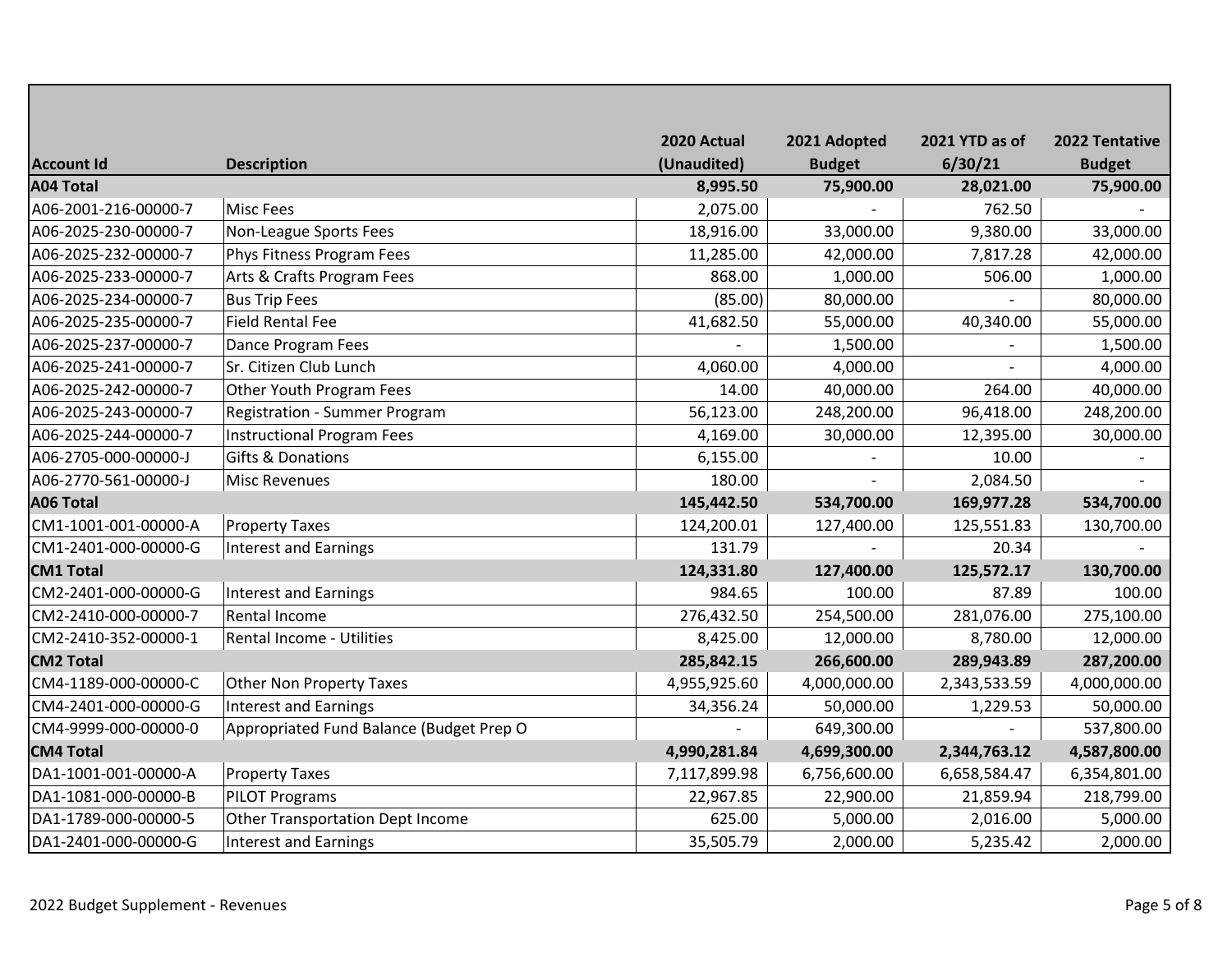|                      |                                          | 2020 Actual  | 2021 Adopted  | 2021 YTD as of           | 2022 Tentative |
|----------------------|------------------------------------------|--------------|---------------|--------------------------|----------------|
| <b>Account Id</b>    | <b>Description</b>                       | (Unaudited)  | <b>Budget</b> | 6/30/21                  | <b>Budget</b>  |
| DA1-2560-000-00000-5 | <b>Street Opening Permits</b>            | 25,070.54    | 25,000.00     | 15,900.00                | 25,000.00      |
| DA1-2650-000-00000-I | Sale of Scrap & Excess Materials         | 282.14       | 1,500.00      | 1,546.91                 | 1,500.00       |
| DA1-2770-561-00000-J | <b>Misc Revenues</b>                     | 897.00       |               | 886.21                   |                |
| DA1-9999-000-00000-0 | APPROPRIATED FUND BALANCE (BUDGET PREP)  |              |               |                          |                |
| <b>DA1 Total</b>     |                                          | 7,203,248.30 | 6,813,000.00  | 6,706,028.95             | 6,607,100.00   |
| ES1-1001-001-00000-A | <b>Property Taxes</b>                    | 506,000.00   | 519,100.00    | 3,295,491.38             | 517,477.00     |
| ES1-1081-000-00000-B | PILOT Programs Suffolk County Center     |              | 739,810.00    |                          | 783,102.00     |
| ES1-1081-100-00000-B | PILOT Programs LIPA PILOT                |              |               | $\overline{\phantom{a}}$ | 1,623.00       |
| ES1-1120-000-00000-C | Sales Tax                                | 830,859.43   | 146,688.00    |                          | 146,688.00     |
| ES1-2120-000-00000-8 | <b>Sewer Rents</b>                       | 2,672,889.01 | 2,824,902.00  | $\overline{a}$           | 2,990,210.00   |
| ES1-2122-000-00000-8 | <b>Sewer Charges</b>                     | 1,199.00     | 4,000.00      | 733.00                   | 4,000.00       |
| ES1-2401-000-00000-G | <b>Interest and Earnings</b>             | 2,561.85     | 500.00        | 396.35                   | 500.00         |
| ES1-5031-ES2-00000-K | Interfund Trf - ES2                      | 57,752.86    |               | 221,762.72               |                |
| ES1-5031-ES7-00000-K | <b>Interfund Transfers - ES7</b>         |              | 200,000.00    |                          |                |
| ES1-9999-000-00000-0 | Appropriated Fund Balance (Budget Prep O |              | 2,100,000.00  |                          | 2,100,000.00   |
| <b>ES1 Total</b>     |                                          | 4,071,262.15 | 6,535,000.00  | 3,518,383.45             | 6,543,600.00   |
| ES3-1001-001-00000-A | <b>Property Taxes</b>                    | 3,000.00     | 3,000.00      | 602,629.23               | 3,000.00       |
| ES3-2120-000-00000-8 | <b>Sewer Rents</b>                       | 650,999.98   | 608,500.00    |                          | 640,900.00     |
| ES3-2401-000-00000-G | <b>Interest and Earnings</b>             | 1,853.32     | 400.00        | 238.36                   | 400.00         |
| ES3-9999-000-00000-0 | Appropriated Fund Balance (Budget Prep O |              | 100,000.00    |                          | 100,000.00     |
| <b>ES3 Total</b>     |                                          | 655,853.30   | 711,900.00    | 602,867.59               | 744,300.00     |
| ES5-2122-000-00000-8 | <b>Sewer Charges</b>                     | 1,810,420.49 | 1,501,400.00  | 989,650.00               | 1,617,300.00   |
| ES5-2122-100-00000-8 | Scavenger Waste Permits                  | 10,000.00    | 5,000.00      | 7,250.00                 | 5,000.00       |
| ES5-2401-000-00000-G | <b>Interest and Earnings</b>             | 1,563.08     | 100.00        | 168.70                   | 100.00         |
| ES5-9999-000-00000-0 | Appropriated Fund Balance (Budget Prep O |              | 135,000.00    |                          | 135,000.00     |
| <b>ES5 Total</b>     |                                          | 1,821,983.57 | 1,641,500.00  | 997,068.70               | 1,757,400.00   |
| EW1-1001-001-00000-A | <b>Property Taxes</b>                    | 1,383,900.03 | 1,419,900.00  | 1,399,302.05             | 1,409,360.00   |
| EW1-1081-000-00000-B | <b>PILOT Programs</b>                    |              |               |                          | 10,540.00      |
| EW1-1240-112-00000-8 | <b>Water Administration Fees</b>         |              |               | 3,145.71                 |                |
| EW1-2140-000-00000-8 | <b>Metered Water Sales</b>               | 4,803,643.93 | 4,590,000.00  |                          | 4,224,600.00   |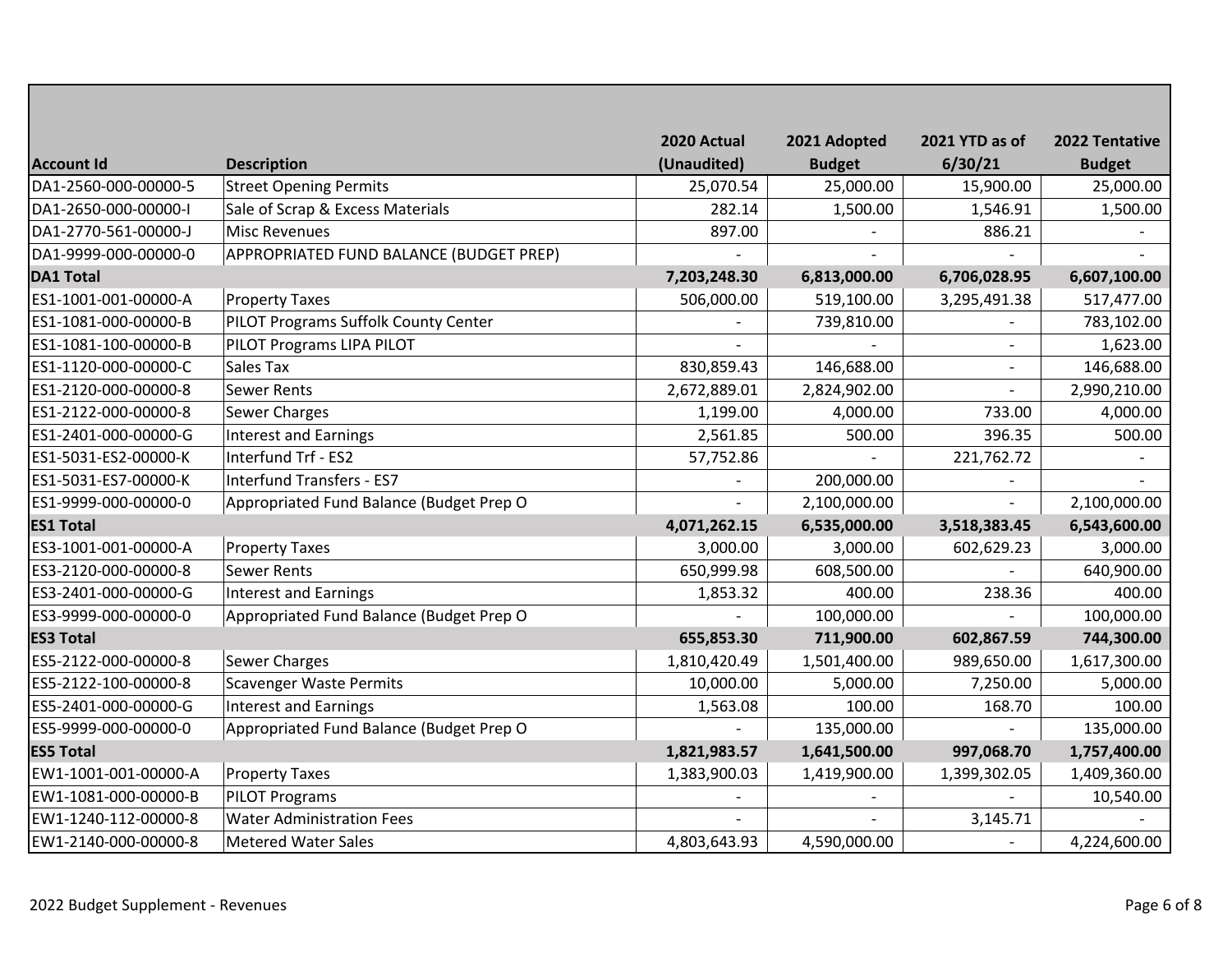|                      |                                          | 2020 Actual  | 2021 Adopted             | 2021 YTD as of | 2022 Tentative           |
|----------------------|------------------------------------------|--------------|--------------------------|----------------|--------------------------|
| <b>Account Id</b>    | <b>Description</b>                       | (Unaudited)  | <b>Budget</b>            | 6/30/21        | <b>Budget</b>            |
| EW1-2140-100-00000-8 | <b>Fire Service Payment</b>              | 81,013.27    |                          |                |                          |
| EW1-2140-500-00000-8 | Metered Water Sales - Refunds            | (256.75)     |                          | (1,522.58)     |                          |
| EW1-2144-000-00000-8 | <b>Water Service Charges</b>             | 75,888.06    | 65,000.00                |                | 65,000.00                |
| EW1-2144-100-00000-8 | Water Surcharge                          | 961,760.00   | 900,000.00               |                | 900,000.00               |
| EW1-2144-101-00000-8 | Water Surcharge - Cash Basis             | (961,760.00) |                          | 961,760.00     |                          |
| EW1-2401-000-00000-G | <b>Interest and Earnings</b>             | 15,417.15    | 400.00                   | 1,631.57       | 400.00                   |
| EW1-2410-352-00000-8 | <b>Rental Income - Wireless</b>          | 730,240.00   | 645,000.00               | 333,781.68     | 645,000.00               |
| EW1-2650-000-00000-8 | Sales of Scrap & Excess Materials        | 592.60       | $\overline{a}$           | 7,649.61       |                          |
| EW1-2690-000-00000-1 | <b>Insurance Recoveries</b>              | 3,954.22     | $\overline{a}$           |                |                          |
| EW1-2770-561-00000-J | <b>Misc Revenues</b>                     | 3,492.59     |                          | 0.11           |                          |
| EW1-5031-EW3-00000-K | Transfer from Other Fund - EW3           | 2,201,154.63 |                          | 35,152.00      |                          |
| EW1-9999-000-00000-0 | Appropriated Fund Balance (Budget Prep O |              | 1,565,000.00             |                | 1,565,000.00             |
| <b>EW1 Total</b>     |                                          | 9,299,039.73 | 9,185,300.00             | 2,740,900.15   | 8,819,900.00             |
| MS1-2401-000-00000-G | <b>Interest and Earnings</b>             | 278.29       |                          | 45.62          |                          |
| MS1-5031-A01-00000-K | Interfund Transfers - A01                | 440,017.00   | 950,000.00               | 240,000.00     | 950,000.00               |
| MS1-5031-DA1-00000-K | <b>Interfund Transfers - DA1</b>         | 338,089.00   |                          | 185,000.00     |                          |
| MS1-5031-ES1-00000-K | Interfund Transfer - ES1                 | 36,413.00    | $\overline{a}$           | 20,000.00      |                          |
| MS1-5031-ES5-00000-K | <b>Interfund Transfer - ES5</b>          | 18,733.00    | $\overline{\phantom{a}}$ | 10,000.00      | $\overline{\phantom{a}}$ |
| MS1-5031-EW1-00000-K | Interfund Transfer - EW1                 | 78,710.00    |                          | 40,000.00      |                          |
| MS1-5031-SL1-00000-K | Interfund Transfer - SL1                 | 2,961.00     | $\overline{\phantom{a}}$ | 1,500.00       |                          |
| MS1-5031-SR1-00000-K | Interfund Transfer - SR1                 | 35,077.00    |                          | 19,000.00      |                          |
| <b>MS1 Total</b>     |                                          | 950,278.29   | 950,000.00               | 515,545.62     | 950,000.00               |
| MS2-2401-000-00000-G | Interest and Earnings                    | 8,839.53     |                          | 767.04         |                          |
| MS2-5031-A01-00000-K | Interfund Transfers - A01                |              | 450,000.00               |                | 450,000.00               |
| <b>MS2 Total</b>     |                                          | 8,839.53     | 450,000.00               | 767.04         | 450,000.00               |
| SL1-1001-001-00000-A | <b>Property Taxes</b>                    | 1,218,300.02 | 1,209,100.00             | 1,191,560.02   | 1,177,264.00             |
| SL1-1081-000-00000-B | <b>PILOT Programs</b>                    |              |                          |                | 31,836.00                |
| SL1-2401-000-00000-G | <b>Interest and Earnings</b>             | 8,479.35     | 300.00                   | 1,158.82       | 300.00                   |
| SL1-2690-000-00000-1 | Street Lighting - Insurance Recovery     | 2,427.37     |                          |                |                          |
| <b>SL1 Total</b>     |                                          | 1,229,206.74 | 1,209,400.00             | 1,192,718.84   | 1,209,400.00             |